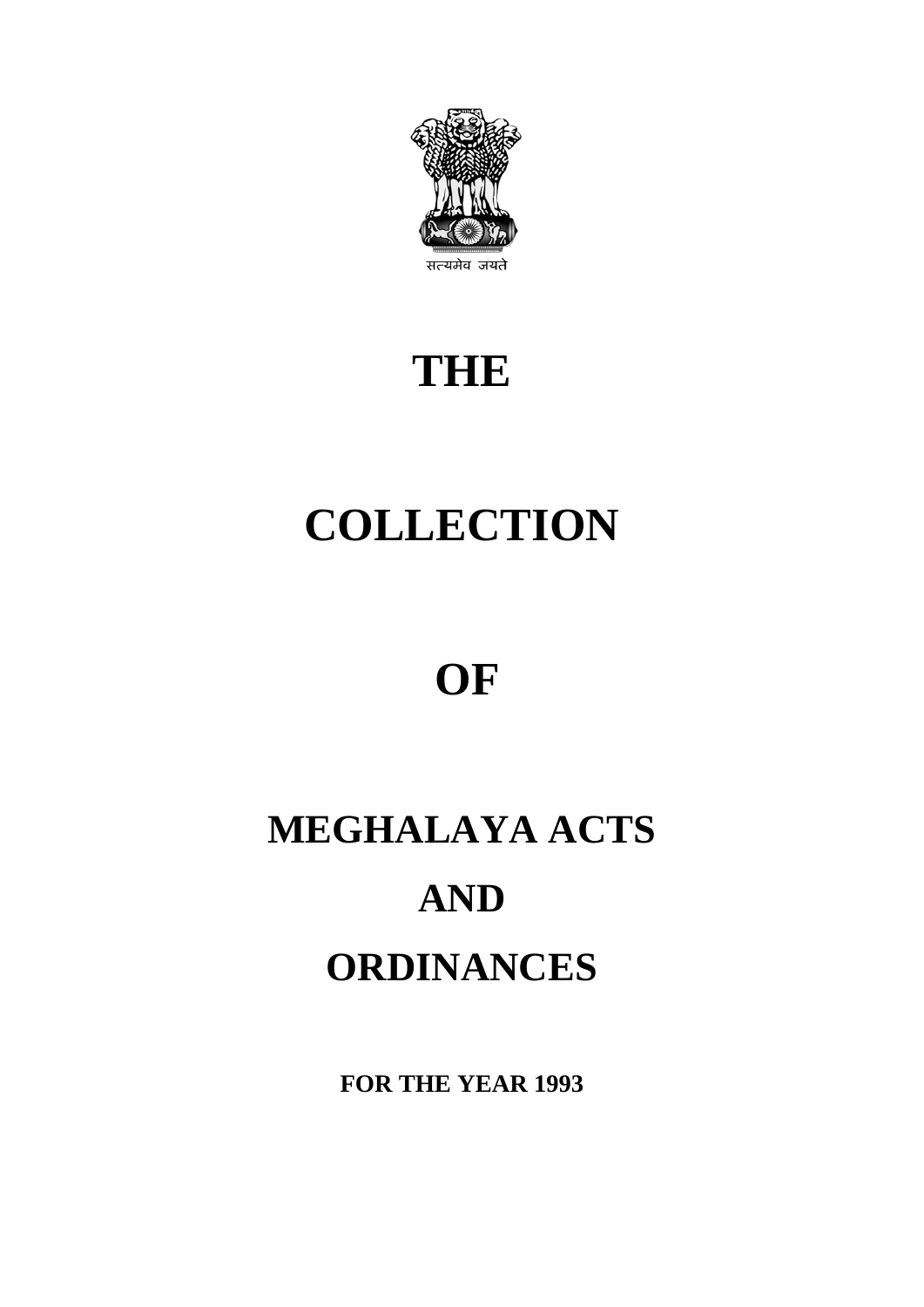## **CONTENT**

| S1.<br>No.        | <b>Name of the Acts</b>                                             | <b>Acts No</b><br>& Year | <b>Pages</b> |
|-------------------|---------------------------------------------------------------------|--------------------------|--------------|
| 1.                | The Meghalaya Appropriation (No. I) Act of 1 1993.                  | 1 of 1993                | $1 - 16$     |
| 2.                | The Meghalaya Appropriation (Vote-on-Account) Act 2 of<br>1993.     | 2 of 1993                | $17 - 30$    |
| 3.                | The Meghalaya Appropriation (Vote-on-Account) Act 3 of<br>1993.     | 3 of 1993                | $31 - 44$    |
| 4.                | The Court Fees (Meghalaya Amendment) Act 4,1993                     | 4 of 1993                | $45 - 60$    |
| 5.                | The Indian Stamp (Meghalaya Amendment) Act 5,1993                   | 5 of 1993                | $61 - 81$    |
| 6.                | The Meghalaya State Council for Technical Education Act<br>6,1993   | 6 of 1993                | $82 - 90$    |
| 7.                | The Meghalaya State Housing Board (Amendment) Act 7,<br>1993        | 7 of 1993                | $91 - 92$    |
| 8.                | The Meghalaya Amusement and Betting Tax (Amendment)<br>Act 8, 1993. | 8 of 1993                | 93           |
| 9.                | The Meghalaya Appropriation (No. III) Act of 9 1993.                | 9 of 1993                | $94 - 106$   |
| <b>S1.</b><br>No. | <b>ORDINANCE</b>                                                    | Ordinance<br>No & Year   | <b>Pages</b> |
| 1.                | The Contingency Fund of Meghalaya (Amendment)<br>Ordinance, 1993    | 1 of 1993                | 107          |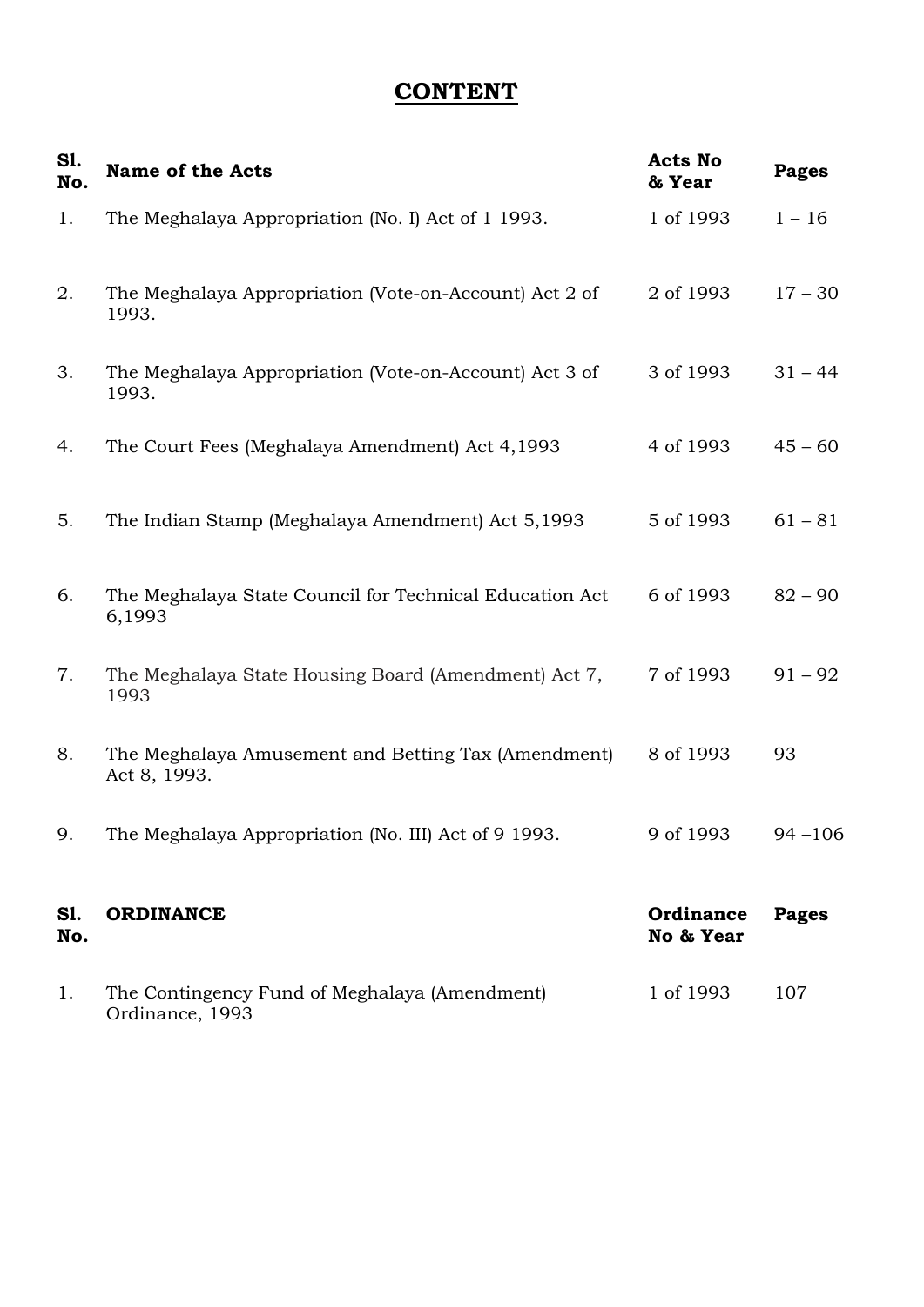#### MEGHALAYA ACT 1 OF 1993 THE MEGHALAYA APPROPRIATION (No. I) ACT, 1993

(As passed by Assembly on  $19<sup>th</sup>$  March, 1993)

(Received the assent of the Governor on the  $19<sup>th</sup>$  March, 1993)

(Published in the Gazette of Meghalaya, Extra-ordinary issue,

dated  $20^{th}$  March, 1993)

#### An

#### Act

To authorise payment and appropriation of certain further sums from and out of the Consolidated Fund of Meghalaya for the services of the financial year, 1992-93

Be it enacted by the Legislature of Meghalaya in the Forty-fourth Year of the Republic of India as follows:-

| Short title and<br>Commencement                                                                              |   | $(1)$ This Act may be called the<br>Meghalaya<br>Appropriation (No. I) Act, 1993                                                                                                                                                                                            |
|--------------------------------------------------------------------------------------------------------------|---|-----------------------------------------------------------------------------------------------------------------------------------------------------------------------------------------------------------------------------------------------------------------------------|
|                                                                                                              |   |                                                                                                                                                                                                                                                                             |
| Withdrawal of Rs.<br>19,14,16,822 from and out of<br>the Consolidated Fund of<br>Meghalaya for the financial | 2 | From and out of the Consolidated Fund of Meghalaya<br>there may be paid and applied sums not exceeding<br>those specified in column (3) of the schedule<br>amounting the aggregate to the sum of rupees                                                                     |
| year 1992-93                                                                                                 |   | nineteen crores, fourteen lakhs, sixteen thousand eight<br>hundred twenty-two towards defraying the several<br>charges which will come in the course of payment<br>during the financial year 1992-93 in respect of the<br>services specified in column (2) of the Schedule. |
| Appropriation                                                                                                | 3 | The sums authorised to be withdrawn from and out of<br>the Consolidated Fund of Meghalaya by this Act,<br>shall be appropriated for the services and purposes<br>expressed in the Schedule in relation to the said year.                                                    |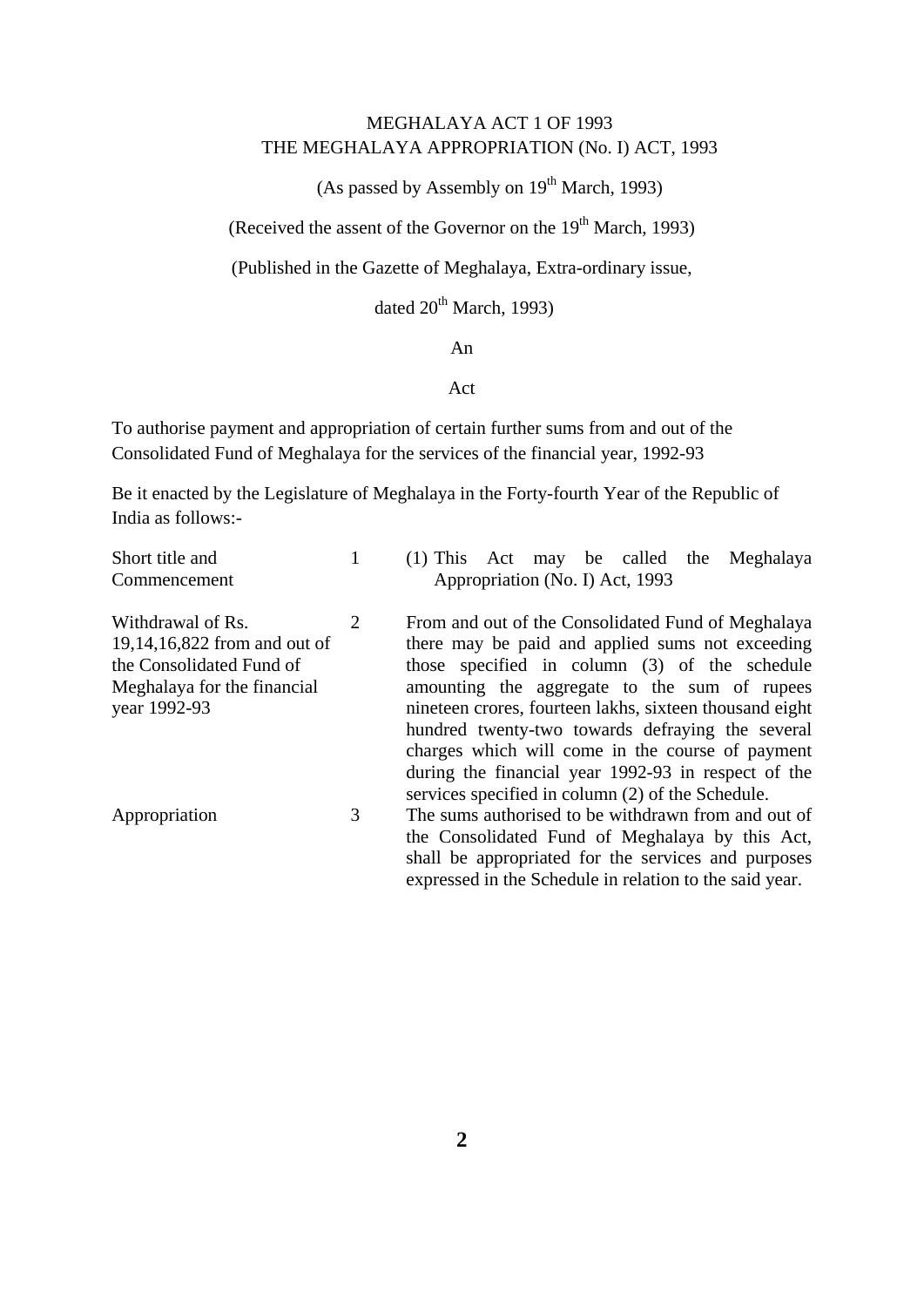## SCHEDULE

|     | (1)<br>(2)                                                                        |         |             | (3)                |                  |
|-----|-----------------------------------------------------------------------------------|---------|-------------|--------------------|------------------|
|     | Grant No.<br>Services and Purposes                                                |         |             | Sums not exceeding |                  |
|     | (Major Heads)                                                                     |         |             |                    |                  |
|     |                                                                                   |         | Voted by    | Charged on         | Total            |
|     |                                                                                   |         | The         | the Consolidated   |                  |
|     |                                                                                   |         | Assembly    | Fund               |                  |
|     |                                                                                   |         | Rs.         | Rs.                | R <sub>s</sub> . |
|     | 2011-Parliamentary/State/Union                                                    | Revenue | 1,00,000    |                    | 1,00,000         |
|     | Territory legislature                                                             |         |             |                    |                  |
|     | 2058-Stationery and Printing<br>4058-Capital Outlay on printing<br>and Stationery | Capital |             |                    |                  |
| 2.  | 2012-Governor                                                                     | Revenue |             | 2,10,000           | 2,10,000         |
| 3.  | 2013-Council of Ministers                                                         | Revenue | 3,54,425    |                    | 3,54,425         |
| 4.  | 2014-Administration of                                                            | Revenue | 5,35,000    |                    | 5,35,000         |
|     | Justice<br>$\overline{\mathbf{z}}$                                                |         |             |                    |                  |
| 5.  | 2015-Elections                                                                    | Revenue | 42,00,000   |                    | 42,00,000        |
|     | 2030 – Stamps and Registration<br>7                                               | Revenue | 2,00,000    |                    | 2,00,000         |
| 8.  | 2039-State Excise                                                                 | Revenue | 13,15,000   |                    | 13,15,000        |
|     | 2040-Sales Tax                                                                    |         |             |                    |                  |
| 9.  | 20 45-I-Other Taxes and Duties on                                                 | Revenue | 5,42,490    |                    | 5,42,490         |
|     | Commodities and                                                                   |         |             |                    |                  |
|     | Services                                                                          |         |             |                    |                  |
|     | 2041-Taxes on Vehicles                                                            |         |             |                    |                  |
|     | 2070-Other Administrative Services-Revenue                                        |         | 33, 34, 355 |                    | 33, 34, 355      |
|     | Purchase & Maintenance of                                                         |         |             |                    |                  |
| 10. | Transport                                                                         |         |             |                    |                  |
|     | 3055-Roads & Transport                                                            |         |             |                    |                  |
|     | 5055-Capital Outlay on Roads                                                      | Capital |             |                    |                  |
|     | Transport                                                                         |         |             |                    |                  |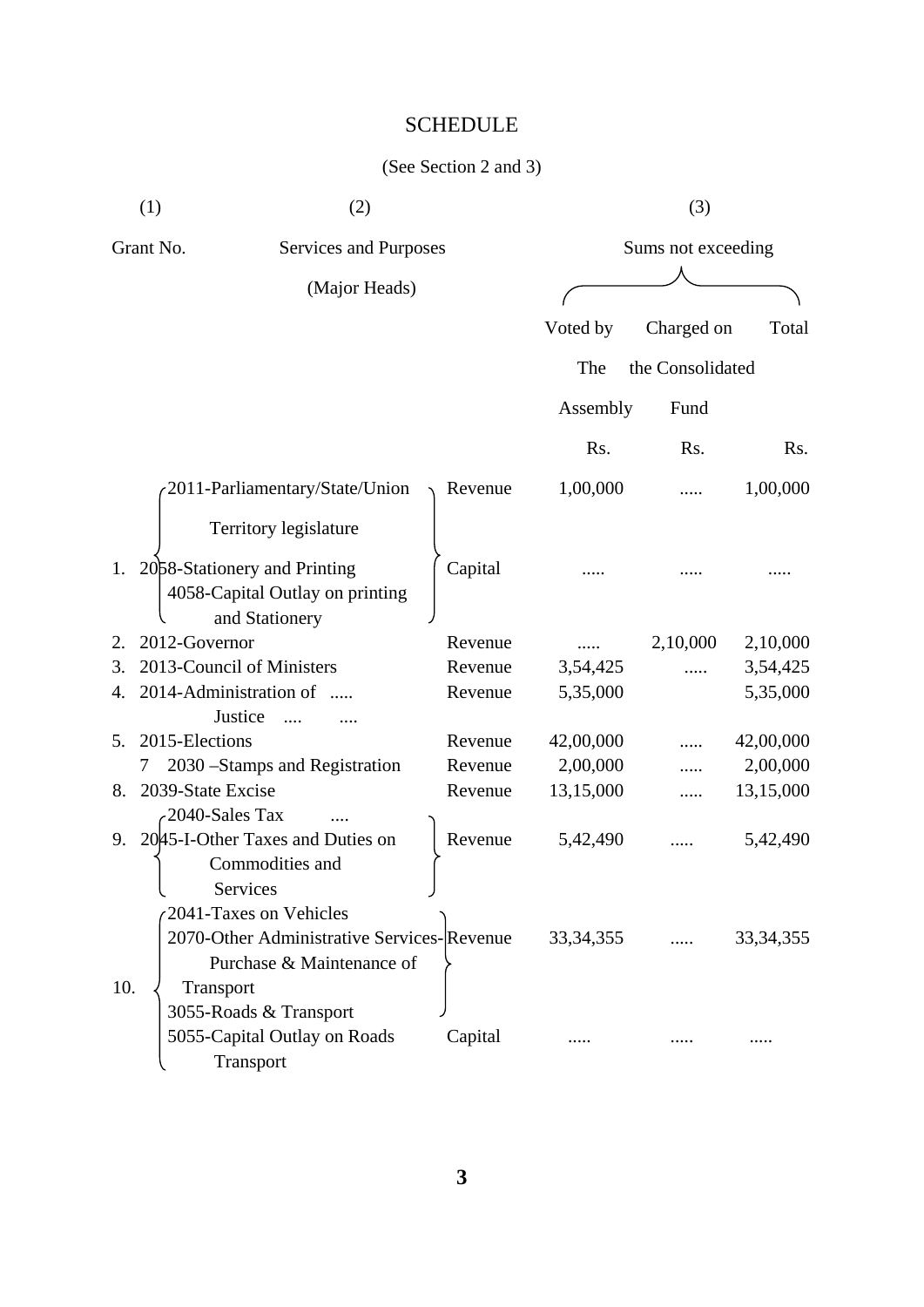| (1)       | (2)                                                           |         |             | (3)                |             |
|-----------|---------------------------------------------------------------|---------|-------------|--------------------|-------------|
| Grant No. | Services and Purposes                                         |         |             | Sums not exceeding |             |
|           | (Major Heads)                                                 |         |             |                    |             |
|           |                                                               |         | Voted by    | Charged on         | Total       |
|           |                                                               |         | The         | the Consolidated   |             |
|           |                                                               |         | Assembly    | Fund               |             |
|           |                                                               |         | Rs.         | Rs.                | Rs.         |
|           | 2045-Other Taxes and Duties on                                |         |             |                    |             |
|           | Commodities and Services-II-                                  |         |             |                    |             |
|           | <b>Inspectorate of Electricity</b>                            |         |             |                    |             |
|           | 2501-Special Programme for Rural                              |         |             |                    |             |
|           |                                                               |         |             |                    |             |
| 11.       | Development-Integrated                                        | Revenue | 32,02,720   |                    | 32,02,720   |
|           | <b>Rural Energy Programme</b>                                 |         |             |                    |             |
|           | 2801-Power                                                    |         |             |                    |             |
|           | 2810-Non-Conventional sources                                 |         |             |                    |             |
|           | of Energy                                                     |         |             |                    |             |
|           | 6801-Loans for Power Projects                                 | Capital | 6,70,92,000 |                    | 6,70,92,000 |
| 12.       | 2051-Public Service Commission<br>(Charged)                   | Revenue |             | 7,91,000           | 7,91,000    |
|           | 2052-Secretariat General Services-                            |         |             |                    |             |
|           | I-Civil Departments                                           |         |             |                    |             |
|           | 2251-Secretariat-Social and<br>Community-I-Services-I-Civil   | Revenue | 14, 10, 587 |                    | 14, 10, 587 |
|           | Departments                                                   |         |             |                    |             |
| 13.       | 3451-Secretariat-Economic Services                            |         |             |                    |             |
|           | -I-Civil Departments                                          |         |             |                    |             |
|           | 5275-Capital Outlay on other<br><b>Communication Services</b> | Capital | 22,60,600   |                    | 22,36,600   |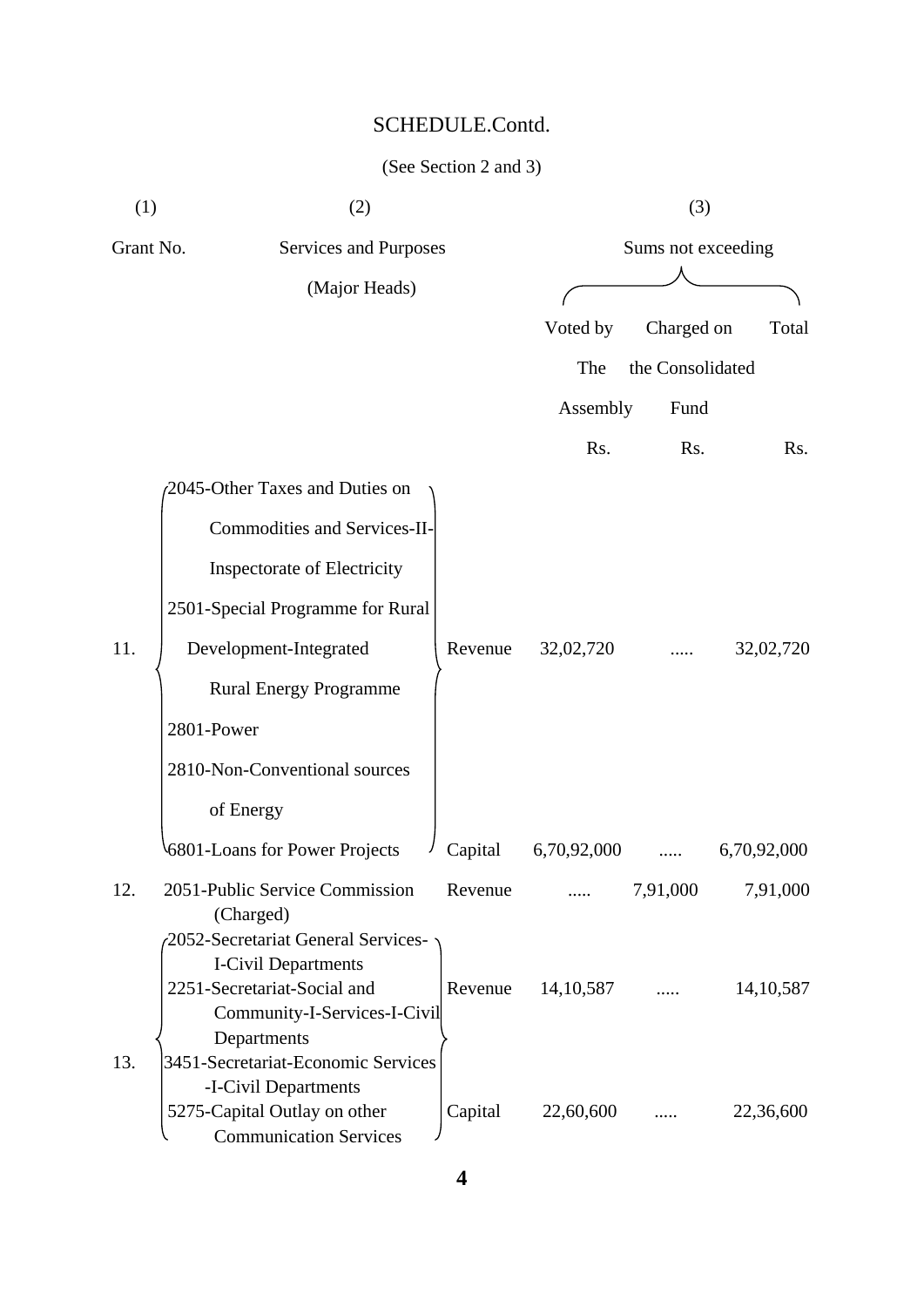| (1)         | (2)                                                                                                           |         |             | (3)                |             |
|-------------|---------------------------------------------------------------------------------------------------------------|---------|-------------|--------------------|-------------|
| Grant No.   | Services and Purposes                                                                                         |         |             | Sums not exceeding |             |
|             | (Major Heads)                                                                                                 |         |             |                    |             |
|             |                                                                                                               |         | Voted by    | Charged on         | Total       |
|             |                                                                                                               |         | The         | the Consolidated   |             |
|             |                                                                                                               |         | Assembly    | Fund               |             |
|             |                                                                                                               |         | Rs.         | Rs.                | Rs.         |
|             | 14. 2053-District Administration                                                                              | Revenue | 6,00,000    |                    | 6,00,00015  |
|             | 15. 2054-Treasury and Accounts                                                                                | Revenue | 13,26,500   | .                  | 13,26,500   |
|             | Administration                                                                                                |         |             |                    |             |
| 2055-Police | 2070-Other administrative<br><b>Services-Fire Protection</b><br>And Control                                   |         |             |                    |             |
| 16.         | 2216-Housing-01-Government<br><b>Residential Buildings</b><br>4059-Capital Outlay on Public<br>Work (Police). | Revenue | 3,00,79,268 |                    | 3,00,79,268 |
|             | 4216-Capital Outlay on Housing<br>(Police)                                                                    | Capital |             |                    |             |
|             | 2058-Stationery and Printing<br>4058-Capital Outlay on Stationery<br><b>And Printing</b>                      | Revenue | 9,45,369    |                    | 9,45,369    |
| 18          | 4216-Capital Outlay on Housing                                                                                | Capital |             |                    |             |
|             | -01-Government Residential                                                                                    |         |             |                    |             |
|             | <b>Buildings</b>                                                                                              |         |             |                    |             |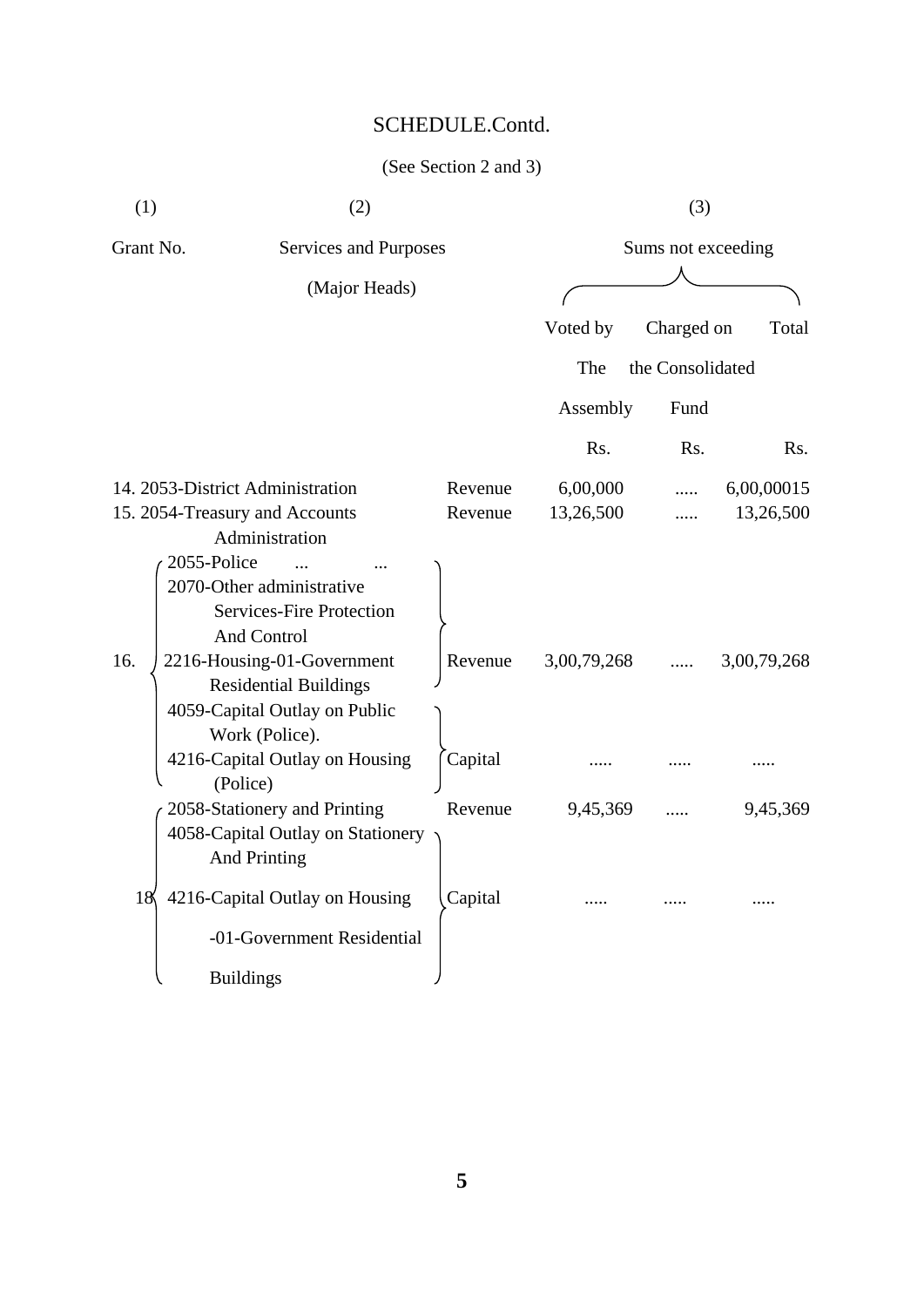| (1)       | (2)                                |         |          | (3)                |          |
|-----------|------------------------------------|---------|----------|--------------------|----------|
| Grant No. | Services and Purposes              |         |          | Sums not exceeding |          |
|           | (Major Heads)                      |         |          |                    |          |
|           |                                    |         | Voted by | Charged on         | Total    |
|           |                                    |         | The      | the Consolidated   |          |
|           |                                    |         | Assembly | Fund               |          |
|           | 2052-Secretariat General Services, |         | Rs.      | Rs.                | Rs.      |
|           | -II-Public Works Department        |         |          |                    |          |
|           | Secreatriat                        |         |          |                    |          |
|           | 2059-Public Works                  |         |          |                    |          |
|           | 2202-General Education             | Revenue | 1,80,355 |                    | 1,80,355 |
| 19.       | 2203-Technical Education           |         |          |                    |          |
|           | <b>Buildings</b>                   |         |          |                    |          |
|           | 2204-Sports, etc, Buildings        |         |          |                    |          |
|           | 2205-Art and Culture               |         |          |                    |          |
|           | 22010-Medical and Public Health    |         |          |                    |          |
|           | 2216-Housing-01-Government         |         |          |                    |          |
|           | <b>Residential Buildings</b>       |         |          |                    |          |
|           | (in-charge P.W.D)                  |         |          |                    |          |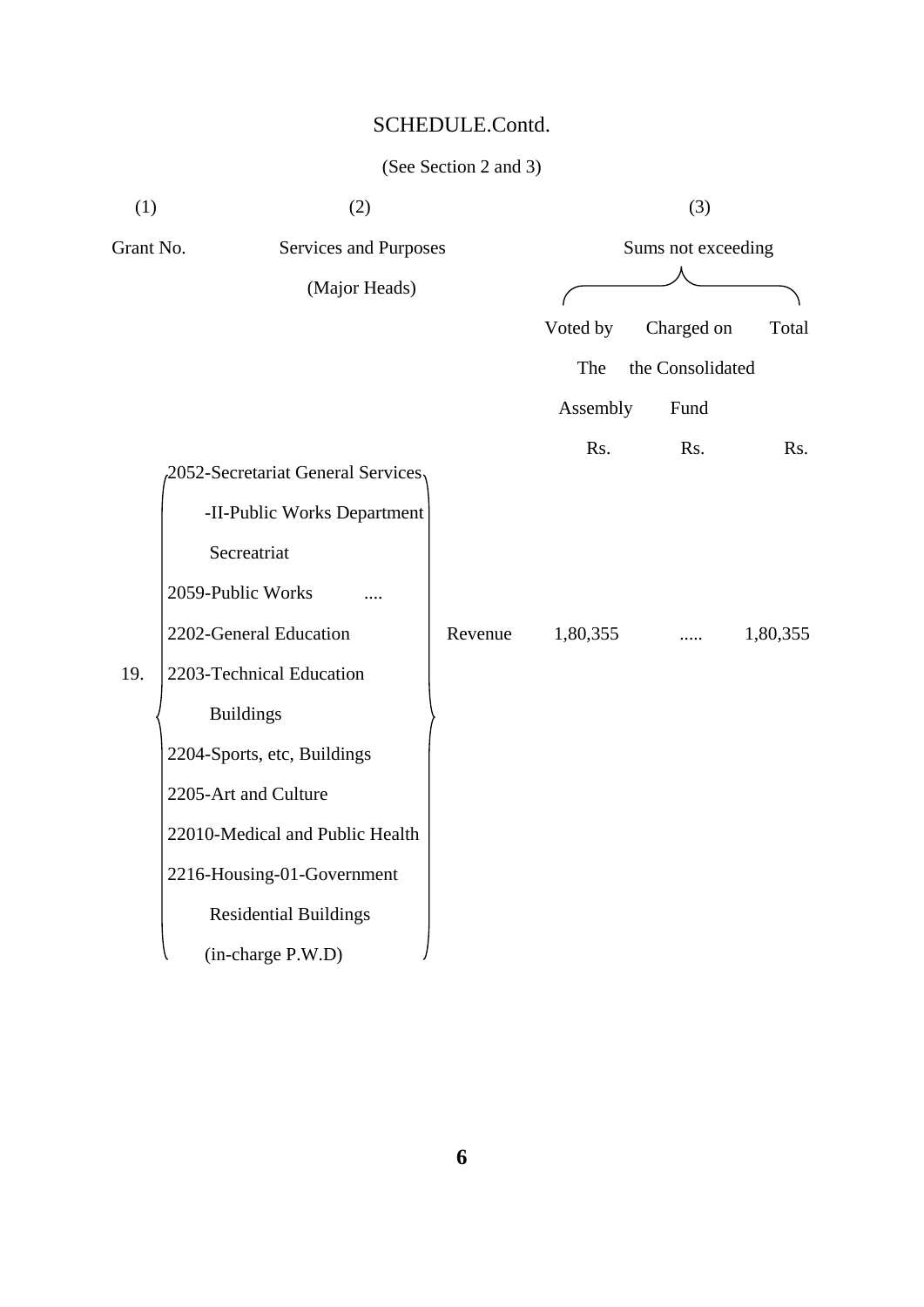| (1)       | (2)                                       |          | (3)                 |
|-----------|-------------------------------------------|----------|---------------------|
| Grant No. | Services and Purposes                     |          | Sums not exceeding  |
|           | (Major Heads)                             |          |                     |
|           |                                           | Voted by | Charged on<br>Total |
|           |                                           | The      | the Consolidated    |
|           |                                           | Assembly | Fund                |
|           |                                           | Rs.      | Rs.<br>Rs.          |
| 19.       | 4059-Capital Outlay on Public             |          |                     |
|           | Works                                     |          |                     |
|           | 4202-Capital Outlay on Education,         |          |                     |
|           | Sports, etc                               |          |                     |
|           | 4210-Capital Outlay on Medical and        |          |                     |
|           | <b>Public Health</b>                      |          |                     |
|           | 4216-Capital Outlay on Housing-01-Capital |          |                     |
|           | Government residential                    |          |                     |
|           | Building (in-charge P.W.D)                |          |                     |
|           | 4403-Capital Outlay on Animal             |          |                     |
|           | Husbandry.                                |          |                     |
|           | 4404-Capital Outlay on Dairy              |          |                     |
|           | Development                               |          |                     |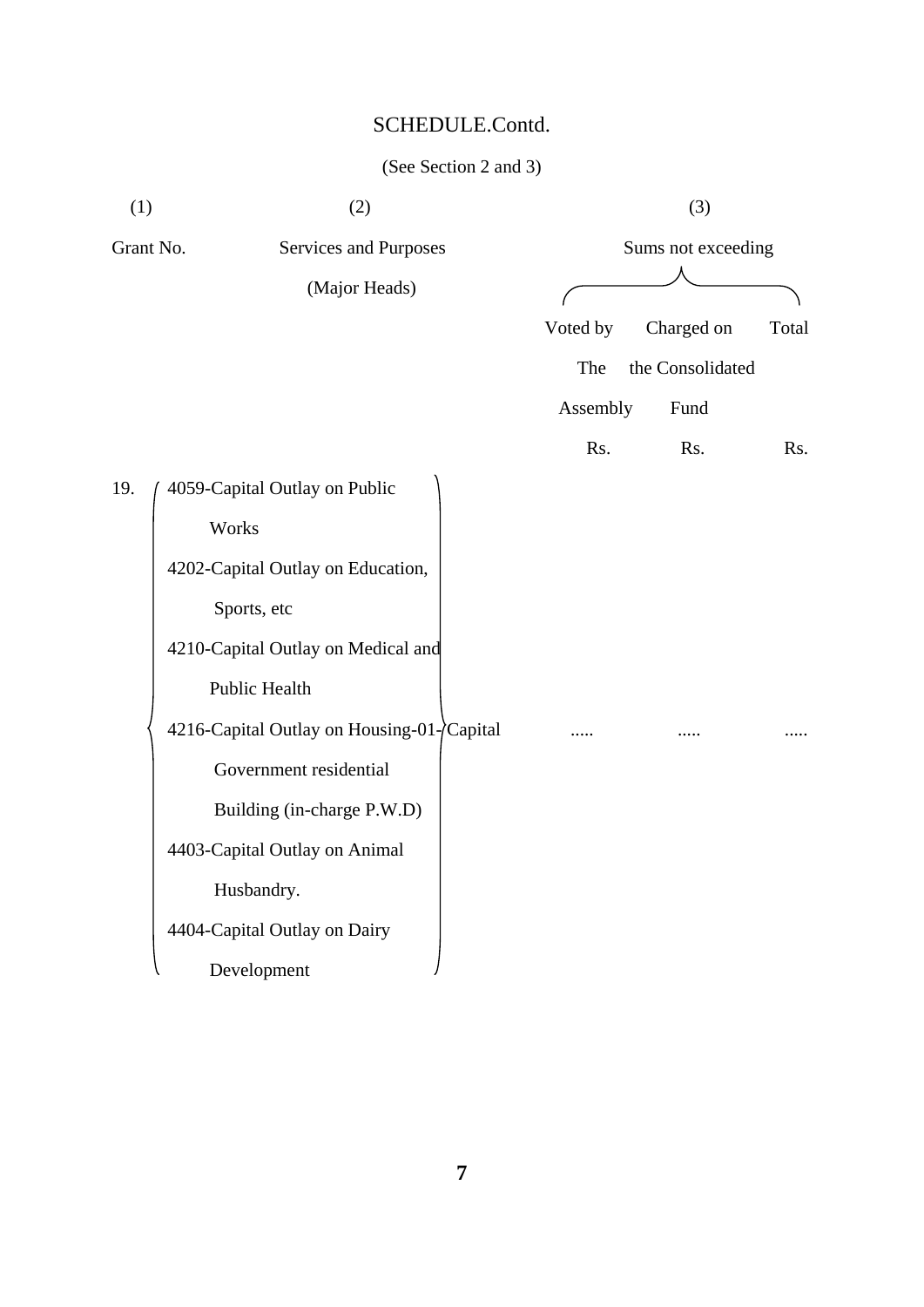| (1)       | (2)                                         |         |           | (3)                |           |
|-----------|---------------------------------------------|---------|-----------|--------------------|-----------|
| Grant No. | Services and Purposes                       |         |           | Sums not exceeding |           |
|           | (Major Heads)                               |         |           |                    |           |
|           |                                             |         | Voted by  | Charged on         | Total     |
|           |                                             |         | The       | the Consolidated   |           |
|           |                                             |         | Assembly  | Fund               |           |
|           |                                             |         | Rs.       | Rs.                | Rs.       |
|           | 2070-Other Administrative Services, Revenue |         | 31,14,000 | .                  | 31,14,000 |
|           | Civil Defence and Home                      |         |           |                    |           |
|           | Guards                                      |         |           |                    |           |
| 20.       | 4059-Capital Outlay on Public               | Capital |           |                    |           |
|           | Works (Civil Defence and                    |         |           |                    |           |
|           | Home Guards.                                |         |           |                    |           |
|           | 2070-Other Administrative Services          |         |           |                    |           |
|           | -IV-Guest Houses, Government                |         |           |                    |           |
|           | Hostels etc                                 |         |           |                    |           |
| 22.       | 2216-Housing-01-Government                  | Revenue | 5,46,007  |                    | 5,46,007  |
|           | <b>Residential Buildings</b>                |         |           |                    |           |
|           | 2070-Other Administrative Services          |         |           |                    |           |
|           | (i/c G.A.D)                                 |         |           |                    |           |
|           | 4059-Capital Outlay on Public               |         |           |                    |           |
|           | Works (i/c G.A.D)                           | Capital |           |                    |           |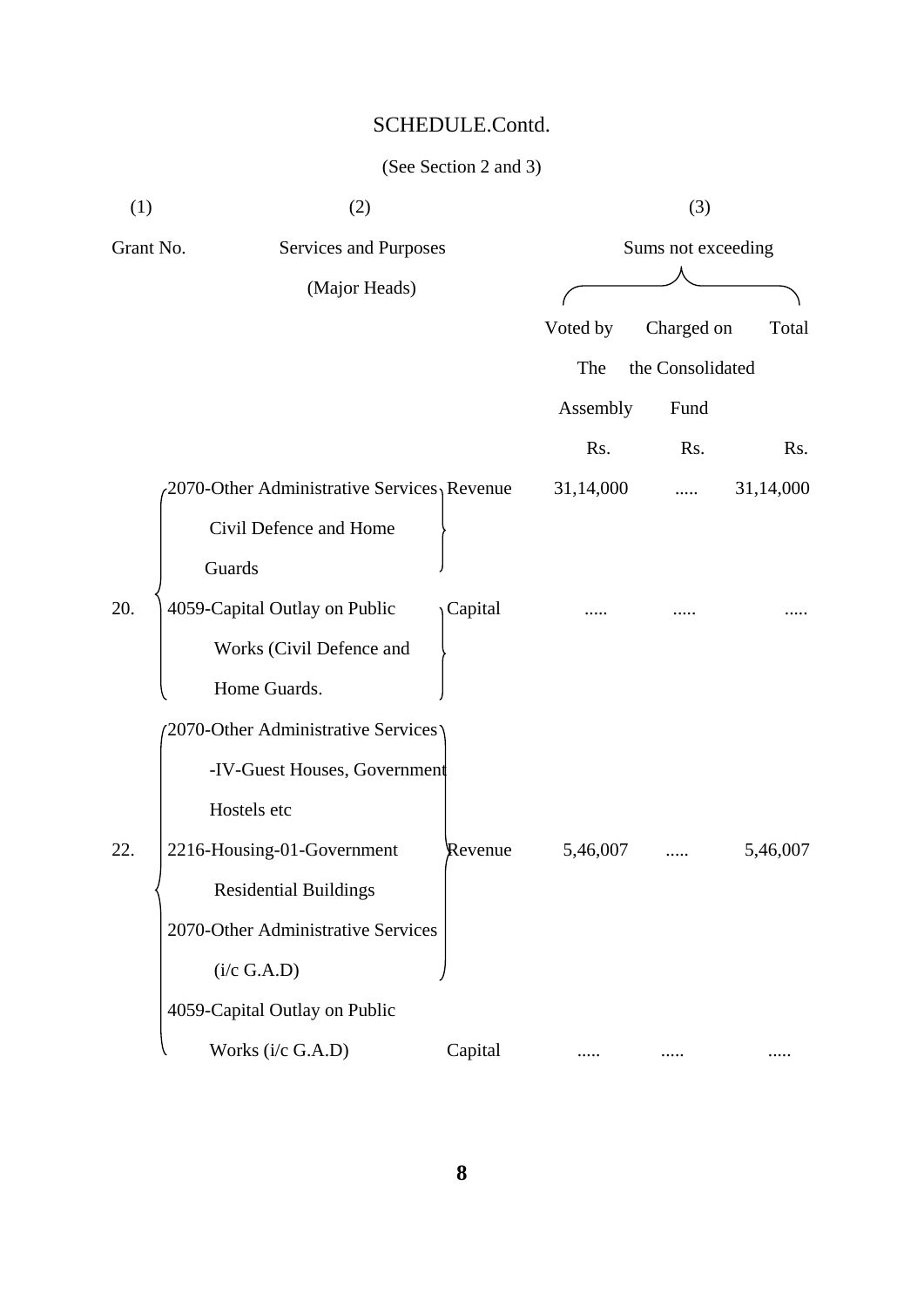| (1)       | (2)                                       | (3)         |                    |             |  |
|-----------|-------------------------------------------|-------------|--------------------|-------------|--|
| Grant No. | Services and Purposes                     |             | Sums not exceeding |             |  |
|           | (Major Heads)                             |             |                    |             |  |
|           |                                           | Voted by    | Charged on         | Total       |  |
|           |                                           | The         | the Consolidated   |             |  |
|           |                                           | Assembly    | Fund               |             |  |
|           |                                           | Rs.         | Rs.                | Rs.         |  |
| 23.       | 2070-Other administrative Services-       |             |                    |             |  |
|           | V-Training, Vigilance,                    |             |                    |             |  |
|           | Administration of Citizenship Revenue     | 11,15,000   |                    | 11,15,000   |  |
|           | Act, etc                                  |             |                    |             |  |
| 24.       | 2071-Pension and other Retirement Revenue | 45, 57, 72  |                    | 45,57,072   |  |
|           | *Benefits.                                |             |                    |             |  |
|           | 2210-Medical and Public Health            |             |                    |             |  |
|           | 2211-Family Welfare<br>Revenue            | 50,000      |                    | 50,000      |  |
| 26        | 4210-Capital Outlay on Medical            |             |                    |             |  |
|           | and Public Health                         |             |                    |             |  |
|           | 4211-Capital Outlay on Family<br>Capital  | 1,31,00,000 |                    | 1,31,00,000 |  |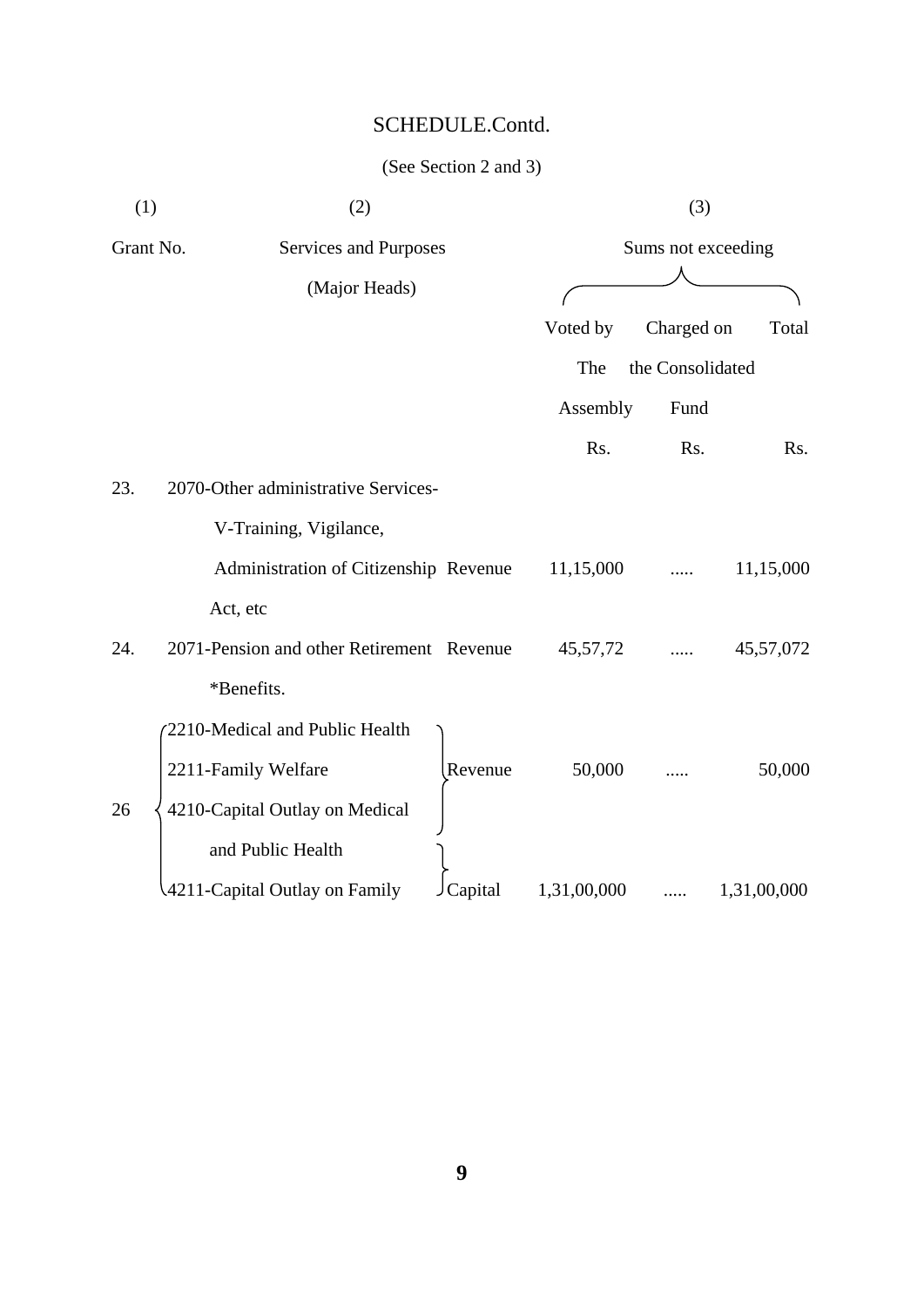| (1)       | (2)                                  |          | (3)                |          |
|-----------|--------------------------------------|----------|--------------------|----------|
| Grant No. | Services and Purposes                |          | Sums not exceeding |          |
|           | (Major Heads)                        |          |                    |          |
|           |                                      | Voted by | Charged on         | Total    |
|           |                                      | The      | the Consolidated   |          |
|           |                                      | Assembly | Fund               |          |
|           |                                      | Rs.      | Rs.                | Rs.      |
|           | 2215-Water Supply and Sanitation-    |          |                    |          |
|           | 2216-Housing<br>Revenue              |          | 1,16,377           | 1,16,377 |
|           | 4215-Capital Outlay on Water         |          |                    |          |
|           | Supply and Sanitation                |          |                    |          |
| 27.       | 4216-Capital Outlay on Housing-      |          |                    |          |
|           | 01-Government Residential<br>Capital |          |                    |          |
|           | <b>Buildings</b>                     |          |                    |          |
|           | 6215-Loans for Sanitation and        |          |                    |          |
|           | <b>Water Supply</b>                  |          |                    |          |
|           | 2230-Labour and Employment-01-       |          |                    |          |
|           | Labour                               |          |                    |          |
|           | 2230-Labour and Employment-01-       |          |                    |          |
|           | Labour-(A)-Inspectorate<br>Revenue   | 2,00,000 |                    | 2,00,000 |
| 32        | of Factories and Steam Boilers       |          |                    |          |
|           | 2230- Labour and Employment-02-      |          |                    |          |
|           | Employment and -03-Training/         |          |                    |          |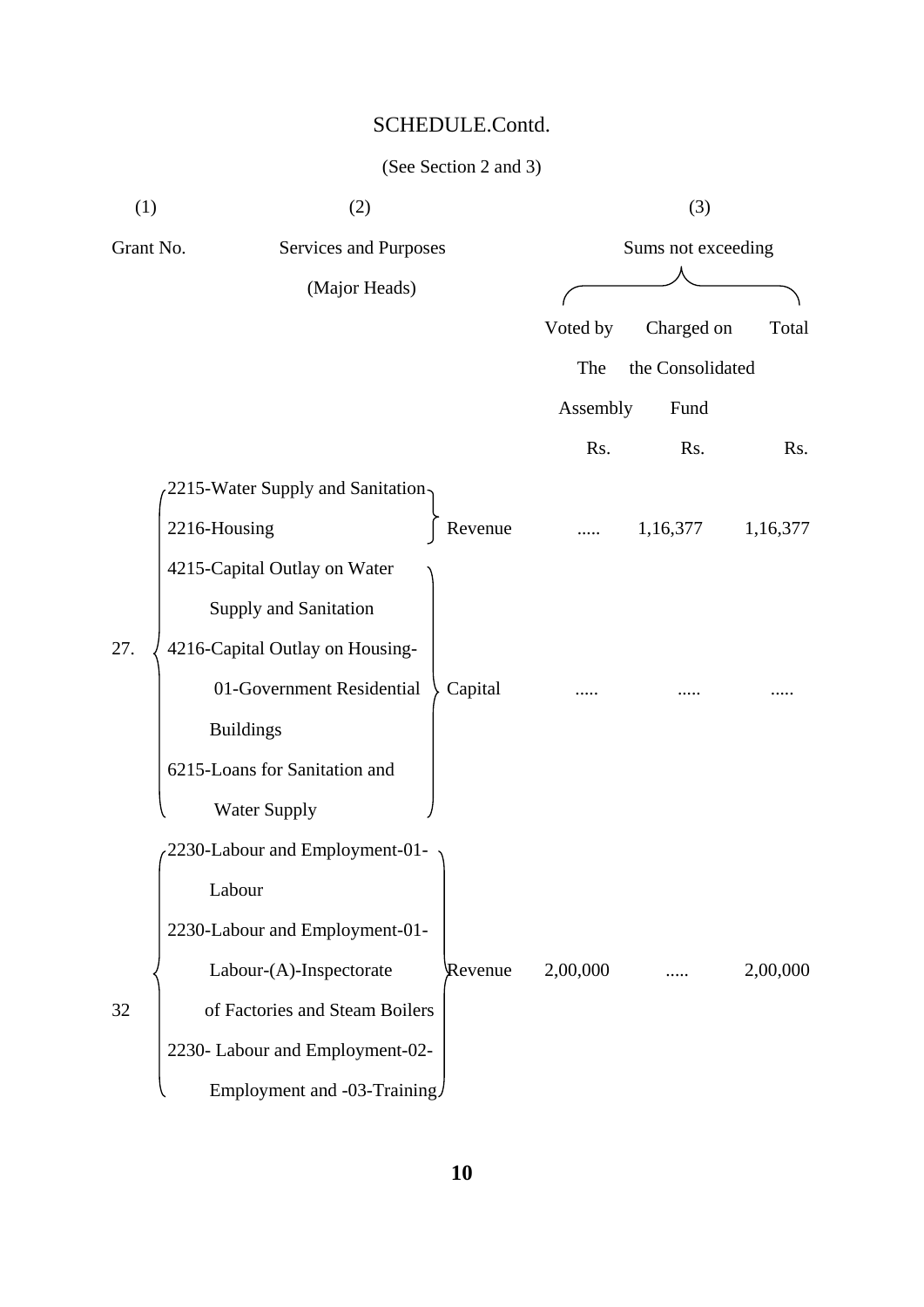| (1)       | (2)                                    |                |                    | (3)              |           |
|-----------|----------------------------------------|----------------|--------------------|------------------|-----------|
| Grant No. | Services and Purposes<br>(Major Heads) |                | Sums not exceeding |                  |           |
|           |                                        |                |                    |                  |           |
|           |                                        |                | Voted by           | Charged on       | Total     |
|           |                                        |                | The                | the Consolidated |           |
|           |                                        |                | Assembly           | Fund             |           |
|           |                                        |                | Rs.                | Rs.              | Rs.       |
|           | 3456-Civil Supplies                    |                |                    |                  |           |
|           | 2408-Food Storage and Ware-            | <b>Revenue</b> | 14, 15, 750        | 5,000            | 14,20,750 |
|           | Housing                                |                |                    |                  |           |
| 33.       | 4408-Capital Outlay on Food            | Capital        |                    |                  |           |
|           | Storage and Warehousing                |                |                    |                  |           |
|           | 2235-Social Security and Welfare-      |                |                    |                  |           |
|           | 60-Other Social Security and Revenue   |                | 32,933             |                  | 32,933    |
|           | <b>Welfare Programmes</b>              |                |                    |                  |           |
| 36.       | 6235-Loans for Social Security         |                |                    |                  |           |
|           | and Welfare-60-Other Social            | Capital        |                    |                  |           |
|           | Security and Welfare                   |                |                    |                  |           |
|           | Programmes                             |                |                    |                  |           |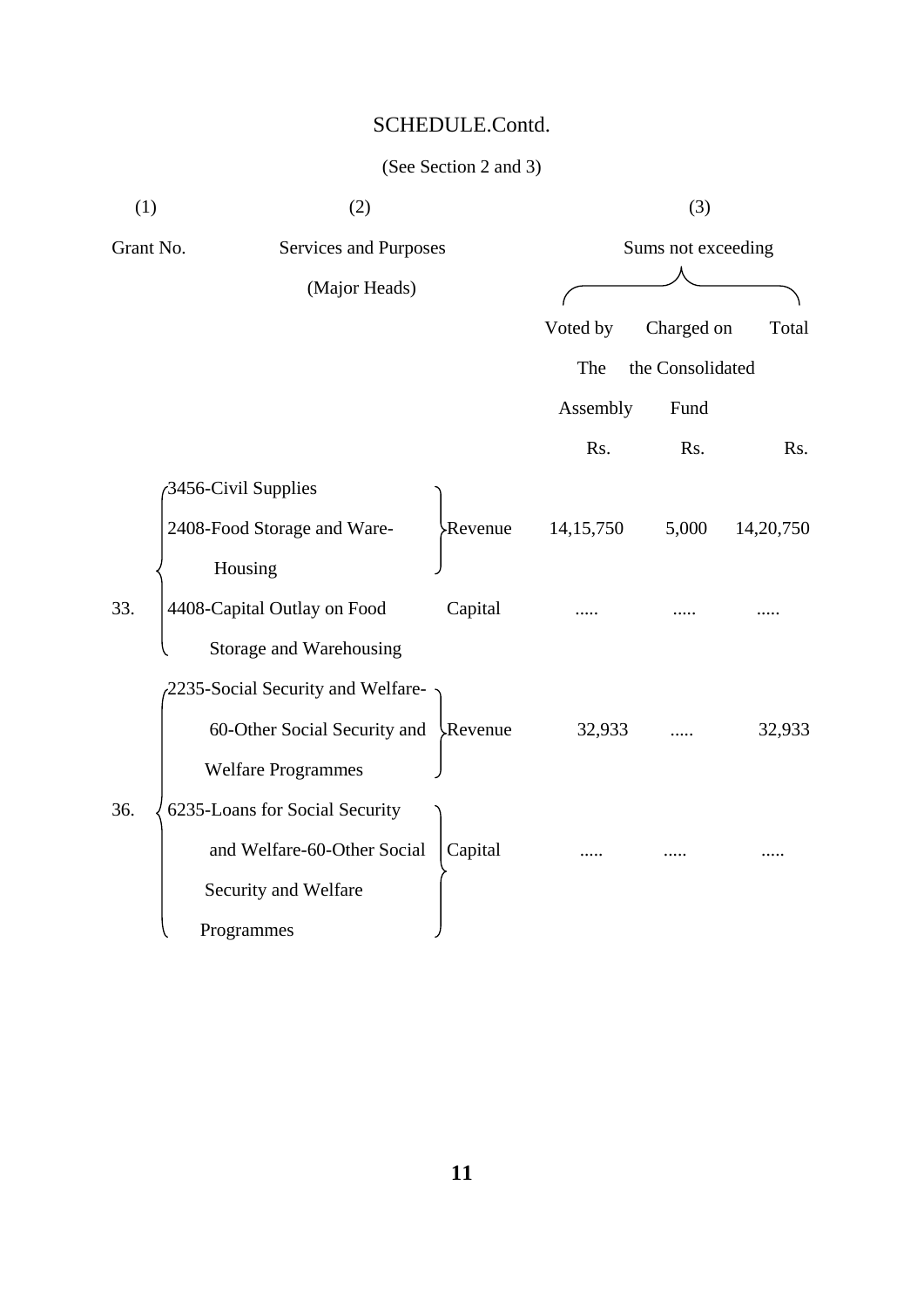| (1)       | (2)                               |  |         |            | (3)                |            |
|-----------|-----------------------------------|--|---------|------------|--------------------|------------|
| Grant No. | Services and Purposes             |  |         |            | Sums not exceeding |            |
|           | (Major Heads)                     |  |         |            |                    |            |
|           |                                   |  |         | Voted by   | Charged on         | Total      |
|           |                                   |  |         | The        | the Consolidated   |            |
|           |                                   |  |         | Assembly   | Fund               |            |
|           |                                   |  |         | Rs.        | Rs.                | Rs.        |
|           | 2235-Social Security and Welfare- |  |         |            |                    |            |
|           | 60-Other Social Security and      |  |         |            |                    |            |
|           | <b>Welfare Programmes</b>         |  |         |            |                    |            |
| 37.       | 2075-Miscellaneous General        |  | Revenue | 12,000     |                    | 12,000     |
|           | Services                          |  |         |            |                    |            |
|           | 104 – Pension & Awards in         |  |         |            |                    |            |
|           | Consideration of distinguished    |  |         |            |                    |            |
|           | Services                          |  |         |            |                    |            |
| 39        | 3451-Secretariat-Economic         |  | Revenue | 5, 35, 158 |                    | 5, 35, 158 |
|           | Services-II-Planning Board        |  |         |            |                    |            |
|           | and attached Offices              |  |         |            |                    |            |
|           | 2552-North Eastern Areas          |  | Revenue |            |                    |            |
| 41.       | 4552-Capital Outlay on North      |  |         |            |                    |            |
|           | <b>Eastern Areas</b>              |  |         |            |                    |            |
|           | 6552-Loans for North Eastern      |  |         |            |                    |            |
|           | Areas                             |  | Capital | 1,67,750   |                    | 1,67,750   |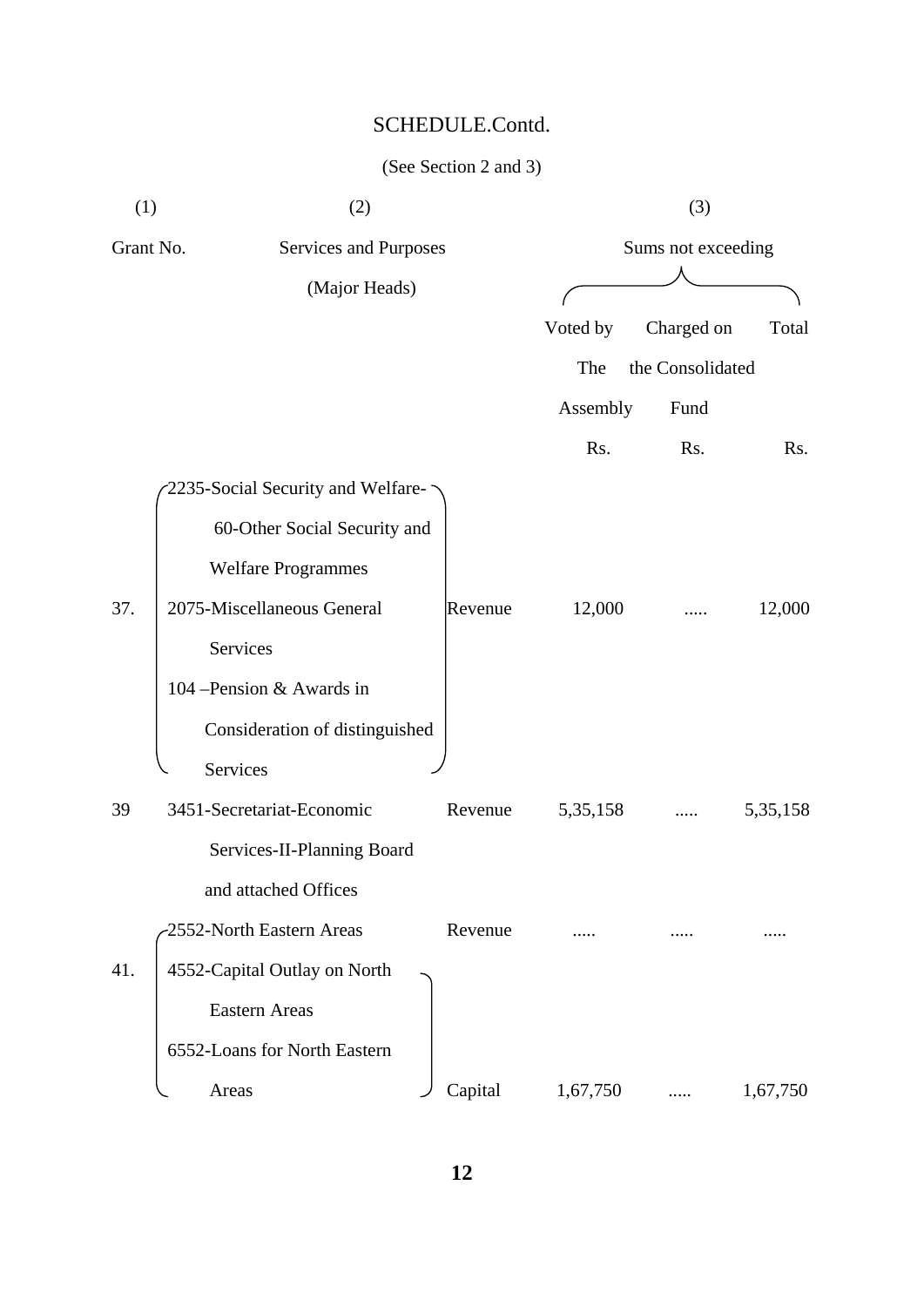| (1)       | (2)                                |         |           | (3)                |           |
|-----------|------------------------------------|---------|-----------|--------------------|-----------|
| Grant No. | Services and Purposes              |         |           | Sums not exceeding |           |
|           | (Major Heads)                      |         |           |                    |           |
|           |                                    |         | Voted by  | Charged on         | Total     |
|           |                                    |         | The       | the Consolidated   |           |
|           |                                    |         | Assembly  | Fund               |           |
|           |                                    |         | Rs.       | Rs.                | Rs.       |
|           | 2401-Crop Husbandry                |         |           |                    |           |
|           | 2408-Food Storage and Warehousing  |         |           |                    |           |
|           | 2415-Agricultural Research and     |         |           |                    |           |
|           | Education                          |         |           |                    |           |
|           | 2435-Other Agricultural Programmes |         |           |                    |           |
|           | 2702-Minor Irrigation              | Revenue | 91,75,000 |                    | 91,75,000 |
|           | 2250-Other Social Services         |         |           |                    |           |
| 44.       | 2216-Housing                       |         |           |                    |           |
|           | 4216-Capital Outlay on Housing     |         |           |                    |           |
|           | 4401-capital Outlay on Crop        |         |           |                    |           |
|           | Husbandry                          |         |           |                    |           |
|           | 4702-Capital Outlay on Minor       | Capital |           |                    |           |
|           | Irrigation                         |         |           |                    |           |
|           | 4416-Investment in Agricultural    |         |           |                    |           |
|           | <b>Financial Institutions</b>      |         |           |                    |           |
|           | 6401-Loans for Crop Husbandry      |         |           |                    |           |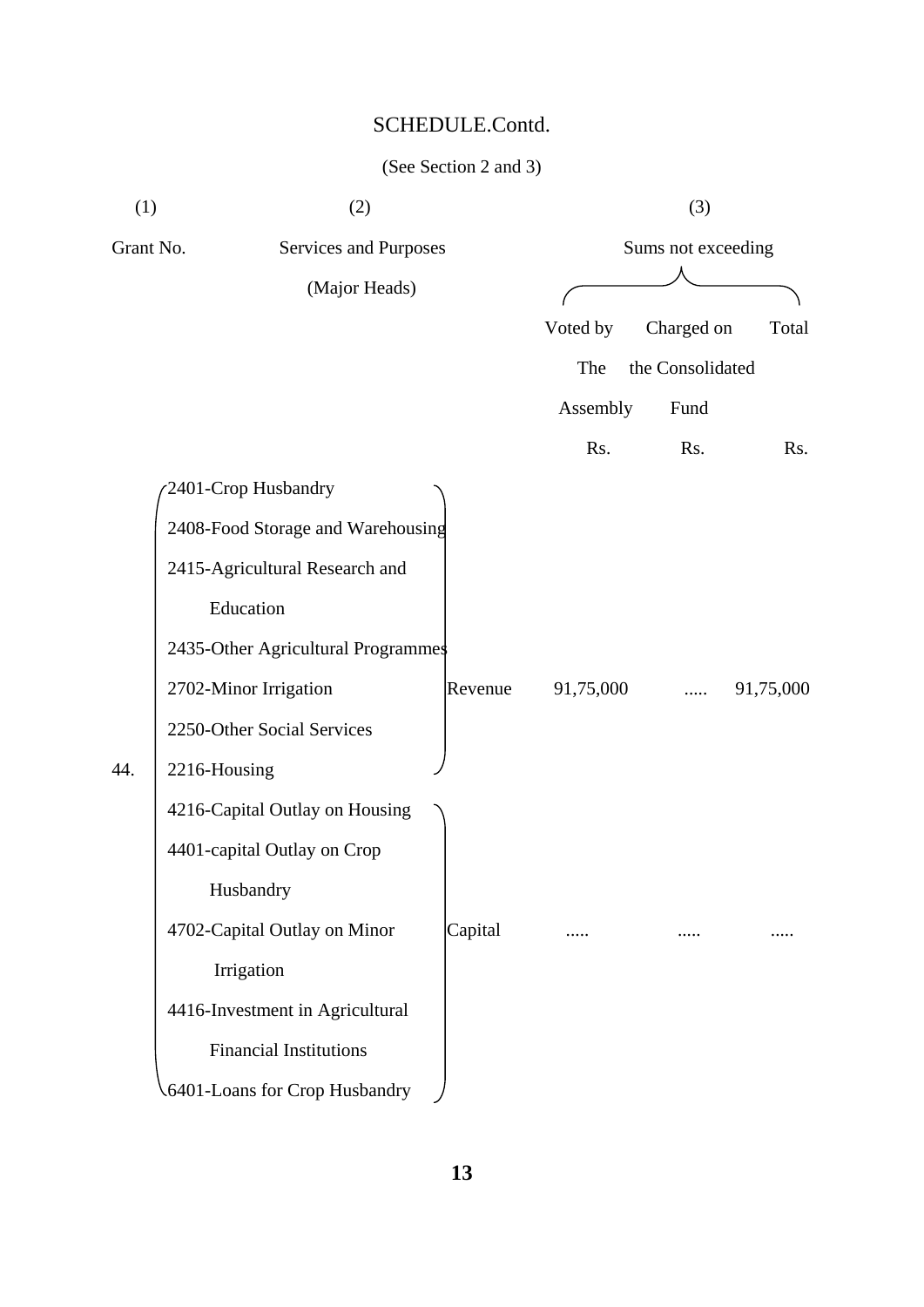| (1) | (2)                                |         |           | (3)                |           |
|-----|------------------------------------|---------|-----------|--------------------|-----------|
|     | Grant No.<br>Services and Purposes |         |           | Sums not exceeding |           |
|     | (Major Heads)                      |         |           |                    |           |
|     |                                    |         | Voted by  | Charged on         | Total     |
|     |                                    |         | The       | the Consolidated   |           |
|     |                                    |         | Assembly  | Fund               |           |
|     |                                    |         | Rs.       | Rs.                | Rs.       |
| 47. | 2501-Special Programmes for        | Revenue | 8,07,000  |                    | 8,07,000  |
|     | <b>Rural Development</b>           |         |           |                    |           |
|     | 6402-Loans for Soil and Water      |         |           |                    |           |
|     | Conservation                       | Capital |           |                    |           |
|     | 2404-Dairy Development             |         |           |                    |           |
|     | 2216-Housing-01-Government         | Revenue |           | 37,22,683          | 37,22,683 |
| 49. | <b>Residential Buildings</b>       |         |           |                    |           |
|     | 2415-Agricultural Research and     |         |           |                    |           |
|     | Education                          |         |           |                    |           |
| 51. | 2406-Forestry and Wild Life        |         |           |                    |           |
|     | 2415-Agricultural Research and     | Revenue | 15,90,000 |                    | 15,90,000 |
|     | Education                          |         |           |                    |           |
|     | 4406-capital Outlay on Forest      | Capital |           |                    |           |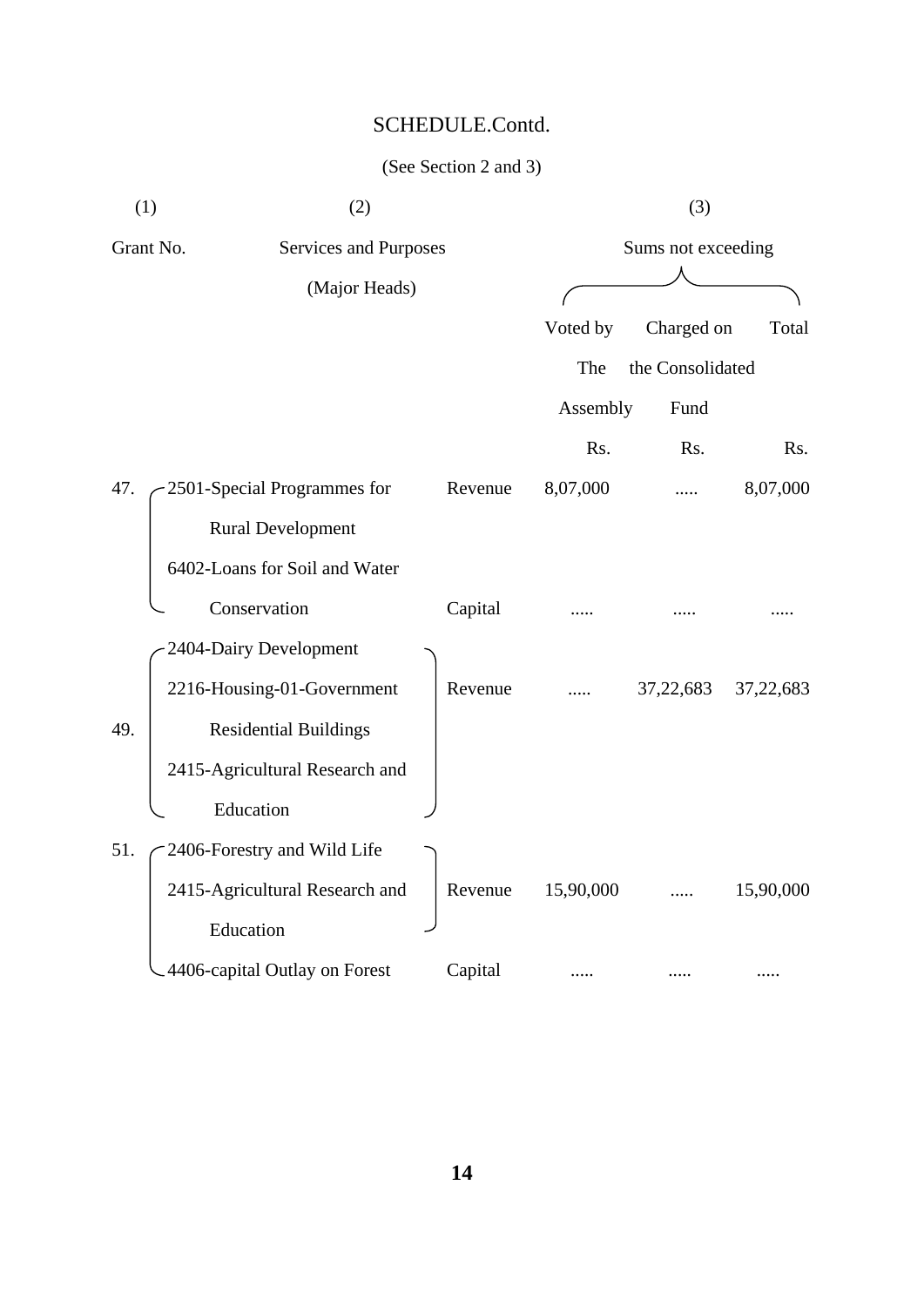| (1)       | (2)                                       |         |             | (3)                |             |
|-----------|-------------------------------------------|---------|-------------|--------------------|-------------|
| Grant No. | Services and Purposes                     |         |             | Sums not exceeding |             |
|           | (Major Heads)                             |         |             |                    |             |
|           |                                           |         | Voted by    | Charged on         | Total       |
|           |                                           |         | The         | the Consolidated   |             |
|           |                                           |         | Assembly    | Fund               |             |
|           |                                           |         | Rs.         | Rs.                | Rs.         |
|           | 2852-Industries                           | Revenue |             |                    |             |
|           | 4885-Other Capital Outlay on              |         |             |                    |             |
|           | <b>Industries and Minerals</b>            |         |             |                    |             |
| 53.       | 4858-Capital Outlay on Engineering        |         |             |                    |             |
|           | Industries                                |         |             |                    |             |
|           | 4860-Capital Outlay on Consumer           | Capital | 1,00,00,000 | .                  | 1,00,00,000 |
|           | Industries                                |         |             |                    |             |
|           | 6885-Loans for other Industries           |         |             |                    |             |
|           | and Minerals                              |         |             |                    |             |
|           | 2851-Village and Small Industries Revenue |         | 18,075      |                    | 18,075      |
|           | 2216-Housing-01-Government                |         |             |                    |             |
|           | <b>Residential Buildings</b>              |         |             |                    |             |
| 54.       | 4851-Capital Outlay on Village            | Capital |             |                    |             |
|           | <b>And Small Industries</b>               |         |             |                    |             |
|           | 6851-Loans for Village and                |         |             |                    |             |
|           | <b>Small Industries</b>                   |         |             |                    |             |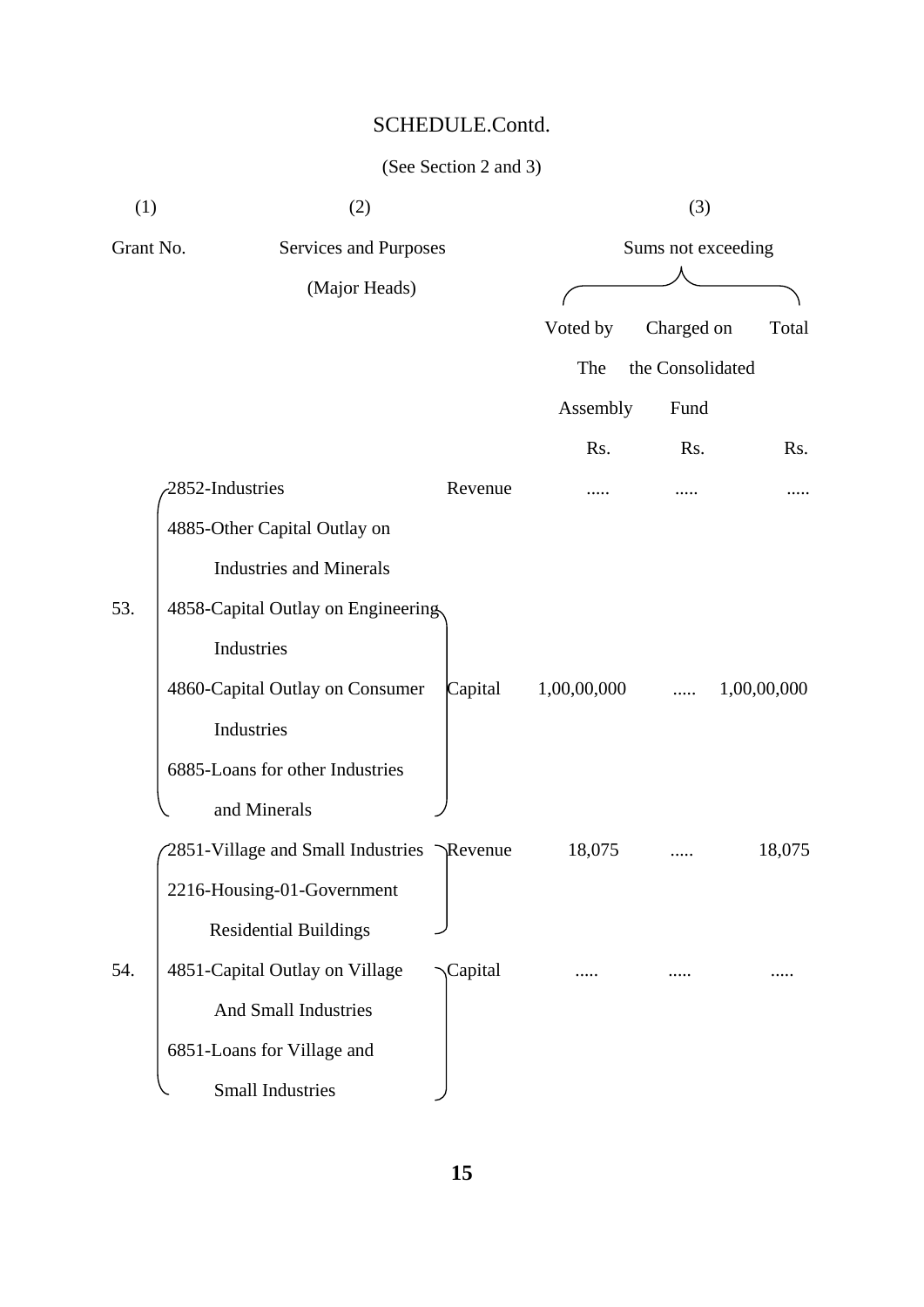| (1)       | (2)                                        |         | (3)         |                    |             |  |  |
|-----------|--------------------------------------------|---------|-------------|--------------------|-------------|--|--|
| Grant No. | Services and Purposes                      |         |             | Sums not exceeding |             |  |  |
|           | (Major Heads)                              |         |             |                    |             |  |  |
|           |                                            |         | Voted by    | Charged on         | Total       |  |  |
|           |                                            |         | The         | the Consolidated   |             |  |  |
|           |                                            |         | Assembly    | Fund               |             |  |  |
|           |                                            |         | Rs.         | Rs.                | Rs.         |  |  |
|           | 2851- Village and Small Industries Revenue |         | 1,81,148    |                    | 1,81,148    |  |  |
|           | 2216-Housing-01-Government                 |         |             |                    |             |  |  |
|           | <b>Residential Buildings</b>               |         |             |                    |             |  |  |
| 55.       | 4216-Capital Outlay on Housing             |         |             |                    |             |  |  |
|           | 4851-Capital Outlay on Village             | Capital |             |                    |             |  |  |
|           | and Small Industries                       |         |             |                    |             |  |  |
|           | 2853-Non-Ferrous Mining and                |         |             |                    |             |  |  |
|           | Metallurgical Industries                   | Revenue |             |                    |             |  |  |
|           | <b>Regulation and Development</b>          |         |             |                    |             |  |  |
|           | Of Mines                                   |         |             |                    |             |  |  |
| 56.       | 4216-Capital Outlay on Housing             |         |             |                    |             |  |  |
|           | -01- Government Residential                |         |             |                    |             |  |  |
|           | <b>Buildings</b>                           |         |             |                    |             |  |  |
|           | 4853-Capital Outlay on Non-                | Capital | 1,50,00,000 | .                  | 1,50,00,000 |  |  |
|           | Ferrous Mining and                         |         |             |                    |             |  |  |
|           | Metallurgical Industries-Non-              |         |             |                    |             |  |  |
|           | <b>Ferrous Metals</b>                      |         |             |                    |             |  |  |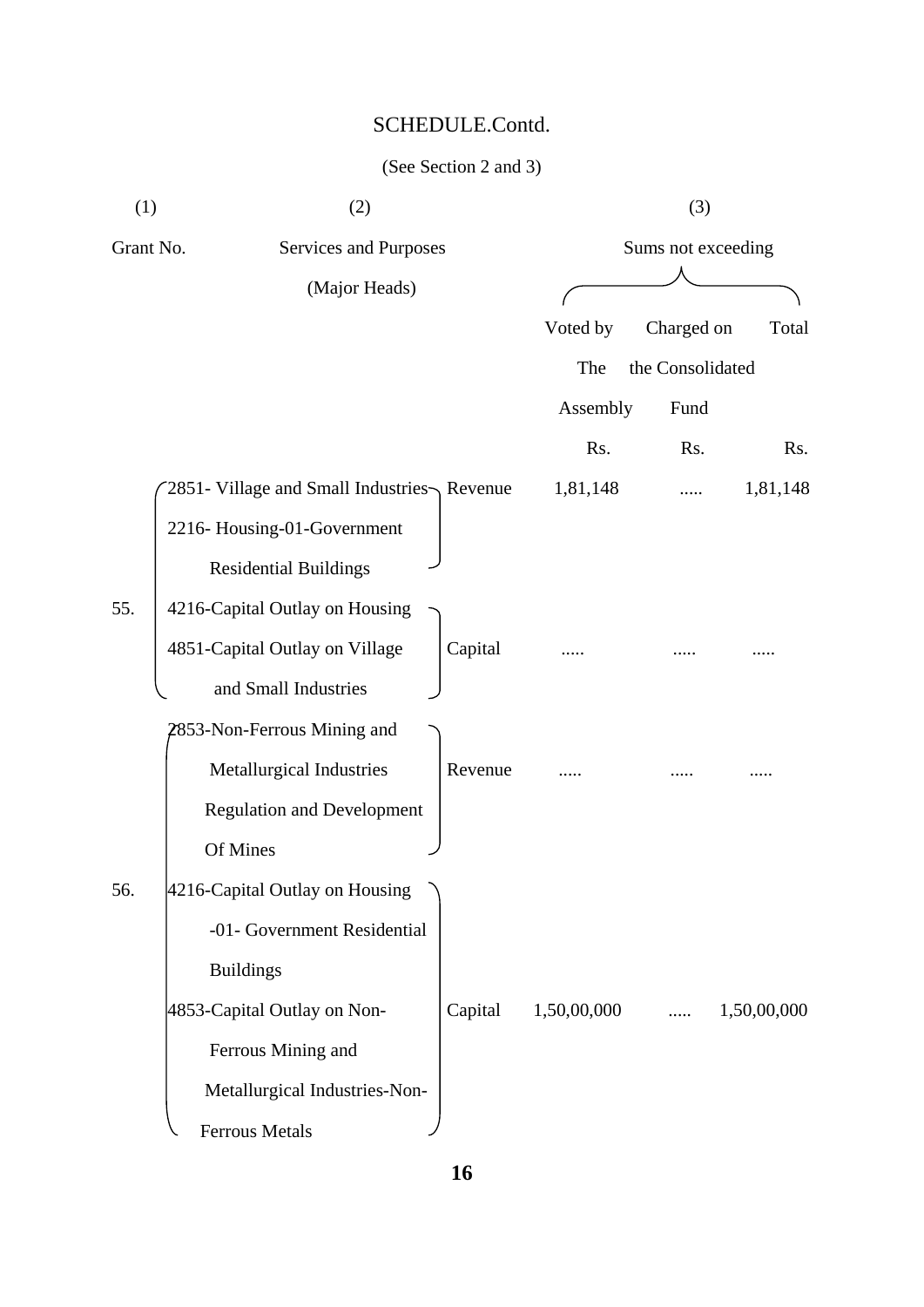| (1)       | (2)                            |         |                                     | (3)                |           |
|-----------|--------------------------------|---------|-------------------------------------|--------------------|-----------|
| Grant No. | Services and Purposes          |         |                                     | Sums not exceeding |           |
|           | (Major Heads)                  |         |                                     |                    |           |
|           |                                |         | Voted by                            | Charged on         | Total     |
|           |                                |         | The                                 | the Consolidated   |           |
|           |                                |         | Assembly                            | Fund               |           |
|           |                                |         | Rs.                                 | Rs.                | Rs.       |
|           | 3452-Tourism                   | Revenue | 43,00,000                           |                    | 43,00,000 |
|           | 4059-Capital Outlay on Public  |         |                                     |                    |           |
|           | Works (Tourism)                |         |                                     |                    |           |
| 58.       | 5275-Capital Outlay on Other   | Capital | 2,00,000                            |                    | 2,00,000  |
|           | <b>Communication Services</b>  |         |                                     |                    |           |
|           | 5452-Capital Outlay on Tourism |         |                                     |                    |           |
|           | 7452-Loans for Tourism         |         |                                     |                    |           |
| 61.       | 7610-Loans to government       | Capital | 8,00,000                            | .                  | 28,00,000 |
|           | Servants etc                   |         |                                     |                    |           |
|           | Total<br><br>                  |         | 18,65,71,762 48,45,060 19,14,16,322 |                    |           |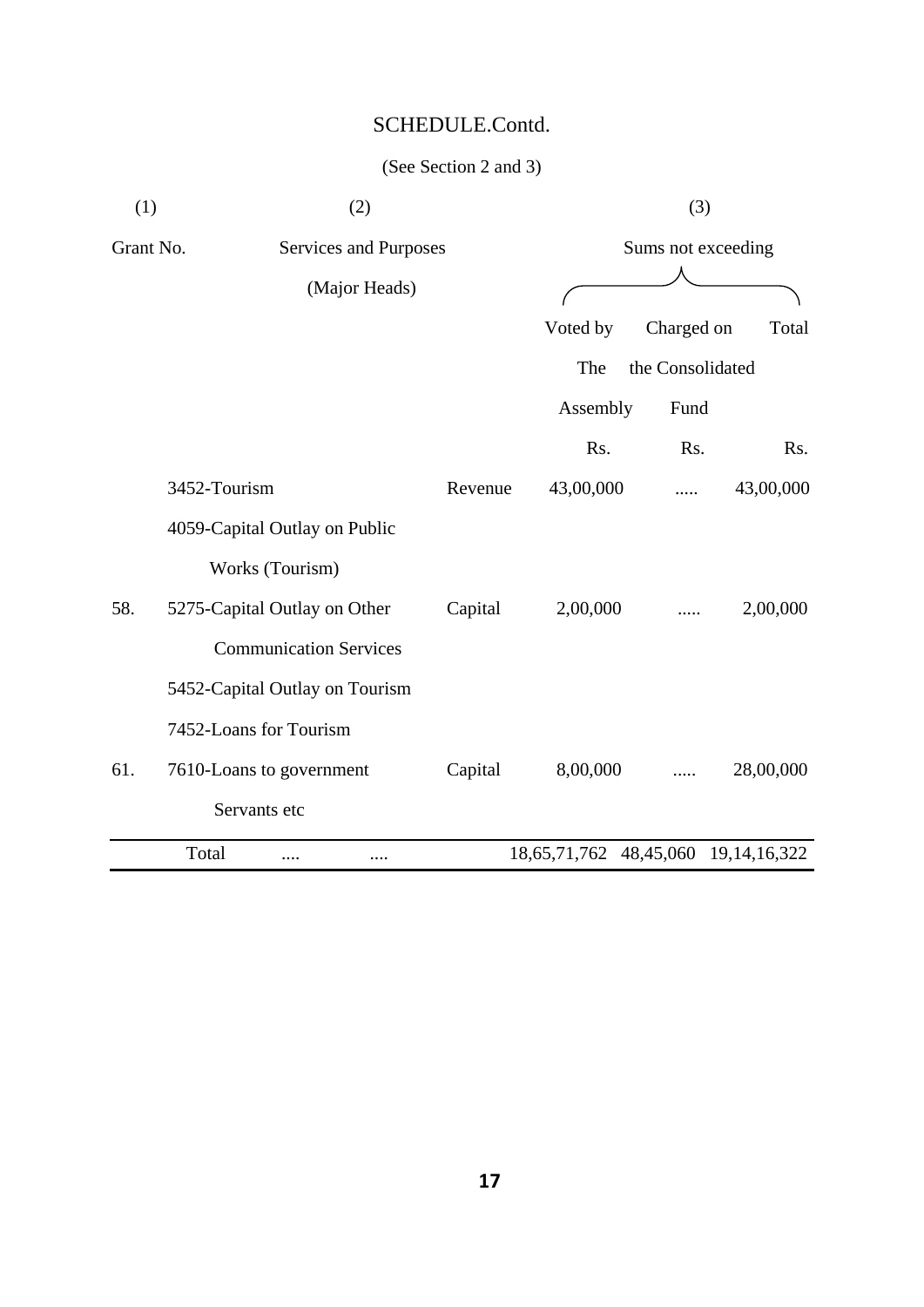## MEGHALAYA ACT 2 OF 1993 THE MEGHALAYA APPROPRIATION (VOTE-ON-ACCOUNT)) ACT, 1993

(As passed by the Meghalaya Legislature Assembly)

(Received the assent of the Governor on the  $31<sup>st</sup>$  March, 1993)

(Published in the Gazette of Meghalaya, Extra-ordinary issue,

dated  $31<sup>st</sup>$  March, 1993)

An

Act

To provide for the withdrawal of certain further sums from and out of the Consolidated Fund of Meghalaya for the services of a Part of

#### Financial year, 1994-95

Be it enacted by the Legislature of Meghalaya in the Forty-fourth Year of the Republic of India as follows:-

| Short title and                                                                                                    |   | (1) This Act may be called the Meghalaya                                                                                                                                                                                                                                     |
|--------------------------------------------------------------------------------------------------------------------|---|------------------------------------------------------------------------------------------------------------------------------------------------------------------------------------------------------------------------------------------------------------------------------|
| Commencement                                                                                                       |   | Appropriation (Vote-on-Account) Act, 1993                                                                                                                                                                                                                                    |
| Withdrawal of Rs.<br>187,21,04,975 from the<br>Consolidated Fund of<br>Meghalaya for the financial<br>year 1993-94 | 2 | From and out of the Consolidated Fund of Meghalaya<br>there may be withdrawn sums not exceeding those<br>specified in column (3) of the Schedule amounting in<br>the aggregate to the sum of rupees one hundred eighty<br>seven crores, twenty one lakhs, four thousand nine |
|                                                                                                                    |   | hundred seventy-five towards defraying the several<br>charges which will come in the course of payment<br>during during the period of three months beginning on<br>the first day of April, 1993 in respect of the services<br>specified in column (2) of the Schedule.       |
| Appropriation                                                                                                      | 3 | The sums authorised to be withdrawn from and out of<br>the Consolidated Fund of Meghalaya by this Act,<br>shall be appropriated for the services and purposes<br>expressed in the Schedule in relation to the financial<br>year 1993-94.                                     |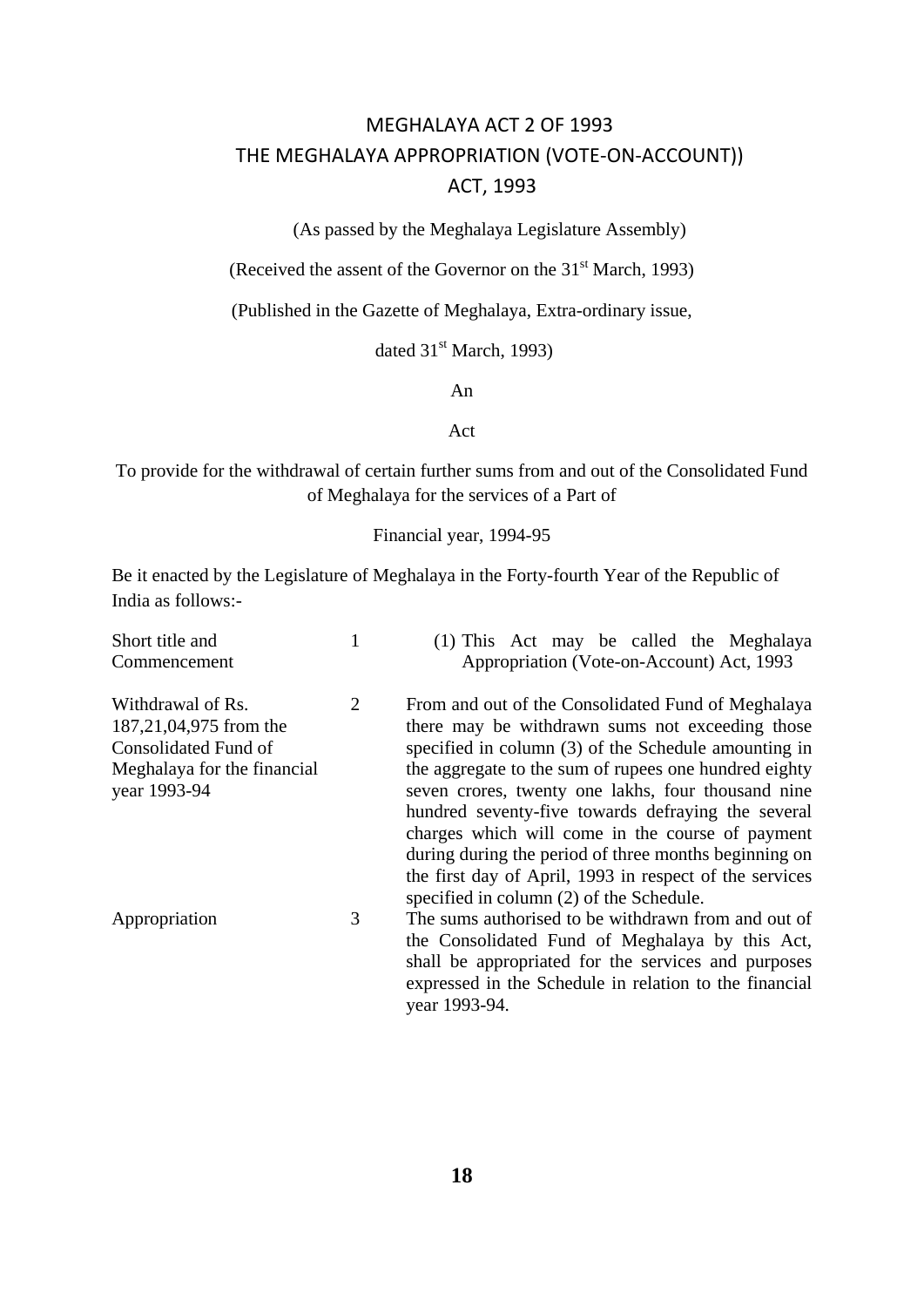| (1)       | (2)                                     |         |             | (3)                |             |
|-----------|-----------------------------------------|---------|-------------|--------------------|-------------|
| Grant No. | Services and Purposes                   |         |             | Sums not exceeding |             |
|           | (Major Heads)                           |         |             |                    |             |
|           |                                         |         | Voted by    | Charged on         | Total       |
|           |                                         |         | The         | the Consolidated   |             |
|           |                                         |         |             |                    |             |
|           |                                         |         | Assembly    | Fund               |             |
|           |                                         |         | Rs.         | Rs.                | Rs          |
|           | 2011-Parliamentary/State/Union -        | Revenue | 61,91,250   | 2,41,250           | 64,32,500   |
|           | Territory legislature                   |         |             |                    |             |
| 1.        | 2058-Stationery and Printing            | Capital | 1,25,000    |                    | 1,25,000    |
|           | 4058-Capital Outlay on Stationery       |         |             |                    |             |
|           | Printing                                |         |             |                    |             |
| 2.        | 2012-Governor                           | Revenue | 6,250       | 21,53,750          | 21,60,000   |
|           | 2013-Council of Minister                |         |             |                    |             |
| 3.        | 2070-Other Administrative               | Revenue | 31,48,500   |                    | 31,48,500   |
| 4.        | Services, etc<br>2014-Administration of | Revenue | 26, 37, 750 | 5,69,750           | 32,07,500   |
|           | Justice                                 |         |             |                    |             |
| 5.        | 2015-Elections                          | Revenue | 41,09,500   |                    | 41,09,500   |
|           | 2029-Land Revenue                       |         |             |                    |             |
|           | 2245-Relief on Account of               |         |             |                    |             |
|           | Natural calamities                      |         |             |                    |             |
|           | 2250-Other Social Services              | Revenue | 1,05,13,250 |                    | 1,05,13,250 |
|           | 3475-Other General Economic             |         |             |                    |             |
|           | Services                                |         |             |                    |             |
| 6.        | 6225-Loans for Welfare of               |         |             |                    |             |
|           | Schedule Castes, Schedule               |         |             |                    |             |
|           | <b>Tribes and Other Backward</b>        |         |             |                    |             |
|           | Classes                                 |         |             |                    |             |
|           | 6250-Loans for other Social             |         |             |                    |             |
|           | Services                                | Capital | 2,500       |                    | 2,500       |
|           | 6401-Loans for Crop Husbandry           |         |             |                    |             |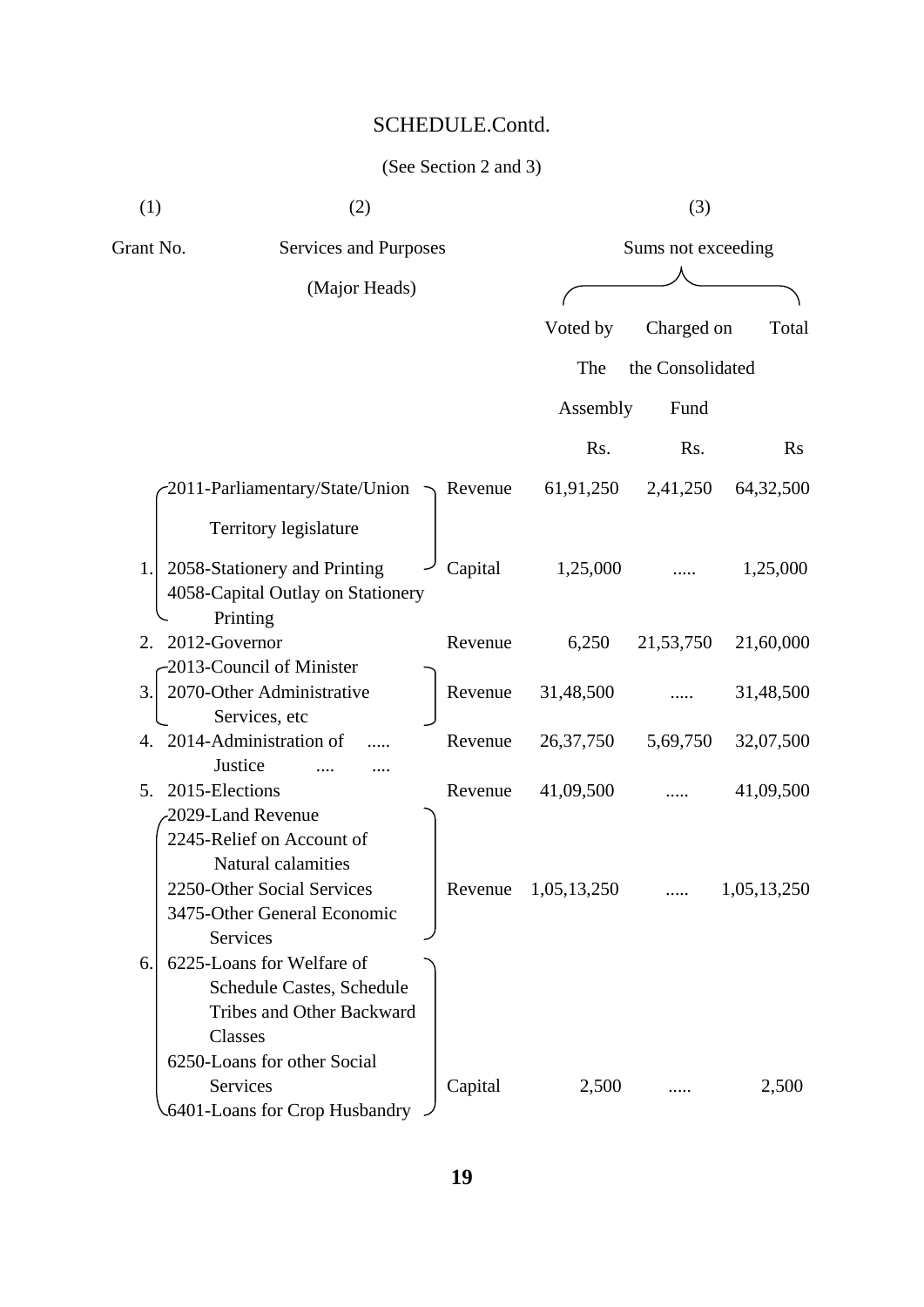| (1) | (2) | (3) |
|-----|-----|-----|

| Grant No.             | <b>Services and Purposes</b>                                                                                                                                           |         |             | Sums not exceeding |             |  |  |
|-----------------------|------------------------------------------------------------------------------------------------------------------------------------------------------------------------|---------|-------------|--------------------|-------------|--|--|
|                       | (Major Heads)                                                                                                                                                          |         |             |                    |             |  |  |
|                       |                                                                                                                                                                        |         | Voted by    | Charged on         | Total       |  |  |
|                       |                                                                                                                                                                        |         | The         | the Consolidated   |             |  |  |
|                       |                                                                                                                                                                        |         | Assembly    | Fund               |             |  |  |
|                       |                                                                                                                                                                        |         | Rs.         | Rs.                | Rs          |  |  |
| 7.                    | 2030-Stamps and Registration                                                                                                                                           | Revenue | 4,75,500    |                    | 4,75,5000   |  |  |
| 8.                    | 2039-State Excise                                                                                                                                                      | Revenue | 28, 31, 250 |                    | 28, 31, 250 |  |  |
| -2040-State Tax<br>9. | 2045-Other Taxes and Duties On<br>Commodities and<br><b>Services</b>                                                                                                   | Revenue | 30,47,500   |                    | 30,47,500   |  |  |
|                       | 2041-Taxes on Vehicles<br>2070-Administrative Services<br><b>Purchase and Maintenance</b><br>Of Transport                                                              | Revenue | 1,01,02,500 |                    | 1,01,02,500 |  |  |
|                       | 10. 3055-Roads Transport<br>5055-Capital Outlay on Road<br>Transport                                                                                                   | Capital | 69, 37, 500 |                    | 69, 37, 500 |  |  |
| 2801-Power            | 2045-Other Taxes and Duties on<br><b>Commodities and Services</b><br>11. 2501-Spacial Programme for Rural<br>Development<br>2810-Non-Conventional sources<br>of Energy | Revenue | 2,17,56,500 |                    | 2,17,56,500 |  |  |
|                       | 6801-Loans for Power Projects                                                                                                                                          | Capital | 6,50,00,000 | .                  | 6,50,00,000 |  |  |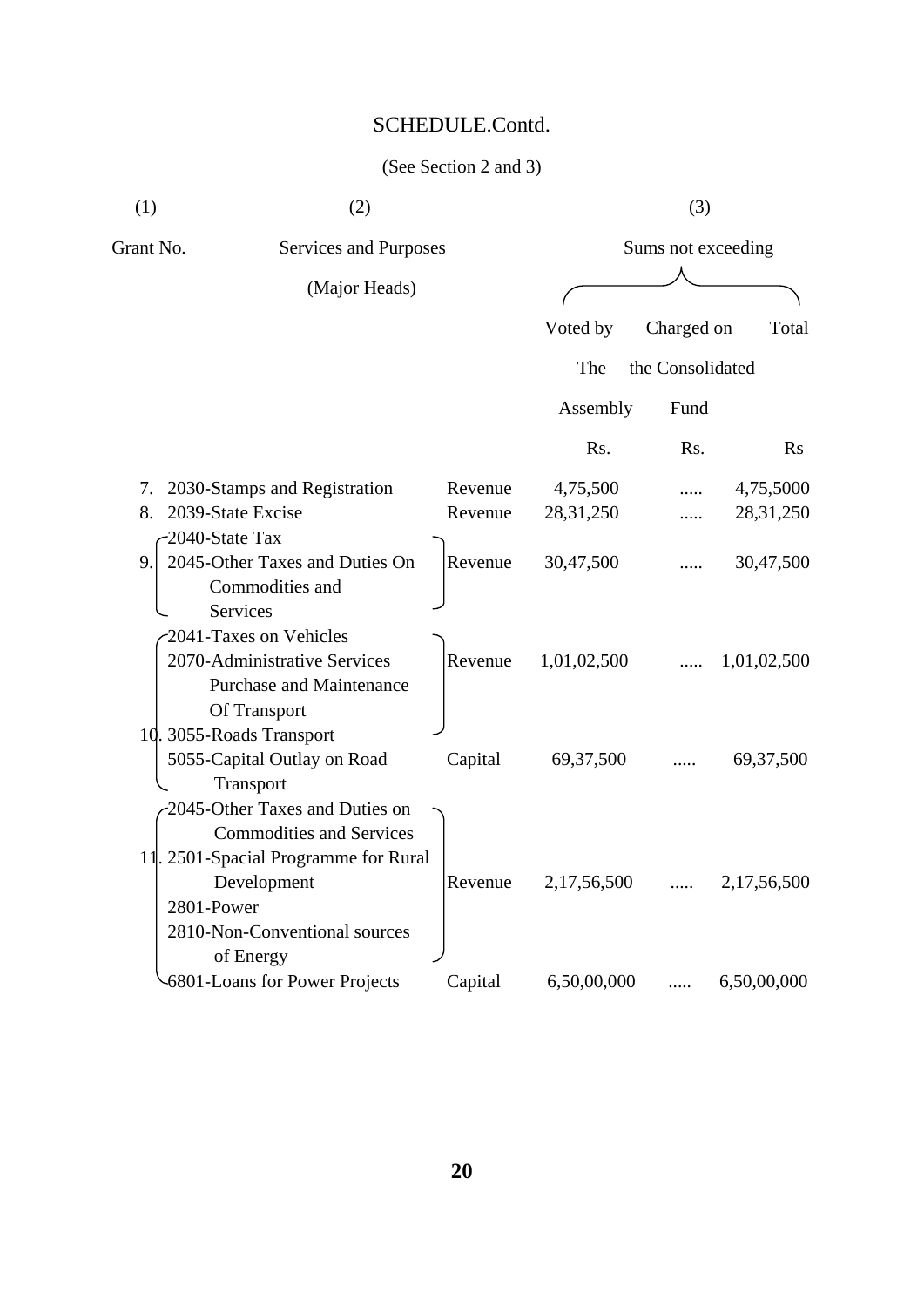| (1)       | (2)                                                                                               |         |             | (3)                |                    |
|-----------|---------------------------------------------------------------------------------------------------|---------|-------------|--------------------|--------------------|
| Grant No. | Services and Purposes                                                                             |         |             | Sums not exceeding |                    |
|           | (Major Heads)                                                                                     |         |             |                    |                    |
|           |                                                                                                   |         | Voted by    | Charged on         | Total              |
|           |                                                                                                   |         | The         | the Consolidated   |                    |
|           |                                                                                                   |         | Assembly    | Fund               |                    |
|           |                                                                                                   |         | Rs.         | Rs.                | Rs                 |
|           | 12. 2047-Other Fiscal Services<br>2052-Scretariat-General Services<br>2251-Secretariat-Social and | Revenue | 1,30,000    |                    | 1,30,000           |
|           | Services<br>13.3451-Secretariat-Economic<br>Services                                              | Revenue | 2,91,65,000 |                    | 2,91,65,000        |
|           | 5275-Capital Outlay on other<br><b>Communication Services</b>                                     | Capital |             |                    |                    |
|           | 14. 2053-District Administration                                                                  | Revenue | 81,42,500   |                    | 81,42,500          |
|           | 15. 2054-Treasury and Accounts<br>Administration<br>2055-Police<br>2070-Other administrative      | Revenue | 44,50,000   |                    | 44,50,000          |
|           | Services etc<br>2216-Housing                                                                      | Revenue | 9,67,86,000 |                    | 28,750 9,67,59,750 |
|           | 16.4059-Capital Outlay on Public<br>Works                                                         |         |             |                    |                    |
|           | 4216-Capital Outlay on Housing                                                                    | Capital | 13,94,250   |                    | 13,94,250          |
|           | 17. 2056-Jails                                                                                    | Revenue | 29,97,500   |                    | 29,97,500          |
|           | 4059-Capital Outlay on Public<br>Works                                                            | Capital |             |                    |                    |
|           | 2058-Stationery and Printing<br>18.4058-Capital Outlay on Stationery-<br>and Printing             | Revenue | 81,87,750   |                    | 81,87,750          |
|           | 4216-Capital Outlay on Housing                                                                    | Capital | 21,94,750   | .                  | 21,94,750          |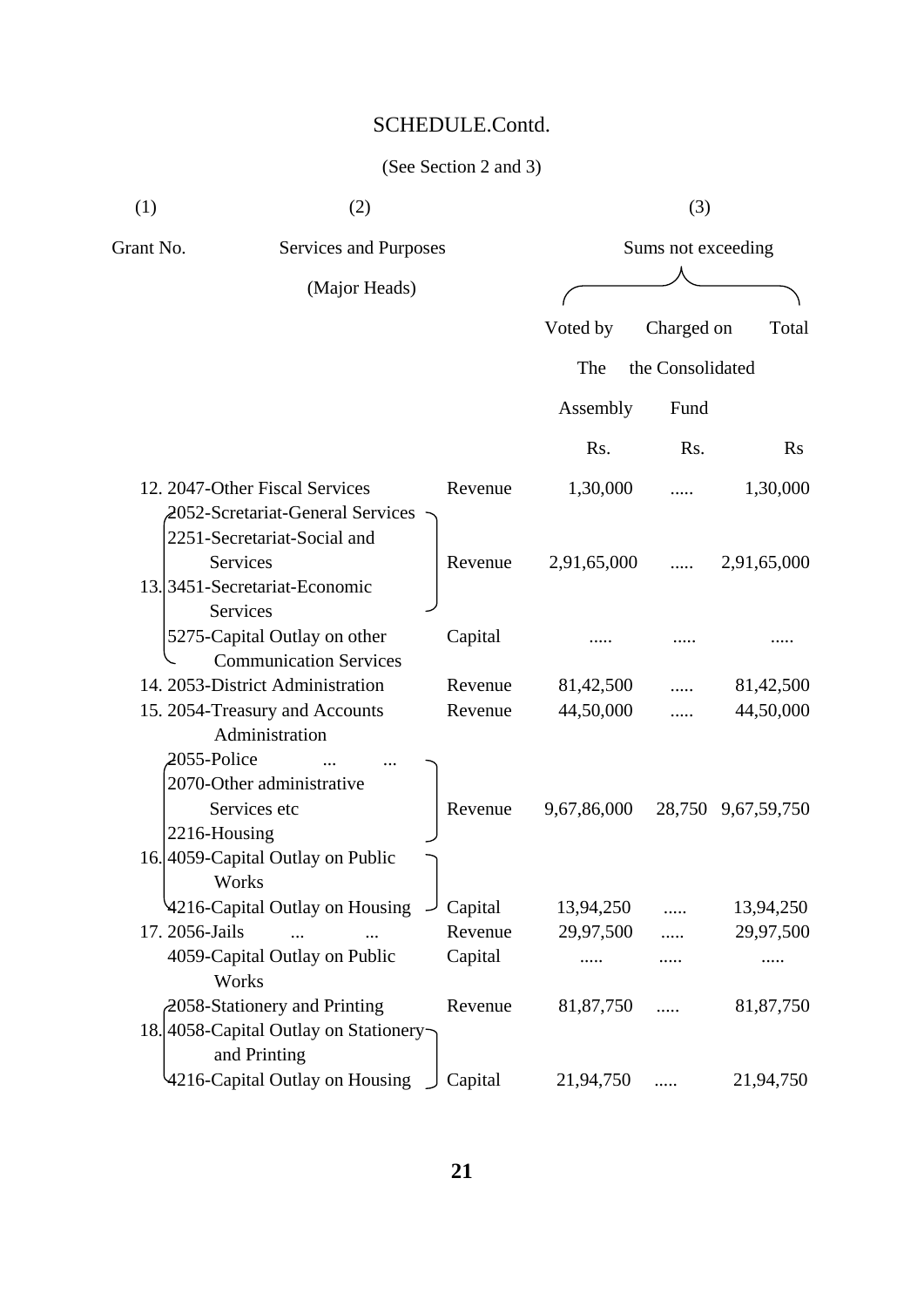| (1)       | (2)                                                 |         |                    | (3)              |                      |
|-----------|-----------------------------------------------------|---------|--------------------|------------------|----------------------|
| Grant No. | Services and Purposes                               |         | Sums not exceeding |                  |                      |
|           | (Major Heads)                                       |         |                    |                  |                      |
|           |                                                     |         | Voted by           | Charged on       | Total                |
|           |                                                     |         | The                | the Consolidated |                      |
|           |                                                     |         | Assembly           | Fund             |                      |
|           |                                                     |         | Rs.                | Rs.              | Rs                   |
|           | 2052-Secretariat General Services                   |         |                    |                  |                      |
|           | 2059-Public Works                                   |         |                    |                  |                      |
|           | 2203-Technical Education                            |         |                    |                  |                      |
|           | 2204-Sports and Youth Services                      | Revenue | 5,52,75,000        | $\cdots$         | 5,52,75,000          |
|           | 2205-Art and Culture                                |         |                    |                  |                      |
|           | 2216-Housing                                        |         |                    |                  |                      |
|           | 4059-Capital Outlay on Public                       |         |                    |                  |                      |
|           | Works                                               |         |                    |                  |                      |
|           | 19. 4202-Capital Outlay on                          |         |                    |                  |                      |
|           | Education, Art & Culture                            |         |                    |                  |                      |
|           | 4210-Capital Outlay on Medical                      |         |                    |                  |                      |
|           | And Public Health<br>4216-Capital Outlay on Housing | Capital | 3,99,30,500        |                  | $\ldots$ 3,99,30,500 |
|           | 4403-Capital Outlay on Animal                       |         |                    |                  |                      |
|           | Husbandry                                           |         |                    |                  |                      |
|           | 4404-Capital Outlay on Dairy                        |         |                    |                  |                      |
|           | Development                                         |         |                    |                  |                      |
|           | 2070-Other Administrative                           | Revenue | 1,15,62,500        |                  | 1,15,62,500          |
|           | Services etc\                                       |         |                    |                  |                      |
|           | 20. 4059-Capital Outlay on Public<br>Works          | Capital |                    |                  |                      |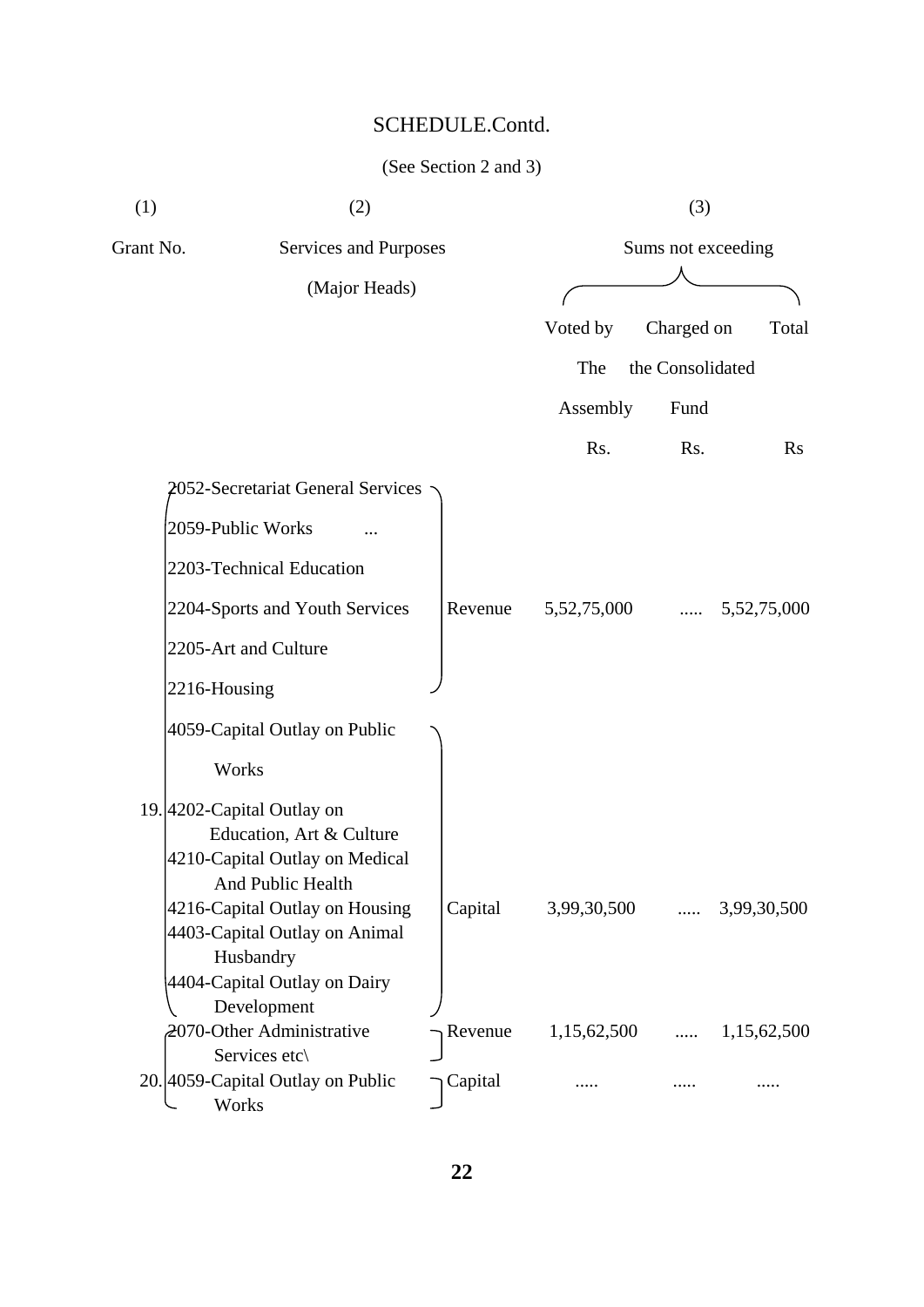| (1)       | (2)                                                                                                                |         |                      | (3)                |             |
|-----------|--------------------------------------------------------------------------------------------------------------------|---------|----------------------|--------------------|-------------|
| Grant No. | Services and Purposes                                                                                              |         |                      | Sums not exceeding |             |
|           | (Major Heads)                                                                                                      |         |                      |                    |             |
|           |                                                                                                                    |         | Voted by             | Charged on         | Total       |
|           |                                                                                                                    |         | The                  | the Consolidated   |             |
|           |                                                                                                                    |         |                      |                    |             |
|           |                                                                                                                    |         | Assembly             | Fund               |             |
|           |                                                                                                                    |         | Rs.                  | Rs.                | $\rm Rs$    |
|           | 2075-Miscellaneous General                                                                                         |         |                      |                    |             |
|           | <b>Services</b>                                                                                                    |         |                      |                    |             |
|           | 2202-General Education                                                                                             |         |                      |                    |             |
|           | 2203-Technical Education                                                                                           |         |                      |                    |             |
|           | 2204-Sports and Youth Services                                                                                     |         |                      |                    |             |
|           | 21. 2205-Art and Culture<br>2236-Nutrition                                                                         |         | Revenue 24,15,72,500 | $\cdots$           | 4,15,72,500 |
|           | 3425-Other Scientific Research<br>3454-Census, Surveys and<br><b>Statistics</b>                                    |         |                      |                    |             |
|           | 4202-Capital Outlay on Education<br>Art & Culture<br>4204-Capital Outlay on Education,<br>Sports, Arts and Culture | Capital |                      |                    |             |
|           | 6202-Loans for Education, Arts and<br>Culture<br>-2070-Other Administrative                                        | Revenue | 58,49,500            |                    | 58,49,500   |
|           | Services etc                                                                                                       |         |                      |                    |             |
|           | 22, 2216-Housing<br>23. 2070-Other Administrative                                                                  | Revenue | 18,00,000            |                    | 18,00,000   |
|           | Services                                                                                                           |         |                      |                    |             |
|           | 24. 2071-Pension and other Retirement Revenue<br>Benefits                                                          |         | 1,65,45,000          |                    | 1,65,45,000 |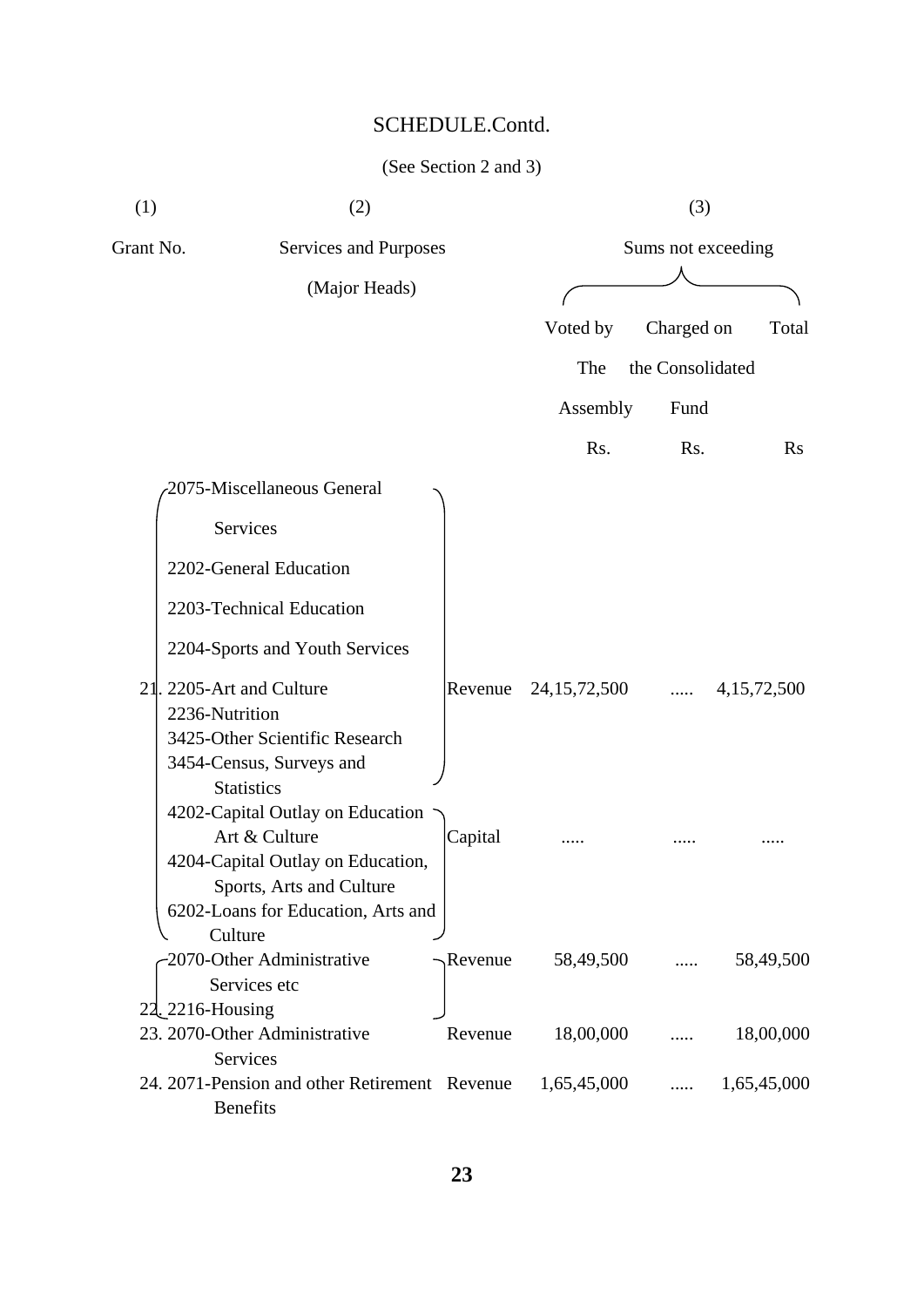| (1)       | (2)                                                                                  |                    |                          | (3)              |                          |  |
|-----------|--------------------------------------------------------------------------------------|--------------------|--------------------------|------------------|--------------------------|--|
| Grant No. | <b>Services and Purposes</b>                                                         |                    | Sums not exceeding       |                  |                          |  |
|           | (Major Heads)                                                                        |                    |                          |                  |                          |  |
|           |                                                                                      |                    | Voted by                 | Charged on       | Total                    |  |
|           |                                                                                      |                    | The                      | the Consolidated |                          |  |
|           |                                                                                      |                    | Assembly                 | Fund             |                          |  |
|           |                                                                                      |                    | Rs.                      | Rs.              | $\rm Rs$                 |  |
|           | 2070-Other Administrative<br>Services etc                                            |                    |                          |                  |                          |  |
|           | 25. 2075-Miscellaneous General<br>Services<br>2210-Medical and Public Health         | Revenue            | 3,23,250                 |                  | 3,23,250                 |  |
|           | 2211-Family Welfare<br>26. 4210-Capital Outlay on Medical<br>and Public Health       | Revenue            | 9,02,69,625              |                  | 9,02,69,625              |  |
|           | 4211-Capital Outlay on Family<br>Welfare<br>-2215-Water Supply and Sanitation-       | Capital            | 79,25,000                |                  | 79,25,000                |  |
|           | 2216-Housing<br>27. 4215-Capital Outlay on Water<br>Supply and Sanitation            | Revenue            | 4,75,82,000              |                  | 4,75,82,000              |  |
|           | -4216-Capital Outlay on Housing                                                      | Capital            | 7,51,50,000              |                  | 7,51,50,000              |  |
|           | 2216-Housing                                                                         | Revenue            | 75,35,000                |                  | 75,35,000                |  |
|           | 4216-Capital Outlay on Housing<br>-6216-Loans for Housing<br>-2217-Urban Development | Capital<br>Revenue | 19,97,500<br>2,26,25,000 |                  | 19,97,500<br>2,26,25,000 |  |
|           | 4216-Capital Outlay on Housing -<br>29. 4217-Capital Outlay on Urban<br>Development  | Capital            | 78,87,500                |                  | 78,87,500                |  |
|           | 30. 2220-Information and Publicity                                                   | Revenue            | 45,20,000                |                  | 45,20,000                |  |
|           | 31. 2230-Labour and Employment                                                       | Revenue            | 81,57,000                | .                | 81,57,000                |  |
|           | -3456-Civil Supplies                                                                 | Revenue            | 37, 55, 250              |                  | 27,55,250                |  |
|           | 32. 4408-Capital Outlay on Food<br>Storage and Warehousing                           | Capital            |                          |                  |                          |  |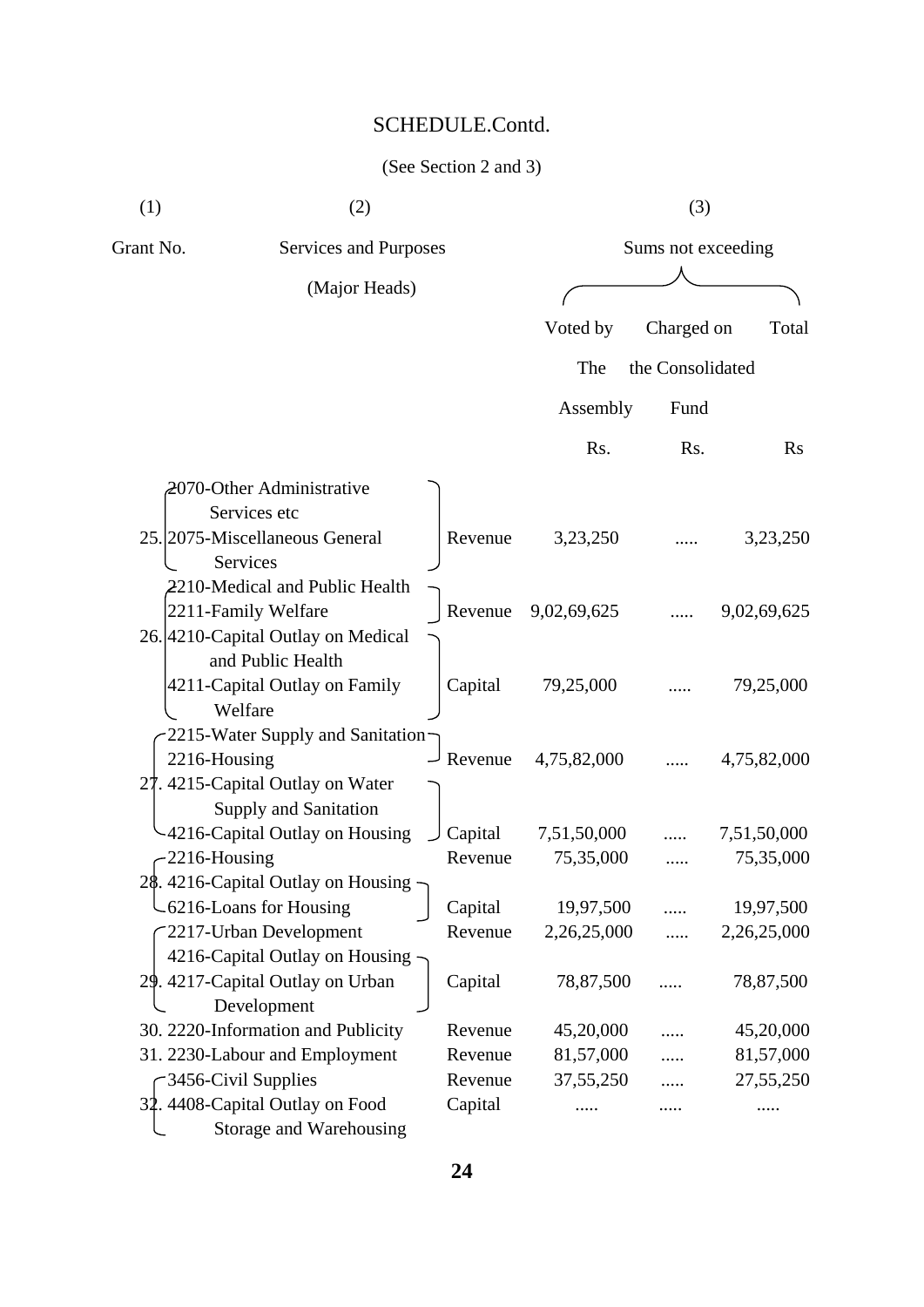| (1) | (2) | (3) |
|-----|-----|-----|
|     |     |     |

| Grant No.          | <b>Services and Purposes</b>                                                                                       |                 | Sums not exceeding |                  |                |  |
|--------------------|--------------------------------------------------------------------------------------------------------------------|-----------------|--------------------|------------------|----------------|--|
|                    | (Major Heads)                                                                                                      |                 |                    |                  |                |  |
|                    |                                                                                                                    |                 | Voted by           | Charged on       | Total          |  |
|                    |                                                                                                                    |                 | The                | the Consolidated |                |  |
|                    |                                                                                                                    |                 | Assembly           | Fund             |                |  |
|                    |                                                                                                                    |                 | Rs.                | Rs.              | $\mathbf{R}$ s |  |
|                    | 2235-Social Security and Welfare                                                                                   | Revenue         |                    |                  |                |  |
|                    | 33. 6235-Loans for Social Security<br>and Welfare                                                                  | Capital         |                    |                  |                |  |
| 34. 2236-Nutrition | 2225-Welfare of S.C.S S.T.S and<br><b>Other Backward Classes</b><br>2235-Social Security and Welfare               | Revenue         | 3,00,23,000        |                  | 3,00,23,000    |  |
| Works              | 4059-Capital Outlay on Public<br>4235-Capital Outlay on Social<br>Security & Welfare                               | Capital         | 3,22,500           |                  | 3,22,500       |  |
|                    | 35. 2235-Social Security and Welfare<br>2075-Miscellaneous General<br>Services                                     | Revenue         | 1,85,000           |                  | 1,85,000       |  |
|                    | 3d_2235-Social Security and Welfare                                                                                | $\iint$ Revenue | 2,35,750           |                  | 2,35,750       |  |
|                    | 37. 2250-Other Social Services                                                                                     | Revenue         | 9,250              |                  | 9,250          |  |
| <b>Services</b>    | 38. 3451-Secretariat-Economic                                                                                      | Revenue         | 48, 38, 750        |                  | 48,38,750      |  |
| 2425-Co-operation  | 4425-Capital Outlay on                                                                                             | Revenue         | 1,00,58,750        | .                | 1,00,58,750    |  |
|                    | Co-operation<br>39. 4435-Capital Outlay on Other<br><b>Agricultural Programmes</b><br>-6425-Loans for Co-operation | Capital         | 90,31,250          |                  | 90,31,250      |  |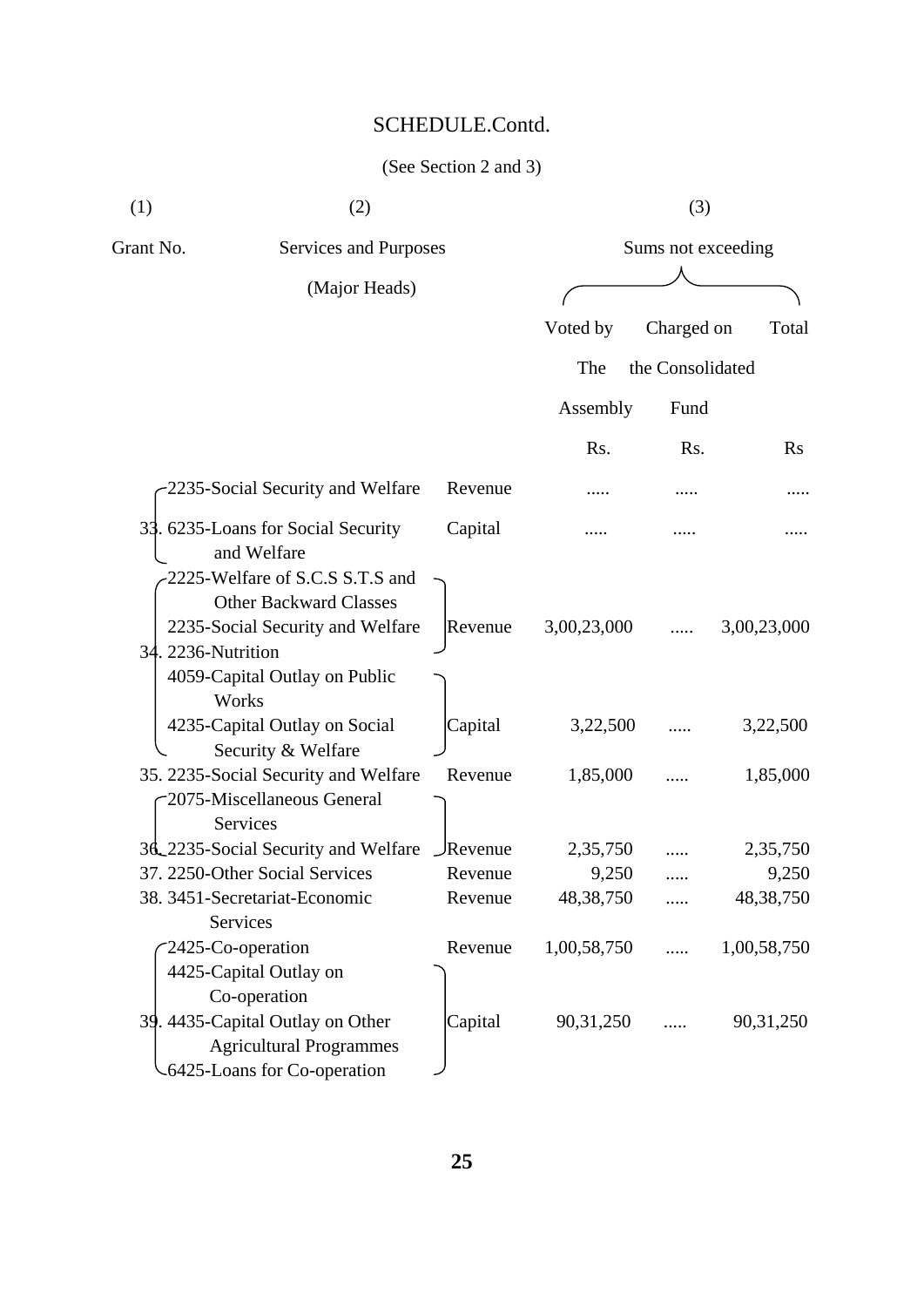| (1)          | (2)                                                                                                                                                                                                                                 |         |               | (3)                |             |
|--------------|-------------------------------------------------------------------------------------------------------------------------------------------------------------------------------------------------------------------------------------|---------|---------------|--------------------|-------------|
| Grant No.    | Services and Purposes                                                                                                                                                                                                               |         |               | Sums not exceeding |             |
|              | (Major Heads)                                                                                                                                                                                                                       |         |               |                    |             |
|              |                                                                                                                                                                                                                                     |         | Voted by      | Charged on         | Total       |
|              |                                                                                                                                                                                                                                     |         | The           | the Consolidated   |             |
|              |                                                                                                                                                                                                                                     |         | Assembly      | Fund               |             |
|              |                                                                                                                                                                                                                                     |         | Rs.           | Rs.                | $\rm Rs$    |
| 40           | 2552-North Eastern Areas (Special<br>Areas Programme)                                                                                                                                                                               | Revenue | 57,62,500     |                    | 57,62,500   |
|              | 4552-Capital Outlay on North                                                                                                                                                                                                        | Capital | 1,87,50,000   |                    | 1,87,50,000 |
|              | <b>Eastern Areas</b><br>41.3454-Census, Surveys and<br><b>Statistics</b>                                                                                                                                                            | Revenue | 33,12,500     |                    | 33,12,500   |
| 2216-Housing | 42. 3475-Other General Economic<br>Services                                                                                                                                                                                         | Revenue | 12,59,250     |                    | 12,59,250   |
| 2216-Housing | 2401-Crop Husbandry<br>2408-Food Storage and<br>Warehousing<br>2415-Agricultural Research and<br>Education<br>2435-Other Agricultural<br>Programmes<br>2702-Minor Irrigation                                                        | Revenue | 9,65,06,000   |                    | 9,65,06,000 |
|              | 43. 4216-Capital Outlay on Housing<br>4401-Capital Outlay on Crop<br>Husbandry<br>4416-Investments in Agricultural<br><b>Financial Institutions</b><br>4702-Capital Outlay on Minor<br>Irrigation<br>.6401-Loans for Crop Husbandry | Capital | $1,52,75,000$ |                    | 1,52,75,000 |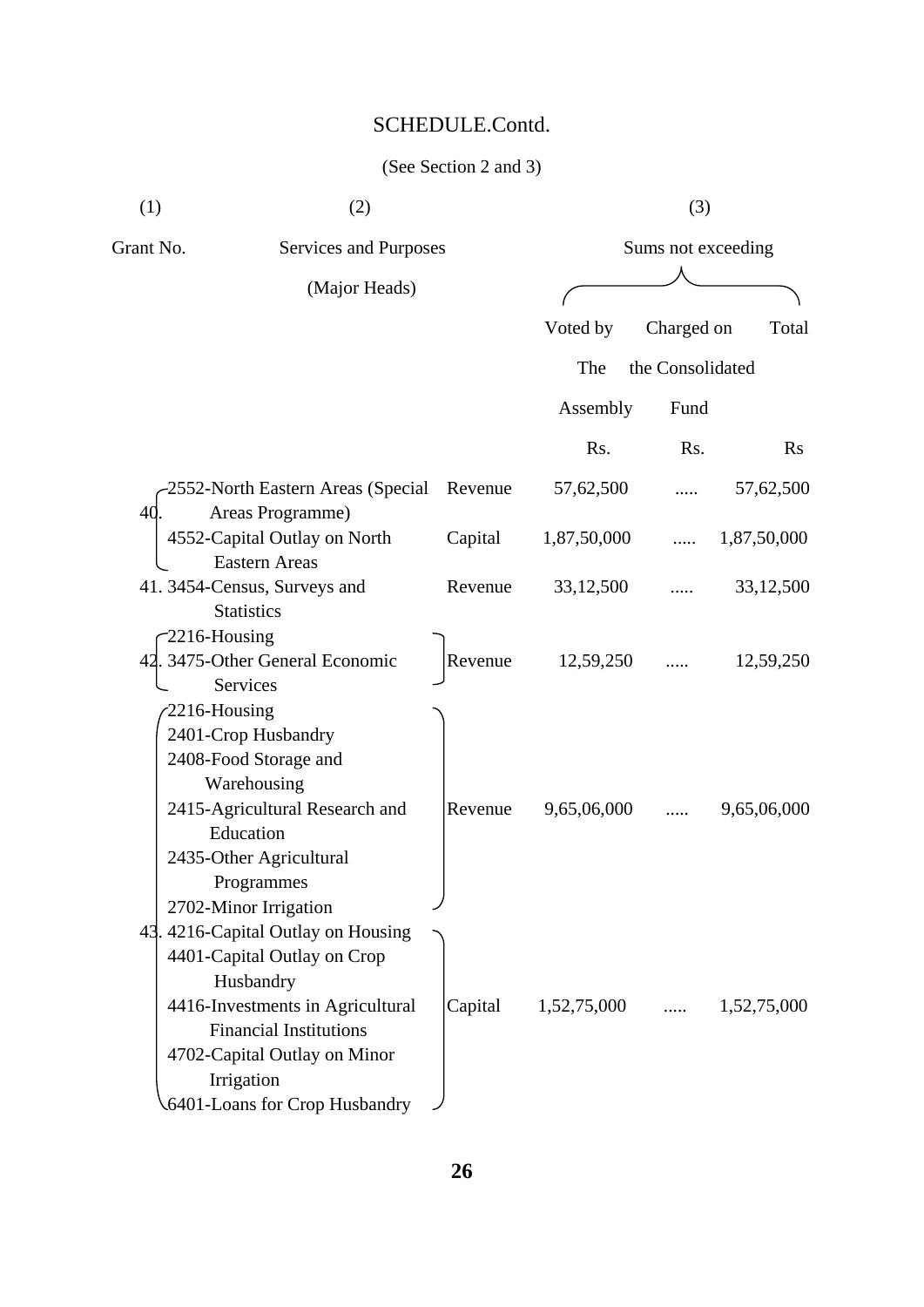| (1) | (2)                                 |         |             | (3)                |             |  |  |
|-----|-------------------------------------|---------|-------------|--------------------|-------------|--|--|
|     | Grant No.<br>Services and Purposes  |         |             | Sums not exceeding |             |  |  |
|     | (Major Heads)                       |         |             |                    |             |  |  |
|     |                                     |         | Voted by    | Charged on         | Total       |  |  |
|     |                                     |         | The         | the Consolidated   |             |  |  |
|     |                                     |         | Assembly    | Fund               |             |  |  |
|     |                                     |         |             |                    |             |  |  |
|     |                                     |         | Rs.         | Rs.                | Rs          |  |  |
|     | 2701-Medium Irrigation-II-Works-    |         |             |                    |             |  |  |
|     | <b>Under Embankment and</b>         |         |             |                    |             |  |  |
|     | Drainage Wing PWD Medium Revenue    |         | 9,68,750    |                    | 9,68,750    |  |  |
|     | <b>Irrigation Projects</b>          |         |             |                    |             |  |  |
|     | 44. 2711-Food Control               |         |             |                    |             |  |  |
|     | 4701-Capital Outlay on Medium       |         |             |                    |             |  |  |
|     | Irrigation                          | Capital | 89,50,000   |                    | 89,50,000   |  |  |
|     | 4711-Capital Outlay on Food         |         |             |                    |             |  |  |
|     | <b>Control Projects</b>             |         |             |                    |             |  |  |
|     | $2216$ -Housing                     |         |             |                    |             |  |  |
|     | 2402-Soil and Water Conservation    | Revenue | 3,93,28,000 |                    | 3,93,28,000 |  |  |
|     | 45. 2415-Agricultural Research and  |         |             |                    |             |  |  |
|     | Education                           |         |             |                    |             |  |  |
|     | 46. 2501-Special Programme For      | Revenue | 79.75.000   |                    | 79,75,000   |  |  |
|     | <b>Rural Development</b>            |         |             |                    |             |  |  |
|     | 2216-Housing                        |         |             |                    |             |  |  |
|     | 2403-Animal Husbandry               |         |             |                    |             |  |  |
|     | 2415-Agricultural Research and      | Revenue | 3,11,48,000 |                    | 3,11,48,000 |  |  |
|     | Education                           |         |             |                    |             |  |  |
|     | 47. 4059-Capital Outlay on I Public | Capital | 1,00,000    |                    | 1,00,000    |  |  |
|     | Works                               |         |             |                    |             |  |  |
|     | 4403-Capital Outlay on Animal       |         |             |                    |             |  |  |
|     | Husbandry                           |         |             |                    |             |  |  |
|     | Let 103-Loan for Animal Husbandry   |         |             |                    |             |  |  |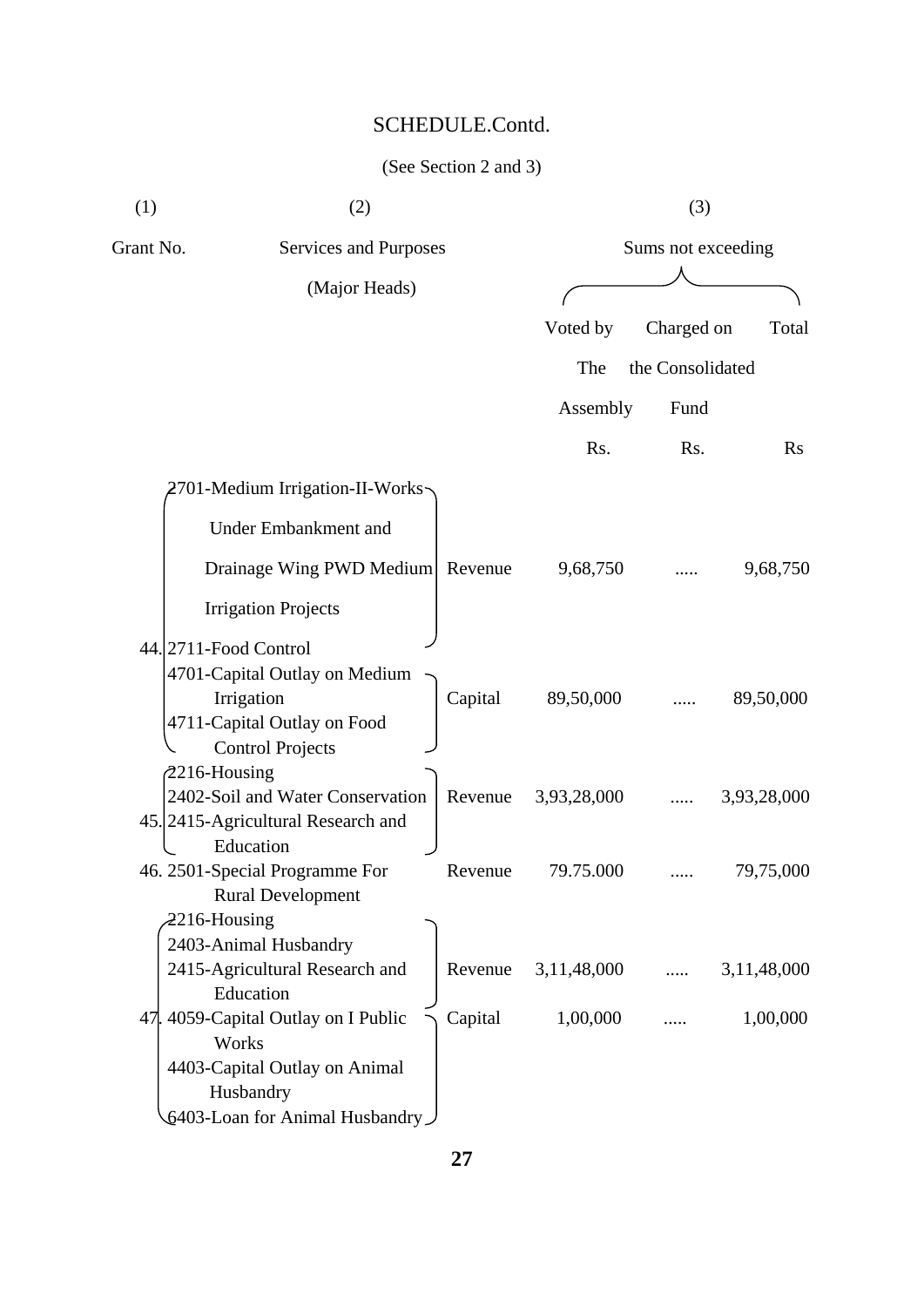| (1)       | (2)                                |                |             | (3)                |             |
|-----------|------------------------------------|----------------|-------------|--------------------|-------------|
| Grant No. | Services and Purposes              |                |             | Sums not exceeding |             |
|           | (Major Heads)                      |                |             |                    |             |
|           |                                    |                | Voted by    | Charged on         | Total       |
|           |                                    |                | The         | the Consolidated   |             |
|           |                                    |                | Assembly    | Fund               |             |
|           |                                    |                | Rs.         | Rs.                | <b>Rs</b>   |
|           | 2216-Housing                       |                |             |                    |             |
|           | 48. 2404-Dairy Development         |                |             |                    |             |
|           | 2415-Agricultural Research and     | Revenue        | 61, 37, 750 |                    | 61, 37, 750 |
|           | Education                          |                |             |                    |             |
|           | $-2216$ -Housing                   |                |             |                    |             |
|           | 2405-Fisheries                     |                |             |                    |             |
|           | 2415-Agricultural Research and     | Revenue        | 66,57,500   |                    | 66,57,500   |
|           | Education                          |                |             |                    |             |
|           | 49. 4216-Capital Outlay on Housing |                |             |                    |             |
|           | 4405-Capital Outlay on Fisheries   | $\int$ Capital | 3,50,000    |                    | 3,50,000    |
|           | -2406-Forestry and Wild Life       |                |             |                    |             |
|           | 50. 2415-Agricultural Research and | Revenue        | 7,34,30,000 |                    | 7,34,30,000 |
|           | Education                          |                |             |                    |             |
|           | 4406-Capital Outlay on Forestry    |                |             |                    |             |
|           | and Wild Life                      | Capital        | 2,50,000    |                    | 2,50,000    |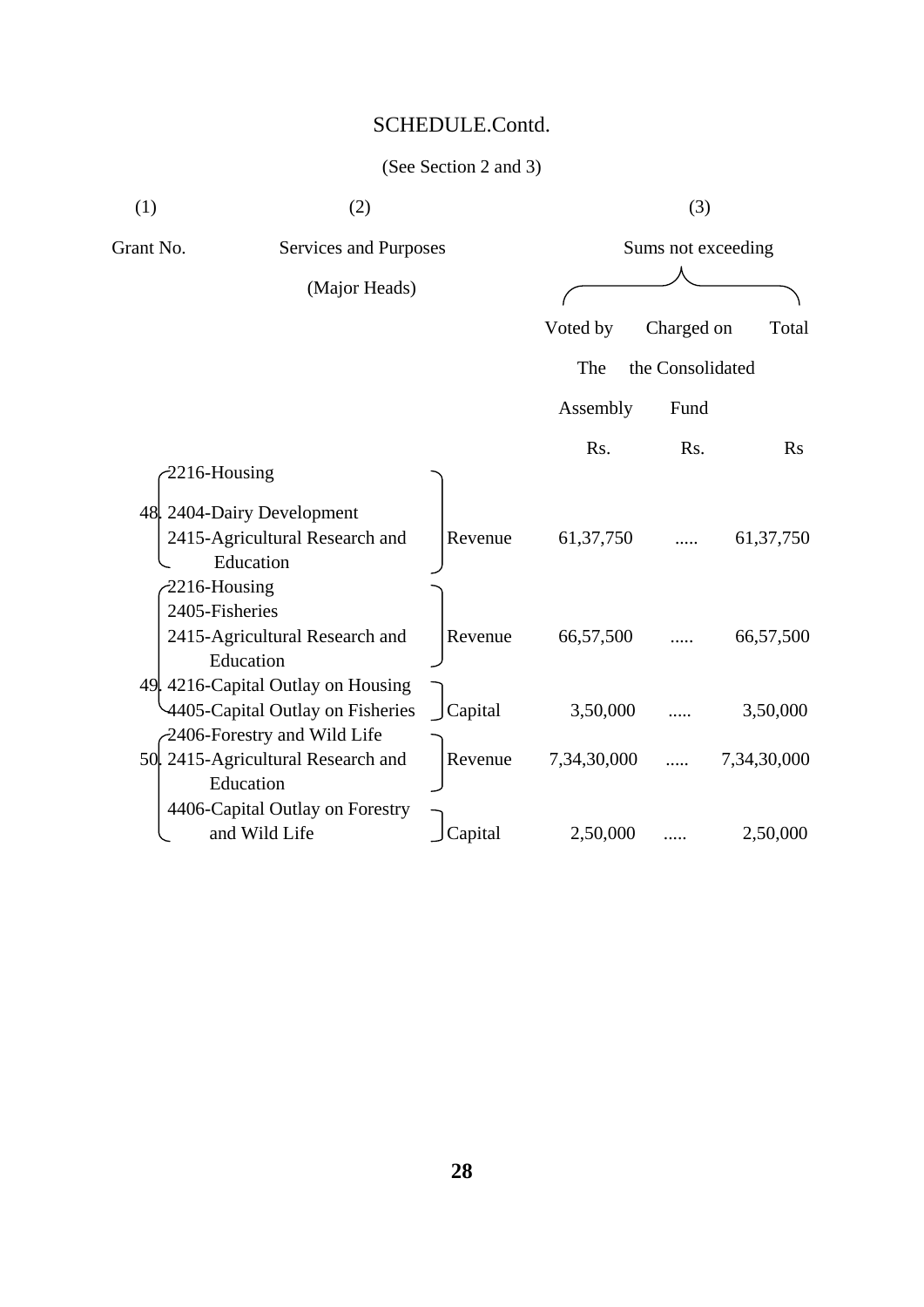| (1)                            | (2)                                                                                                                                                                                                                                                                                                        |                    |                          | (3)              |                          |
|--------------------------------|------------------------------------------------------------------------------------------------------------------------------------------------------------------------------------------------------------------------------------------------------------------------------------------------------------|--------------------|--------------------------|------------------|--------------------------|
| Grant No.                      | Services and Purposes                                                                                                                                                                                                                                                                                      |                    |                          |                  | Sums not exceeding       |
|                                | (Major Heads)                                                                                                                                                                                                                                                                                              |                    |                          |                  |                          |
|                                |                                                                                                                                                                                                                                                                                                            |                    | Voted by                 | Charged on       | Total                    |
|                                |                                                                                                                                                                                                                                                                                                            |                    | The                      | the Consolidated |                          |
|                                |                                                                                                                                                                                                                                                                                                            |                    | Assembly                 | Fund             |                          |
|                                |                                                                                                                                                                                                                                                                                                            |                    | Rs.                      | Rs.              | Rs                       |
| 2216-Housing<br>2236-Nutrition | 2401-Crop Husbandry<br>2501-Special Programmes for<br><b>Rural Development</b><br>51. 2505-Rural Development<br>2515-Other Rural Development<br>Programmes<br>4216-Capital Outlay on Housing<br>4515-Capital Outlay on Rural<br>Development<br>6515-Loans for other Rural<br><b>Development Programmes</b> | Revenue<br>Capital | 5,29,62,000<br>44,75,000 | .                | 5,29,62,000<br>44,75,000 |
| 2852-Industries<br>52          | 4854-Capital Outlay on Cement<br>and Non-metallic Mineral<br>4885-Capital Outlay on Industries                                                                                                                                                                                                             | Revenue            | 30,65,000                |                  | 30,65,000                |
|                                | and Minerals<br>6885-Loans for other Industries<br>and Minerals                                                                                                                                                                                                                                            | Capital            | 1,21,75,000              | $\cdots$         | 1,21,75,000              |
|                                | 2851-Village and Small Industries $\neg$ Revenue                                                                                                                                                                                                                                                           |                    | 1,04,58,000              | $\cdots$         | 1,04,58,000              |
| 53. 2216-Housing               | 4851-Capital Outlay on Village<br>and Small Industries<br>6851-Loans for Village and Small<br>Industries                                                                                                                                                                                                   | Capital            | 5,07,500                 |                  | 5,07,500                 |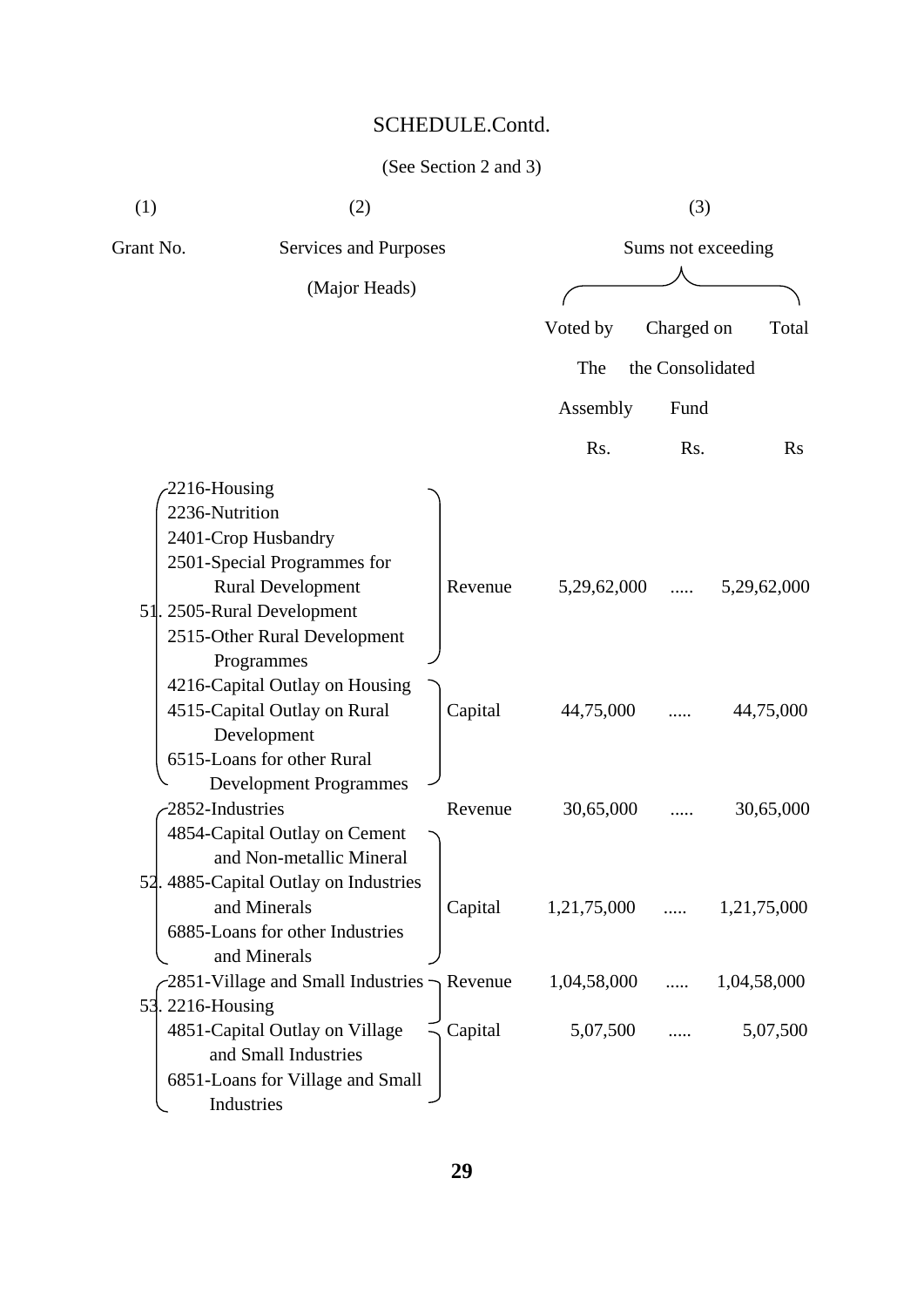| (1)       | (2)                                                                                                                                           |         |              | (3)                |              |  |  |
|-----------|-----------------------------------------------------------------------------------------------------------------------------------------------|---------|--------------|--------------------|--------------|--|--|
| Grant No. | Services and Purposes                                                                                                                         |         |              | Sums not exceeding |              |  |  |
|           | (Major Heads)                                                                                                                                 |         |              |                    |              |  |  |
|           |                                                                                                                                               |         | Voted by     | Charged on         | Total        |  |  |
|           |                                                                                                                                               |         | The          | the Consolidated   |              |  |  |
|           |                                                                                                                                               |         | Assembly     | Fund               |              |  |  |
|           |                                                                                                                                               |         | Rs.          | Rs.                | <b>Rs</b>    |  |  |
|           | 2851 - Village and Small Industries Revenue                                                                                                   |         | 1,88,70,500  |                    | 1,88,70,500  |  |  |
|           | 2216-Housing                                                                                                                                  |         |              |                    |              |  |  |
|           | 54.4216-Capital Outlay on Housing<br>4851-Capital Outlay on Village<br>and Small Industries<br>5851-Loans for Village and Small<br>Industries | Capital | 83,92,500    |                    | 83,92,500    |  |  |
|           | 2853-Non-Ferrous Mining and<br>Metallurgical Industries<br>55.4216-Capital Outlay on Housing                                                  | Revenue | 50,37,500    |                    | 50,37,500    |  |  |
|           | 4853-Capital Outlay on Mining<br>and Metallurgical Industries                                                                                 | Capital | 40,00,000    |                    | 40,00,000    |  |  |
|           | 56.3054-Roads and Bridges                                                                                                                     | Revenue | 5,86,76,250  |                    | 5,86,76,250  |  |  |
|           | 5054-Capital Outlay on Roads<br>and Bridges                                                                                                   | Capital | 12,36,25,000 | .                  | 12,36,25,000 |  |  |
| 57        | 3452-Tourism<br>. 4059-Capital Outlay on Public<br>Works                                                                                      | Revenue | 47,32,500    |                    | 47,32,500    |  |  |
|           | .5452-Capital Outlay on Tourism<br>58. 3606-Aid Materials and                                                                                 | Capital | 64,50,000    |                    | 64,50,000    |  |  |
|           | Equipments                                                                                                                                    | Revenue |              |                    |              |  |  |
|           | 59. 5465-Investment in General<br>Financial and Trading                                                                                       | Capital |              |                    |              |  |  |
|           | Institutions<br>60.7610-Loans to Government<br>Servants etc                                                                                   | Capital | 1,37,50,000  | .                  | 1,37,50,000  |  |  |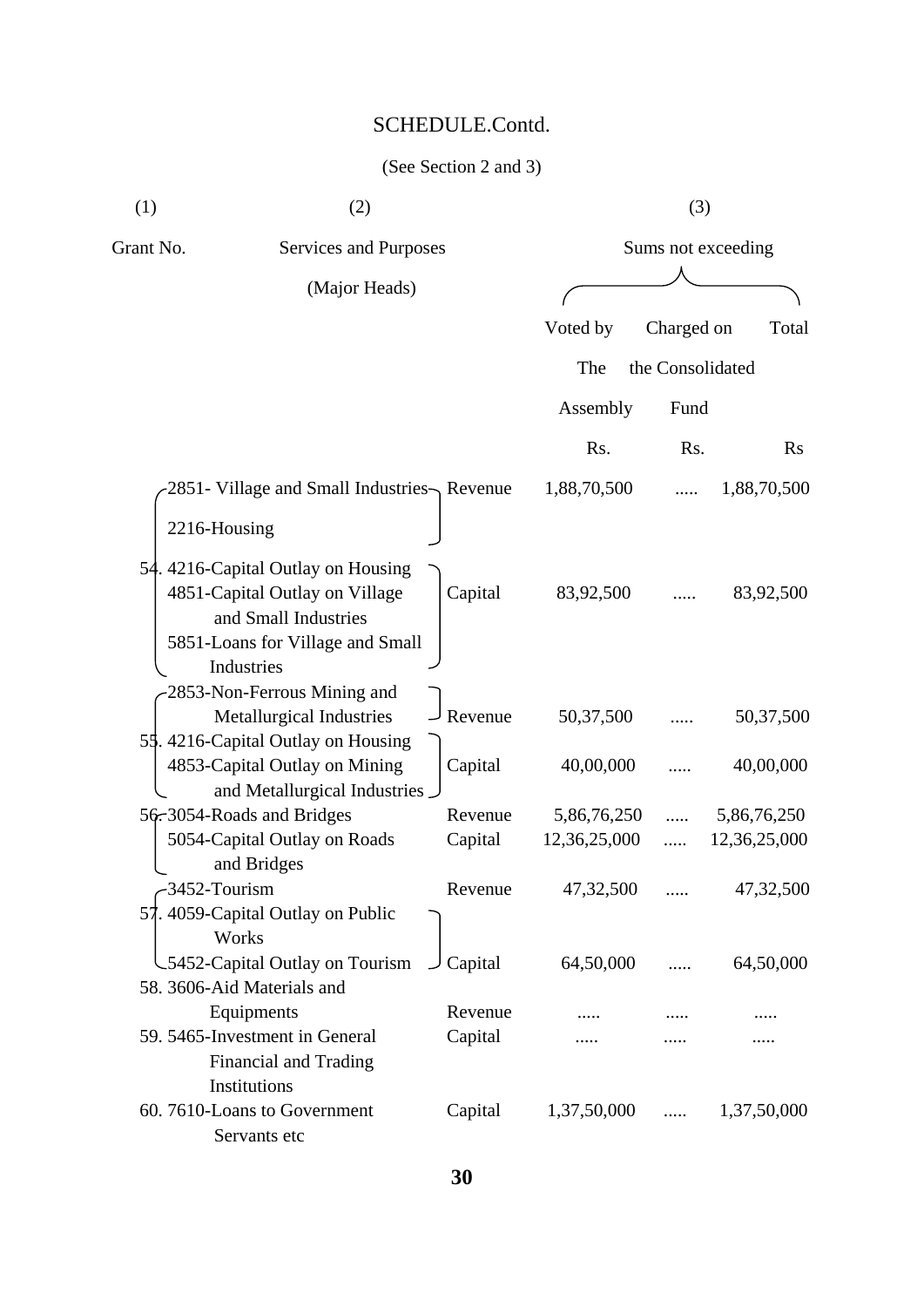## (See Section 2 and 3)

| (1)       | (2)                                                      |         |                                          | (3)                |                                    |  |
|-----------|----------------------------------------------------------|---------|------------------------------------------|--------------------|------------------------------------|--|
| Grant No. | Services and Purposes                                    |         |                                          | Sums not exceeding |                                    |  |
|           | (Major Heads)                                            |         |                                          |                    |                                    |  |
|           |                                                          |         | Voted by                                 | Charged on         | Total                              |  |
|           |                                                          |         | The                                      | the Consolidated   |                                    |  |
|           |                                                          |         | Assembly                                 | Fund               |                                    |  |
|           |                                                          |         | Rs.                                      | Rs.                | <b>Rs</b>                          |  |
|           | 61.7615-Miscellaneous Loans                              | Capital |                                          |                    |                                    |  |
|           | 62.7810-Inter-state settlement                           | Capital |                                          |                    |                                    |  |
|           | 63. 7999-Appropriation to                                | Capital |                                          |                    |                                    |  |
|           | Contingency Fund                                         |         |                                          |                    |                                    |  |
|           | 2048-Appropriation for Reduction<br>of Avoidance of debt | Revenue |                                          |                    |                                    |  |
|           | 2049-Interest Payment                                    | Revenue |                                          |                    | $\ldots$ 8,56,44,050 8,56,44,050   |  |
|           | 2051-Public Service Commission                           | Revenue |                                          | 8,25,000           | 8,25,000                           |  |
|           | 6003-Internal Debt of the State                          | Capital |                                          |                    | $\ldots$ 10,85,87,750 10,85,87,750 |  |
|           | Government                                               |         |                                          |                    |                                    |  |
|           | 6004-Loans and Advances from                             | Capital |                                          |                    | $\ldots$ 3,54,73,800 3,54,73,800   |  |
|           | the Central Government                                   |         |                                          |                    |                                    |  |
|           | $T_{\alpha\uparrow\alpha}1$                              |         | $162.95.95.975.225.10.100.197.21.04.075$ |                    |                                    |  |

Total ... ... 163,85,85,875 23,35,19,100 187,21,04,975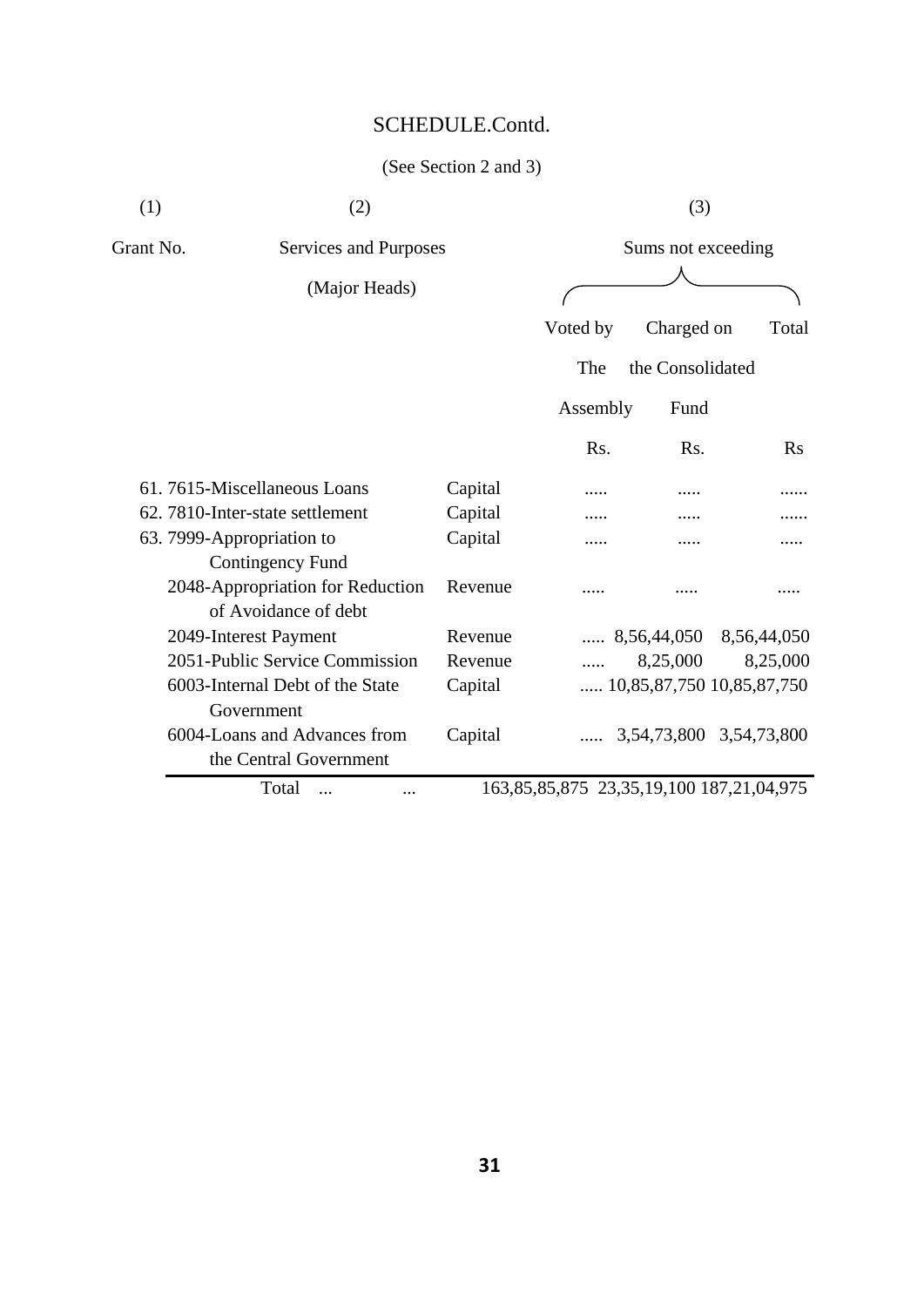## MEGHALAYA ACT 3 OF 1993 THE MEGHALAYA APPROPRIATION (No. II) ACT, 1993

(As passed by the Meghalaya Legislature Assembly)

(Received the assent of the Governor on the 3rd May, 1993)

(Published in the Gazette of Meghalaya, Extra-ordinary issue,

dated  $4^{\text{th}}$  May, 1993)

#### An

#### Act

To authorise payment and appropriation of certain sums from and out of the Consolidated Fund of Meghalaya for the services of the financial year ending on the thirty-first day of March, 1994

Be it enacted by the Legislature of Meghalaya in the Forty-fourth Year of the Republic of India as follows:-

| Short title and             |   | (1) This Act may be called the Meghalaya                |
|-----------------------------|---|---------------------------------------------------------|
| Commencement                |   | Appropriation (No. II) Act, 1993                        |
|                             |   | (2) It shall be deemed to have come into force on       |
|                             |   | the first day of April 1993                             |
| Withdrawal of Rs.           | 2 | From and out of the Consolidated Fund of Meghalaya      |
| 748,19,19,900 from the      |   | there may be paid and applied sums not exceeding        |
| Consolidated Fund of        |   | those specified in column (3) of the Schedule           |
| Meghalaya for the financial |   | amounting in the aggregate inclusive of the sum         |
| year 1993-94                |   | specified in column (3) of the Schedule to the          |
|                             |   | Meghalaya Appropriation (Vote-on-account) oAct          |
|                             |   | 1993 to the sum of rupees seven hundred forty eight     |
|                             |   | crores, nineteen lakhs, nineteen thousand nine          |
|                             |   | hundred towards defraying the several charges which     |
|                             |   | will come in the course of payment during during the    |
|                             |   | financial year ending on the thirty-first day of March, |
|                             |   | 1994 in respect of the services specified in column (2) |
|                             |   | of the Schedule.                                        |
| Appropriation               | 3 | The sums authorised to be withdrawn from and out of     |
|                             |   | the Consolidated Fund of Meghalaya by this Act,         |
|                             |   | shall be appropriated for the services and purposes     |
|                             |   | expressed in the Schedule in relation to the said year. |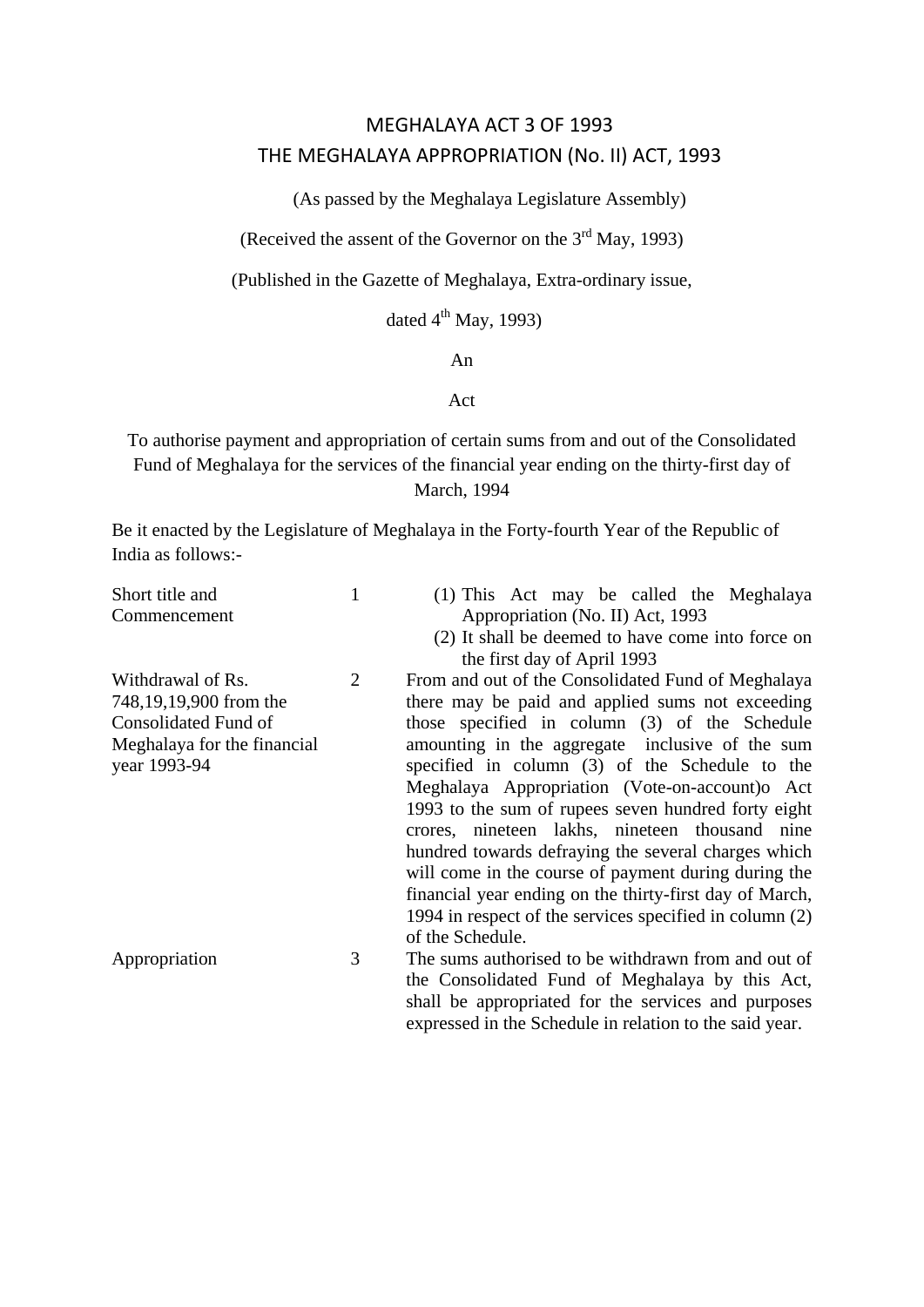| (1)                  | (2)                                               |         | (3)                               |                    |                                  |
|----------------------|---------------------------------------------------|---------|-----------------------------------|--------------------|----------------------------------|
| Grant No.            | Services and Purposes                             |         |                                   | Sums not exceeding |                                  |
|                      | (Major Heads)                                     |         |                                   |                    |                                  |
|                      |                                                   |         | Voted by                          | Charged on         | Total                            |
|                      |                                                   |         | The                               | the Consolidated   |                                  |
|                      |                                                   |         | Assembly                          | Fund               |                                  |
|                      |                                                   |         | Rs.                               | Rs.                | <b>Rs</b>                        |
|                      | 2011-Parliamen/State/Union                        | Revenue |                                   |                    | 2,47,65,000 9,65,000 2,57,30,000 |
|                      | <b>Territory legislature</b>                      |         |                                   |                    |                                  |
| 1.                   | 2058-Stationery and Printing                      |         |                                   |                    |                                  |
|                      | 4058-Capital Outlay on Stationery<br>and Printing | Capital | 5,00,000                          |                    | 5,00,000                         |
| 2012-Governor<br>2.  |                                                   | Revenue | 25,000                            |                    | 86,15,000 86,40,000              |
|                      | 2013-Council of Minister                          |         |                                   |                    |                                  |
| 3.                   | 2070-Other Administrative<br>Services etc         | Revenue | 1,25,94,000                       | $\cdots$           | 1,25,94,000                      |
| 4.                   | 2014-Administration of                            | Revenue | 1,05,51,000 22,79,000 1,28,30,000 |                    |                                  |
|                      | Justice                                           |         |                                   |                    |                                  |
| 2015-Elections<br>5. |                                                   | Revenue | 1,64,38,000                       | $\cdots$           | 1,64,38,000                      |
|                      | 2029-Land Revenue                                 |         |                                   |                    |                                  |
|                      | 2245-Relief on Account of                         |         |                                   |                    |                                  |
|                      | <b>Natural Calamities</b>                         |         |                                   |                    |                                  |
|                      | 2250-Other Social Services                        | Revenue | 4,20,53,000                       |                    | 4,20,53,000                      |
|                      | 3475-Other General Economic<br><b>Services</b>    |         |                                   |                    |                                  |
| 6.                   | 6225-Loans for Welfare of                         |         |                                   |                    |                                  |
|                      | Schedule Cates, Schedule                          |         |                                   |                    |                                  |
|                      | <b>Tribes and Other Backward</b>                  |         |                                   |                    |                                  |
|                      | Classes                                           |         |                                   |                    |                                  |
|                      | 6250-Loans for other Social                       |         |                                   |                    |                                  |
|                      | Services                                          | Capital | 10,000                            |                    | 10,000                           |
|                      | .6401-Loans for Crop Husbandry                    |         |                                   |                    |                                  |
| 7.                   | 2030-Stamps and Registration                      | Revenue | 19,02,000                         |                    | 19,02,000                        |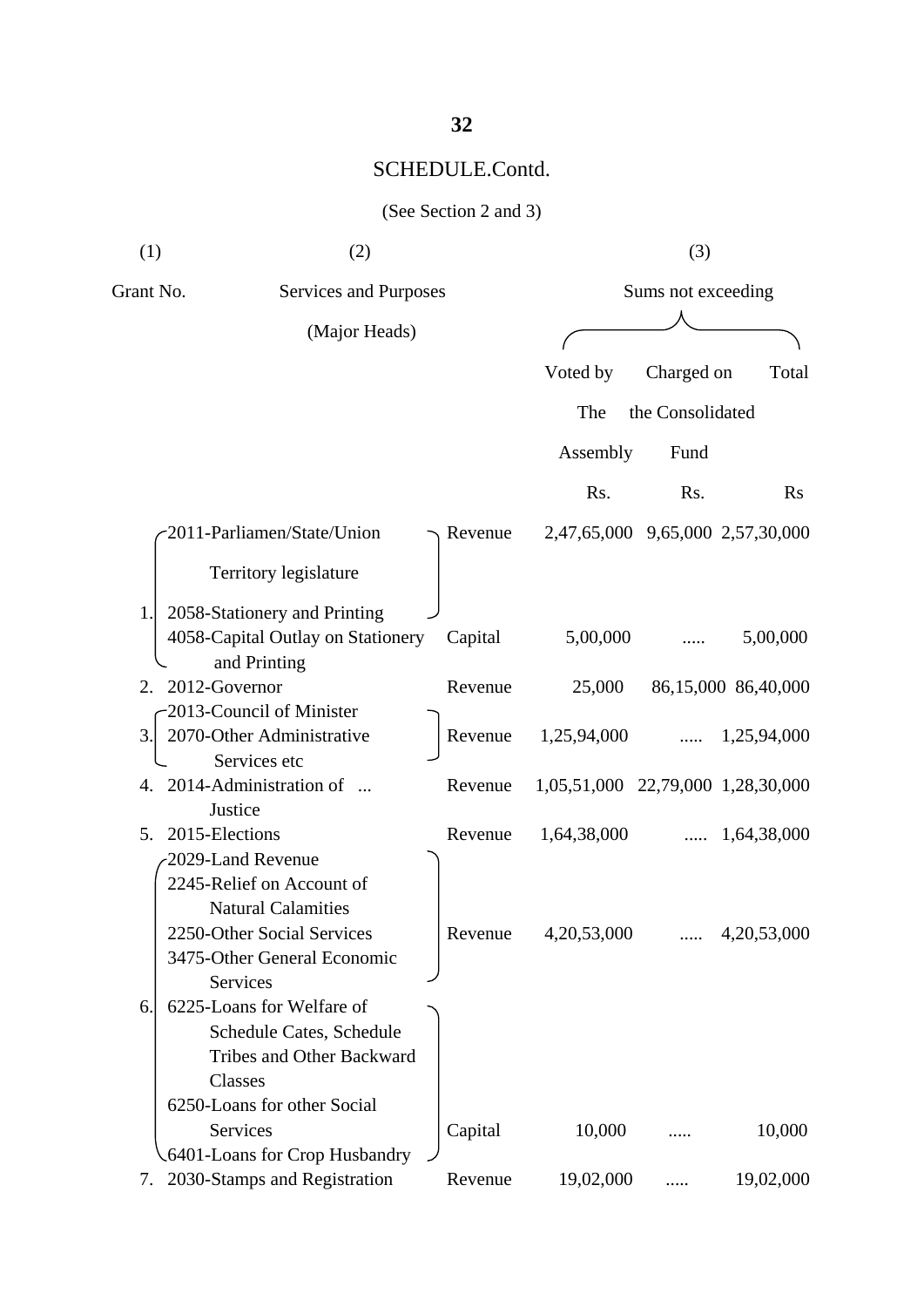| (See Section 2 and 3) |  |  |  |  |
|-----------------------|--|--|--|--|
|-----------------------|--|--|--|--|

| (1)                            | (2)                                                           |                         | (3)                |            |              |  |
|--------------------------------|---------------------------------------------------------------|-------------------------|--------------------|------------|--------------|--|
| Grant No.                      | Services and Purposes                                         |                         | Sums not exceeding |            |              |  |
|                                | (Major Heads)                                                 |                         |                    |            |              |  |
|                                |                                                               |                         | Voted by           | Charged on | Total        |  |
|                                |                                                               |                         |                    |            |              |  |
|                                |                                                               | the Consolidated<br>The |                    |            |              |  |
|                                |                                                               |                         | Assembly           | Fund       |              |  |
|                                |                                                               |                         | Rs.                | Rs.        | <b>Rs</b>    |  |
| 8.                             | 2039-State Excise                                             | Revenue                 | 1,13,25,000        |            | 1,13,25,000  |  |
| 2040-Sales Tax                 |                                                               |                         |                    |            |              |  |
| 9.                             | 2045-Other Taxes and Duties<br>on Commodities and<br>Services | Revenue                 | 1,21,90,000        |            | 1,21,90,000  |  |
|                                | 2041-Taxes on Vehicles                                        |                         |                    |            |              |  |
|                                | 2070-Administrative Services                                  |                         |                    |            |              |  |
|                                | <b>Purchase and Maintenance</b><br>Of Transport               | Revenue                 | 4,04,10,000        |            | 4,04,10,000  |  |
|                                | 10. 3055-Roads Transport                                      |                         |                    |            |              |  |
|                                | 5055-Capital Outlay on Road<br>Transport                      | Capital                 | 2,77,50,000        |            | 2,77,50,000  |  |
|                                | 2045-Other Taxes and Duties on                                |                         |                    |            |              |  |
|                                | <b>Commodities and Services</b>                               |                         |                    |            |              |  |
|                                | 11. 2501-Special Programme for                                |                         |                    |            |              |  |
|                                | <b>Rural Development</b>                                      | Revenue                 | 8,70,26,000        |            | 8,70,26,000  |  |
| 2801-Power                     |                                                               |                         |                    |            |              |  |
|                                | 2810-Non-Conventional sources                                 |                         |                    |            |              |  |
|                                | of Energy                                                     |                         |                    |            |              |  |
|                                | -6801-Loans for Power Projects                                | Capital                 | 26,00,00,000       | .          | 26,00,00,000 |  |
| 12. 2047-Other Fiscal Services |                                                               | Revenue                 | 5,20,000           |            | 5,20,000     |  |
|                                | -2052-Secretariat-General Services-                           |                         |                    |            |              |  |
|                                | 2251-Secretariat-Social Services                              | Revenue                 | 11,66,60,000       | .          | 11,66,60,000 |  |
|                                | 13. 3451-Secreatariat-Economic                                |                         |                    |            |              |  |
|                                | Services                                                      |                         |                    |            |              |  |
|                                | 5275-Capital Outlay on other<br><b>Communication Services</b> | Capital                 |                    |            |              |  |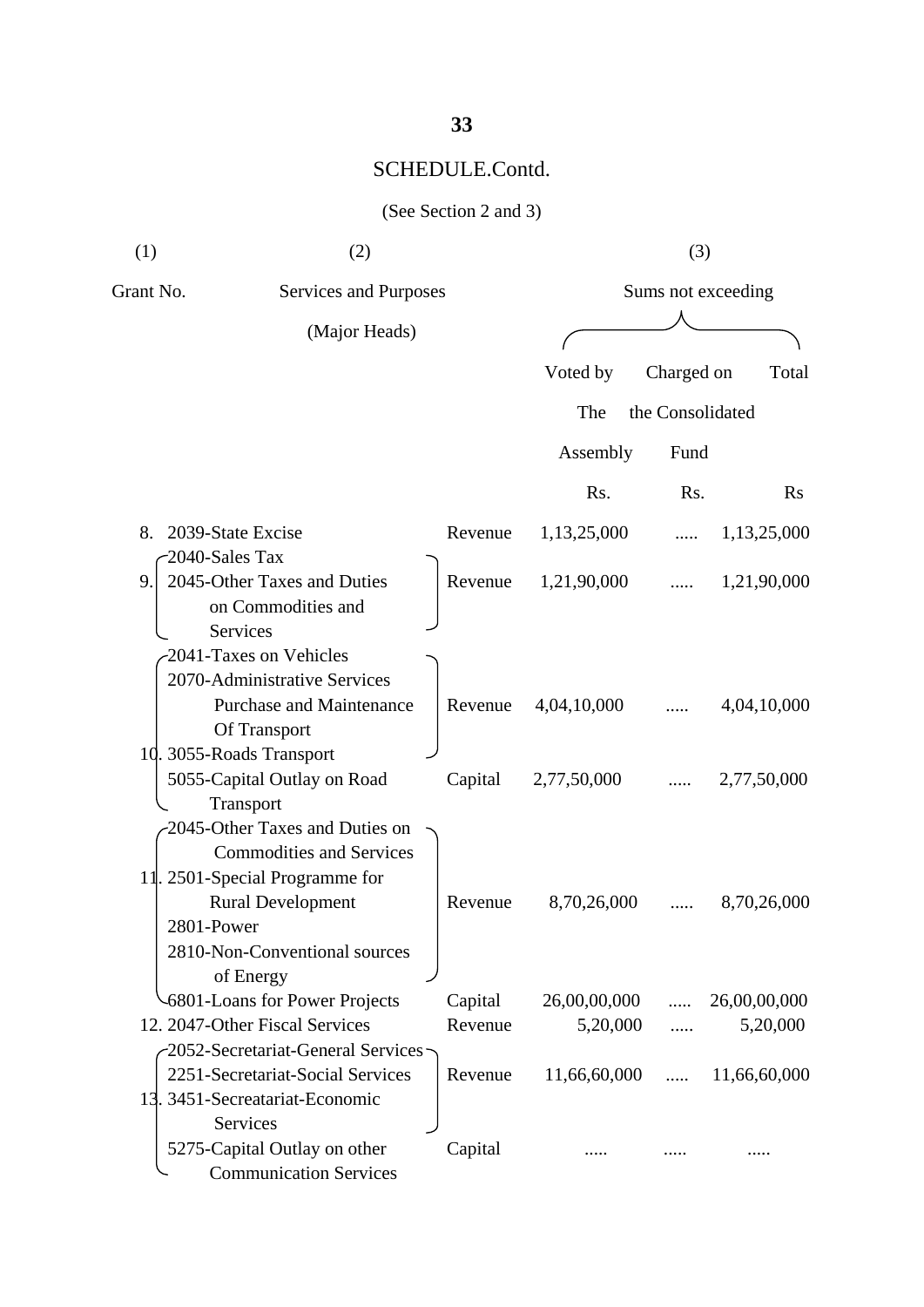| (1)              | (2)                                                                                                                                  |                               | (3)                      |                    |                          |  |
|------------------|--------------------------------------------------------------------------------------------------------------------------------------|-------------------------------|--------------------------|--------------------|--------------------------|--|
| Grant No.        |                                                                                                                                      | Services and Purposes         |                          | Sums not exceeding |                          |  |
|                  | (Major Heads)                                                                                                                        |                               |                          |                    |                          |  |
|                  |                                                                                                                                      |                               | Voted by                 | Charged on         | Total                    |  |
|                  |                                                                                                                                      |                               | the Consolidated<br>The  |                    |                          |  |
|                  |                                                                                                                                      |                               | Assembly                 | Fund               |                          |  |
|                  |                                                                                                                                      |                               | Rs.                      | Rs.                | <b>Rs</b>                |  |
|                  | 14. 2053-District Administration<br>15. 2054-Treasury and Accounts<br>Administration<br>2055-Police                                  | Revenue                       | 3,25,70,000              |                    | 3,25,70,000              |  |
|                  | 2070-Other administrative<br>Services etc<br>2216-Housing                                                                            | Revenue                       | 36,69,44,000             |                    | 95,000 38,70,39,000      |  |
| 17-2056-Jails    | 16. 4059-Capital Outlay on Public<br>Works<br>4216-Capital Outlay on Housing<br>$\dddotsc$<br>4059-Capital Outlay on Public<br>Works | Capital<br>Revenue<br>Capital | 55,77,000<br>1,19,90,000 |                    | 55,77,000<br>1,19,90,000 |  |
| 18. and Printing | 2058-Stationery and Printing<br>4058-Capital Outlay on Stationery ·                                                                  | Revenue                       | 3,27,51,000              |                    | 3,27,51,000              |  |
|                  | 4216-Capital Outlay on Housing                                                                                                       | Capital                       | 87,79,000                |                    | 87,79,000                |  |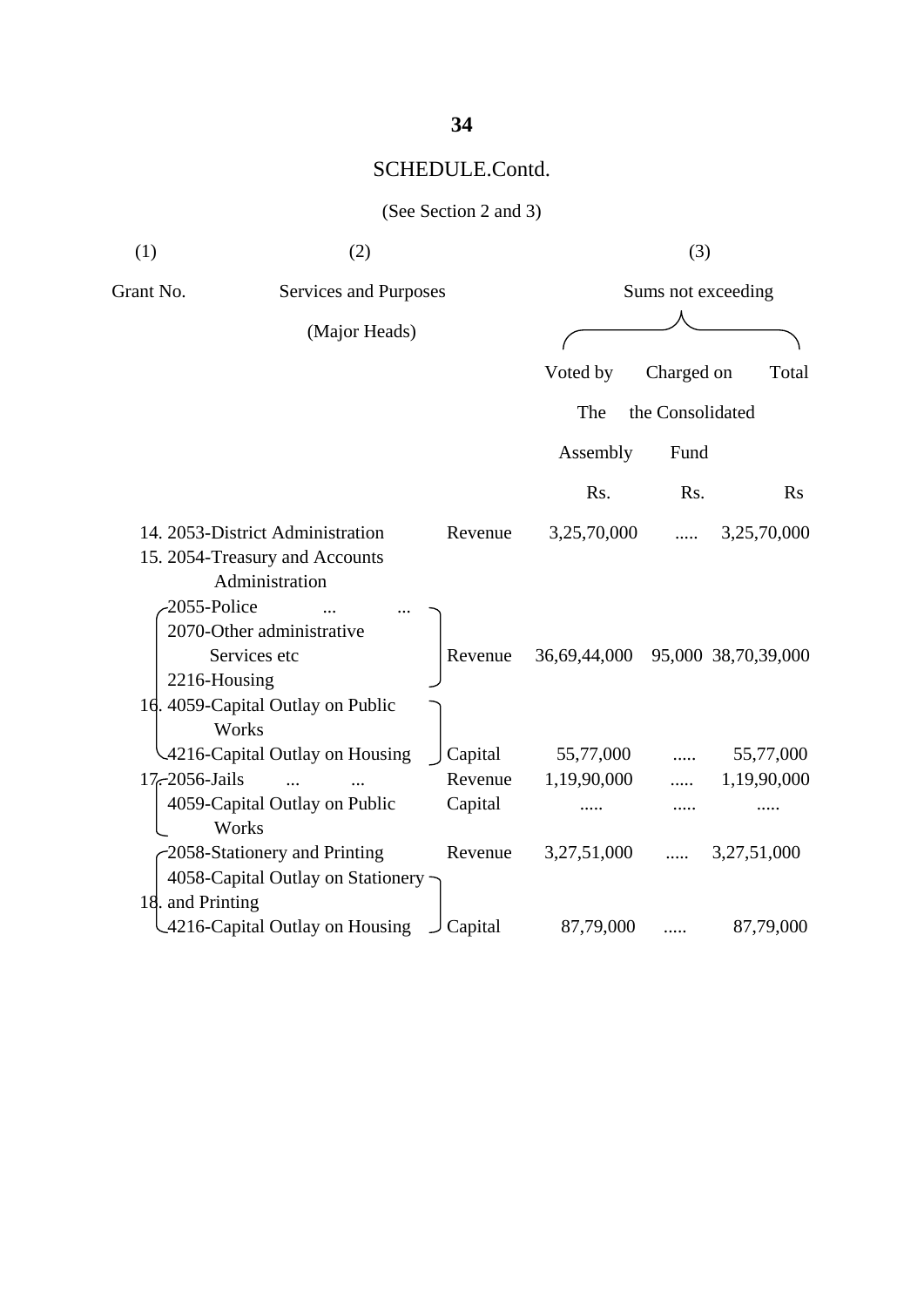(See Section 2 and 3)

| (1)          | (2)                                                                                                                                                                                                                                                                                                                                                                                                                                    |                    |                              | (3)                  |                              |
|--------------|----------------------------------------------------------------------------------------------------------------------------------------------------------------------------------------------------------------------------------------------------------------------------------------------------------------------------------------------------------------------------------------------------------------------------------------|--------------------|------------------------------|----------------------|------------------------------|
| Grant No.    | Services and Purposes                                                                                                                                                                                                                                                                                                                                                                                                                  |                    |                              |                      | Sums not exceeding           |
|              | (Major Heads)                                                                                                                                                                                                                                                                                                                                                                                                                          |                    |                              |                      |                              |
|              |                                                                                                                                                                                                                                                                                                                                                                                                                                        |                    | Voted by                     | Charged on           | Total                        |
|              |                                                                                                                                                                                                                                                                                                                                                                                                                                        |                    | The                          | the Consolidated     |                              |
|              |                                                                                                                                                                                                                                                                                                                                                                                                                                        |                    | Assembly                     | Fund                 |                              |
|              |                                                                                                                                                                                                                                                                                                                                                                                                                                        |                    | Rs.                          | Rs.                  | Rs                           |
| 2216-Housing | 2052-Secretariat General Services<br>2059-Public Works<br>2203-Technical Education<br>2204-Sports and Youth Services<br>2205-Art and Culture<br>4059-Capital Outlay on Public<br>Works<br>19. 4202-Capital Outlay on Education,<br>Art & Culture<br>4210-Capital Outlay on Medical<br>and Public Health<br>4216-Capital Outlay on Housing<br>4403-Capital Outlay on Animal<br>Husbandry<br>4404-Capital Outlay on Dairy<br>Development | Revenue<br>Capital | 22,11,00,000<br>15,97,22,000 | $\cdots$<br>$\cdots$ | 22,11,00,000<br>15,97,22,000 |
|              | 2070-Other Administrative                                                                                                                                                                                                                                                                                                                                                                                                              | Revenue            | 4,62,50,000                  | .                    | 4,62,50,000                  |
|              | Services etc<br>20. 4059-Capital Outlay on Public<br>Works                                                                                                                                                                                                                                                                                                                                                                             | Capital            |                              |                      |                              |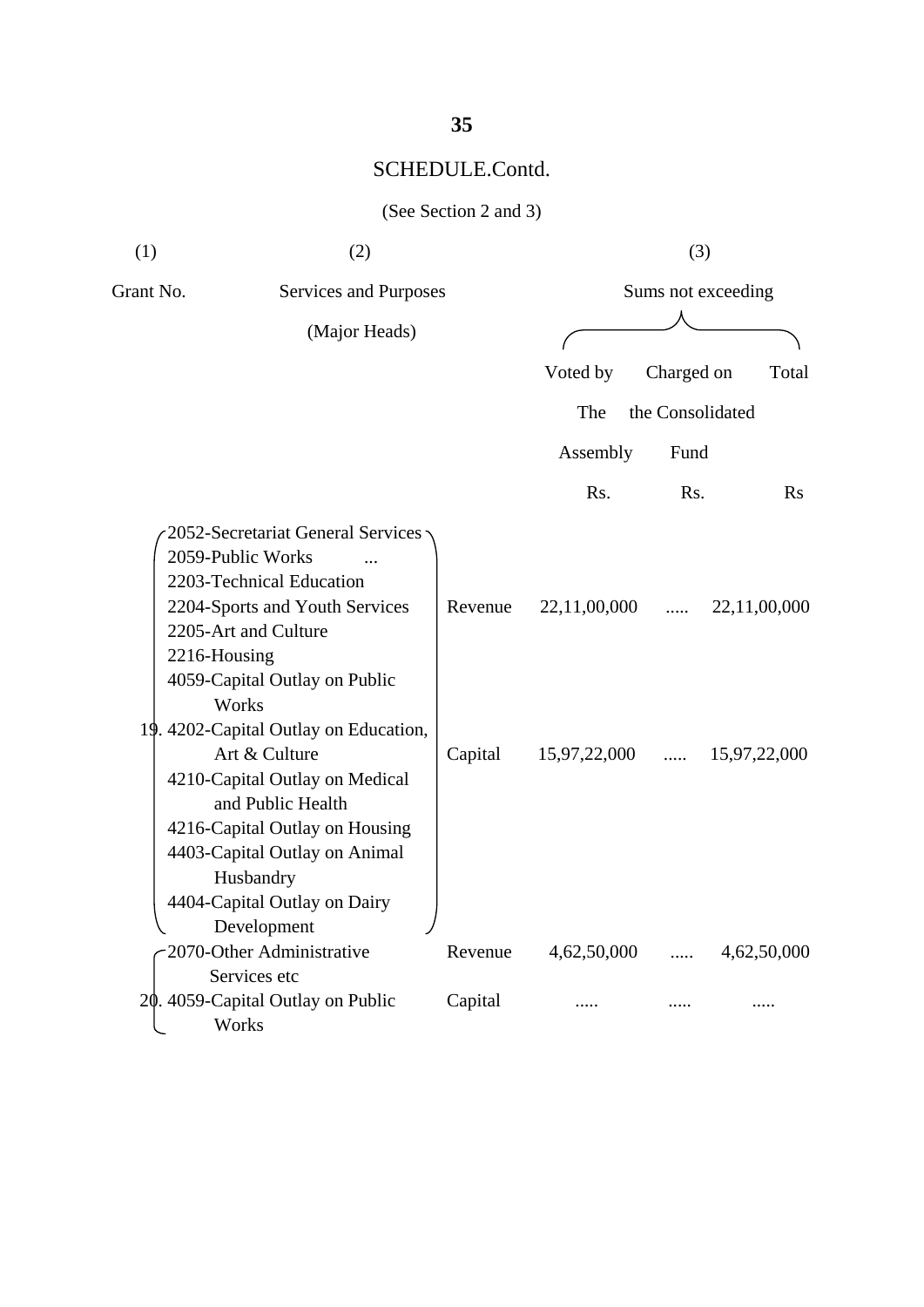### (See Section 2 and 3)

| (1)       | (2)                                                                                                                                                                                                                                                                                                                                                        |                    | (3)                      |                    |                           |
|-----------|------------------------------------------------------------------------------------------------------------------------------------------------------------------------------------------------------------------------------------------------------------------------------------------------------------------------------------------------------------|--------------------|--------------------------|--------------------|---------------------------|
| Grant No. | <b>Services and Purposes</b>                                                                                                                                                                                                                                                                                                                               |                    |                          | Sums not exceeding |                           |
|           | (Major Heads)                                                                                                                                                                                                                                                                                                                                              |                    |                          |                    |                           |
|           |                                                                                                                                                                                                                                                                                                                                                            |                    | Voted by                 | Charged on         | Total                     |
|           |                                                                                                                                                                                                                                                                                                                                                            |                    | The                      | the Consolidated   |                           |
|           |                                                                                                                                                                                                                                                                                                                                                            |                    |                          |                    |                           |
|           |                                                                                                                                                                                                                                                                                                                                                            |                    | Assembly                 | Fund               |                           |
|           |                                                                                                                                                                                                                                                                                                                                                            |                    | Rs.                      | Rs.                | $\rm Rs$                  |
|           | 2075-Miscellaneous General<br>Services<br>2202-General Education<br>2203-Technical Education<br>2204-Sports and Youth Services<br>21. 2205-Arts and Culture<br>2236-Nutrition<br>3425-Other Scientific Research<br>3454-Census, Surveys and<br><b>Statistics</b><br>4202-Capital Outlay on Education<br>Art & Culture<br>4204-Capital Outlay on Education, | Revenue<br>Capital | 96,62,90,000             | .                  | 96,62,90,000              |
| 22.       | Sports, Arts and Culture<br>6202-Loans for Education,<br>Art and Culture<br>2070-Other Administrative<br>Services etc<br>2216-Housing<br>23. 2070- Other Administrative<br>Services                                                                                                                                                                        | Revenue<br>Revenue | 2,33,98,000<br>72,00,000 | .                  | 22,33,98,000<br>72,00,000 |
|           | 24. 2071-Pension and Other<br><b>Retirement Benefits</b><br>2070- Other Administrative<br>Services etc<br>25. 2075-Miscellaneous General                                                                                                                                                                                                                   | Revenue<br>Revenue | 6,61,80,000<br>12,93,000 | .                  | 6,61,80,000<br>12,93,000  |
|           | Services                                                                                                                                                                                                                                                                                                                                                   |                    |                          |                    |                           |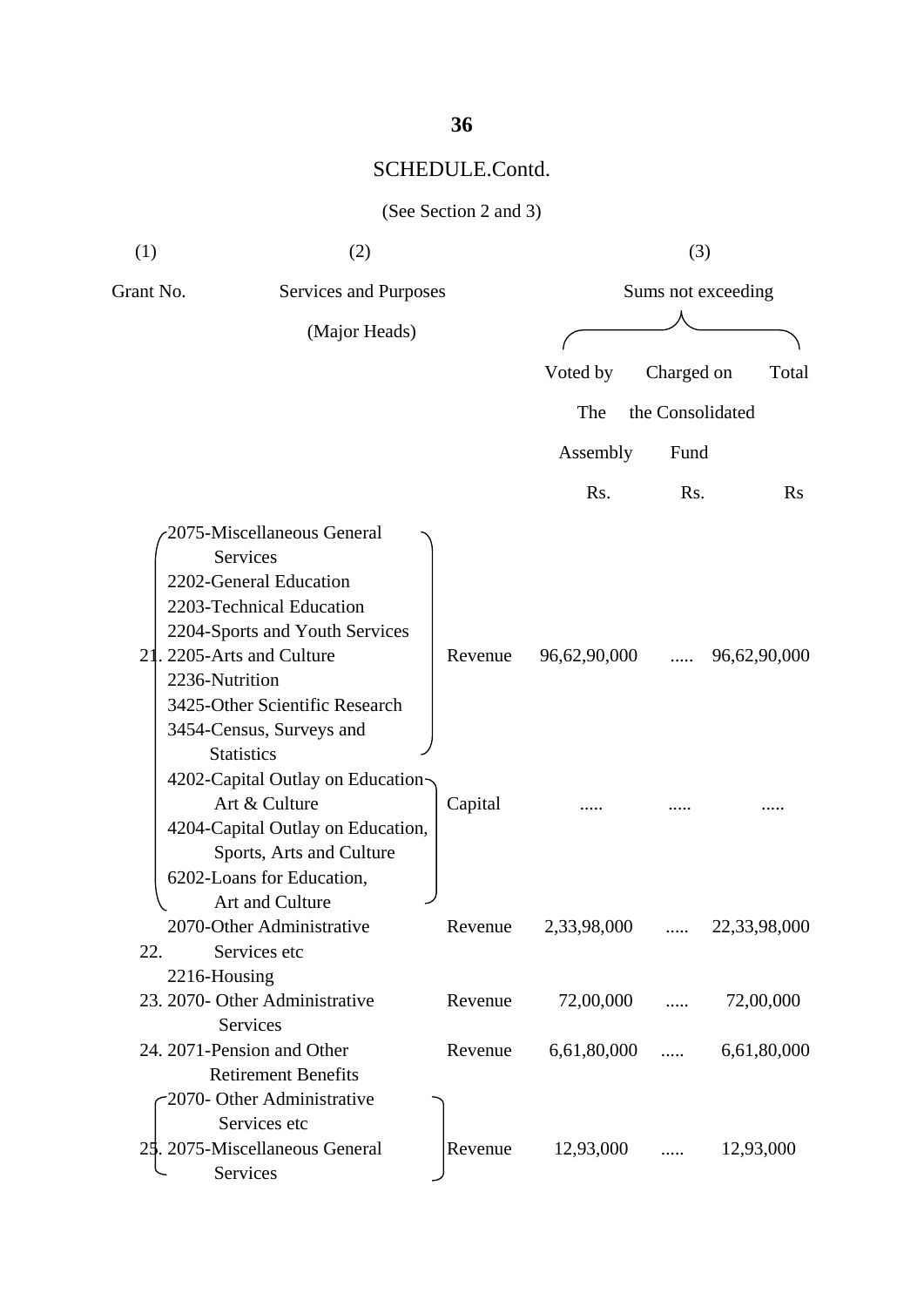|  | (See Section 2 and 3) |  |  |  |
|--|-----------------------|--|--|--|
|--|-----------------------|--|--|--|

| (1)                                | (2)                                                                                          |  |                    | (3)                      |                    |                          |
|------------------------------------|----------------------------------------------------------------------------------------------|--|--------------------|--------------------------|--------------------|--------------------------|
| Grant No.<br>Services and Purposes |                                                                                              |  |                    |                          | Sums not exceeding |                          |
|                                    | (Major Heads)                                                                                |  |                    |                          |                    |                          |
|                                    |                                                                                              |  |                    | Voted by                 | Charged on         | Total                    |
|                                    |                                                                                              |  |                    | The                      | the Consolidated   |                          |
|                                    |                                                                                              |  |                    |                          |                    |                          |
|                                    |                                                                                              |  |                    | Assembly                 | Fund               |                          |
|                                    |                                                                                              |  |                    | Rs.                      | Rs.                | <b>Rs</b>                |
|                                    | 2210-Medical and Public Health                                                               |  |                    |                          |                    |                          |
|                                    | 2211-Family Welfare                                                                          |  | Revenue            | 36, 10, 78, 500          |                    | 36, 10, 78, 500          |
|                                    | 26. 4210-Capital Outlay on Medical<br>and Public Health<br>4211-Capital Outlay on Family     |  | Capital            | 3,17,00,000              |                    | 3,17,00,000              |
| 2216-Housing                       | Welfare<br>2215-Water Supply and Sanitation                                                  |  | Revenue            | 19,03,28,000             |                    | 19,03,28,000             |
|                                    | 27. 4215-Capital Outlay on Water<br>Supply and Sanitation<br>-4216-Capital Outlay on Housing |  | Capital            | 30,06,00,000             |                    | 30,06,00,000             |
| $-2216$ -Housing                   |                                                                                              |  | Revenue            | 3,01,40,000              |                    | 3,01,40,000              |
|                                    | 28. 4216-Capital Outlay on Housing<br>_6216-Loans for Housing<br>-2217-Urban Development     |  | Capital<br>Revenue | 79,90,000<br>9,05,00,000 |                    | 79,90,000<br>9,05,00,000 |
| 29.                                | 4216-Capital Outlay on Housing ~<br>4217-Capital Outlay on Urban<br>Development              |  | Capital            | 3,15,50,000              |                    | 3,15,50,000              |
|                                    | 30. 2220-Information and Publicity                                                           |  | Revenue            | 1,80,80,000              |                    | 1,80,80,000              |
|                                    | 31. 2230-Labour and Employment                                                               |  | Revenue            | 3,26,28,000              |                    | 3,26,28,000              |
|                                    | -3456-Civil Supplies                                                                         |  | Revenue            | 1,50,21,000              |                    | 1,50,21,000              |
|                                    | 32. 4408-Capital Outlay on Food<br>Storage and Warehousing                                   |  | Capital            |                          |                    |                          |
|                                    | 2235-Social Security and Welfare                                                             |  | Revenue            |                          |                    |                          |
|                                    | 33. 6235-Loans for Social Security<br>And Welfare                                            |  | Capital            |                          |                    |                          |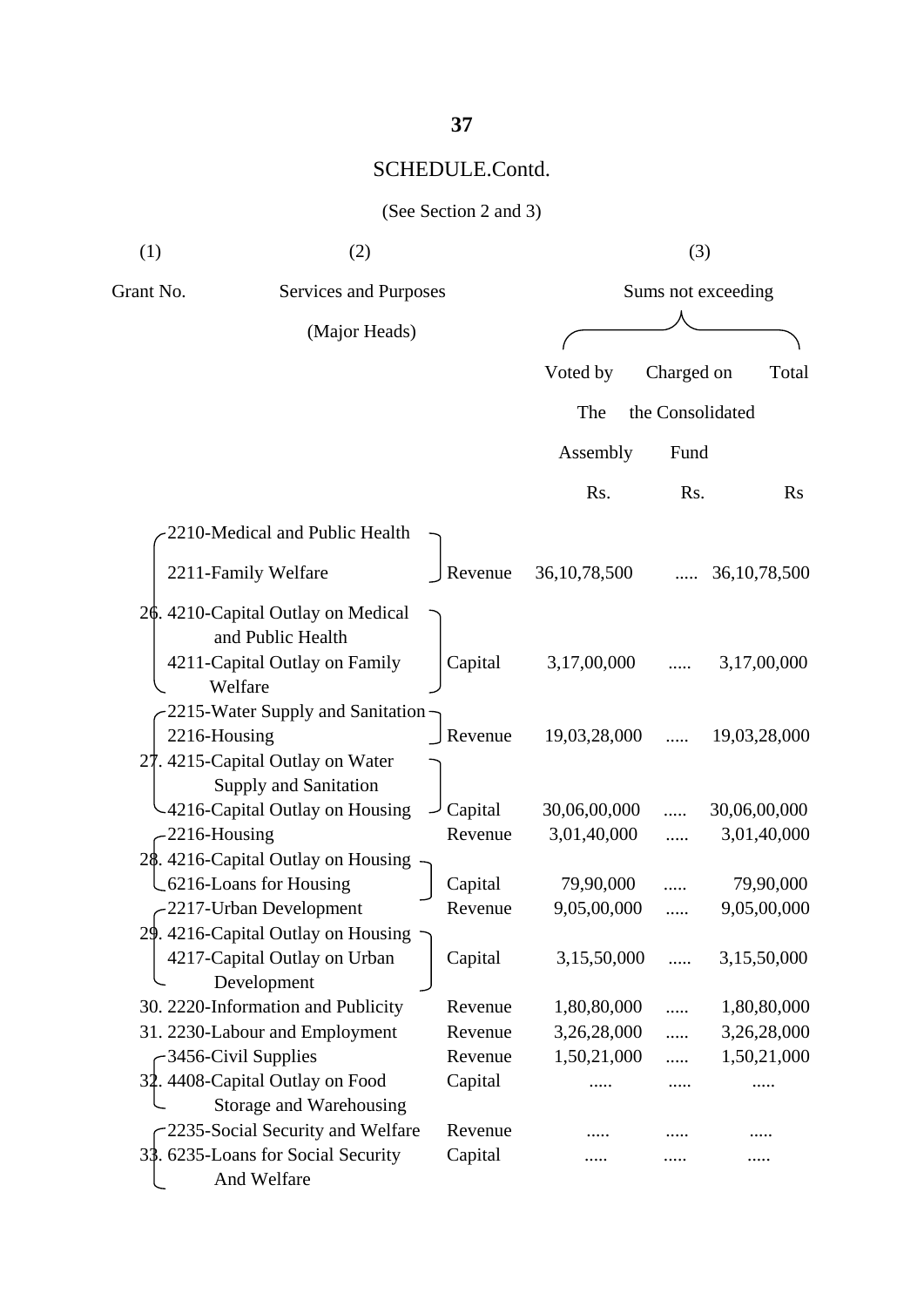| (See Section 2 and 3) |  |  |  |  |
|-----------------------|--|--|--|--|
|-----------------------|--|--|--|--|

| (1)       | (2)                                                                                                |         | (3)                |                  |                      |  |
|-----------|----------------------------------------------------------------------------------------------------|---------|--------------------|------------------|----------------------|--|
| Grant No. | Services and Purposes                                                                              |         | Sums not exceeding |                  |                      |  |
|           | (Major Heads)                                                                                      |         |                    |                  |                      |  |
|           |                                                                                                    |         | Voted by           | Charged on       | Total                |  |
|           |                                                                                                    |         | The                | the Consolidated |                      |  |
|           |                                                                                                    |         | Assembly           | Fund             |                      |  |
|           |                                                                                                    |         | Rs.                | Rs.              | $\rm Rs$             |  |
|           | 2225-Welfare of S.C.S S.T.C and                                                                    |         |                    |                  |                      |  |
|           | <b>Other Backward Classes</b>                                                                      |         |                    |                  |                      |  |
|           | 2235-Social Security and Welfare                                                                   | Revenue | 12,00,92,000       | .                | 12,00,92,000         |  |
|           | 34. 2236-Nutrition<br>4059-Capital Outlay on Public<br>Works                                       |         |                    |                  |                      |  |
|           | 4235-Capital Outlay on Social<br>Security & Welfare                                                | Capital | 12,90,000          |                  | 12,90,000            |  |
|           | 35. 2235- Social Security and Welfare<br>-2075-Miscellaneous General<br>Services                   | Revenue | 7,40,000           |                  | 7,40,000             |  |
|           | 3d 2235 Social Security and Welfare                                                                | Revenue | 9,43,000           |                  | 9,43,000             |  |
|           | 37. 2250-Other Social Services                                                                     | Revenue | 37,000             |                  | 37,000               |  |
|           | 38. 3451-Secretariat-Economic<br>Services                                                          | Revenue | 1,93,55,000        | .                | 1,93,55,000          |  |
|           | 2425-Co-operation<br>4425-Capital Outlay on<br>Co-operation                                        | Revenue | 4,02,35,000        |                  | $\dots$ 4,02,35,000  |  |
|           | 39. 4435-Capital Outlay on Other<br><b>Agricultural Programmes</b><br>-6425-Loans for Co-operation | Capital | 3,61,25,000        | $\cdots$         | 3,61,25,000          |  |
|           | -2552-North Eastern Areas (Special<br>Areas Programme)                                             | Revenue | 2,30,50,000        |                  | $\ldots$ 2,30,50,000 |  |
|           | 40. 4552-Capital Outlay on North<br><b>Eastern Areas</b>                                           | Capital | 7,50,00,000        | .                | 7,50,00,000          |  |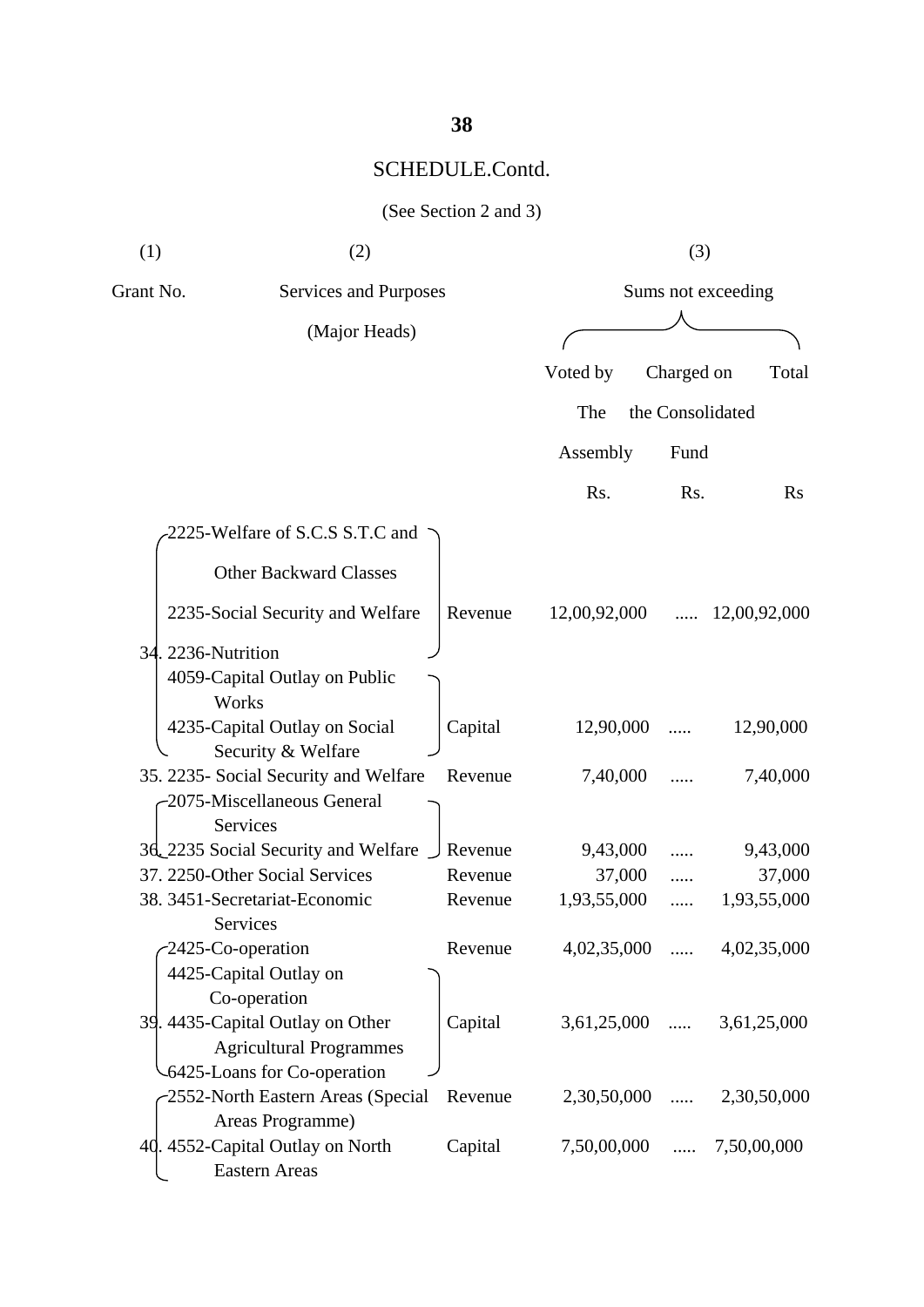(See Section 2 and 3)

| (1)          | (2)                                                                                                                                                                                                                             |         |                | (3)                |              |
|--------------|---------------------------------------------------------------------------------------------------------------------------------------------------------------------------------------------------------------------------------|---------|----------------|--------------------|--------------|
| Grant No.    | Services and Purposes                                                                                                                                                                                                           |         |                | Sums not exceeding |              |
|              | (Major Heads)                                                                                                                                                                                                                   |         |                |                    |              |
|              |                                                                                                                                                                                                                                 |         | Voted by       | Charged on         | Total        |
|              |                                                                                                                                                                                                                                 |         | The            | the Consolidated   |              |
|              |                                                                                                                                                                                                                                 |         | Assembly       | Fund               |              |
|              |                                                                                                                                                                                                                                 |         | Rs.            | Rs.                | <b>Rs</b>    |
|              | 41.3454-Census, Surveys and<br><b>Statistics</b>                                                                                                                                                                                | Revenue | 1,32,50,000    |                    | 1,32,50,000  |
| 2216-Housing | 42. 3475-Other General Economic<br>Services                                                                                                                                                                                     | Revenue | 50,37,000      |                    | 50,37,000    |
| 2216-Housing | 2401-Crop Husbandry<br>2408-Food Storage and<br>Warehousing<br>2415-Agricultural Research and<br>Education<br>2435-Other Agricultural<br>Programme<br>2702-Minor Irrigation                                                     | Revenue | $37,95,24,000$ |                    | 37,95,24,000 |
|              | 48.4216-Capital Outlay on Housing<br>4401-Capital Outlay on Crop<br>Husbandry<br>4416-Investment in Agricultural<br><b>Financial Institution</b><br>4702-Capital Outlay on Minor<br>Irrigation<br>6401-Loans for Crop Husbandry | Capital | 6,11,00,000    | $\cdots$           | 6,11,00,000  |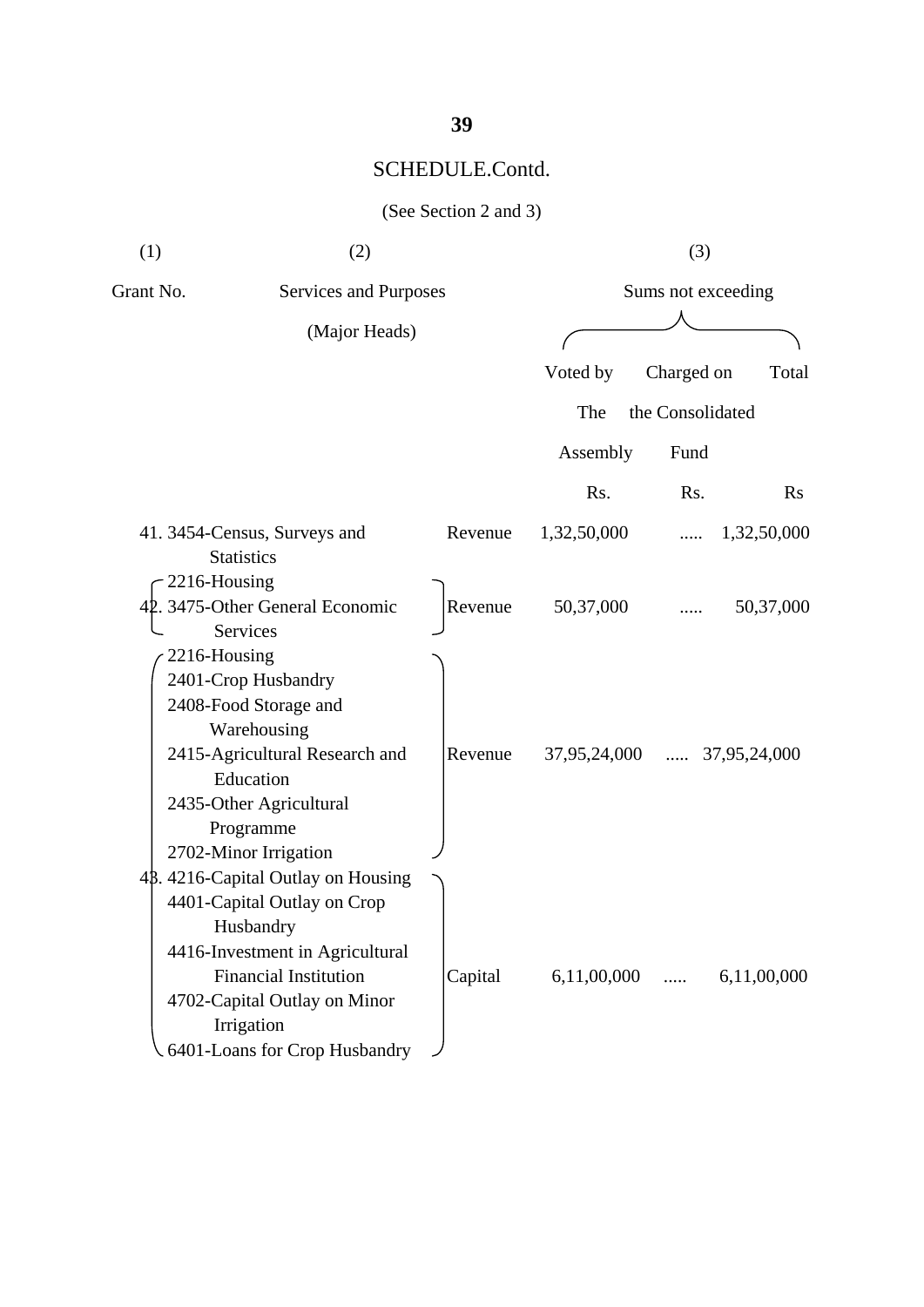## (See Section 2 and 3)

| (1)              | (2)                                                                                                                                                   |         |              | (3)                |              |
|------------------|-------------------------------------------------------------------------------------------------------------------------------------------------------|---------|--------------|--------------------|--------------|
| Grant No.        | Services and Purposes                                                                                                                                 |         |              | Sums not exceeding |              |
|                  | (Major Heads)                                                                                                                                         |         |              |                    |              |
|                  |                                                                                                                                                       |         | Voted by     | Charged on         | Total        |
|                  |                                                                                                                                                       |         | The          | the Consolidated   |              |
|                  |                                                                                                                                                       |         | Assembly     | Fund               |              |
|                  |                                                                                                                                                       |         | Rs.          | Rs.                | Rs           |
| 44               | 2701-Medium Irrigation-II-Works<br><b>Under Embankment and</b><br>Drainage Wing PWD Medium Revenue<br><b>Irrigation Projects</b><br>2711-Food Control |         | 38,75,000    |                    | 38,75,000    |
|                  | 4701-Capital Outlay on Medium<br>Irrigation<br>4711-Capital Outlay on Flood<br><b>Control Projects</b>                                                | Capital | 3,58,00,000  |                    | 3,58,00,000  |
| $-2216$ -Housing | 2402-Soil and Water Conservation<br>45. 2415-Agricultural Research and<br>Education                                                                   | Revenue | 15,73,12,000 |                    | 15,73,12,000 |
| 2216-Housing     | 46. 2501-Special Programmes for<br><b>Rural Development</b>                                                                                           | Revenue | 3,19,00,000  | .                  | 3,19,00,000  |
|                  | 2403-Animal Husbandry<br>2415-Agricultural Research and<br>Education                                                                                  | Revenue | 12,45,92,000 | $\cdots$           | 12,45,92,000 |
|                  | 47. 4059-Capital outlay on Public<br>Works<br>4403-Capital Outlay on Animal<br>Husbandry<br>6403-Loans for Animal Husbandry -                         | Capital | 4,00,000     |                    | 4,00,000     |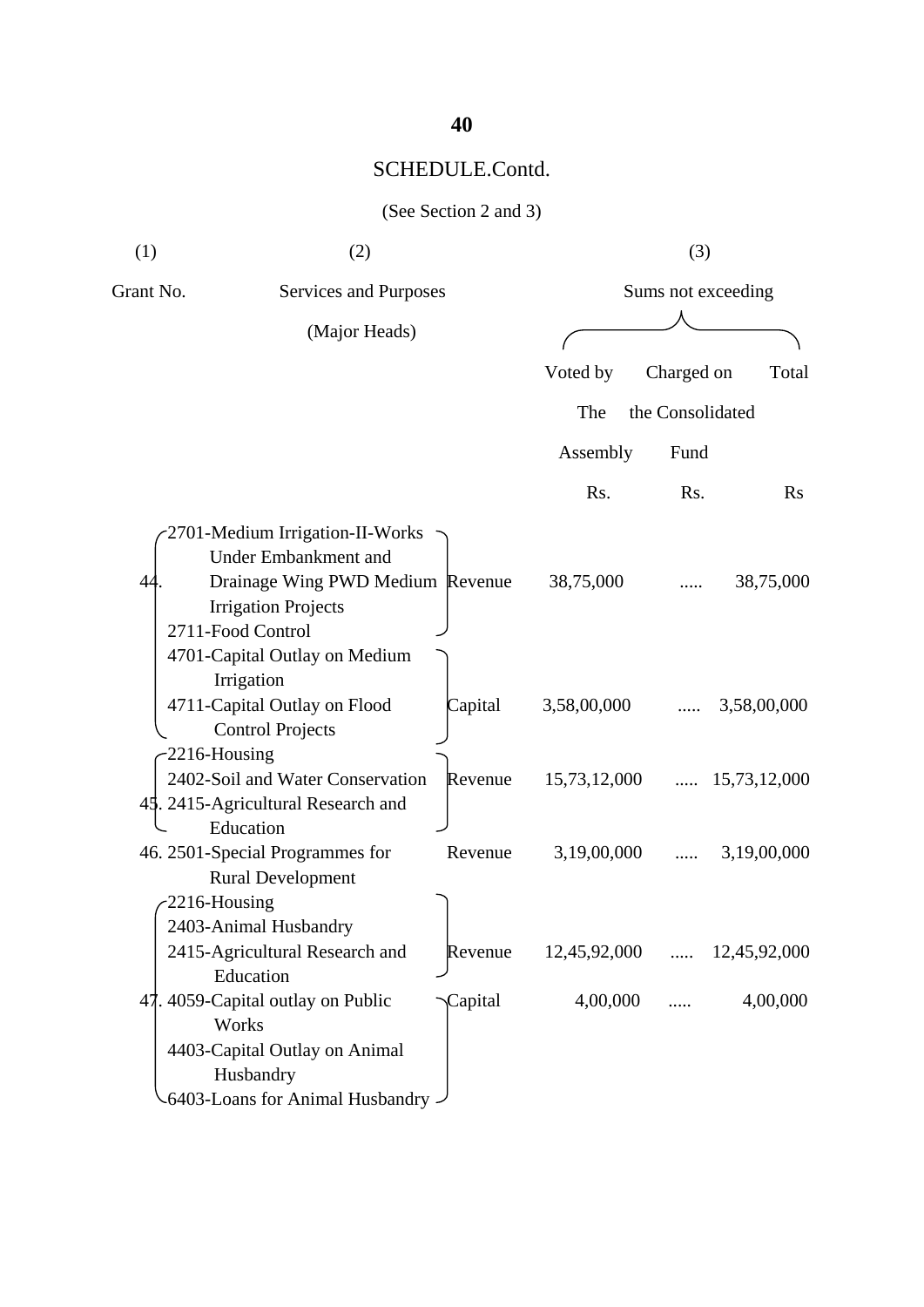|  | (See Section 2 and 3) |  |  |  |
|--|-----------------------|--|--|--|
|--|-----------------------|--|--|--|

| (1)       | (2)                                                                                                       |         |              | (3)                |              |
|-----------|-----------------------------------------------------------------------------------------------------------|---------|--------------|--------------------|--------------|
| Grant No. | Services and Purposes                                                                                     |         |              | Sums not exceeding |              |
|           | (Major Heads)                                                                                             |         |              |                    |              |
|           |                                                                                                           |         | Voted by     | Charged on         | Total        |
|           |                                                                                                           |         | The          | the Consolidated   |              |
|           |                                                                                                           |         | Assembly     | Fund               |              |
|           |                                                                                                           |         | Rs.          | R <sub>s</sub> .   | Rs           |
|           | 2216-Housing<br>48. 2404-Dairy Development<br>2415-Agricultural Research and<br>Education<br>2216-Housing | Revenue | 2,45,51,000  |                    | 2,45,51,000  |
|           | 2405-Fisheries<br>2415-Agricultural Research and<br>Education                                             | Revenue | 2,66,30,000  |                    | 2,66,30,000  |
|           | 49. 4216-Capital Outlay on Housing<br>4405-Capital Outlay on Fisheries<br>2406-Forestry and Wild Life     | Capital | 14,00,000    |                    | 14,00,000    |
|           | 50. 2415-Agricultural Research and<br>Education                                                           | Revenue | 29,37,20,000 | $\cdots$           | 29,37,20,000 |
|           | 4406-Capital Outlay on forestry<br>and Wild Life                                                          | Capital | 10,00,000    |                    | 10,00,000    |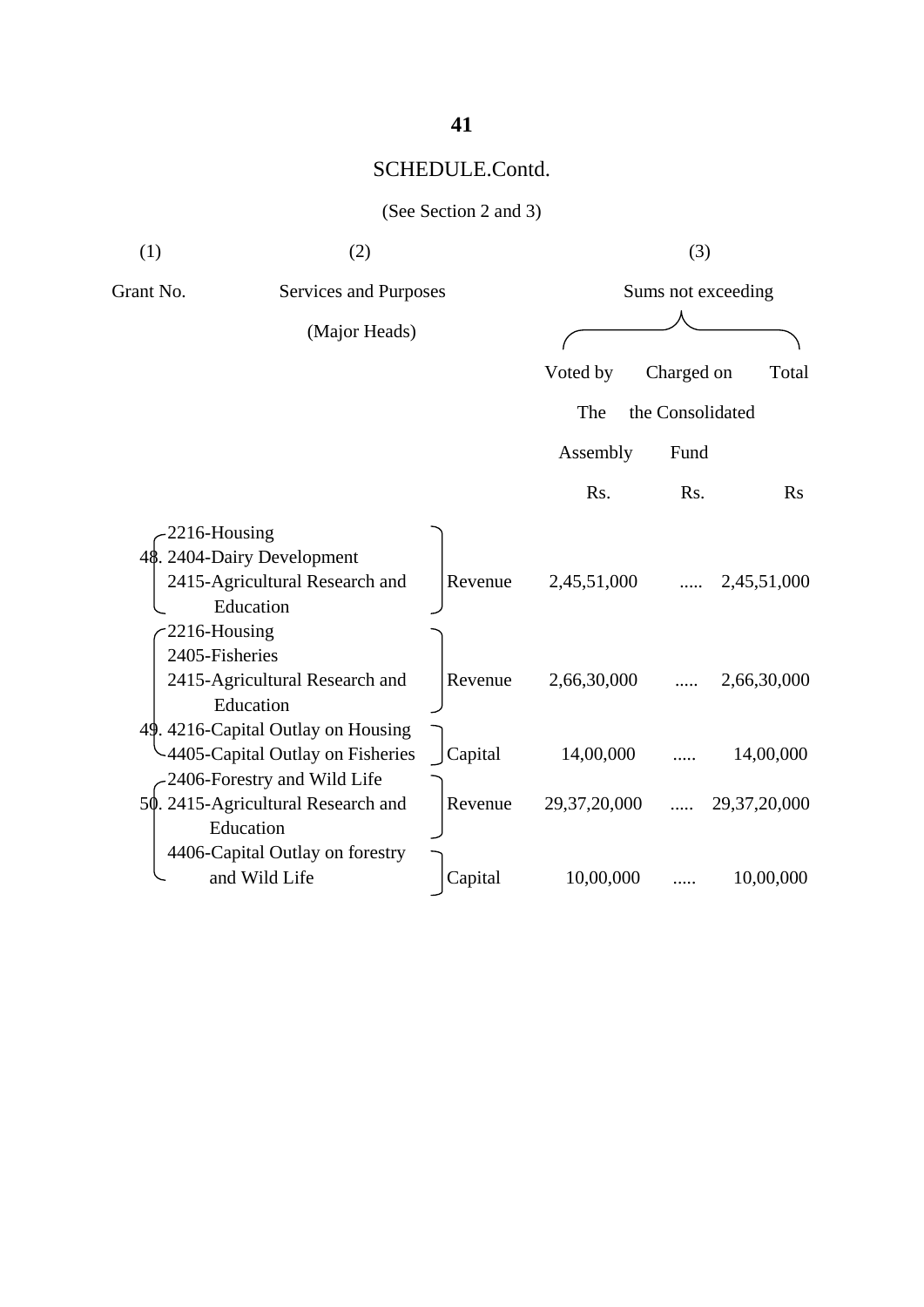|  | (See Section 2 and 3) |  |  |  |
|--|-----------------------|--|--|--|
|--|-----------------------|--|--|--|

| (1)                            | (2)                                                                                                                            |         | (3)              |                    |              |  |
|--------------------------------|--------------------------------------------------------------------------------------------------------------------------------|---------|------------------|--------------------|--------------|--|
| Grant No.                      | Services and Purposes                                                                                                          |         |                  | Sums not exceeding |              |  |
|                                | (Major Heads)                                                                                                                  |         |                  |                    |              |  |
|                                |                                                                                                                                |         | Voted by         | Charged on         | Total        |  |
|                                |                                                                                                                                |         | The              | the Consolidated   |              |  |
|                                |                                                                                                                                |         | Assembly         | Fund               |              |  |
|                                |                                                                                                                                |         | R <sub>s</sub> . | Rs.                | $\rm Rs$     |  |
| 2216-Housing<br>2236-Nutrition | 2401-Crop Husbandry                                                                                                            |         |                  |                    |              |  |
| 5                              | 2501-Special Programmes for<br><b>Rural Development</b><br>2505-Rural Employment<br>2515-Other Rural Development<br>Programmes | Revenue | 21,18,48,000     | $\cdots$           | 21,18,48,000 |  |
|                                | 4216-Capital Outlay on Housing<br>4515-Capital Outlay on Rural<br>Development<br>6515-Loans for other Rural                    | Capital | 1,79,00,000      |                    | 1,79,00,000  |  |
| 2852-Industries                | <b>Development Programmes</b><br>4854-Capital Outlay on Cement<br>and Non-metallic Mineral                                     | Revenue | 1,22,60,000      |                    | 1,22,60,000  |  |
|                                | 52. 4885-Capital Outlay on Industries<br>and Minerals<br>6885-Loans for other Industries<br>and Minerals                       | capital | 4,87,00,000      |                    | 4,87,00,000  |  |
|                                | 2851-Village and Small Industries Revenue $4,18,32,000$                                                                        |         |                  | $\cdots$           | 4,18,32,000  |  |
| 2216-Housing                   | 53.4851-Capital Outlay on Village<br>and Small Industries<br>6851-Loans for Village and Small<br>Industries                    | Capital | 20,30,000        | $\ldots$ 20,30,000 |              |  |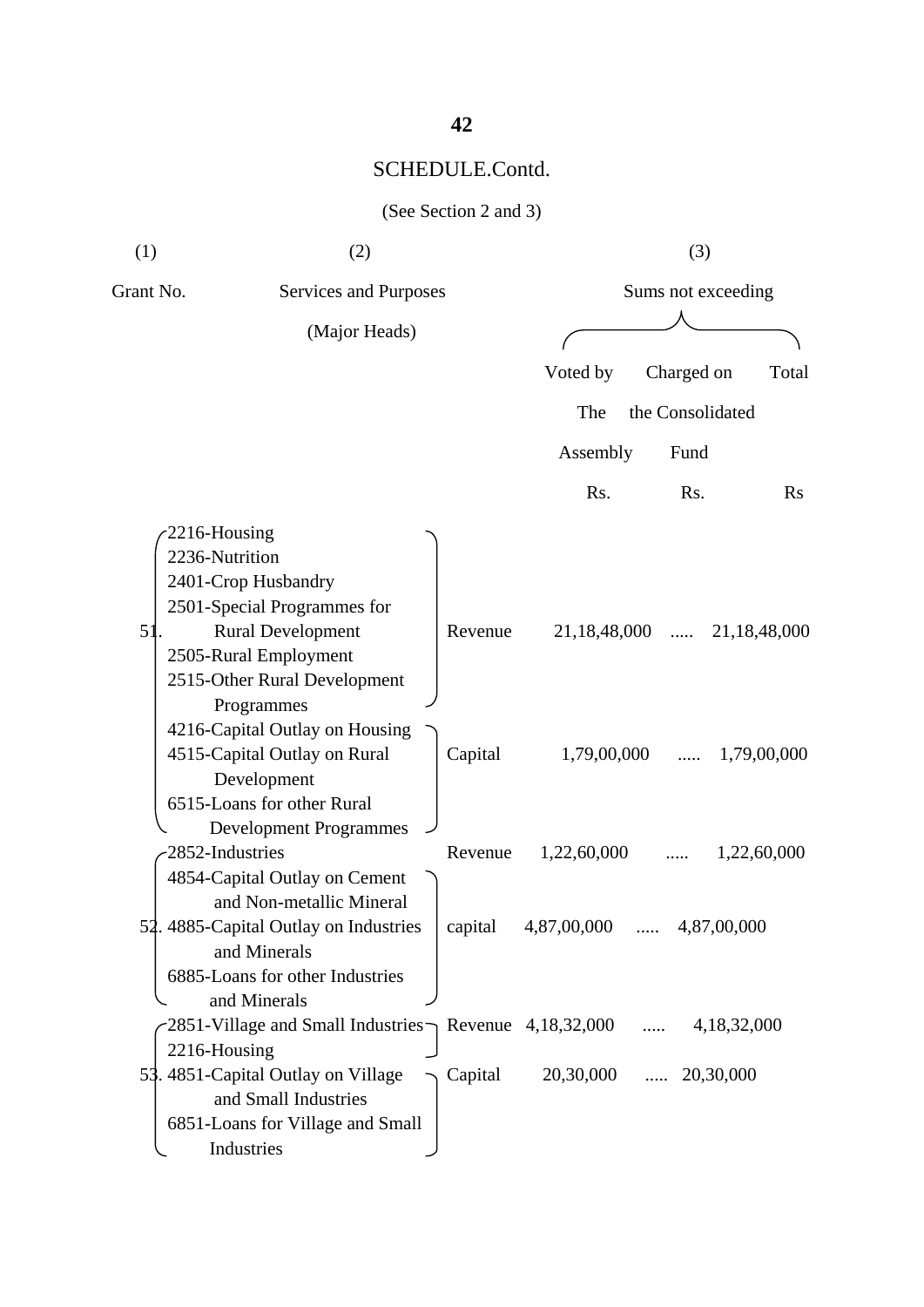(See Section 2 and 3)

| (1)              | (2)                                                                                                                                                   |         |              | (3)              |                    |
|------------------|-------------------------------------------------------------------------------------------------------------------------------------------------------|---------|--------------|------------------|--------------------|
| Grant No.        | Services and Purposes                                                                                                                                 |         |              |                  | Sums not exceeding |
|                  | (Major Heads)                                                                                                                                         |         |              |                  |                    |
|                  |                                                                                                                                                       |         | Voted by     | Charged on       | Total              |
|                  |                                                                                                                                                       |         | The          | the Consolidated |                    |
|                  |                                                                                                                                                       |         |              |                  |                    |
|                  |                                                                                                                                                       |         | Assembly     | Fund             |                    |
|                  |                                                                                                                                                       |         | Rs.          | Rs.              | <b>Rs</b>          |
|                  | 2851-Village and Small Industries $\bigcap$ Revenue                                                                                                   |         | 7,54,82,000  |                  | 7,54,82,000        |
| 2216-Housing     |                                                                                                                                                       |         |              |                  |                    |
|                  | 54. 4216-Capital Outlay on Housing<br>4851-Capital Outlay on Village<br>and Small Industries<br>6851-Loans for Village and<br><b>Small Industries</b> | Capital | 3,35,70,000  |                  | 3,35,70,000        |
|                  | 2853-Non-Ferrous Mining and<br>Metallurgical Industries<br>55.4216-Capital Outlay on Housing                                                          | Revenue | 2,01,50,000  |                  | 2,01,50,000        |
|                  | 4853-Capital Outlay on Mining<br>and Metallurgical Industries                                                                                         | Capital | 1,60,00,000  |                  | 1,60,00,000        |
|                  | 56.3054-Road and Bridges                                                                                                                              | Revenue | 23,47,05,000 | .                | 23,47,05,000       |
|                  | 5054-Capital Outlay on Roads and<br><b>Bridges</b>                                                                                                    | Capital | 49,45,00,000 |                  | 49,45,00,000       |
| $-3452$ -Tourism | 57. 4059-Capital Outlay on Public<br>Works                                                                                                            | Revenue | 1,89,30,000  |                  | 1,89,30,000        |
|                  | -5452-Capital outlay on Tourism                                                                                                                       | Capital | 2,58,00,000  | .                | 258,00,000         |
|                  | 58. 3606-Aid Materials and                                                                                                                            | Revenue |              |                  |                    |
|                  | Equipment<br>59. 5465-Investment in General<br>Financial and Trading<br>Institutions                                                                  | Capital |              |                  |                    |
|                  | 60.7610-Loans to Government<br>Servants etc                                                                                                           | Capital | 5,50,00,000  | .                | 5,50,00,000        |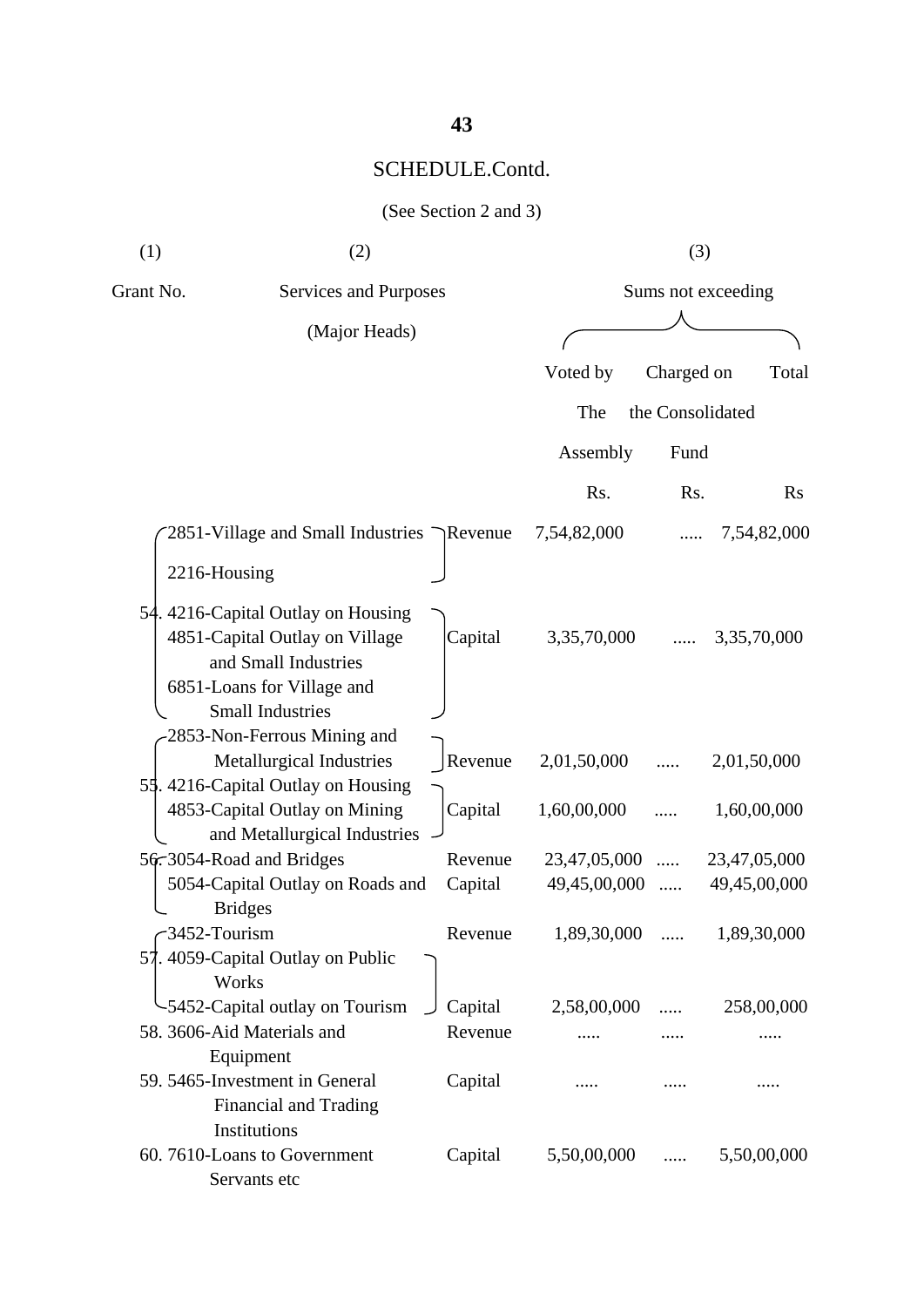## (See Section 2 and 3)

| (1)       | (2)                                                                            |         |          | (3)                                      |                 |
|-----------|--------------------------------------------------------------------------------|---------|----------|------------------------------------------|-----------------|
| Grant No. | Services and Purposes                                                          |         |          | Sums not exceeding                       |                 |
|           | (Major Heads)                                                                  |         |          |                                          |                 |
|           |                                                                                |         | Voted by | Charged on                               | Total           |
|           |                                                                                |         | The      | the Consolidated                         |                 |
|           |                                                                                |         | Assembly | Fund                                     |                 |
|           |                                                                                |         | Rs.      | Rs.                                      | <b>Rs</b>       |
|           | 61.7615-Miscellaneous Loans                                                    | Capital |          |                                          |                 |
|           | 62. 7810-Inter-State settlement                                                | Capital |          |                                          |                 |
|           | 63. 7999-Appropriation to<br><b>Contingency Fund</b><br>2048-Appropriation for | Capital |          |                                          |                 |
|           | Reduction of avoidance<br>of debt                                              | Revenue |          |                                          |                 |
|           | 2049-Interest Payment                                                          | Revenue |          | $\ldots$ 34,25,76,200 34,25,76,200       |                 |
|           | 2051-Public Services Commission                                                | Revenue |          | 33,00,000                                | 33,00,000       |
|           | 6003-Internal Debt of the State<br>Government                                  | Capital |          | $\dots$ 43,43,51,000 43,43,51,000        |                 |
|           | 6024-Loans and Advances from<br>the Central Government                         | Capital |          | 14,18,95,200                             | 14, 18, 95, 200 |
|           | Total                                                                          |         |          | 654,78,43,500 93,40,76,400 748,19,19,900 |                 |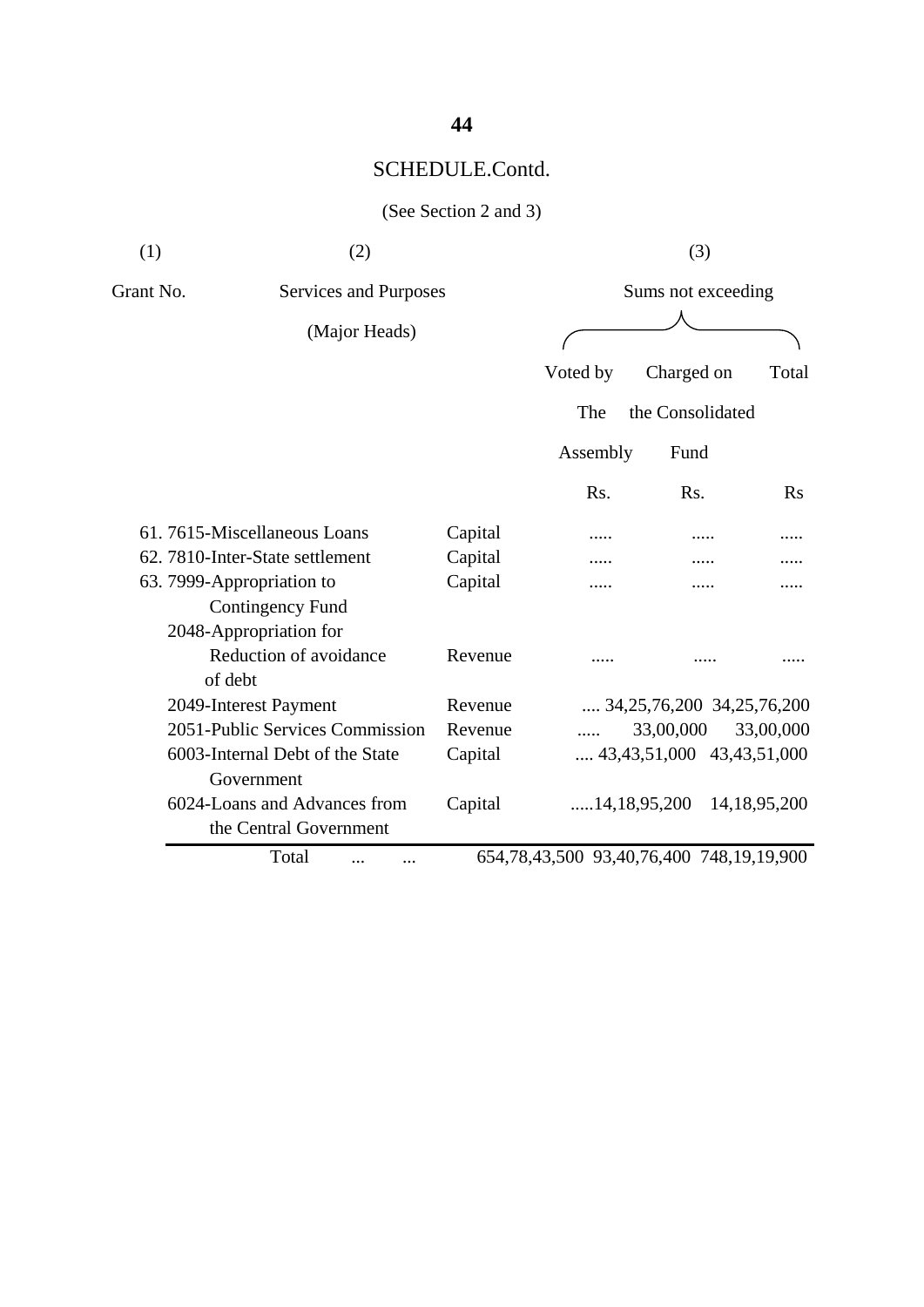### MEGHALAYA ACT 4 OF 1993

### THE COURT FEES (MEGHALAYA AMENDMENT) ACT, 1993

(As passed by the Meghalaya Legislature Assembly)

(Received the assent of the Governor on the  $28<sup>th</sup>$  May, 1993)

(Published in the Gazette of Meghalaya, Extra-ordinary issue,

dated  $31<sup>st</sup>$  May, 1993)

An

### Act

Further to amend the Court Fees Act, 1870 in its application to

the State of Meghalaya.

Be it enacted by the Legislature of the State Meghalaya in the Forty-fourth Year of the Republic of India as follows:-

| Short title extent and  |   | (1) This Act may be called the Court Fees              |  |  |
|-------------------------|---|--------------------------------------------------------|--|--|
| Commencement            |   | (Meghalaya Amendment) Act, 1993                        |  |  |
|                         |   | (2) It extends to the Whole of the state of            |  |  |
|                         |   | Meghalaya                                              |  |  |
|                         |   | (3) It shall come into force at once                   |  |  |
|                         | 2 | In Schedule I, to the Court Fess Act, 1870             |  |  |
| Amendment Schedule I to |   | (a) For Article I, the following shall be substituted, |  |  |
| Act VII of 1870         |   | namely:-                                               |  |  |

| Number<br>(1)<br>$\mathfrak{a}_1$ .<br>statement pleading a set off dispute does not exceed<br>$\alpha$<br>memorandum of appeal every five rupee, or part<br>(not otherwise provided for thereof of such amount or<br>in this Act) or of cross- value; | (2)<br>When the amount or value<br>Plaint, written of the subject matter in<br>counter-claim or one hundred rupee, for                      | Proper Fees<br>(3)<br>Two<br>rupees |
|--------------------------------------------------------------------------------------------------------------------------------------------------------------------------------------------------------------------------------------------------------|---------------------------------------------------------------------------------------------------------------------------------------------|-------------------------------------|
| objection presented to any<br>Civil or Revenue Court When such amount or<br>except those mentioned in value exceeds one hundred<br>section 3                                                                                                           | and<br>rupees, for every ten<br>rupees or part thereof, in<br>excess of one hundred<br>rupees up to one hundred<br>and fifty rupees;<br>and | Three<br>rupees                     |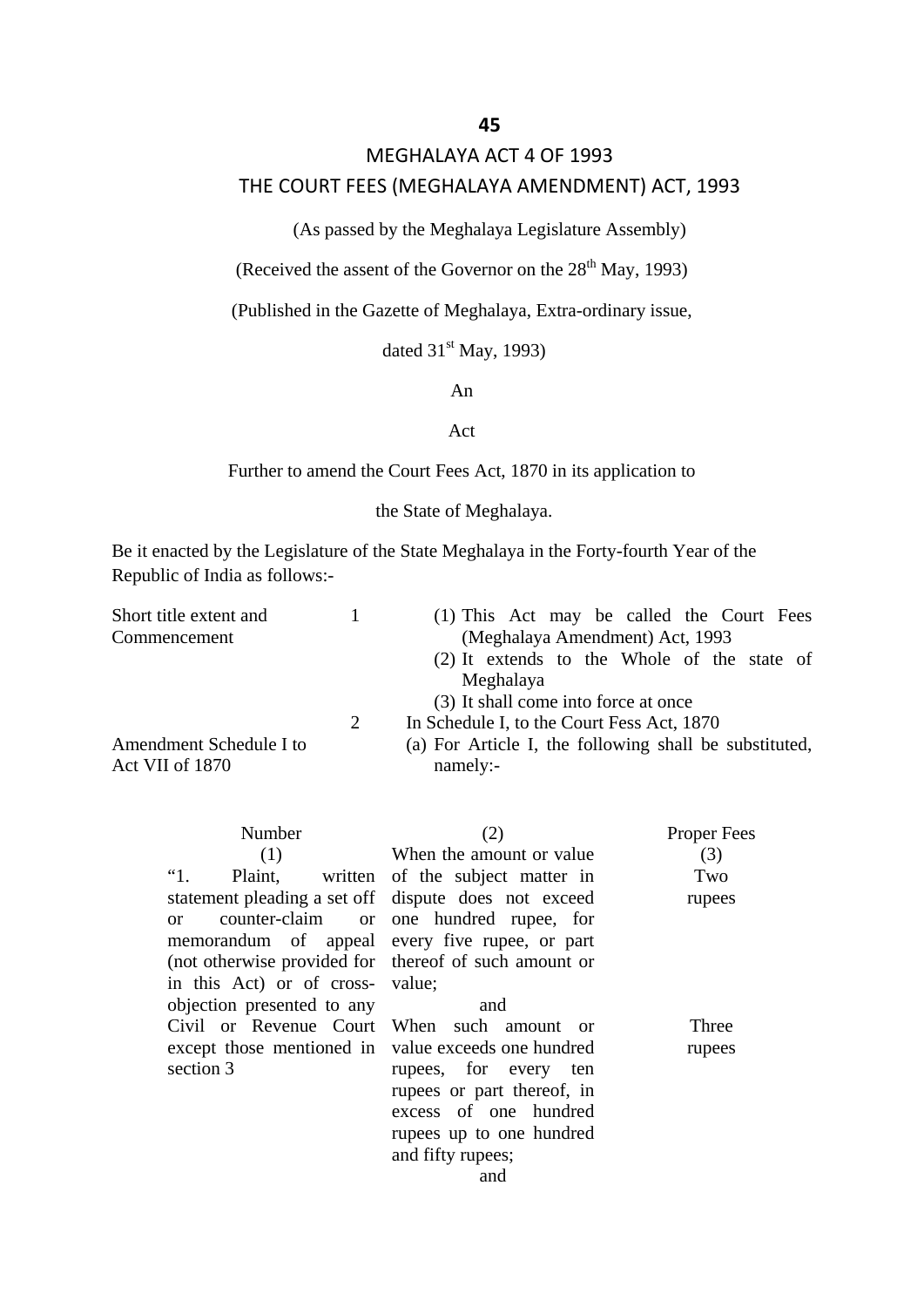Number

 $(1)$  (2)

When such amount or value exceeds one hundred and fifty rupees, for every ten rupees, or part thereof, up to one thousand rupees;

And When such amount or value exceeds one thousand rupees, for every one hundred rupees, or part thereof, in excess of the one thousand rupees up to seven thousand five hundred rupees; And

when such amount or value exceeds seven thousand five hundred rupees, for every hundred and fifty rupees, or part thereof , in excess of seven thousand five hundred rupees up to ten thousand rupees;

And

When such amount or value exceeds ten thousand rupees, for every five hundred rupees, or part thereof, in excess of ten thousand rupees up to twenty thousand to twenty thousand rupees;

And When such amount or value exceeds twenty thousand rupees, for every one thousand rupees, or part thereof, in excess of twenty thousand rupees up to fifty thousand rupees;

Proper Fees (3)

> Three Rupees

Twelve Rupees

Twenty three Rupees

Thirty five Rupees

Forty three rupees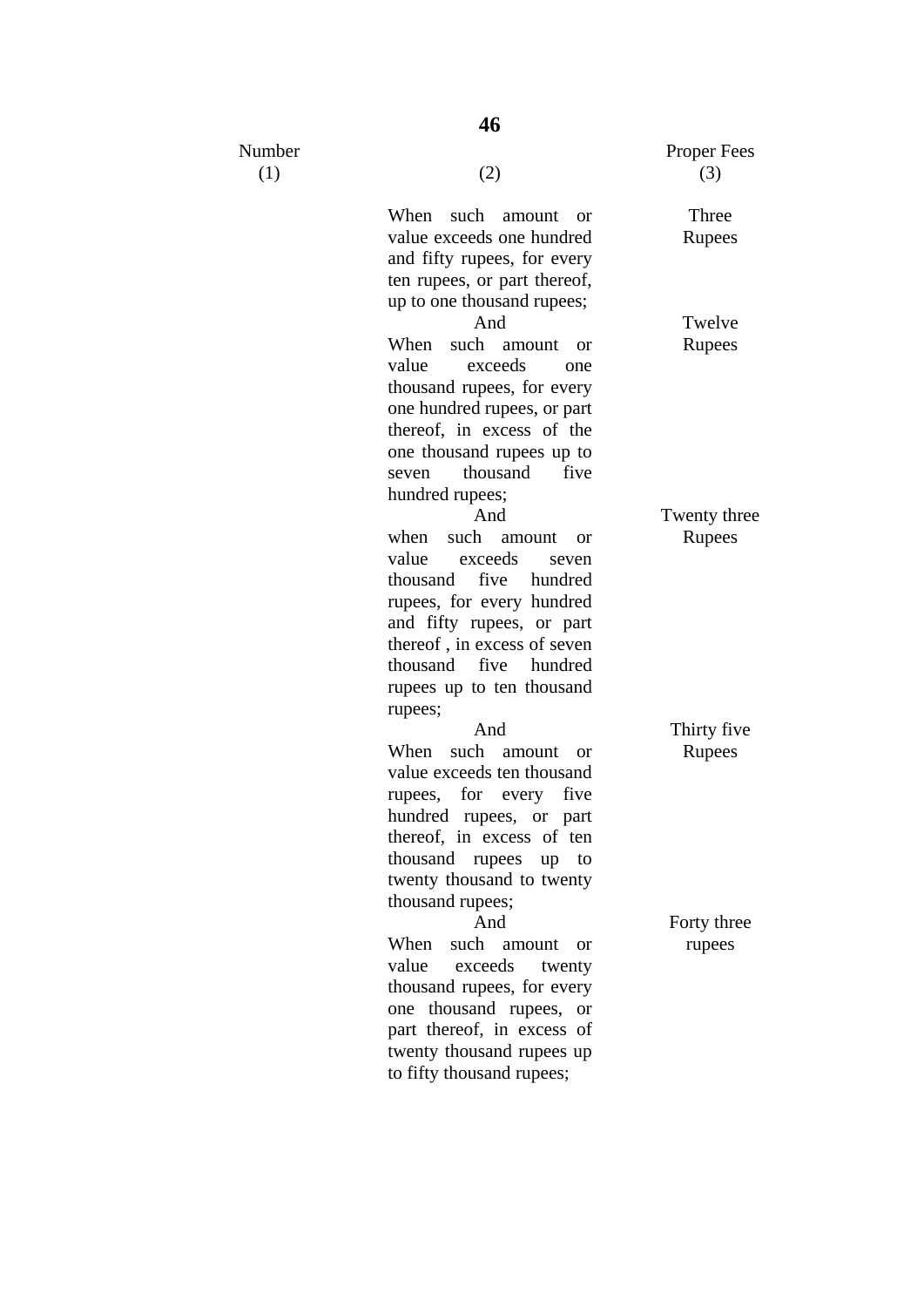$Nu$ 

| ımber<br>(1)                                       | $\overline{2}$                                                                                                                                                                                                                                                                                                                                                                                           | Proper F<br>(3)    |
|----------------------------------------------------|----------------------------------------------------------------------------------------------------------------------------------------------------------------------------------------------------------------------------------------------------------------------------------------------------------------------------------------------------------------------------------------------------------|--------------------|
|                                                    | When such amount<br><b>or</b><br>value<br>exceeds<br>fifty<br>thousand rupees, for every<br>five thousand rupees, or<br>part thereof, in excess of<br>fifty thousand rupees;<br>Provide that maximum fee<br>leviable on a plaint or<br>memorandum of appeal<br>shall not exceed elevant<br>thousand rupees";<br>(b) for article $6,7,8$ , and 9<br>the following shall be<br>substituted namely:-<br>And | Fifty eig<br>Rupee |
| translation of<br>t or order not<br>ving the force | When such judgement or<br>order is passed by any Civil<br>Court other than<br>High<br>Court, or by the presiding<br>Officer of any Revenue<br>Court or office or by any<br>other Judicial or Excutive<br>Authority-                                                                                                                                                                                      |                    |
|                                                    | (a) If the amount or value<br>of the subject matter is<br>fifty or less than fifty<br>rupees<br>(b) If such amount or value                                                                                                                                                                                                                                                                              | Three<br>Rupee     |
|                                                    | exceeds fifty rupees.<br>When such judgement or<br>order is passed by a High                                                                                                                                                                                                                                                                                                                             | Four<br>Rupee      |
| of decree or<br>g the force of a                   | Court<br>When<br>such<br>decree<br><sub>or</sub><br>orders is made by any Civil<br>Court other than a High<br>Court, or by any Revenue<br>Court                                                                                                                                                                                                                                                          | Six<br>Rupee       |

"6. Copy or translation of a judgement or order not being or having the force of a degree.

"7. Copy of decree or order having the force of a decree

Fees

### $ght$  $\overline{ES}$

Rupees

 $2S$ 

 $2S$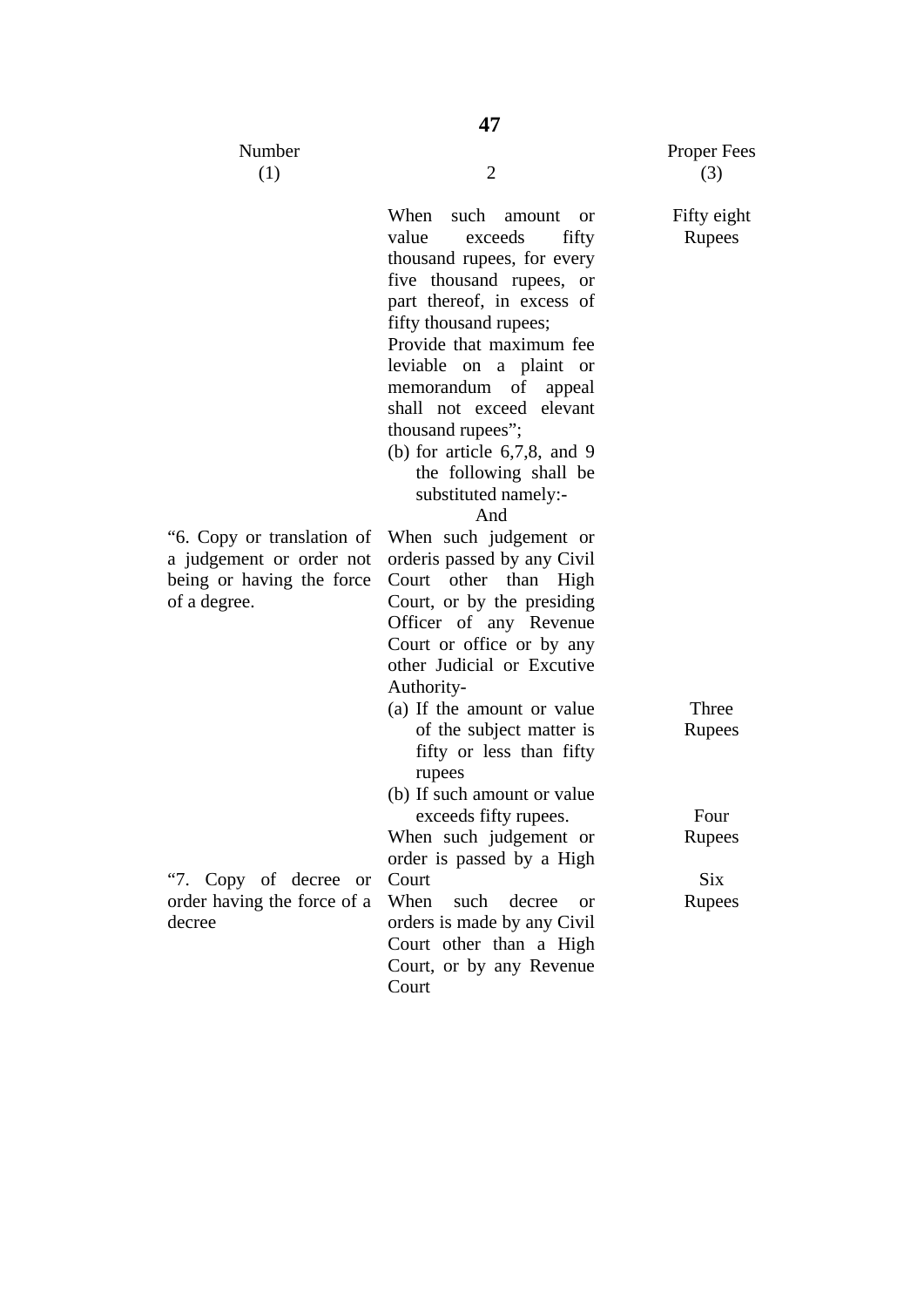|                                                                                                                                                                                                                                                                                                                                                                    | 48                                                                                                                                              |                                                      |
|--------------------------------------------------------------------------------------------------------------------------------------------------------------------------------------------------------------------------------------------------------------------------------------------------------------------------------------------------------------------|-------------------------------------------------------------------------------------------------------------------------------------------------|------------------------------------------------------|
| Number<br>(1)                                                                                                                                                                                                                                                                                                                                                      | $\overline{2}$                                                                                                                                  | <b>Proper Fees</b><br>(3)                            |
|                                                                                                                                                                                                                                                                                                                                                                    | (a)If the amount or value<br>of the subject matter of the<br>suit wherein such decree<br>or order is made is fifty or<br>less than fifty rupees | Four<br>Rupees                                       |
|                                                                                                                                                                                                                                                                                                                                                                    | (b) If such amount<br><sub>or</sub><br>value exceeds fifty rupees                                                                               | Five<br>Rupees                                       |
| "8. Copy of any document                                                                                                                                                                                                                                                                                                                                           | When such decree or order<br>is made by High Court                                                                                              | Twelve<br>Rupees                                     |
| liable to Stamp-duty under<br>the Indian stamp Act, 18<br>(Act II of 1899) when left<br>by any party to a suit or<br>proceeding in place of the<br>original withdrawn                                                                                                                                                                                              | (a) When the Stamp-duty<br>chargeable<br>on<br>the<br>original<br>does<br>not<br>exceed one rupee.                                              | The amount of the duty<br>chargeable on the original |
|                                                                                                                                                                                                                                                                                                                                                                    | (b) In any other cases                                                                                                                          |                                                      |
| "9."Copy of any Revenue<br>or judicial proceeding or<br>order<br>otherwise<br>not<br>provided for by this Act, or<br>of<br>any<br>copy<br>account,<br>statement, report or the<br>like, taken out of any Civil<br>or Criminal or revenue<br>Court or office or from the<br>office of nay Chief officer<br>charged with the executive<br>administration of Division | For<br>three<br>every<br>hundred sixty words or<br>fraction<br>of<br>three<br>hundred<br>and<br>sixty<br>words                                  | Three<br>Rupees                                      |

(iii) the labels of rate of Ad-valorem fees lebiable on the institution of suits at the end shall be substituted by the following:-

| When the amount or value | But does not exceed | Proper fees    |
|--------------------------|---------------------|----------------|
| of the subject matter    |                     |                |
| exceeds.                 |                     |                |
|                          |                     | $\mathfrak{z}$ |
| Rs                       | $\rm Rs$            | Rs. P          |
| $\cdot \cdot \cdot$      |                     | 2.00           |
|                          | 10                  | 3.00           |
|                          |                     | 3.00           |
|                          |                     |                |

Table of rates Ad-valorem fees lebiable on the institution of suits.

.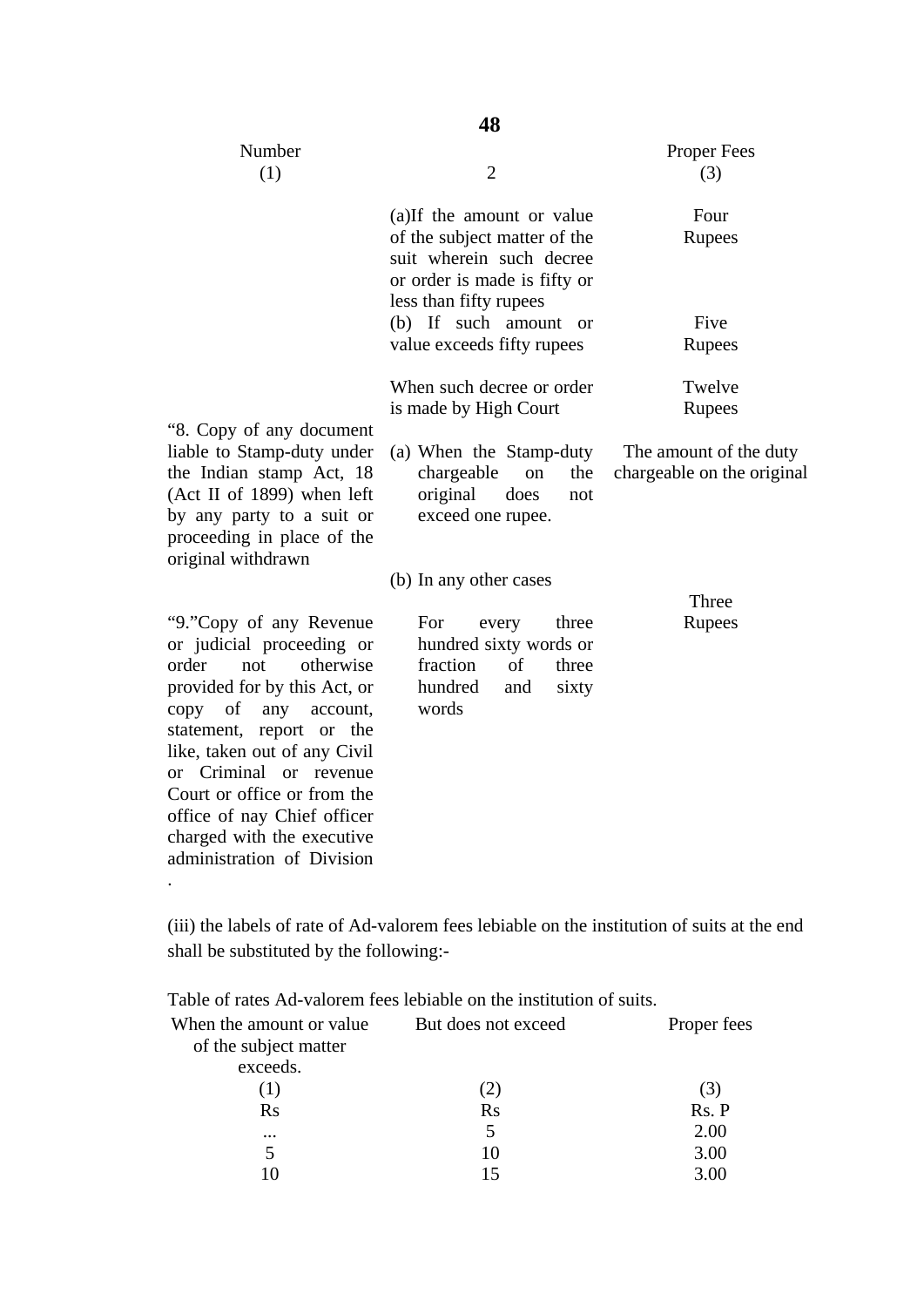| When the amount or value | But does not exceed | Proper fees |
|--------------------------|---------------------|-------------|
| of the subject matter    |                     |             |
| exceeds.                 |                     |             |
| (1)                      | (2)                 | (3)         |
| Rs                       | <b>Rs</b>           | Rs. P       |
| 15                       | 20                  | 4.00        |
| 20                       | 25                  | 4.00        |
| 25                       | 30                  | 5.00        |
| 30                       | 35                  | 6.00        |
| 35                       | 40                  | 6.00        |
| 40                       | 45                  | 7.00        |
| 45                       | 50                  | 9.00        |
| 50                       | 55                  | 9.00        |
| 55                       | 60                  | 10.00       |
| 60                       | 65                  | 11.00       |
| 65                       | 70                  | 11.00       |
| 70                       | 75                  | 12.00       |
| 75                       | 80                  | 13.00       |
| 80                       | 85                  | 13.00       |
| 85                       | 90                  | 14.00       |
| 90                       | 95                  | 15.00       |
| 95                       | 100                 | 15.00       |
| 100                      | 110                 | 19.00       |
| 110                      | 120                 | 21.00       |
| 120                      | 130                 | 25.00       |
| 130                      | 140                 | 26.00       |
| 140                      | 150                 | 27.00       |
| 150                      | 160                 | 30.00       |
| 160                      | 170                 | 33.00       |
| 170                      | 180                 | 35.00       |
| 180                      | 190                 | 36.00       |
| 190                      | 200                 | 38.00       |
| 200                      | 210                 | 40.00       |
| 210                      | 220                 | 42.00       |
| 220                      | 230                 | 43.00       |
| 230                      | 240                 | 45.00       |
| 240                      | 250                 | 48.00       |
| 250                      | 260                 | 49.00       |
| 260                      | 270                 | 51.00       |
| 270                      | 280                 | 52.00       |
| 280                      | 290                 | 55.00       |
| 290                      | 300                 | 57.00       |
| 300                      | 310                 | 58.00       |
| 310                      | 320                 | 60.00       |
| 320                      | 330                 | 61.00       |
| 330                      | 340                 | 64.00       |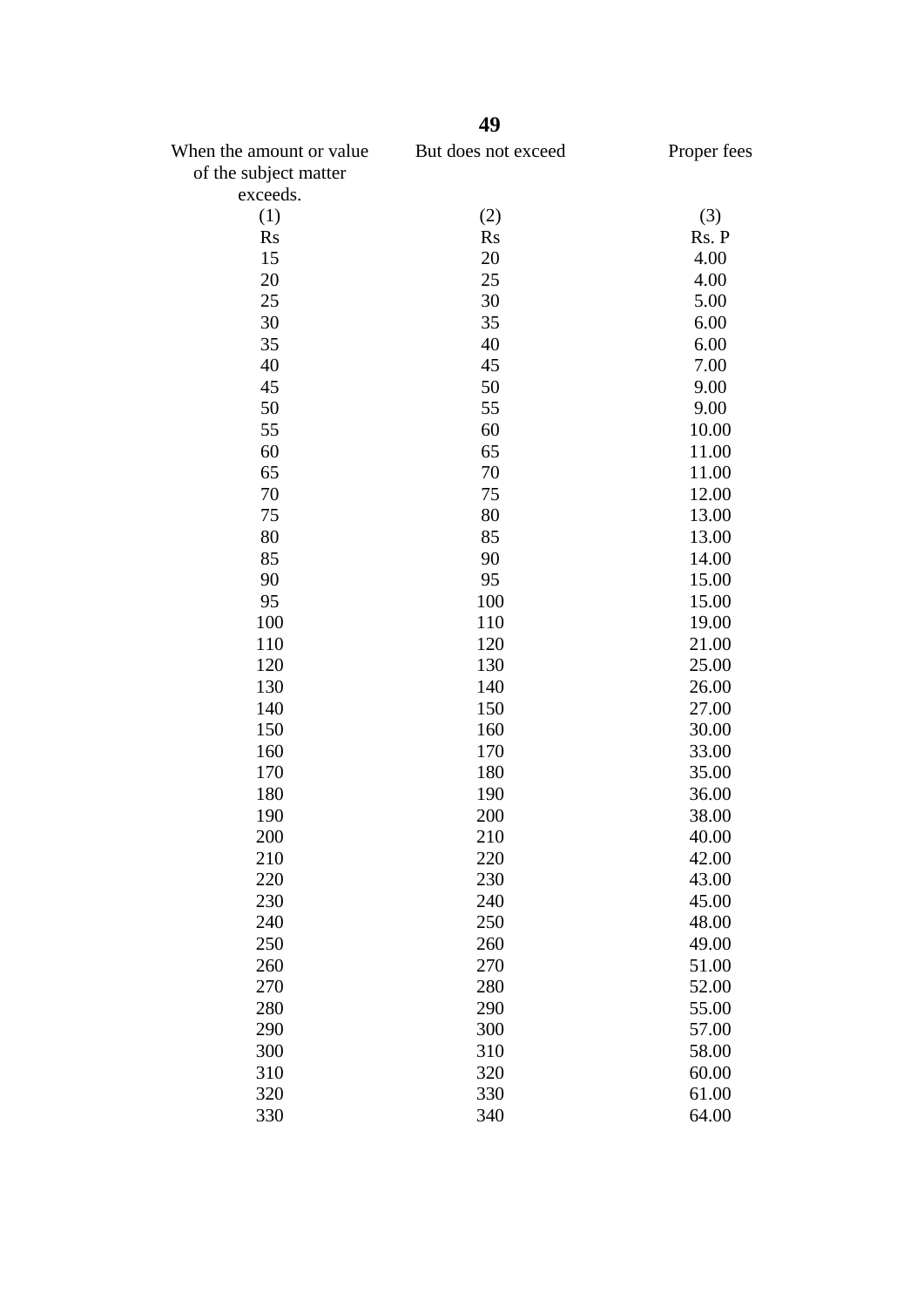|                                                   | 50                  |             |
|---------------------------------------------------|---------------------|-------------|
| When the amount or value<br>of the subject matter | But does not exceed | Proper fees |
| exceeds.                                          |                     |             |
| (1)                                               | (2)                 | (3)         |
| <b>Rs</b>                                         | <b>Rs</b>           | Rs. P       |
| 2,600                                             | 2,700               | 378.00      |
| 2,700                                             | 2,800               | 389.00      |
| 2,800                                             | 2,900               | 401.00      |
| 2,900                                             | 3,000               | 412.00      |
| 3,000                                             | 3,100               | 423.00      |
| 3,100                                             | 3,200               | 434.00      |
| 3,200                                             | 3,300               | 446.00      |
| 3,300                                             | 3,400               | 457.00      |
| 3,400                                             | 3,500               | 469.00      |
| 3,500                                             | 3,600               | 480.00      |
| 3,600                                             | 3,700               | 492.00      |
| 3,700                                             | 3,800               | 503.00      |
| 3,800                                             | 3,900               | 515.00      |
| 3,900                                             | 4,000               | 526.00      |
| 4,000                                             | 4,100               | 536.00      |
| 4,100                                             | 4,200               | 548.00      |
| 4,200                                             | 4,300               | 559.00      |
| 4,300                                             | 4,400               | 571.00      |
| 4,400                                             | 4,500               | 582.00      |
| 4,500                                             | 4,600               | 594.00      |
| 4,600                                             | 4,700               | 605.00      |
| 4,700                                             | 4,800               | 617.00      |
| 4,800                                             | 4,900               | 628.00      |
| 4,900                                             | 5,000               | 640.00      |
| 5,000                                             | 5,100               | 650.00      |
| 5,100                                             | 5,200               | 662.00      |
| 5,200                                             | 5,300               | 673.00      |
| 5,300                                             | 5,400               | 685.00      |
| 5,400                                             | 5,500               | 696.00      |
| 5,500                                             | 5,600               | 708.00      |
| 5,600                                             | 5,700               | 719.00      |
| 5,700                                             | 5,800               | 731.00      |
| 5,800                                             | 5,900               | 742.00      |
| 5,900                                             | 6,000               | 754.00      |
| 6,000                                             | 6,100               | 764.00      |
| 6,100                                             | 6,200               | 776.00      |
| 6,200                                             | 6,300               | 787.00      |
| 6,300                                             | 6,400               | 799.00      |
| 6,400                                             | 6,500               | 810.00      |
| 6,500                                             | 6,600               | 822.00      |
| 6,600                                             | 6,700               | 833.00      |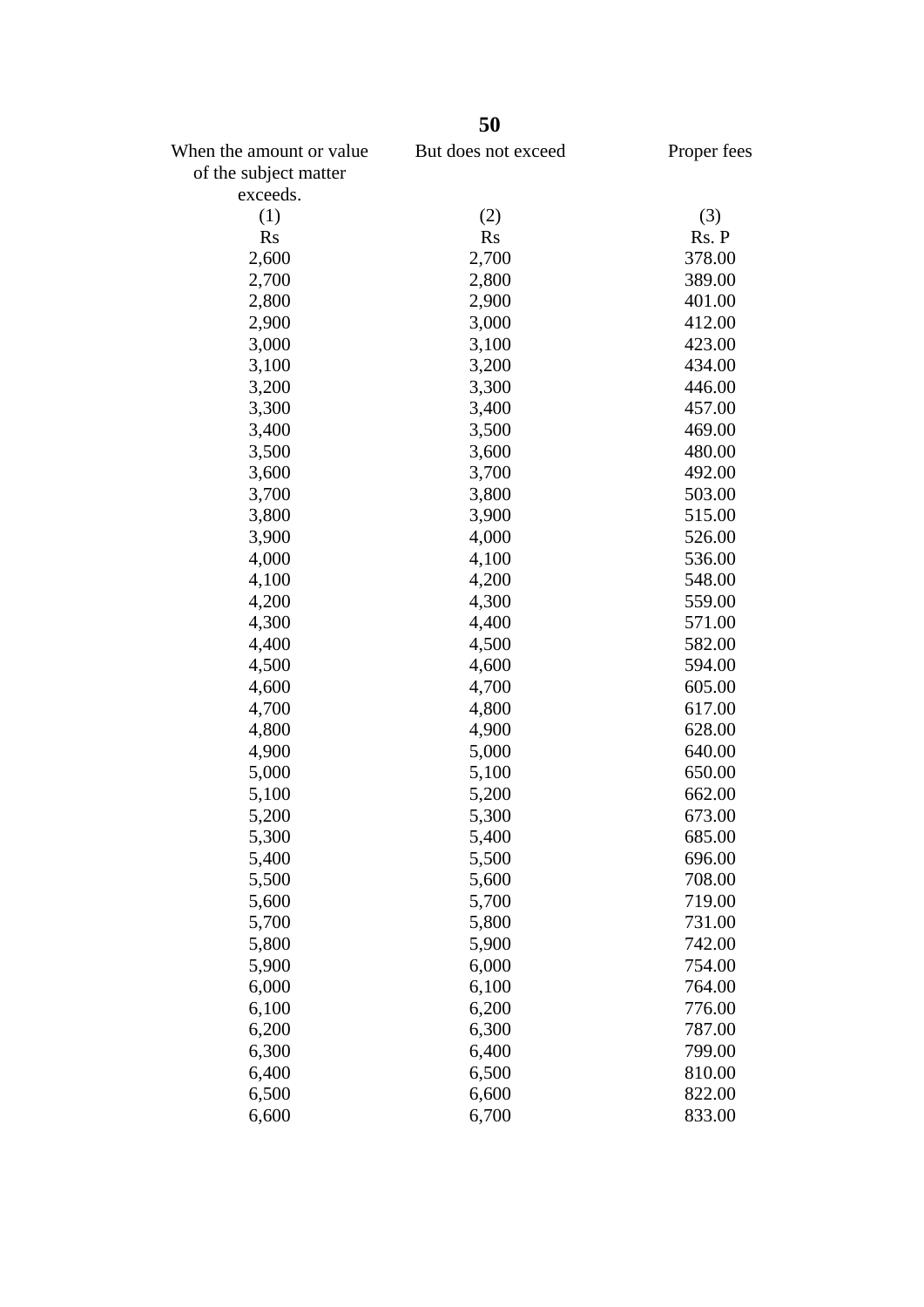| But does not exceed<br>Proper fees<br>of the subject matter<br>exceeds.<br>(1)<br>(2)<br>(3)<br>Rs. P<br><b>Rs</b><br><b>Rs</b><br>6,700<br>845.00<br>6,800<br>856.00<br>6,800<br>6,900<br>6,900<br>7,000<br>868.00<br>7,000<br>7,100<br>878.00<br>7,100<br>7,200<br>889.00<br>7,200<br>7,300<br>901.00<br>7,300<br>7,400<br>912.00<br>924.00<br>7,400<br>7,500<br>935.00<br>7,500<br>7,750<br>8,000<br>947.00<br>7,750<br>8,000<br>8,250<br>958.00<br>970.00<br>8,250<br>8,500<br>8,500<br>981.00<br>8,750<br>8,750<br>9000<br>992.00<br>9000<br>1003.00<br>9,250<br>9,250<br>1015.00<br>9,500<br>9,500<br>9,750<br>1026.00<br>9,750<br>10,000<br>1152.00<br>10,000<br>10,500<br>1186.00<br>10,500<br>11,000<br>1254.00<br>11,500<br>1254.00<br>11,000<br>1288.00<br>11,500<br>12,000<br>12,000<br>12,500<br>1323.00<br>12,500<br>13,000<br>1356.00<br>13,000<br>13,500<br>1391.00<br>13,500<br>14,000<br>1425.00<br>14,000<br>14,500<br>1459.00<br>14,500<br>15,000<br>1493.00<br>15,000<br>15,500<br>1528.00<br>15,500<br>16,000<br>1561.00<br>16,000<br>16,500<br>1596.00<br>16,500<br>17,000<br>1630.00<br>17,000<br>17,000<br>1665.00<br>17,000<br>17,500<br>1668.00<br>17,500<br>18,000<br>1733.00<br>18,000<br>18,500<br>1767.00<br>18,500<br>19,000<br>1800.00<br>19,000<br>20,000<br>1835.00<br>20,000<br>21,000<br>1805.00<br>21,000<br>22,000<br>1926.00<br>23,000<br>22,000<br>1972.00 |                          | 51 |  |
|-----------------------------------------------------------------------------------------------------------------------------------------------------------------------------------------------------------------------------------------------------------------------------------------------------------------------------------------------------------------------------------------------------------------------------------------------------------------------------------------------------------------------------------------------------------------------------------------------------------------------------------------------------------------------------------------------------------------------------------------------------------------------------------------------------------------------------------------------------------------------------------------------------------------------------------------------------------------------------------------------------------------------------------------------------------------------------------------------------------------------------------------------------------------------------------------------------------------------------------------------------------------------------------------------------------------------------------------------------------------------------------------------------|--------------------------|----|--|
|                                                                                                                                                                                                                                                                                                                                                                                                                                                                                                                                                                                                                                                                                                                                                                                                                                                                                                                                                                                                                                                                                                                                                                                                                                                                                                                                                                                                     | When the amount or value |    |  |
|                                                                                                                                                                                                                                                                                                                                                                                                                                                                                                                                                                                                                                                                                                                                                                                                                                                                                                                                                                                                                                                                                                                                                                                                                                                                                                                                                                                                     |                          |    |  |
|                                                                                                                                                                                                                                                                                                                                                                                                                                                                                                                                                                                                                                                                                                                                                                                                                                                                                                                                                                                                                                                                                                                                                                                                                                                                                                                                                                                                     |                          |    |  |
|                                                                                                                                                                                                                                                                                                                                                                                                                                                                                                                                                                                                                                                                                                                                                                                                                                                                                                                                                                                                                                                                                                                                                                                                                                                                                                                                                                                                     |                          |    |  |
|                                                                                                                                                                                                                                                                                                                                                                                                                                                                                                                                                                                                                                                                                                                                                                                                                                                                                                                                                                                                                                                                                                                                                                                                                                                                                                                                                                                                     |                          |    |  |
|                                                                                                                                                                                                                                                                                                                                                                                                                                                                                                                                                                                                                                                                                                                                                                                                                                                                                                                                                                                                                                                                                                                                                                                                                                                                                                                                                                                                     |                          |    |  |
|                                                                                                                                                                                                                                                                                                                                                                                                                                                                                                                                                                                                                                                                                                                                                                                                                                                                                                                                                                                                                                                                                                                                                                                                                                                                                                                                                                                                     |                          |    |  |
|                                                                                                                                                                                                                                                                                                                                                                                                                                                                                                                                                                                                                                                                                                                                                                                                                                                                                                                                                                                                                                                                                                                                                                                                                                                                                                                                                                                                     |                          |    |  |
|                                                                                                                                                                                                                                                                                                                                                                                                                                                                                                                                                                                                                                                                                                                                                                                                                                                                                                                                                                                                                                                                                                                                                                                                                                                                                                                                                                                                     |                          |    |  |
|                                                                                                                                                                                                                                                                                                                                                                                                                                                                                                                                                                                                                                                                                                                                                                                                                                                                                                                                                                                                                                                                                                                                                                                                                                                                                                                                                                                                     |                          |    |  |
|                                                                                                                                                                                                                                                                                                                                                                                                                                                                                                                                                                                                                                                                                                                                                                                                                                                                                                                                                                                                                                                                                                                                                                                                                                                                                                                                                                                                     |                          |    |  |
|                                                                                                                                                                                                                                                                                                                                                                                                                                                                                                                                                                                                                                                                                                                                                                                                                                                                                                                                                                                                                                                                                                                                                                                                                                                                                                                                                                                                     |                          |    |  |
|                                                                                                                                                                                                                                                                                                                                                                                                                                                                                                                                                                                                                                                                                                                                                                                                                                                                                                                                                                                                                                                                                                                                                                                                                                                                                                                                                                                                     |                          |    |  |
|                                                                                                                                                                                                                                                                                                                                                                                                                                                                                                                                                                                                                                                                                                                                                                                                                                                                                                                                                                                                                                                                                                                                                                                                                                                                                                                                                                                                     |                          |    |  |
|                                                                                                                                                                                                                                                                                                                                                                                                                                                                                                                                                                                                                                                                                                                                                                                                                                                                                                                                                                                                                                                                                                                                                                                                                                                                                                                                                                                                     |                          |    |  |
|                                                                                                                                                                                                                                                                                                                                                                                                                                                                                                                                                                                                                                                                                                                                                                                                                                                                                                                                                                                                                                                                                                                                                                                                                                                                                                                                                                                                     |                          |    |  |
|                                                                                                                                                                                                                                                                                                                                                                                                                                                                                                                                                                                                                                                                                                                                                                                                                                                                                                                                                                                                                                                                                                                                                                                                                                                                                                                                                                                                     |                          |    |  |
|                                                                                                                                                                                                                                                                                                                                                                                                                                                                                                                                                                                                                                                                                                                                                                                                                                                                                                                                                                                                                                                                                                                                                                                                                                                                                                                                                                                                     |                          |    |  |
|                                                                                                                                                                                                                                                                                                                                                                                                                                                                                                                                                                                                                                                                                                                                                                                                                                                                                                                                                                                                                                                                                                                                                                                                                                                                                                                                                                                                     |                          |    |  |
|                                                                                                                                                                                                                                                                                                                                                                                                                                                                                                                                                                                                                                                                                                                                                                                                                                                                                                                                                                                                                                                                                                                                                                                                                                                                                                                                                                                                     |                          |    |  |
|                                                                                                                                                                                                                                                                                                                                                                                                                                                                                                                                                                                                                                                                                                                                                                                                                                                                                                                                                                                                                                                                                                                                                                                                                                                                                                                                                                                                     |                          |    |  |
|                                                                                                                                                                                                                                                                                                                                                                                                                                                                                                                                                                                                                                                                                                                                                                                                                                                                                                                                                                                                                                                                                                                                                                                                                                                                                                                                                                                                     |                          |    |  |
|                                                                                                                                                                                                                                                                                                                                                                                                                                                                                                                                                                                                                                                                                                                                                                                                                                                                                                                                                                                                                                                                                                                                                                                                                                                                                                                                                                                                     |                          |    |  |
|                                                                                                                                                                                                                                                                                                                                                                                                                                                                                                                                                                                                                                                                                                                                                                                                                                                                                                                                                                                                                                                                                                                                                                                                                                                                                                                                                                                                     |                          |    |  |
|                                                                                                                                                                                                                                                                                                                                                                                                                                                                                                                                                                                                                                                                                                                                                                                                                                                                                                                                                                                                                                                                                                                                                                                                                                                                                                                                                                                                     |                          |    |  |
|                                                                                                                                                                                                                                                                                                                                                                                                                                                                                                                                                                                                                                                                                                                                                                                                                                                                                                                                                                                                                                                                                                                                                                                                                                                                                                                                                                                                     |                          |    |  |
|                                                                                                                                                                                                                                                                                                                                                                                                                                                                                                                                                                                                                                                                                                                                                                                                                                                                                                                                                                                                                                                                                                                                                                                                                                                                                                                                                                                                     |                          |    |  |
|                                                                                                                                                                                                                                                                                                                                                                                                                                                                                                                                                                                                                                                                                                                                                                                                                                                                                                                                                                                                                                                                                                                                                                                                                                                                                                                                                                                                     |                          |    |  |
|                                                                                                                                                                                                                                                                                                                                                                                                                                                                                                                                                                                                                                                                                                                                                                                                                                                                                                                                                                                                                                                                                                                                                                                                                                                                                                                                                                                                     |                          |    |  |
|                                                                                                                                                                                                                                                                                                                                                                                                                                                                                                                                                                                                                                                                                                                                                                                                                                                                                                                                                                                                                                                                                                                                                                                                                                                                                                                                                                                                     |                          |    |  |
|                                                                                                                                                                                                                                                                                                                                                                                                                                                                                                                                                                                                                                                                                                                                                                                                                                                                                                                                                                                                                                                                                                                                                                                                                                                                                                                                                                                                     |                          |    |  |
|                                                                                                                                                                                                                                                                                                                                                                                                                                                                                                                                                                                                                                                                                                                                                                                                                                                                                                                                                                                                                                                                                                                                                                                                                                                                                                                                                                                                     |                          |    |  |
|                                                                                                                                                                                                                                                                                                                                                                                                                                                                                                                                                                                                                                                                                                                                                                                                                                                                                                                                                                                                                                                                                                                                                                                                                                                                                                                                                                                                     |                          |    |  |
|                                                                                                                                                                                                                                                                                                                                                                                                                                                                                                                                                                                                                                                                                                                                                                                                                                                                                                                                                                                                                                                                                                                                                                                                                                                                                                                                                                                                     |                          |    |  |
|                                                                                                                                                                                                                                                                                                                                                                                                                                                                                                                                                                                                                                                                                                                                                                                                                                                                                                                                                                                                                                                                                                                                                                                                                                                                                                                                                                                                     |                          |    |  |
|                                                                                                                                                                                                                                                                                                                                                                                                                                                                                                                                                                                                                                                                                                                                                                                                                                                                                                                                                                                                                                                                                                                                                                                                                                                                                                                                                                                                     |                          |    |  |
|                                                                                                                                                                                                                                                                                                                                                                                                                                                                                                                                                                                                                                                                                                                                                                                                                                                                                                                                                                                                                                                                                                                                                                                                                                                                                                                                                                                                     |                          |    |  |
|                                                                                                                                                                                                                                                                                                                                                                                                                                                                                                                                                                                                                                                                                                                                                                                                                                                                                                                                                                                                                                                                                                                                                                                                                                                                                                                                                                                                     |                          |    |  |
|                                                                                                                                                                                                                                                                                                                                                                                                                                                                                                                                                                                                                                                                                                                                                                                                                                                                                                                                                                                                                                                                                                                                                                                                                                                                                                                                                                                                     |                          |    |  |
|                                                                                                                                                                                                                                                                                                                                                                                                                                                                                                                                                                                                                                                                                                                                                                                                                                                                                                                                                                                                                                                                                                                                                                                                                                                                                                                                                                                                     |                          |    |  |
|                                                                                                                                                                                                                                                                                                                                                                                                                                                                                                                                                                                                                                                                                                                                                                                                                                                                                                                                                                                                                                                                                                                                                                                                                                                                                                                                                                                                     |                          |    |  |
|                                                                                                                                                                                                                                                                                                                                                                                                                                                                                                                                                                                                                                                                                                                                                                                                                                                                                                                                                                                                                                                                                                                                                                                                                                                                                                                                                                                                     |                          |    |  |
|                                                                                                                                                                                                                                                                                                                                                                                                                                                                                                                                                                                                                                                                                                                                                                                                                                                                                                                                                                                                                                                                                                                                                                                                                                                                                                                                                                                                     |                          |    |  |
|                                                                                                                                                                                                                                                                                                                                                                                                                                                                                                                                                                                                                                                                                                                                                                                                                                                                                                                                                                                                                                                                                                                                                                                                                                                                                                                                                                                                     |                          |    |  |
|                                                                                                                                                                                                                                                                                                                                                                                                                                                                                                                                                                                                                                                                                                                                                                                                                                                                                                                                                                                                                                                                                                                                                                                                                                                                                                                                                                                                     |                          |    |  |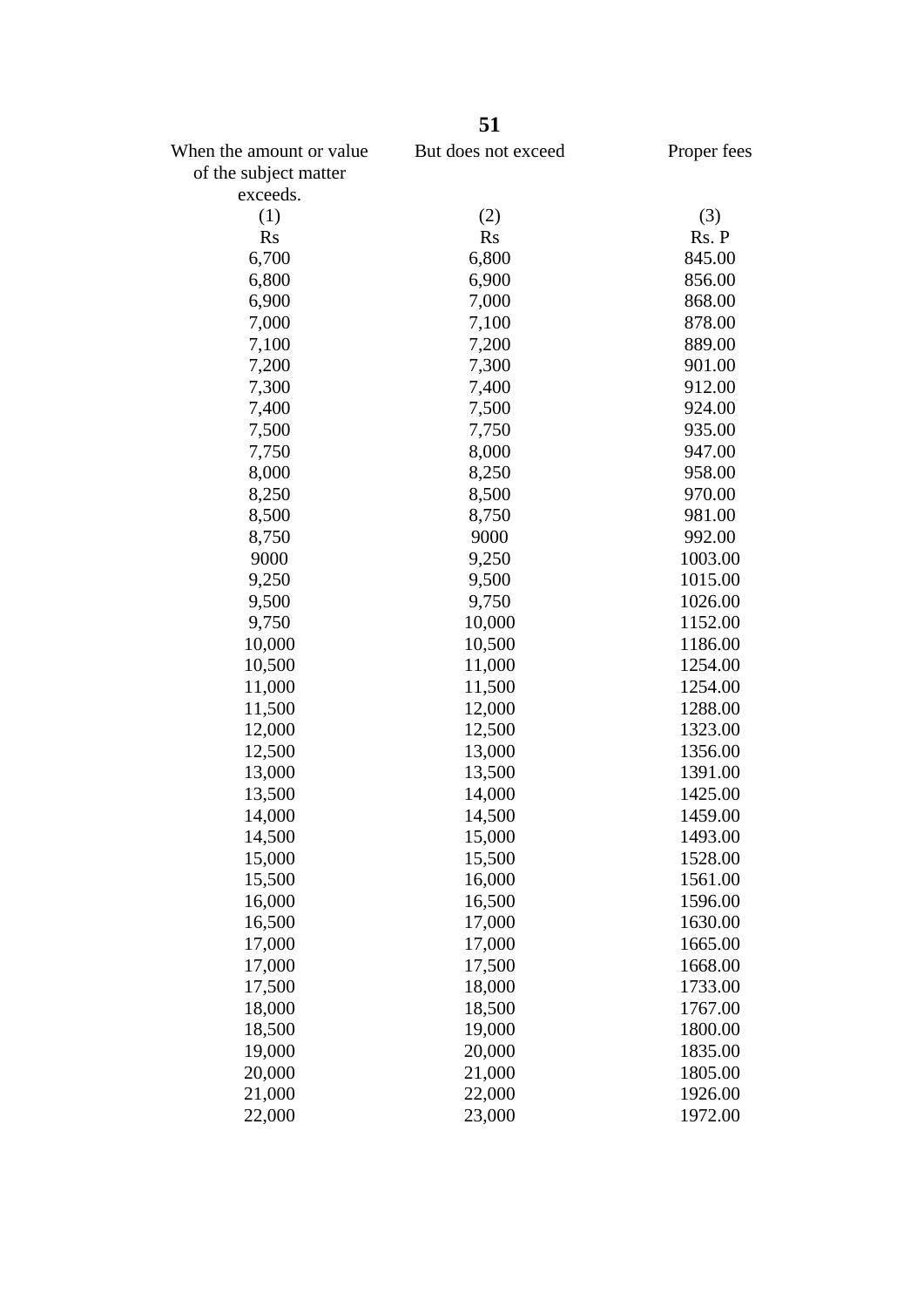|                          | 52                  |             |
|--------------------------|---------------------|-------------|
| When the amount or value | But does not exceed | Proper fees |
| of the subject matter    |                     |             |
| exceeds.                 |                     |             |
| (1)                      | (2)                 | (3)         |
| <b>Rs</b>                | Rs                  | Rs. P       |
| 23,000                   | 24,000              | 201.00      |
| 24,000                   | 25,000              | 2054.00     |
| 25,000                   | 26,000              | 2100.00     |
| 26,000                   | 27,000              | 2153.00     |
| 27,000                   | 28,000              | 2199.00     |
| 28,000                   | 29,000              | 2244.00     |
| 29,000                   | 30,000              | 2290.00     |
| 30,000                   | 31,000              | 2336.00     |
| 31,000                   | 32,000              | 2381.00     |
| 32,000                   | 33,000              | 2427.00     |
| 33,000                   | 34,000              | 2472.00     |
| 34,000                   | 35,000              | 2518.00     |
| 35,000                   | 36,000              | 2564.00     |
| 36,000                   | 37,000              | 2609.00     |
| 37,000                   | 38,000              | 2662.00     |
| 38,000                   | 39,000              | 2700.00     |
| 39,000                   | 40,000              | 2746.00     |
| 40,000                   | 41,000              | 2792.00     |
| 41,000                   | 42,000              | 2829.00     |
| 42,000                   | 43,000              | 2881.00     |
| 43,000                   | 44,000              | 2927.00     |
| 44,000                   | 45,000              | 2973.00     |
| 45,000                   | 46,000              | 3031.00     |
| 46,000                   | 47,000              | 3064.00     |
| 47,000                   | 48,000              | 3110.00     |
| 48,000                   | 49,000              | 3155.00     |
| 49,000                   | 50,000              | 3201.00     |
| 50,000                   | 55,000              | 3258.00     |
| 55,000                   | 60,000              | 3315.00     |
| 60,000                   | 65,000              | 3372.00     |
| 65,000                   | 70,000              | 3429.00     |
| 70,000                   | 75,000              | 3486.00     |
| 75,000                   | 80,000              | 3542.00     |
| 80,000                   | 85,000              | 3600.00     |
| 85,000                   | 90,000              | 3656.00     |
| 90,000                   | 95,000              | 3714.00     |
| 95,000                   | 1,00,000            | 3770.00     |
| 1,00,000                 | 1,05,000            | 3828.00     |
| 1,05,000                 | 1,10,000            | 3884.00     |
| 1,10,000                 | 1,15,000            | 3942.00     |
| 1,15,000                 | 1,20,000            | 3998.00     |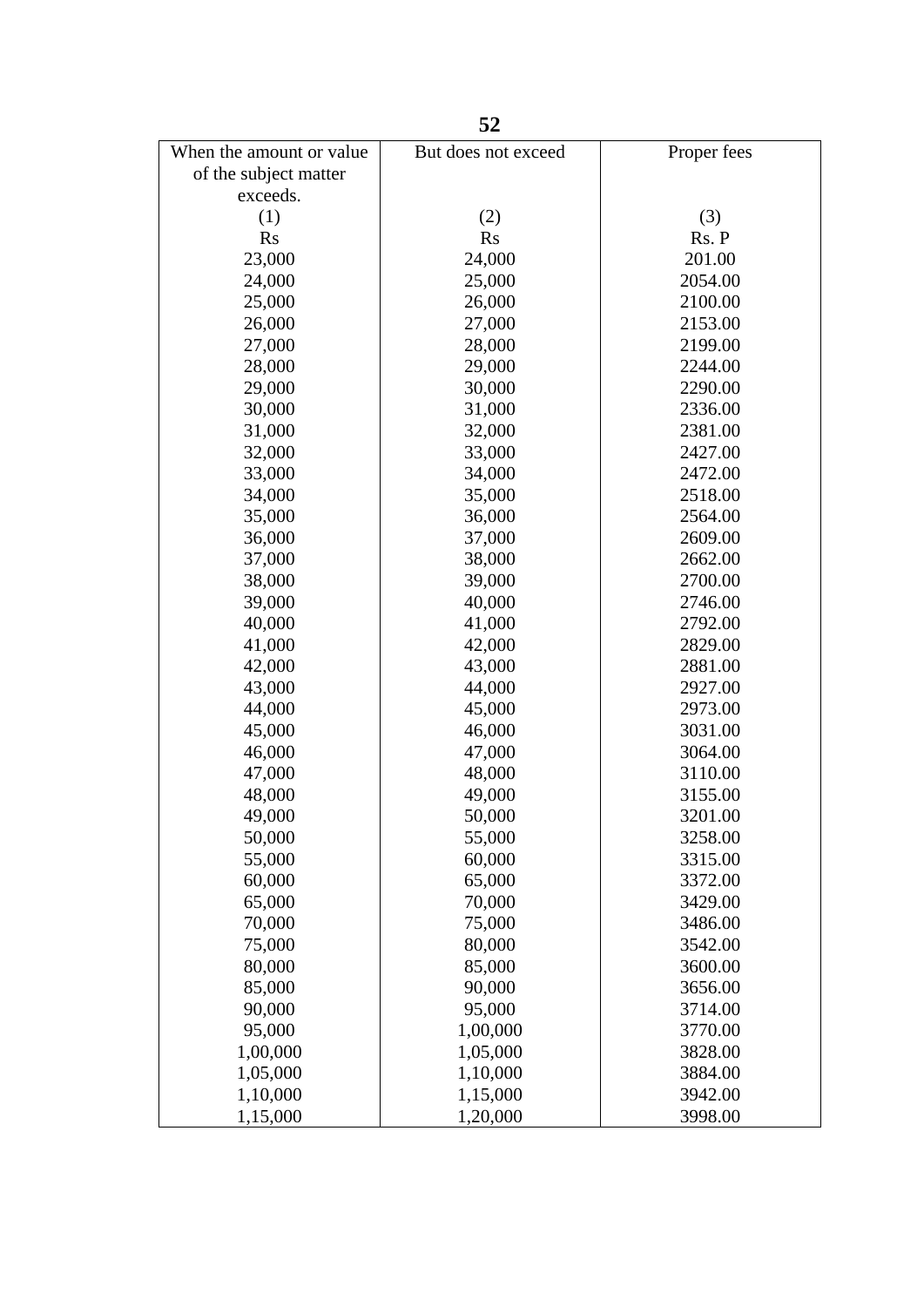| ັບ                  |             |
|---------------------|-------------|
| But does not exceed | Proper fees |
|                     |             |
|                     |             |
| (2)                 | (3)         |
| <b>Rs</b>           | Rs. P       |
| 1,25,000            | 4055.00     |
| 1,30,000            | 4112.00     |
| 1,35,000            | 4169.00     |
| 1,40,000            | 4225.00     |
| 1,45,000            | 4283.00     |
| 1,50,000            | 4339.00     |
| 1,55,000            | 4397.00     |
| 1,60,000            | 4453.00     |
| 1,65,000            | 4511.00     |
| 1,70,000            | 4567.00     |
| 1,75,000            | 4625.00     |
| 1,80,000            | 4681.00     |
| 1,85,000            | 4738.00     |
| 1,90,000            | 4795.00     |
| 1,95,000            | 4852.00     |
| 2,00,000            | 4909.00     |
| 2,05,000            | 4966.00     |
|                     |             |

And the fee increases at the rate of forty-one rupees and twenty-five paise for every five thousand rupees, or part thereof, up to a maximum fee of eleven thousand rupees, for example:-

| Rs.                      | Rs.                                 | Rs.      |  |
|--------------------------|-------------------------------------|----------|--|
|                          | 3,00,000                            | 6047.00  |  |
|                          | 4,00,000                            | 7186.00  |  |
|                          | 5,00,000                            | 8324.00  |  |
|                          | 6,00,000                            | 9463.00  |  |
|                          | 7,00,000                            | 10601.00 |  |
|                          | 8,00,000                            | 11740.00 |  |
|                          | 9,00,000                            | 12989.00 |  |
|                          | 10,00,000                           | 14017.00 |  |
|                          | 11,00,000                           | 15155.00 |  |
|                          | 11,05,000                           | 15213.00 |  |
| Amendment of Schedule II | 3. For Schedule II to the Principal |          |  |
| to Act VII of 1870       | Act, the following shall be         |          |  |
|                          | substituted, namely:-               |          |  |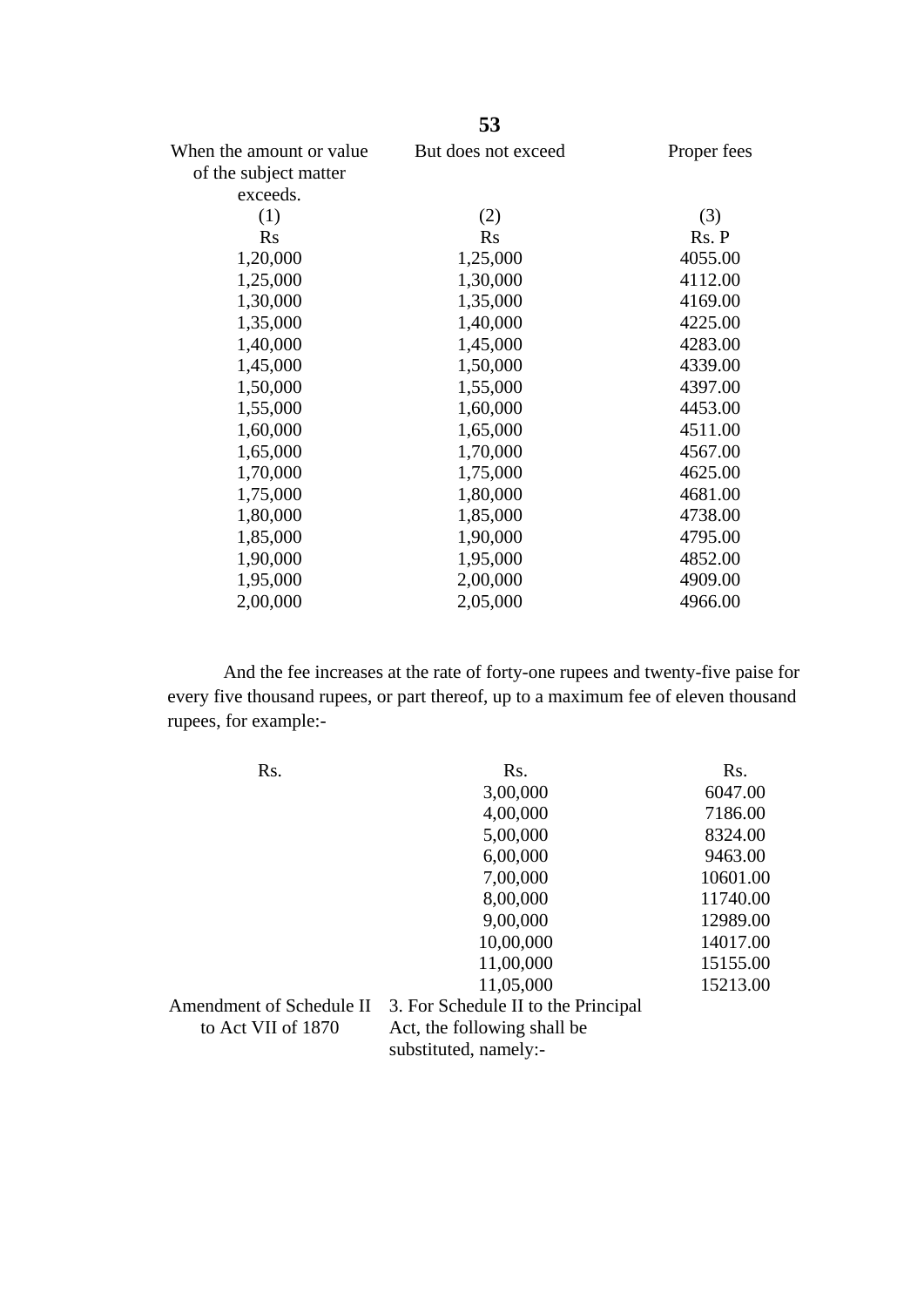Number (1) 1. Application of petition Fixed fees

Proper fees (3)

(2) (a) When presented to any officer Two of the Customs of any Excise RupeesDepartment or to any Magistrate by any person having dealings with the Government, and when the subject matter of such application release exclusively to those dealings; or

When presented to any Municipal Board or other local authority constituted under any Act for the time being in force for the conservancy or improvement of any place, if the application or petition relates solely to such conservancy or improvement of any place, if the application or petition relates solely to such conservancy or improvement ; or

When presented to any Civil Court other than a principal Civil Court of original jurisdiction or to any Court of Small Cause constituted under Act No. XI of 1865 or under Act No.XVI of 1868 section 20 or to a collector or other officer of revenue in relation to any suit or case in which the amount or value of the subject matter is less than fifty rupees; or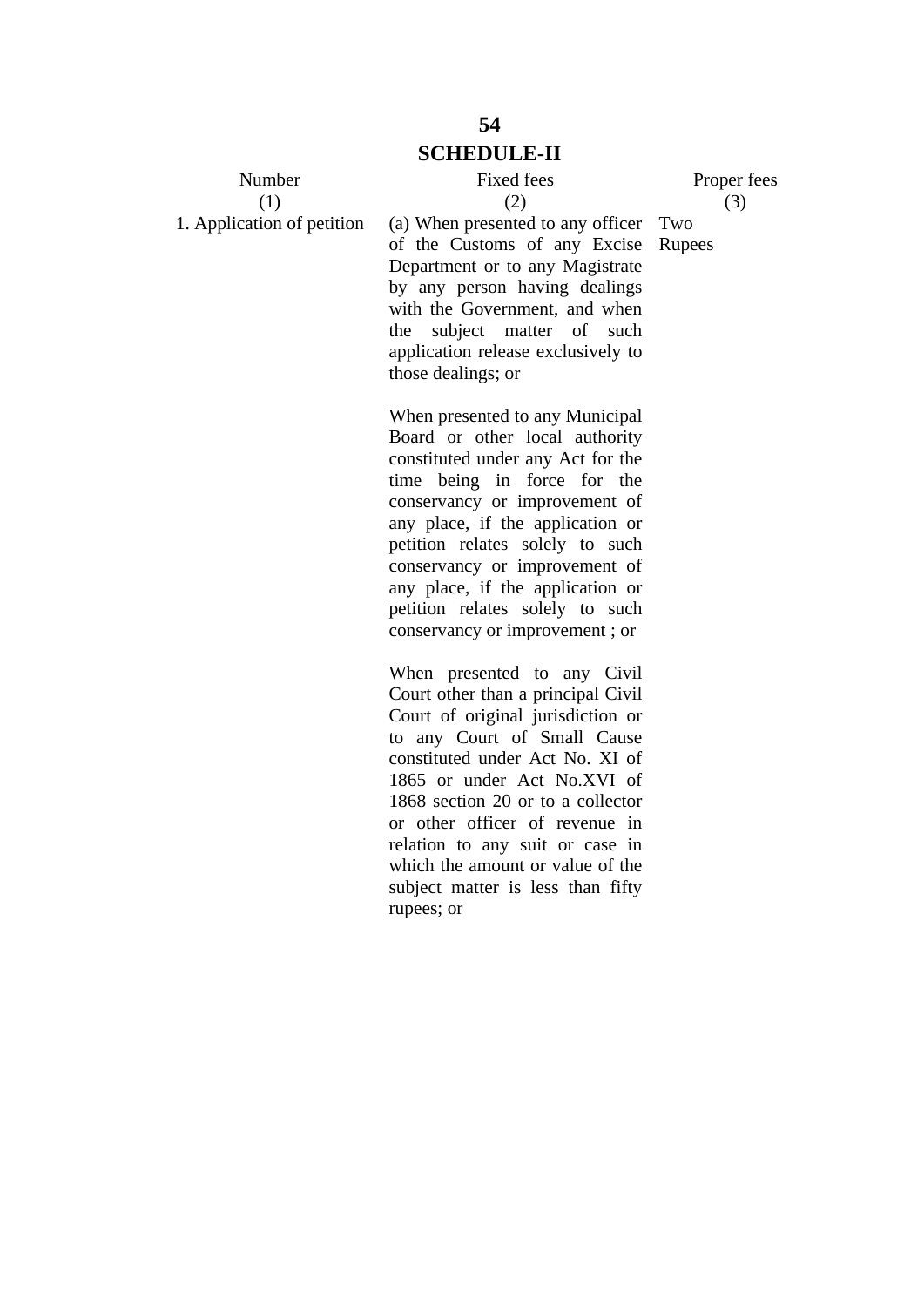Number (1)

Fixed fees (2)

When presented to any Civil, Criminal or Revenue Court or to any Board or Executive Officer for the purpose of obtaining a copy or translation of any judgement, decree or order passed by such Court, Board or Officer, or of any other document on record in such Court or Office.

(b)When presented to a Regional Fourteen Transport Authority or State Transport Authority containing a prayer for permits for Contract Carriage, Stage Carriage, Private Carriage, or public Carrier or for any other purpose.

(c) When containing a complaint or charge of any offence other than an offence for which police officers may, under the Criminal Procedure Code, arrest without warrant and presented to any Criminal Court; or

When presented to a Civil, Criminal or Revenue Court, or to a Collector, or any Revenue Officer having jurisdiction equal or subordinate to a Collector, or to any Magistrate in his executive capacity, and not otherwise provided by this Act; or to deposit in Court revenue or rent; or for determination by a Court of the amount of compensation to be paid by a land-lord to his tenant; or

When presented to a collector or other officer making a settlement of land revenue, or to a Board of Revenue, or a Commissioner of Revenue, relating to matters connected with the assessment of land or the ascertainment of rights there to or interest therein, if presented previous to the final confirmation of such settlements; or

Rupees

In the case of complaint or charge of an offence presented to a Criminal Court or in the case of an application or petition presented to any officer of land revenue by any person holding temporarily settled land under direct engagement with Government, and when the subject matter of application or petition relates exclusively to such engagement one rupee and sixty five paise and in other cases, one rupee and ten paise

Proper fees (3)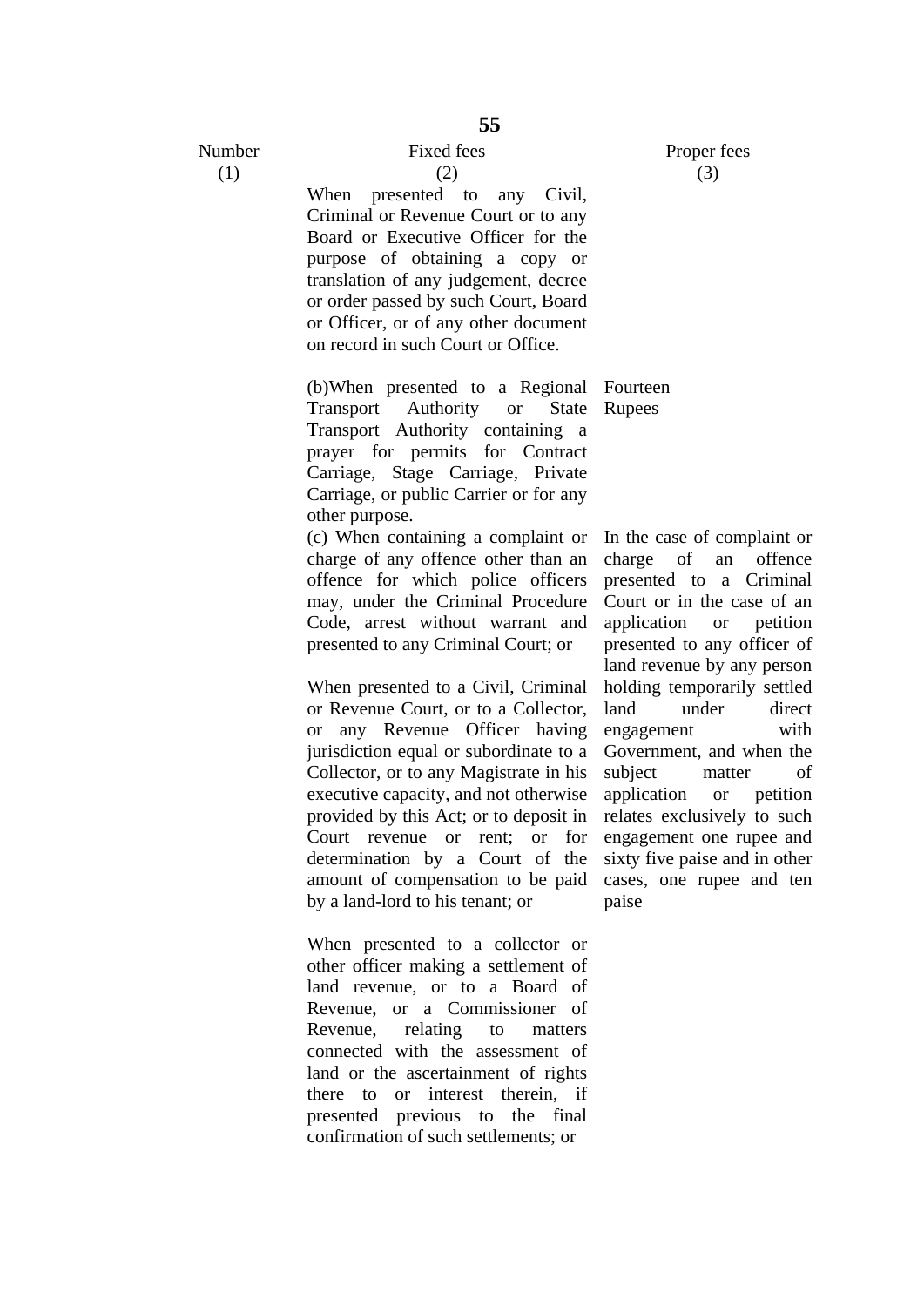|                                                                                                               | 56                                                                                                                                                                                                                                                                                                                                                                    |                                                                                                                                                                                            |  |  |  |
|---------------------------------------------------------------------------------------------------------------|-----------------------------------------------------------------------------------------------------------------------------------------------------------------------------------------------------------------------------------------------------------------------------------------------------------------------------------------------------------------------|--------------------------------------------------------------------------------------------------------------------------------------------------------------------------------------------|--|--|--|
| Number                                                                                                        | <b>Fixed fees</b>                                                                                                                                                                                                                                                                                                                                                     | Proper fees                                                                                                                                                                                |  |  |  |
| (1)                                                                                                           | (2)<br>When presented to any officer of land Three<br>revenue<br>by<br>any person holding<br>temporarily settled land under direct<br>engagement with Government and when<br>the subject matter of the application or<br>petition relates exclusively to such<br>engagement                                                                                           | (3)<br>Rupees                                                                                                                                                                              |  |  |  |
|                                                                                                               | When presented to any officer of land Four<br>revenue by any person the kabulyat Rupees<br>application for settlement of the land<br>under<br>with<br>direct<br>engagement<br>Government.                                                                                                                                                                             |                                                                                                                                                                                            |  |  |  |
|                                                                                                               | Chief Five<br>$(d)$ When<br>presented<br>to<br>a<br>Commissioner<br>other<br><sub>or</sub><br>Controlling Revenue or Executive<br>Authority, or to a Commissioner of<br>Revenue or Circuit or to any Chief<br>Officer charged with the Executive<br>administration of a Division and not<br>otherwise provided for by this Act.<br>(e) When presented to a High Court | Chief Rupees                                                                                                                                                                               |  |  |  |
|                                                                                                               | (i) Under article 226 the<br>Constitution<br>(ii) In all other matters                                                                                                                                                                                                                                                                                                | Sixty nine<br>Rupees<br>Fourteen                                                                                                                                                           |  |  |  |
|                                                                                                               |                                                                                                                                                                                                                                                                                                                                                                       | Rupees                                                                                                                                                                                     |  |  |  |
|                                                                                                               | (f) When presented to any officer<br>containing prayer for settlement of<br>fishery, ferry, forest produce, forest<br>mohals, elephant mahals or an offer<br>giving terms for acceptance                                                                                                                                                                              | Fourteen<br>Rupees                                                                                                                                                                         |  |  |  |
|                                                                                                               | (i) When the area of such Four land<br>does not exceed one hectare;<br>(ii) For each subsequent area of one                                                                                                                                                                                                                                                           | Four<br>Rupees<br>Three                                                                                                                                                                    |  |  |  |
|                                                                                                               | hectare or part thereof                                                                                                                                                                                                                                                                                                                                               | Rupees                                                                                                                                                                                     |  |  |  |
| 1.A. Application<br>Civil<br>any<br>to<br>Court<br>that<br>records may be<br>called for from<br>another Court | When the Court grants the application<br>and is of opinion that the transmission<br>of such records involves the use of the<br>post.                                                                                                                                                                                                                                  | Three<br>rupees<br>in<br>addition<br>to any<br>fee<br>levied<br>the<br><sub>on</sub><br>application<br>under<br>clause (a), Clause (c),<br>or Clause (e) of Article<br>I of this Schedule. |  |  |  |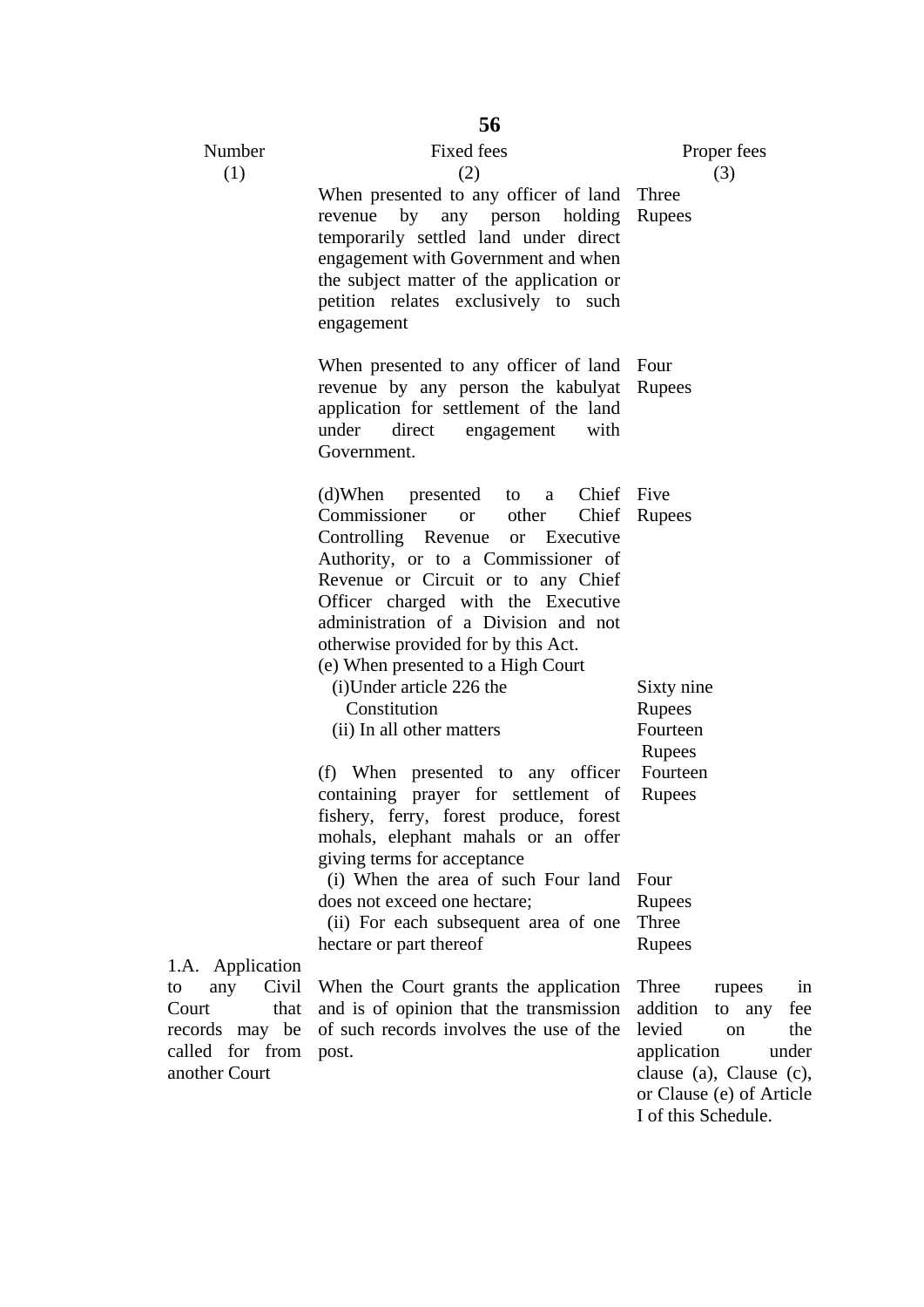|                                                                                                                                                                                                                                                                                                                                                      | 57                                                                                                                                                                                                                                                                                                                       |                                       |
|------------------------------------------------------------------------------------------------------------------------------------------------------------------------------------------------------------------------------------------------------------------------------------------------------------------------------------------------------|--------------------------------------------------------------------------------------------------------------------------------------------------------------------------------------------------------------------------------------------------------------------------------------------------------------------------|---------------------------------------|
| Number<br>(1)<br>2. Application for leave to<br>sue as a pauper                                                                                                                                                                                                                                                                                      | Fixed fees<br>(2)                                                                                                                                                                                                                                                                                                        | Proper fees<br>(3)<br>Three<br>Rupees |
| 3. Application for leave to<br>appeal as a pauper                                                                                                                                                                                                                                                                                                    | (a) When presented to District<br>Court<br>$(b)$ When<br>presented<br>to<br>Commissioner or a High<br>Court                                                                                                                                                                                                              | Four<br>Rupees<br>Five<br>Rupees      |
| 5. Plaint or memorandum of<br>appeal in a suit to establish or<br>disprove<br>right<br>of<br>a<br>occupancy.                                                                                                                                                                                                                                         |                                                                                                                                                                                                                                                                                                                          |                                       |
| Ball-bond<br>other<br>6.<br><sub>or</sub><br>instrument of obligation<br>given in pursuance of an<br>order made by a Court or<br>Magistrate<br>under<br>any<br>section of the Code of<br>Criminal Procedure, 1973<br>$(Act 2 of 1974)$ or the<br>Court of Civil Procedure,<br>1908 (Act V of 1908) and<br>not otherwise provided<br>for by this Act. |                                                                                                                                                                                                                                                                                                                          | Three<br>Rupees                       |
| Undertaking<br>under<br>7.<br>section 49 of the Indian<br>Divorce Act, 1869 (Act<br>V of 1869).                                                                                                                                                                                                                                                      |                                                                                                                                                                                                                                                                                                                          |                                       |
| 8.                                                                                                                                                                                                                                                                                                                                                   |                                                                                                                                                                                                                                                                                                                          |                                       |
| 9.                                                                                                                                                                                                                                                                                                                                                   |                                                                                                                                                                                                                                                                                                                          |                                       |
| 10. Mukhtarama<br><sub>or</sub><br>Vakalatnama                                                                                                                                                                                                                                                                                                       | presented<br>for the<br>When<br>conduct of any one case-<br>(a) To any Civil or Criminal<br>Court other than a High<br>Court, or to any Revenue<br>Court, or to any Collector<br>Magistrate, or other<br><sub>or</sub><br>Executive Officer except<br>such as are mentioned in<br>clauses (b) and (e) of this<br>Number: | Three<br>Rupees                       |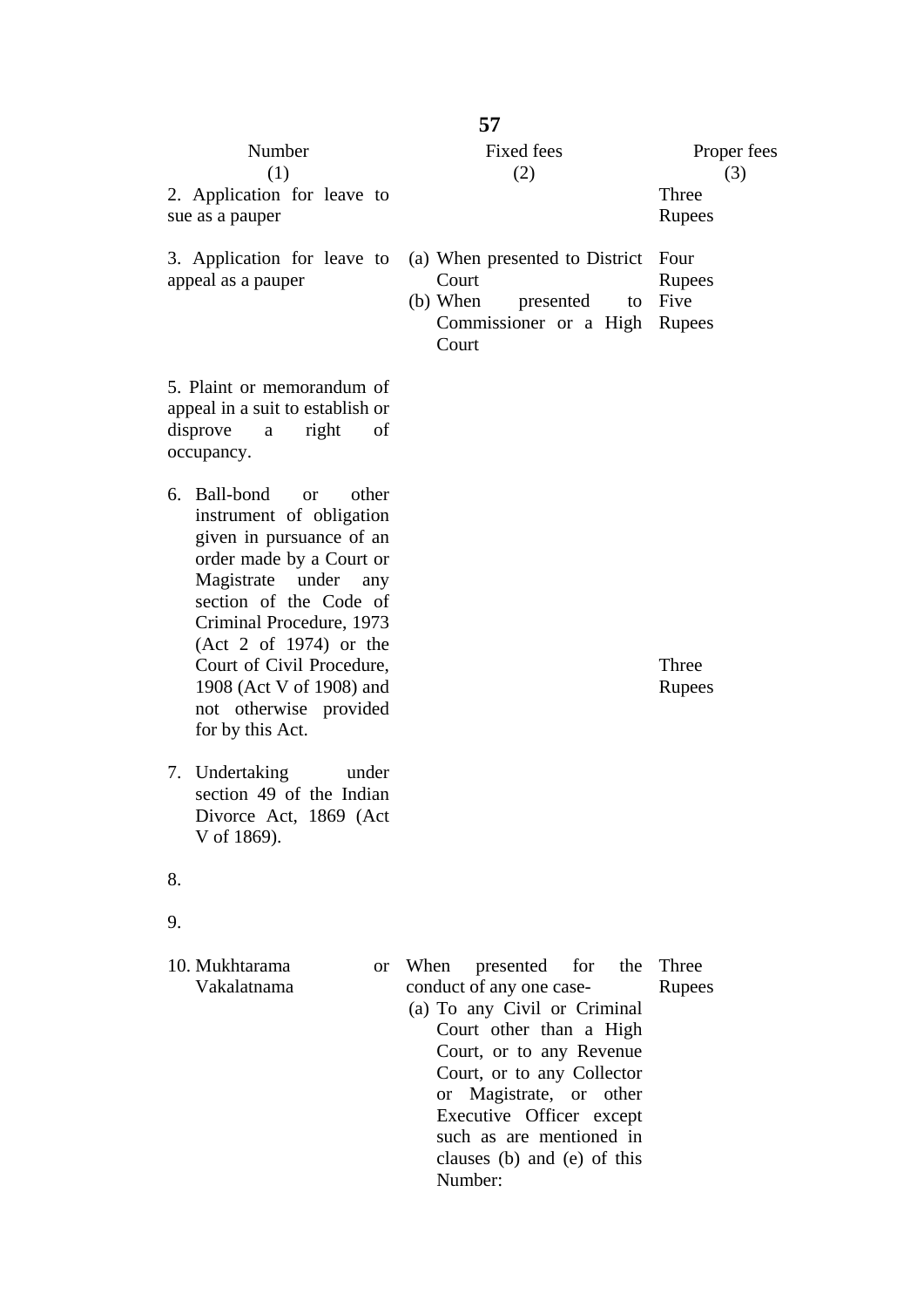| Number<br>(1)                                                                                                                               | <b>Fixed fees</b><br>(2)                                                                                                                                                                                                                                                                                                                                                    | Proper fees<br>(3)        |
|---------------------------------------------------------------------------------------------------------------------------------------------|-----------------------------------------------------------------------------------------------------------------------------------------------------------------------------------------------------------------------------------------------------------------------------------------------------------------------------------------------------------------------------|---------------------------|
|                                                                                                                                             | (b) to a Commissioner of Revenue, Four<br>Circuit or Custom or to any officer Rupees<br>charged with the Executive<br>Administration of a Division, not<br>being the Chief Revenue<br><b>or</b><br>Executive Authority.                                                                                                                                                     |                           |
|                                                                                                                                             | a High Court, Chief Nine<br>$(c)$ to<br>Commissioner, Chief Board of<br>Revenue or other Chief Controlling<br>Revenue, or Executive Authority,<br>Appellate<br>Authority<br>an<br><sub>or</sub><br>Prescribed<br>under the<br>Motor<br>Vehicles Act, 1998 or<br>to<br>an<br>Appellate<br>Authority prescribed<br>under the Assam Sales Tax Act.<br>1947, (Act XVII of 1947) | Rupees                    |
| 11. Memorandum<br>of<br>appeal when the appeal<br>is not from a decree or<br>an order having the<br>force of a decree, and<br>is presented. | (a) To any Civil Court other than a Five<br>High Court, or to any Revenue<br>Court or Executive office other<br>than the High Court or Chief<br>Controlling Revenue<br>or<br>executive Authority except an<br>authority specified is clause<br>(b);                                                                                                                         | Rupees                    |
|                                                                                                                                             | $(b)$ To<br>Excise<br>Appellate<br>an<br>Authority under Rule 340 of<br>the Assam Excise Rules;                                                                                                                                                                                                                                                                             | Twenty<br>Three<br>Rupees |
|                                                                                                                                             | (c) To a High Court of Chief<br>Commissioner or other Chief<br>Controlling<br>Executive<br><sub>or</sub><br>Revenue Authority except an<br>authority prescribed in clause<br>(b);                                                                                                                                                                                           | Fifteen<br>Rupees         |
|                                                                                                                                             | $(d)$ To<br>Excise<br>Appellate<br>an<br>Authority under Rule 341 of<br>the Assam Excise Rule;                                                                                                                                                                                                                                                                              | Seventy<br>Six<br>Rupees  |
|                                                                                                                                             | High<br>$(e)$ To<br>Court<br>in<br>a<br>miscellaneous revenues matters<br>except (f) below or to an<br>Appellate Authority prescribed<br>under the Motor Vehicles Act,<br>1939; and                                                                                                                                                                                         | Twenty<br>Three<br>Rupees |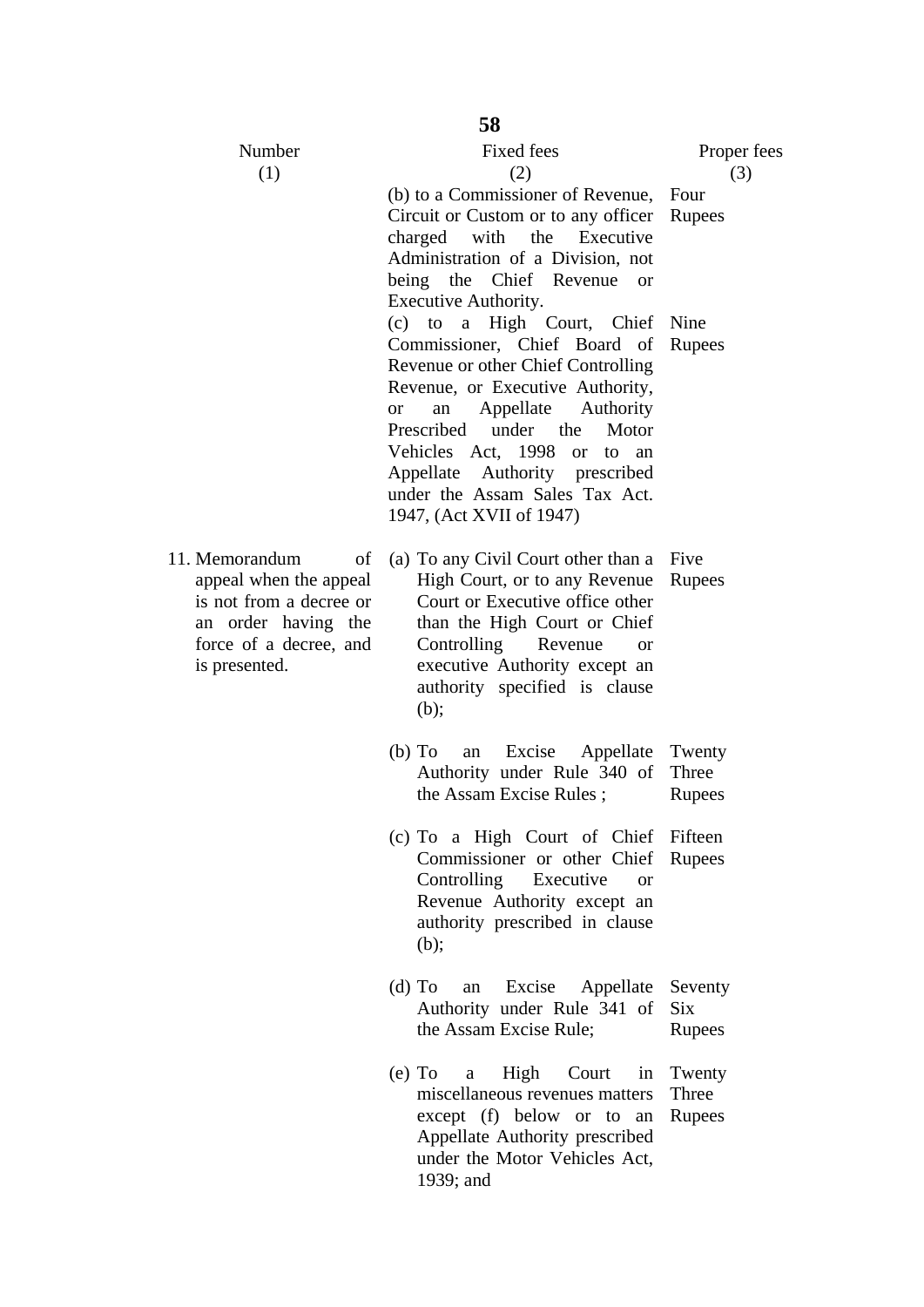| 59                                                                                                                                 |                                                                                                                                                                                                                                                                                                                                                     |                                                                                                               |  |  |  |  |  |
|------------------------------------------------------------------------------------------------------------------------------------|-----------------------------------------------------------------------------------------------------------------------------------------------------------------------------------------------------------------------------------------------------------------------------------------------------------------------------------------------------|---------------------------------------------------------------------------------------------------------------|--|--|--|--|--|
| Number<br>(1)                                                                                                                      | <b>Fixed fees</b><br>(2)<br>(f) to a High Court in appeal and<br>revision matters arising out of<br>settlement of fishery-<br>(i) When the bid money is below<br>ten thousand rupees;<br>(ii) When the bid money is above<br>ten thousand rupees but below<br>twenty thousand rupees<br>(iii) When the bid money is<br>above twenty thousand rupees | Proper fees<br>(3)<br>Twenty<br>Three<br>Rupees<br>Thirty<br>Eight<br>Rupees<br>Forty<br><b>Six</b><br>Rupees |  |  |  |  |  |
| 12. Caveat                                                                                                                         |                                                                                                                                                                                                                                                                                                                                                     | Fifteen                                                                                                       |  |  |  |  |  |
| 13. Application under Act                                                                                                          |                                                                                                                                                                                                                                                                                                                                                     | Rupees<br>Nine                                                                                                |  |  |  |  |  |
| 10<br>of<br>No.<br>1859,<br>Section 26 of Bengal<br>Act No. 6 of 1862,<br>Section 9 of Bengal<br>Act No. 8 of 1869,<br>Section 37. |                                                                                                                                                                                                                                                                                                                                                     | rupees                                                                                                        |  |  |  |  |  |
| 14. Petition in a suit under                                                                                                       |                                                                                                                                                                                                                                                                                                                                                     | Nine                                                                                                          |  |  |  |  |  |
| the Native Converts'<br>Marriage Dissolution<br>Act, 1866                                                                          |                                                                                                                                                                                                                                                                                                                                                     | Rupees                                                                                                        |  |  |  |  |  |
| 17. Plaint or Memorandum<br>of appeal in each of the<br>following:-                                                                |                                                                                                                                                                                                                                                                                                                                                     |                                                                                                               |  |  |  |  |  |
|                                                                                                                                    | (i) To alter or set aside a summary-<br>decision or order of any of the<br>Civil Court not established by<br>Letters Patent or of any Revenue<br>Court;                                                                                                                                                                                             | Twenty                                                                                                        |  |  |  |  |  |
|                                                                                                                                    | (ii) To alter or cancel any entry in a<br>register of the names of proprietors<br>of revenue-paying estates;                                                                                                                                                                                                                                        | Three<br>Rupees                                                                                               |  |  |  |  |  |
|                                                                                                                                    | (iii) To obtain a declaration decree<br>where no consequential relief is<br>played;                                                                                                                                                                                                                                                                 | Twenty<br>Eight<br>rupees                                                                                     |  |  |  |  |  |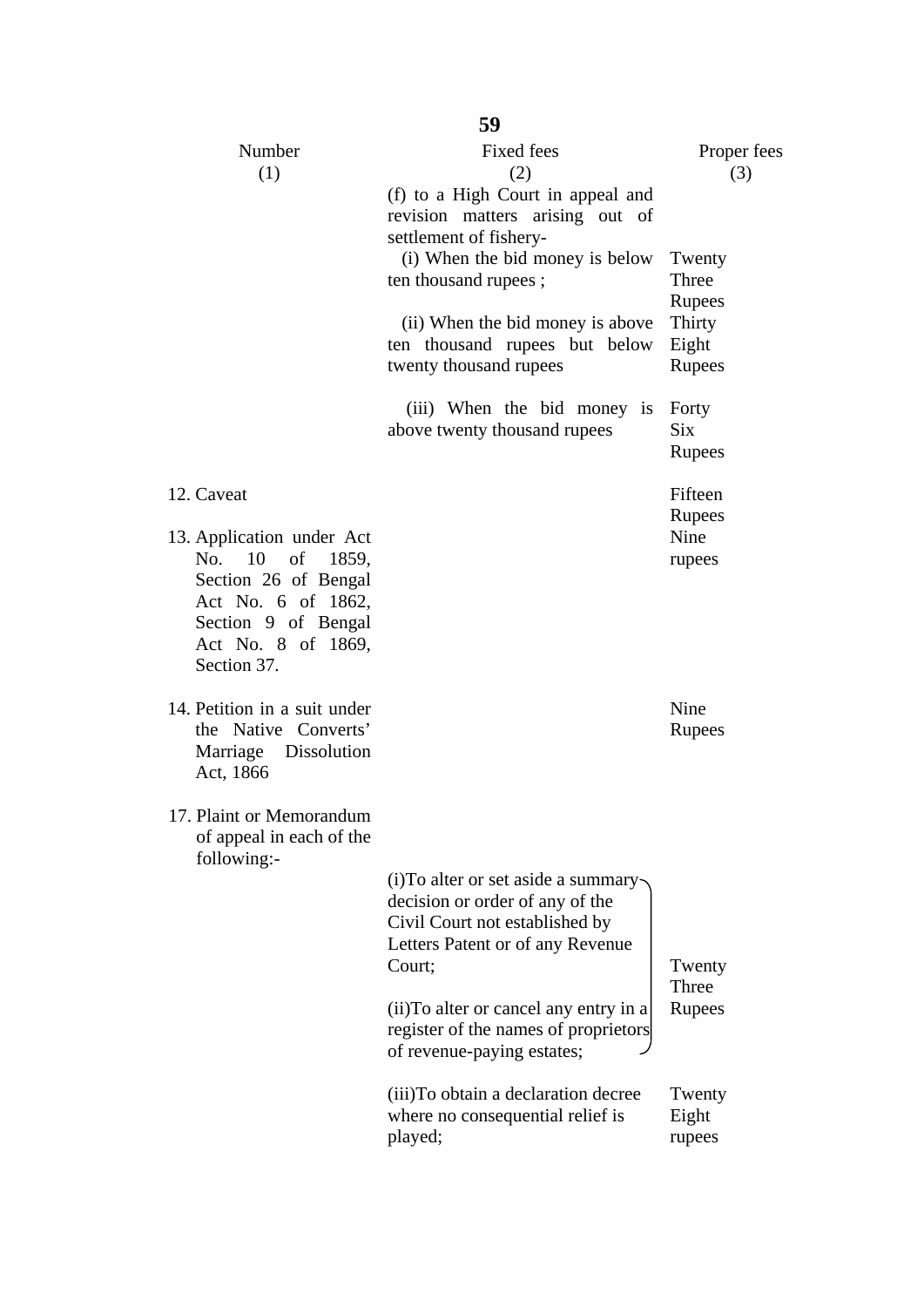| Number<br>(1)                                                                                                                                                                                                              | <b>Fixed fees</b><br>(2)                                                                                                                                                     | Proper fees<br>(3)               |
|----------------------------------------------------------------------------------------------------------------------------------------------------------------------------------------------------------------------------|------------------------------------------------------------------------------------------------------------------------------------------------------------------------------|----------------------------------|
|                                                                                                                                                                                                                            | (iv) To set aside an awards;                                                                                                                                                 | <b>Twenty Three</b><br>Rupees    |
|                                                                                                                                                                                                                            | (v) To set aside an adoption;                                                                                                                                                | Thirty two<br>Rupees             |
|                                                                                                                                                                                                                            | (vi) Every other suit where it is not<br>possible to estimate at a money-<br>value the subject-matter in dispute,<br>and which is not otherwise<br>provided for by this Act. | <b>Twenty Three</b><br>Rupees    |
| 18. Application<br>under<br>section 14 or section<br>20<br>of<br>Indian<br>Arbitration Act, 1940                                                                                                                           | When presented to a Munsiffs<br>Court                                                                                                                                        | <b>Twenty Three</b><br>Rupees    |
| (Act X of 1940) for a<br>direction, for filling<br>and award or for an<br>order for filling an<br>agreement                                                                                                                | When presented to any other<br>Court.                                                                                                                                        | Seventy six<br>Rupees            |
| 19. Agreement in writing<br>stating a question for<br>the opinion of the<br>Court under the Code<br>of Civil Procedure<br>1908 (Act V of 1908)                                                                             |                                                                                                                                                                              | <b>Twenty Three</b><br>Rupees    |
| 20. Every petition under<br>the Indian Divorce Act<br>1869, (Act IV of 1869)<br>except petitions under<br>section 44 of the same<br>Act,<br>and<br>every<br>memorandum<br>οf<br>appeal under section<br>55 of the same Act |                                                                                                                                                                              | Thirty<br>Three<br>Rupees        |
| 21. Plaint or memorandum<br>of appeal under the<br>Parsi Marriage<br>and<br>Divorce<br>Act, 1865<br>(Act XV of 1865)                                                                                                       |                                                                                                                                                                              | Thirty<br>Three<br><b>Rupees</b> |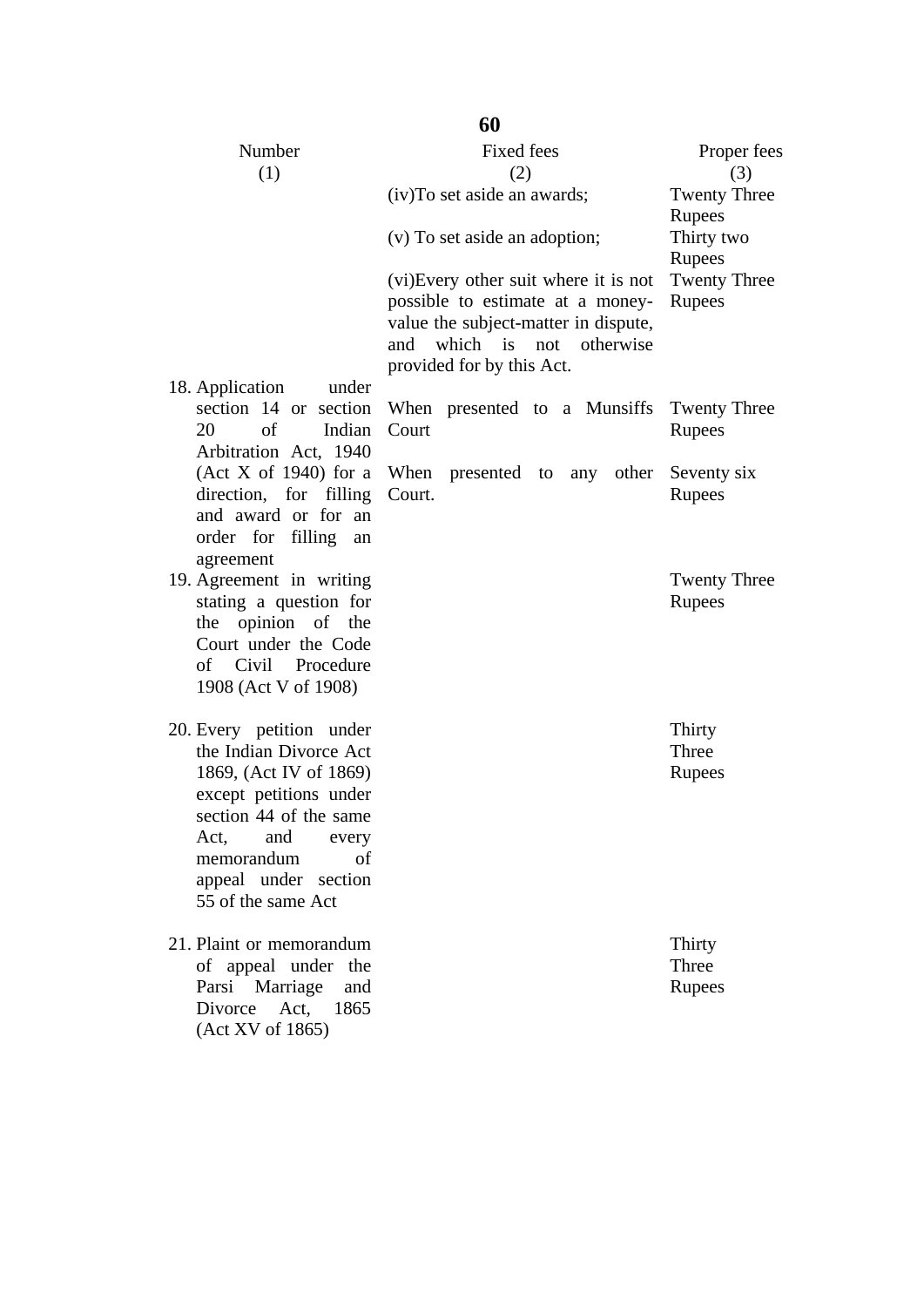### MEGHALAYA ACT 5 OF 1993

### THE INDIAN STAMP (MEGHALAYA AMENDMENT) ACT, 1993

(As passed by the Meghalaya Legislative Assembly)

(Received the assent of the Governor on the  $28<sup>th</sup>$  May, 1993)

(Published in the Gazette of Meghalaya, Extra-ordinary issue,

dated  $31<sup>st</sup>$  May, 1993)

An

### Act

Further to amend the Indian Stamp Act, 1899 in its application to

the State of Meghalaya.

Be it enacted by the Legislature of the State Meghalaya in the Forty-fourth Year of the Republic of India as follows:-

| Short title extent and                                                 |                | (1) This Act may be called the Indian Stamp                |  |  |  |                                 |  |  |
|------------------------------------------------------------------------|----------------|------------------------------------------------------------|--|--|--|---------------------------------|--|--|
| Commencement                                                           |                |                                                            |  |  |  | (Meghalaya Amendment) Act, 1993 |  |  |
|                                                                        |                | (2) It extends to the Whole of the state of Meghalaya      |  |  |  |                                 |  |  |
|                                                                        |                | (3) It shall come into force at once                       |  |  |  |                                 |  |  |
|                                                                        | $\overline{2}$ | In Schedule I, to the Indian Stamp Act, 1899               |  |  |  |                                 |  |  |
| Amendment of Schedule I of                                             |                | for Article 1 to $10,12,15$ to $20,22$ to $26,28,29,31$ to |  |  |  |                                 |  |  |
| 36,38 to 46,48,50,54 to 61 and 63 to 65 the following<br>Act 2 of 1899 |                |                                                            |  |  |  |                                 |  |  |
|                                                                        |                | shall be substituted, namely:-                             |  |  |  |                                 |  |  |

### "Description of instrument

"1 ACKNOWLEDGEMENT of a debt exceeding twenty rupees in amount or value, written or signed by or on behalf of, a debtor in order to supply evidence of such debt in any book (other than a banker's pass book) or on a separate piece of paper when such book or paper is left in the creditor's possession :

Provided that such acknowledgement does not contain any promise to pay the debt or any stipulation to pay interest or to deliver any goods or other property.

Proper stamp duty

Two rupees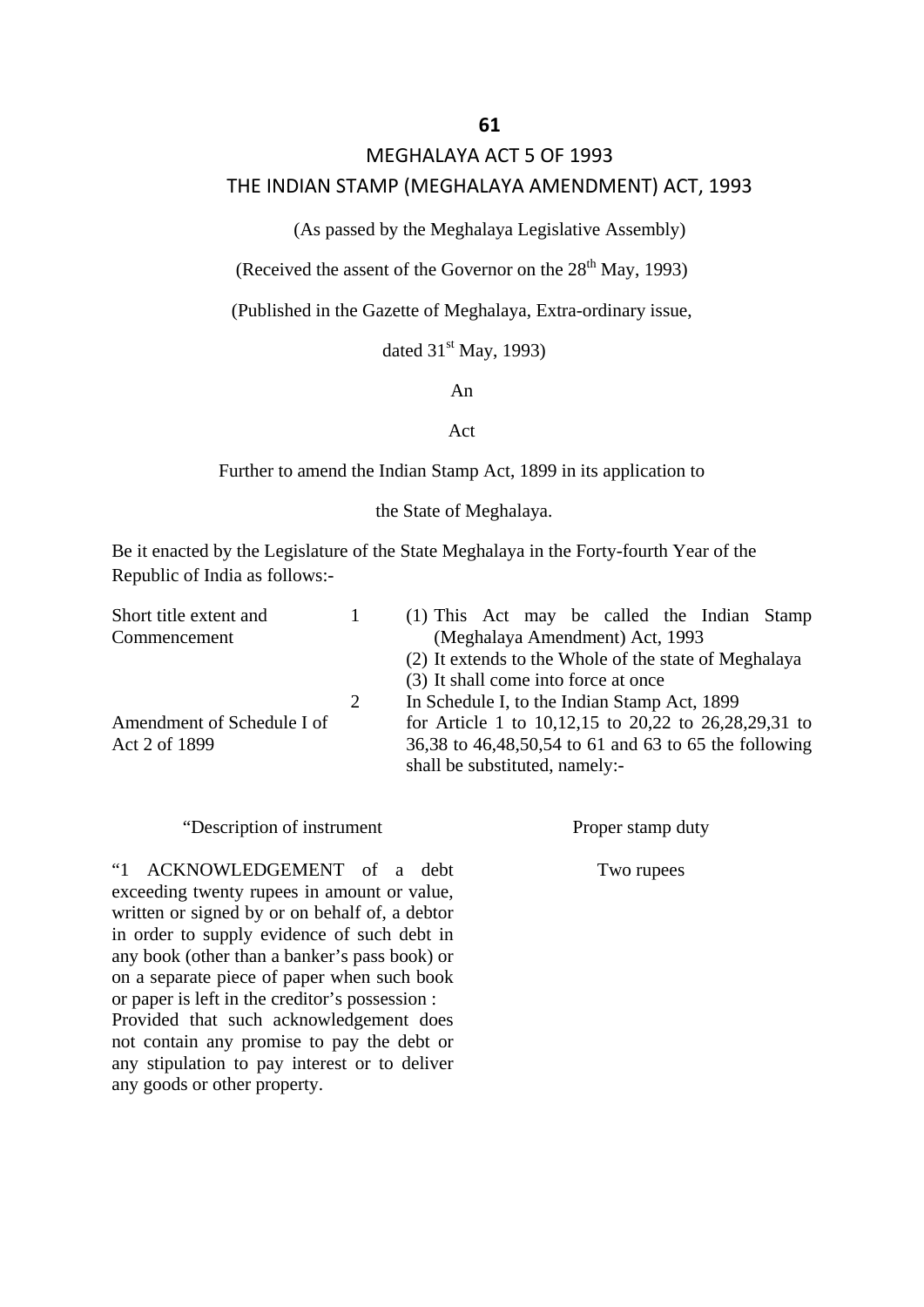| "Description of instrument                                                                                                                                                                                                                                                                                                                                                                                                                            | Proper stamp duty                                                                                                                               |
|-------------------------------------------------------------------------------------------------------------------------------------------------------------------------------------------------------------------------------------------------------------------------------------------------------------------------------------------------------------------------------------------------------------------------------------------------------|-------------------------------------------------------------------------------------------------------------------------------------------------|
| "2. ADMINISTRATION-BOND including a bond,<br>given under section 6 of the Government Saving Bank<br>Act, 1873, Act V of 1873 or section 291 or section<br>376 of the Indian Succession Act, 1925 (Act XXXIX<br>of 1925)-                                                                                                                                                                                                                              |                                                                                                                                                 |
| (a) Where the amount does not exceeds Rs. 1,000<br>(b) In any other case                                                                                                                                                                                                                                                                                                                                                                              | The same duty as a bond<br>(No. 1) for such amount<br>Thirty rupees                                                                             |
| "3 ADOPTION-DEED, that is to say any instrument Sixty rupees<br>(other than a will) recording an adoption, or<br>conferring or purporting to confer an authority to<br>adopt.                                                                                                                                                                                                                                                                         |                                                                                                                                                 |
| 44<br>AFFIDAVIT, including and affirmation or Seven rupees<br>declaration in the case of persons by law allowed to<br>affirm or declare instead of swearing.<br><b>Exemptions</b>                                                                                                                                                                                                                                                                     |                                                                                                                                                 |
| Affidavit or declaration in writing when made-<br>(a) As a condition of enlistment under the Indian<br>Army Act, 1950 (Act XLVI of 1950)<br>(b) For immediate purpose of being filed or used in<br>any Court or before the officer of any Court; or<br>(c) For the sole purpose of enabling any person to<br>receive any pension or charitable allowance.                                                                                             |                                                                                                                                                 |
| "5 AGREEMENT OR MEMORANDUM OF AN<br><b>AGREEMENT-</b>                                                                                                                                                                                                                                                                                                                                                                                                 |                                                                                                                                                 |
| (a) If relating to the sale of a bill of exchange;<br>(b) If relating to the sale of a Government security;                                                                                                                                                                                                                                                                                                                                           | Two rupees<br>Subject to a maximum of<br>sixty four rupees for every<br>Rs.10,000 or part thereof of<br>the value of the security               |
| (c) If relating to the purchase or sale of shares, scrips,<br>stocks bond, debentures, debenture stocks or any<br>other marketable security of a like nature in or of<br>any incorporate company of other body corporate-<br>When such agreement or memorandum of<br>(i)<br>an agreement is with or through a Member<br>between members of a Stock Exchange<br>recognised under the Securities Contracts<br>(Regulation) Act, 1956; Act XIIL of 1956. | Two rupees for every Rs.<br>2,500 or part thereof of the<br>value of the security at the<br>time of its purchase or sale,<br>as the case may be |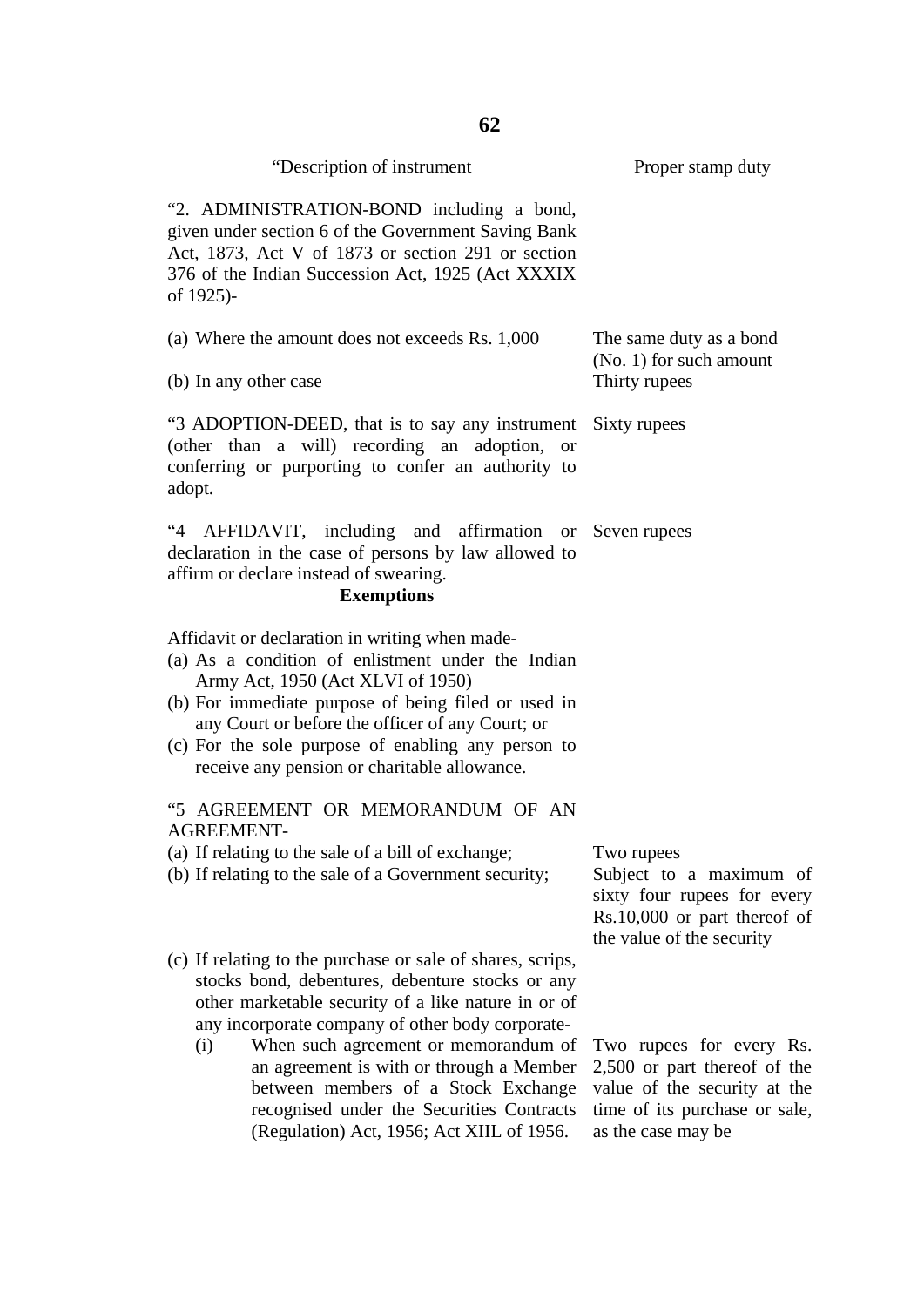|      | "Description of instrument"                                                                                                                                                                                                                                                                       | Proper stamp duty                                                                                                               |
|------|---------------------------------------------------------------------------------------------------------------------------------------------------------------------------------------------------------------------------------------------------------------------------------------------------|---------------------------------------------------------------------------------------------------------------------------------|
| (ii) | In other cases;                                                                                                                                                                                                                                                                                   | Rupees two for every<br>$2,500$ or part thereof or<br>value of the security a<br>time of its purchase or<br>as the case may be. |
|      | (d) If executed for service or for performance of work<br>in any estate whether held by one person, or by<br>more persons than one as co-owners, and whether<br>is one or more blocks, and situated in Meghalaya<br>where the advance given under such agreement<br>does not exceed fifty rupees; | Two rupees                                                                                                                      |

(e) If not, otherwise provided for.

#### **Exemptions**

**"**AGREEMENT OR MEMORANDUM OF AN AGREEMENT-

- (a) For or relating to the sale of goods or merchandise exclusively, not being a note or memorandum chargeable under No. 43;
- (b) Made in the form of tenders to the Government of India for or relating to any loan-

AGREEMENT TO LEASE-Lease (No.35)

"6 AGREEMENT RELATING TO DEPOSIT OF TITLE-DEEDS, PAWN OR PLEDGE, that is to say, any instrument evidencing an agreement relating to-

- (1) The deposit of title-deeds or instruments constituting or being evidence of the title to any property whatever (other than a marketable security), or
- (2) The pawn or pledge of movable property, where such deposit, pawn or pledge has been made by way of security for the repayment of money advanced or to be advanced by way of loan of an existing or future debt-
- (a) If such loan or debt is repayable on demand or more than three months from the date of instrument evidencing the agreement-
- (i) If the amount of loan does not exceed Rs. 500; Five rupees
- (ii) If it exceeds Rs. 500 and does not exceed Rs. Ten rupees 1,000;

v Rs.  $25$  the at the sale.

Four rupees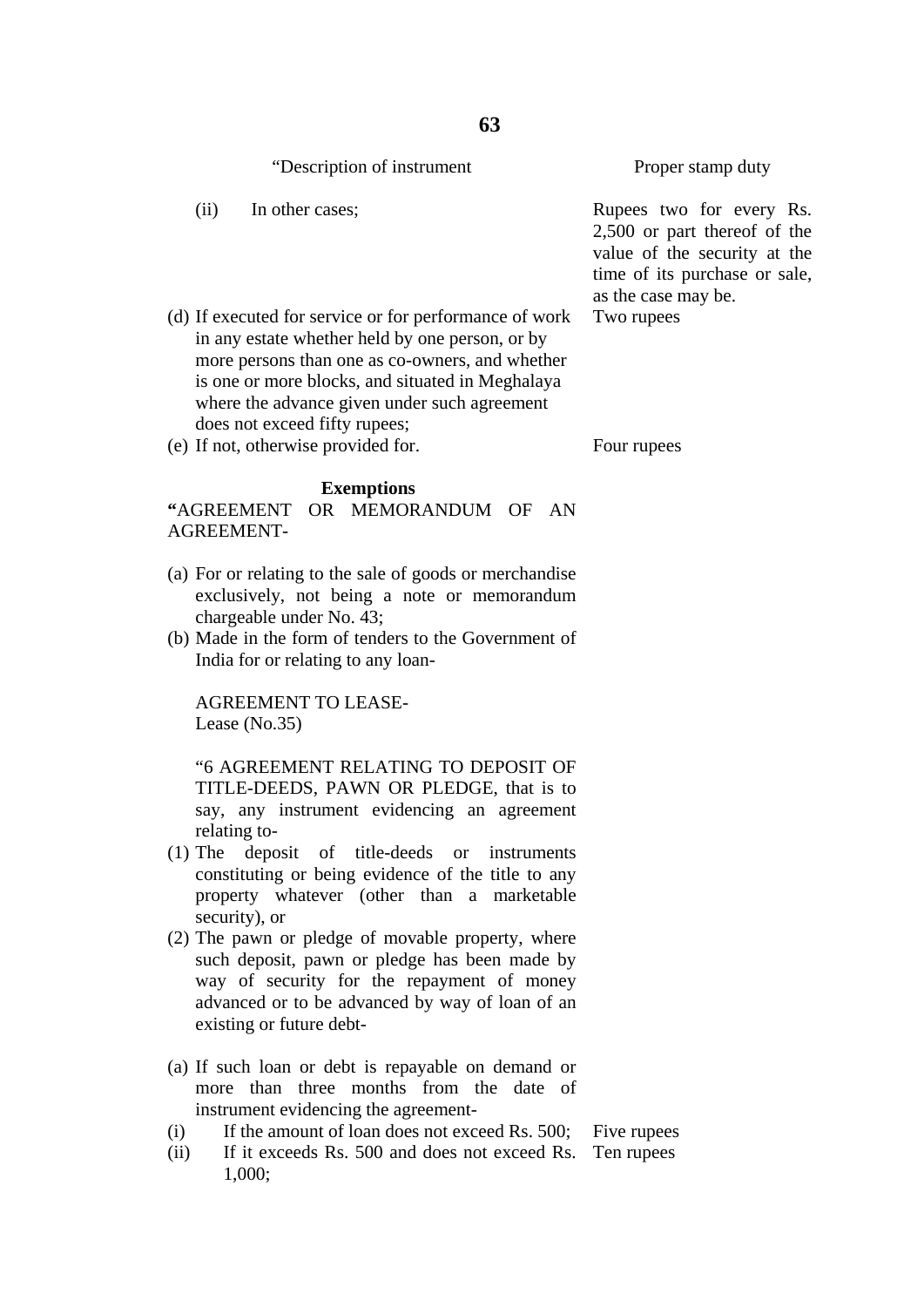| "Description of instrument"                                                                                                                                   | Proper stamp duty   |
|---------------------------------------------------------------------------------------------------------------------------------------------------------------|---------------------|
| And for every Rs. 1,000 or part thereof in Ten rupees.<br>(iii)<br>excess of Rs. 1,000                                                                        |                     |
| (b) If such loans or debt is repayable not more than Half the duty payable under<br>three months from the date of such instrument.                            | sub clause (a)      |
| <b>Exemptions</b><br>Instrument of pawn or pledge of goods if<br>unattested.                                                                                  |                     |
| "7. APPOINTMENT IN EXECUTION OF A<br><b>POWER</b><br>Whether of trustees or of property, movable or<br>immovable, where made by any writing not being         |                     |
| a will-<br>(a) Where the value of the property does not exceed Fifty rupees<br>Rs. 1,000;                                                                     |                     |
| (b) In any other case                                                                                                                                         | Eighty-nine rupees. |
| "8. APPRAISEMENT OR VALUATION made The same duty as a board<br>otherwise than under an order of the court in the $(No. 15)$ or such amount<br>course of suit- |                     |
| (a) Where the amount does not exceed Rs. 1,000                                                                                                                | Thirty rupees       |

(b) In any other case

### **Exemptions**

- (a) APPRAISEMENT OR VALUATION made for the information of one party only, and not being in any manner obligatory between parties either by agreement or operation of law.
- (b) Appraisement of crops for the purpose of ascertaining the amount to be given to a landlord as rent.

"9. APPRENTICESHIP-DEED, including every Thirty rupeeswriting relating to the service or tuition of any apprentice clerk or servant placed with any master to learn any profession, trade or employment.

### **Exemptions**

 Instrument of apprenticeship executed by a Magistrate under the Apprenticeship Act, 1961 (Act LII of 1961) or by, which a person is apprentice by or at the charge of any public charity.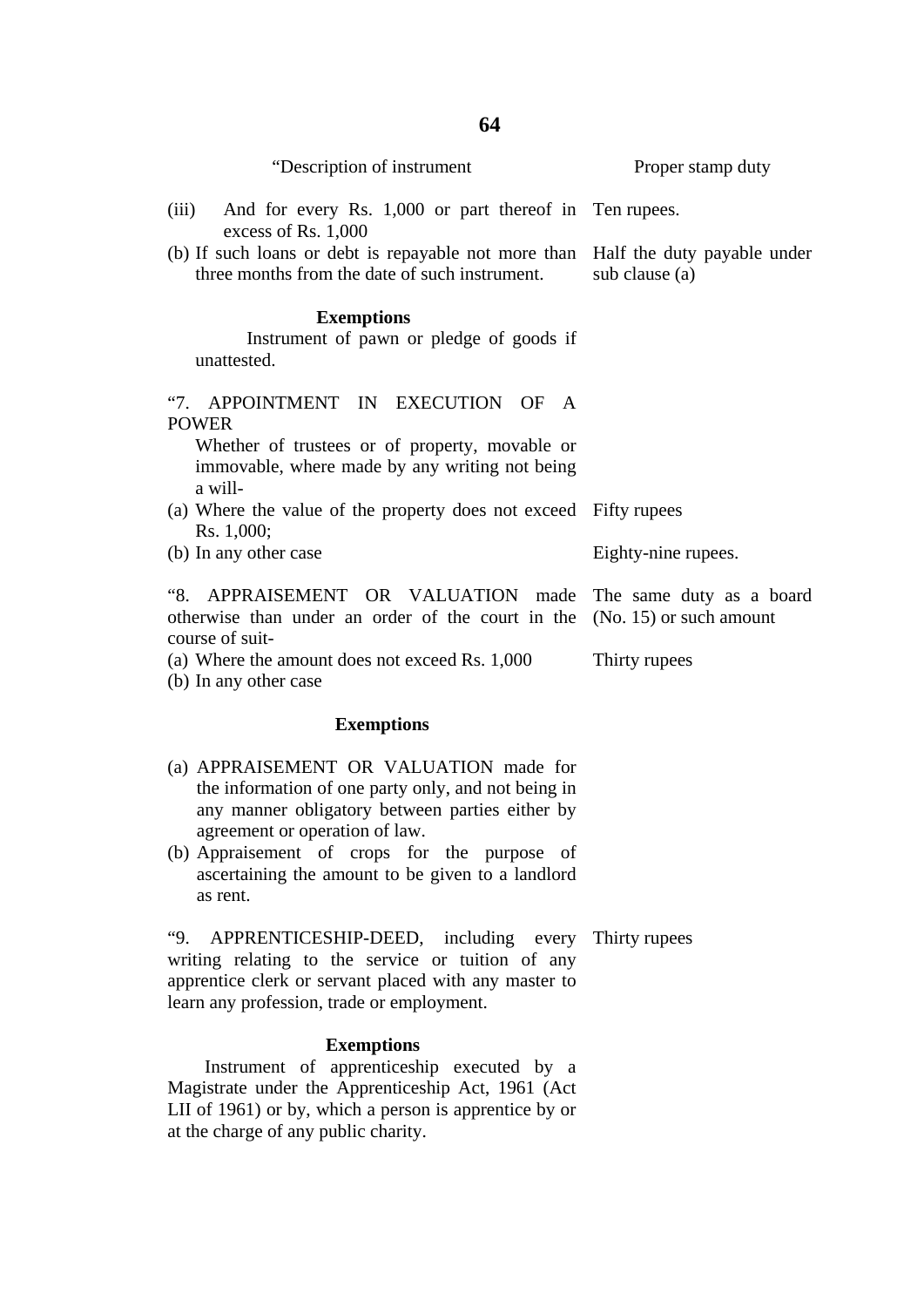| "Description of instrument"                                                                                                                         | Proper stamp duty                  |
|-----------------------------------------------------------------------------------------------------------------------------------------------------|------------------------------------|
| "10. ARTICLES OF ASSOCIATION OF A COMPANY-<br>(a) Where the company has no share capital or the nominal<br>share capital does not exceed Rs. 2,500; | Eighty-seven rupees                |
| (b) Where the nominal share capital exceeds Rs. 2,500 but Ninety-nine rupees<br>does not exceed Rs. 5,000.                                          |                                    |
| (c) Where the nominal share capital exceeds Rs. 5,000 but One hundred forty-nine<br>does not exceeds Rs. 1,00,000                                   | rupees                             |
| (d) Where the nominal share capital exceeds Rs. $1,00,000$                                                                                          | Two hundred ninety-eight<br>rupees |
|                                                                                                                                                     |                                    |

### **Exemptions**

 Articles of any association not formed for profit and registered under Section 25 of the Companies Act, 1956 (Act I of 1956). See also memorandum of Association of Company (No. 39)

#### **Note**

ASSIGNMENT-See conveyance (No.23). Transfer (no. 62) and Transfer of lease (No. 63), as the case may be.

ATTORNEY-See Power-of-attorney (No. 48)

AUTHORITY TO ADOPT-See Adoption-deed (No. 3) "12. AWARD, that is to say, any decision in writing by an arbitrator or umpire, not being an award directing a partition, on a reference made otherwise than by an order of the Court in the course of a suit.

"15. BOND (as defined) by section 2 (5), not being a DEBENTURE (No. 27), and not being otherwise provided for by this Act, or by the Court fees Act, 1870 (Act VII of 1870).

The same duty as a Bond (No. 15) for the amount or value of the property to which the award relates as set forth in such award subject to a maximum of Ninety nine rupees

| Where the amount or value secured     | Two rupees   |
|---------------------------------------|--------------|
| does not exceed Rs. 10                |              |
| Where it exceeds Rs. 10 and does not  | Two rupees   |
| exceed Rs. 50                         |              |
| Where it exceeds Rs. 50 and does not  | Three rupees |
| exceed Rs.100                         |              |
| Where it exceeds Rs. 100 and does not | Five rupees  |
| exceed Rs. 200                        |              |
| Where it exceeds Rs. 200 and does not | Eight rupees |
| exceed Rs. 300                        |              |
| Where it exceeds Rs. 300 and does not | Ten rupees   |
| exceed Rs. 400                        |              |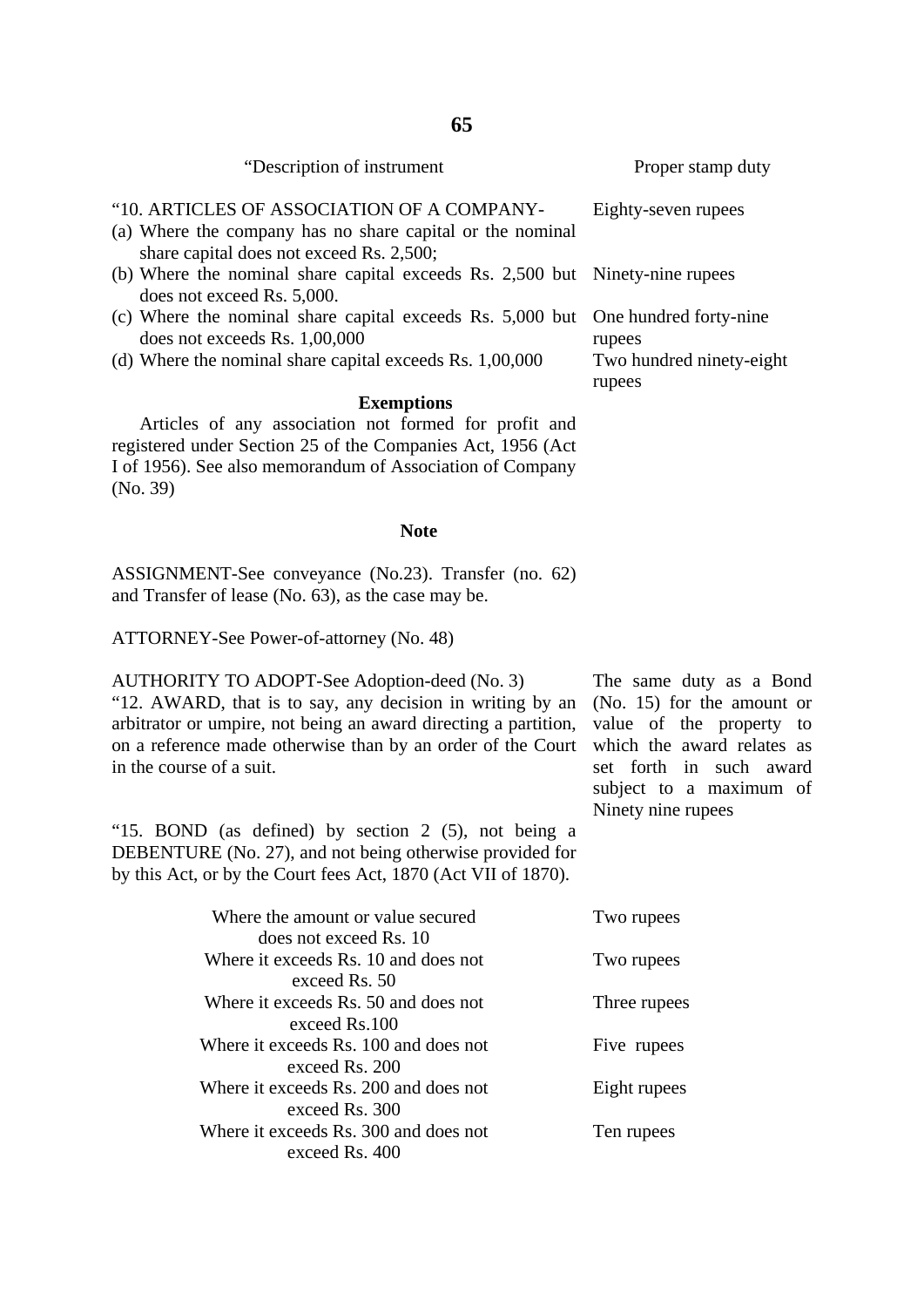| "Description of instrument"                                                                                             | Proper stamp duty   |
|-------------------------------------------------------------------------------------------------------------------------|---------------------|
| Where it exceeds Rs. 400 and does not<br>exceed Rs. 500                                                                 | Fourteen rupees     |
| Where it exceeds Rs. 500 and does not<br>exceed Rs. 600                                                                 | Eighteen rupees     |
| Where it exceeds Rs. 600 and does not<br>exceed Rs. 700                                                                 | Twenty two rupees   |
| Where it exceeds Rs. 700 and does not<br>exceed Rs. 800                                                                 | Twenty four rupees  |
| Where it exceeds Rs. 800 and does not<br>exceed Rs. 900                                                                 | Twenty seven rupees |
| Where it exceeds Rs. 900 and does not<br>exceed $\text{Rs}$ , 1000                                                      | Thirty rupees       |
| and for every Rs. 500 or part thereof in excess of Rs. 1,000<br>See Administration Bond (No. 2), Bottomry Bond (No. 16) | Seventeen rupees    |
| Customs Bond (No. 26), Indemnity Bond (No. 34),<br>Respondential Bond (No. 56), Security Bond (No. 57)                  |                     |

### **Exemptions**

Bonds when executed by-

- (a) Headmen nominated under rules framed in accordance with Bengal Irrigation Act, 1876, (Bengal Act, III of 1876) Section 99, for the due performance of their duties under that Act;
- (b) Any person for the purposed of guaranteeing that the local income derived from private subscriptions to a charitable dispensary or hospital or any other object of public utility, shall not be less than a specified sum per mensem.

"16 BOTTOMRY BOND, that is to say, any instrument where by the master of a sea-going ship borrows money on the security of a ship to enable him to preserve the ship or prosecute her voyage.

"17 CANCELLATION, instrument of (including any Thirty rupeesinstrument by which any instrument previously execute is cancelled), if attested and not otherwise provided for.

See also RELEASE (No. 55) Revocation of Settlement (No. 58-B), Surrender of Lease (No.61), Revocation of Trust (No. 64-B)

The same duty as a Bond (No. 15) for such amount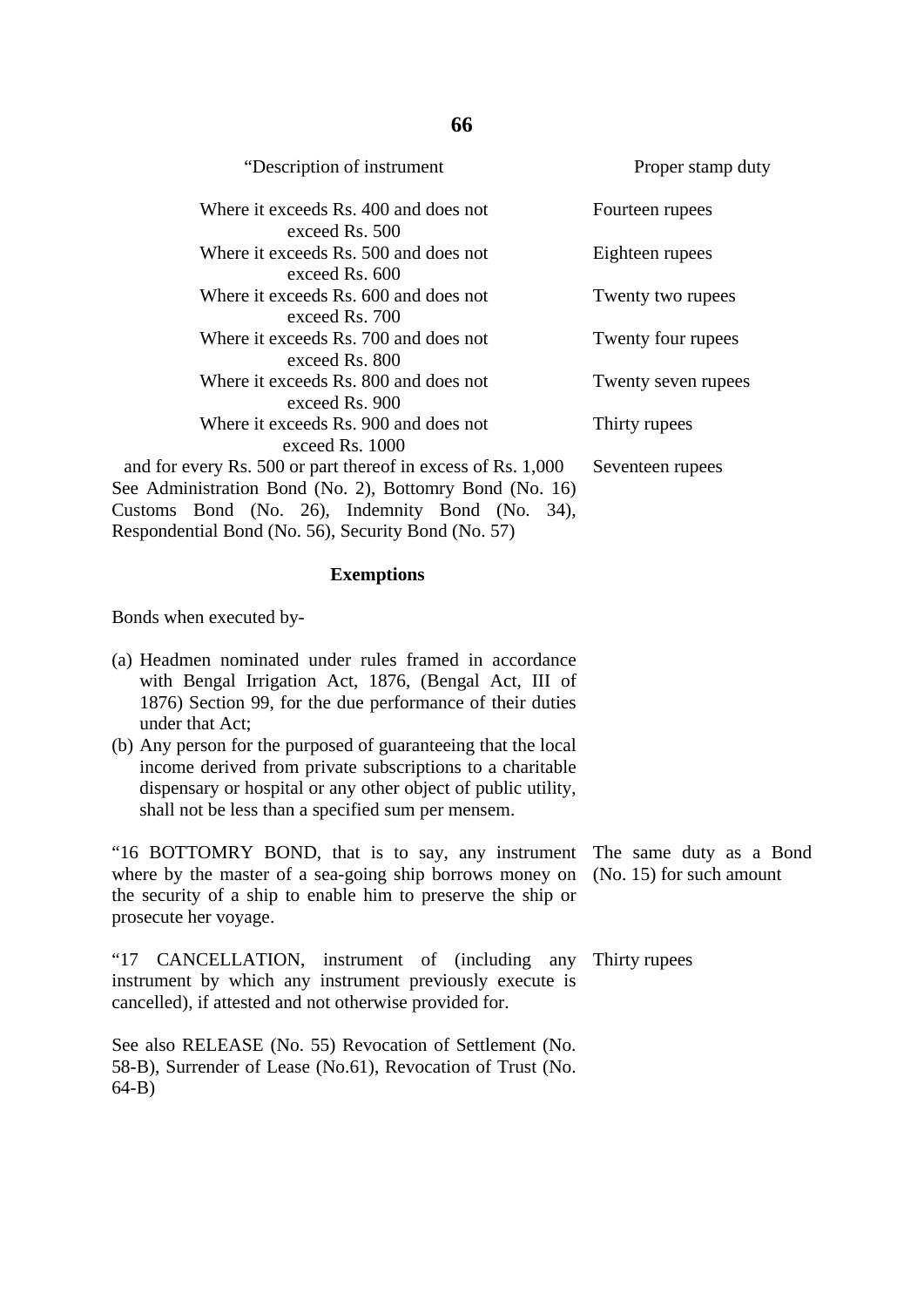| 67                                                                                                                                                                                                                                                                                                                                                                                                                                                |                                                                                                                                        |  |
|---------------------------------------------------------------------------------------------------------------------------------------------------------------------------------------------------------------------------------------------------------------------------------------------------------------------------------------------------------------------------------------------------------------------------------------------------|----------------------------------------------------------------------------------------------------------------------------------------|--|
| "Description of instrument                                                                                                                                                                                                                                                                                                                                                                                                                        | Proper stamp duty                                                                                                                      |  |
| "18 CERTIFICATION OF SALE (in respect of each property<br>put up a separate lot and sold), granted to the purchase of any<br>property sold by public auction by a Civil or Revenue Court,<br>or Collector or other Revenue Officer-                                                                                                                                                                                                               |                                                                                                                                        |  |
| (a) Where the purchase money does not exceed Rs. 10<br>(b) Where the purchase money exceed Rs. 10 but does not<br>exceed Rs. 25;                                                                                                                                                                                                                                                                                                                  | Two rupees<br>Three rupees                                                                                                             |  |
| (c) In any other case                                                                                                                                                                                                                                                                                                                                                                                                                             | The<br>duty<br>same<br>as<br>a<br>conveyance (No. 23), for a<br>consideration equal to the<br>the purchase<br>amount of<br>money only. |  |
| "19. CERTIFICATE OR OTHER DOCUMENT, evidencing<br>the right or title of the holder thereof or any other person,<br>either to any shares, scrip or stock in or of any Incorporated<br>company or other body corporate or to become proprietor of<br>shares, scrip or stock in or any such company or body.                                                                                                                                         | Two rupees                                                                                                                             |  |
| See also LETTERS OF ALLOTMENT OF SHARES<br>(No.36)                                                                                                                                                                                                                                                                                                                                                                                                |                                                                                                                                        |  |
| "20. CHARTERED PARTY that is to say any instrument Seven rupees<br>(except an agreement for the hire of a tugsteamer), whereby a<br>vessel or some specified principal part thereof is let for the<br>specified purposes of the charterer, whether it includes a<br>penalty clause or not.                                                                                                                                                        |                                                                                                                                        |  |
| "22. COMPOSITION-DEED, that is to say, any instrument Sixty rupees<br>executed by a debtor, whereby the conveys his property for<br>the benefit of his creditors or whereby payment of a<br>composition or divident on their debt is secured to the<br>creditors, or whereby provision is made for the continuation<br>of debtor's business under the supervision of inspectors or<br>under letters of license, for the benefit of his creditors. |                                                                                                                                        |  |
| "23 CONVEYANCE (as defined by section 2(10) not being a<br>Transfer charged or exempted under No. 52-                                                                                                                                                                                                                                                                                                                                             |                                                                                                                                        |  |
| Where the amount or value of the consideration for such<br>conveyance as set forth therein does not exceed Rs.50;                                                                                                                                                                                                                                                                                                                                 | Three rupees                                                                                                                           |  |
| Where it exceeds Rs. 50 but does not exceed Rs. 100;<br>Where it exceeds Rs. 100 but does not exceed Rs. 200<br>Where it exceeds Rs. 200 but does not exceed Rs.300<br>Where it exceeds Rs. 300 but does not exceed Rs.400                                                                                                                                                                                                                        | Five rupees<br>Nine rupees<br>Thirteen rupees<br>Seventeen rupees                                                                      |  |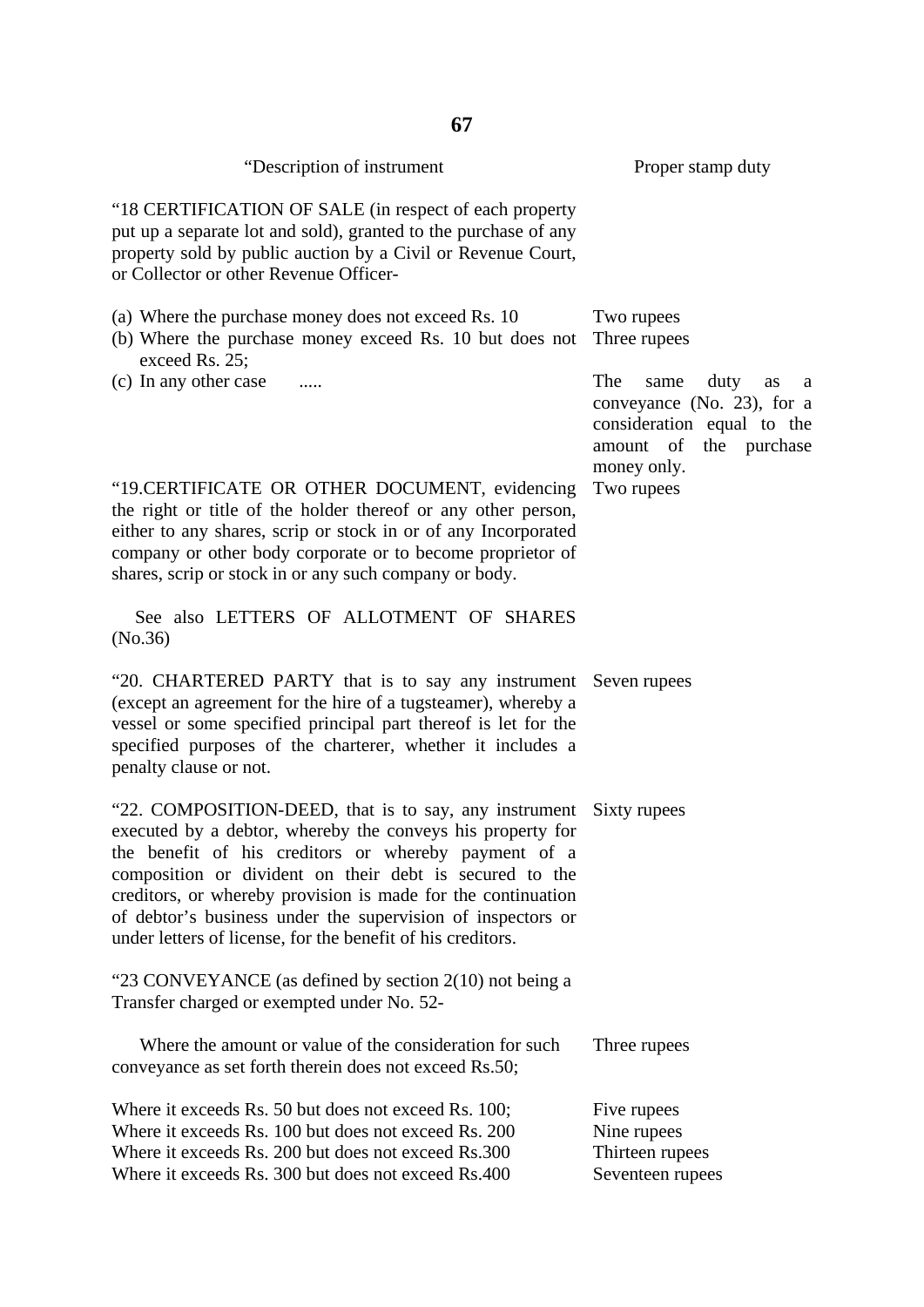| "Description of instrument"                                 | Proper stamp duty                                   |
|-------------------------------------------------------------|-----------------------------------------------------|
| Where it exceeds Rs. 400 but does not exceed Rs.500         | Twenty three rupees                                 |
| Where it exceeds Rs. 500 but does not exceed Rs.600         | Twenty seven rupees                                 |
| Where it exceeds Rs. 600 but does not exceed Rs.700         | Thirty two rupees                                   |
| Where it exceeds Rs. 700 but does not exceed Rs.800         | Thirty seven rupees                                 |
| Where it exceeds Rs. 800 but does not exceed Rs.900         | Forty rupees                                        |
| Where it exceeds Rs. 900 but does not exceed Rs.1000        | Forty five rupees                                   |
| For every Rs.500 or part thereof in excess of Rs. 1,000;    | Twenty three rupees                                 |
| Where it exceeds Rs. 50,000 but does not exceed Rs.90,000   | Sixty rupees for every one<br>thousand rupees       |
| Where it exceeds Rs. 90,000 but does not exceed Rs.1,50,000 | Eighty rupees for every one<br>thousand rupees      |
| And where it exceeds Rs. 1,50,000;                          | Ninety-nine rupees for every<br>one thousand rupees |

Provided that where the "instrument" or the conveyance is in respect of an industrial Loan, certified as such by the Director of Industries, Meghalaya the Stamp duty shall be half of the above rate.

### **Exemption**

Assignment of copyright under the Indian Copyright Act, 1957. (Act XIV of 1957)

CO-PARTNERSHIP DEED see Partnership (No. 46)

"24. COPY OR EXTRACT

Certified to be a true copy or extract or by order of any public officer and not chargeable under the law for the time being in force relating to court fees-

- (i) If the original was not chargeable with duty, or if Four rupees the duty with which it was chargeable does not exceed one rupee;
- (ii) If any other case not falling within the provision of Seven rupees section 6A

### **Exemptions**

- (a) Copy of any paper which a public officer is expressly required by law to make or furnish for record in any public office or for any public purpose;
- (b) Copy of, or extract from any register relating to births, baptisms, naming, dedications marriages, divorce, deaths or burials.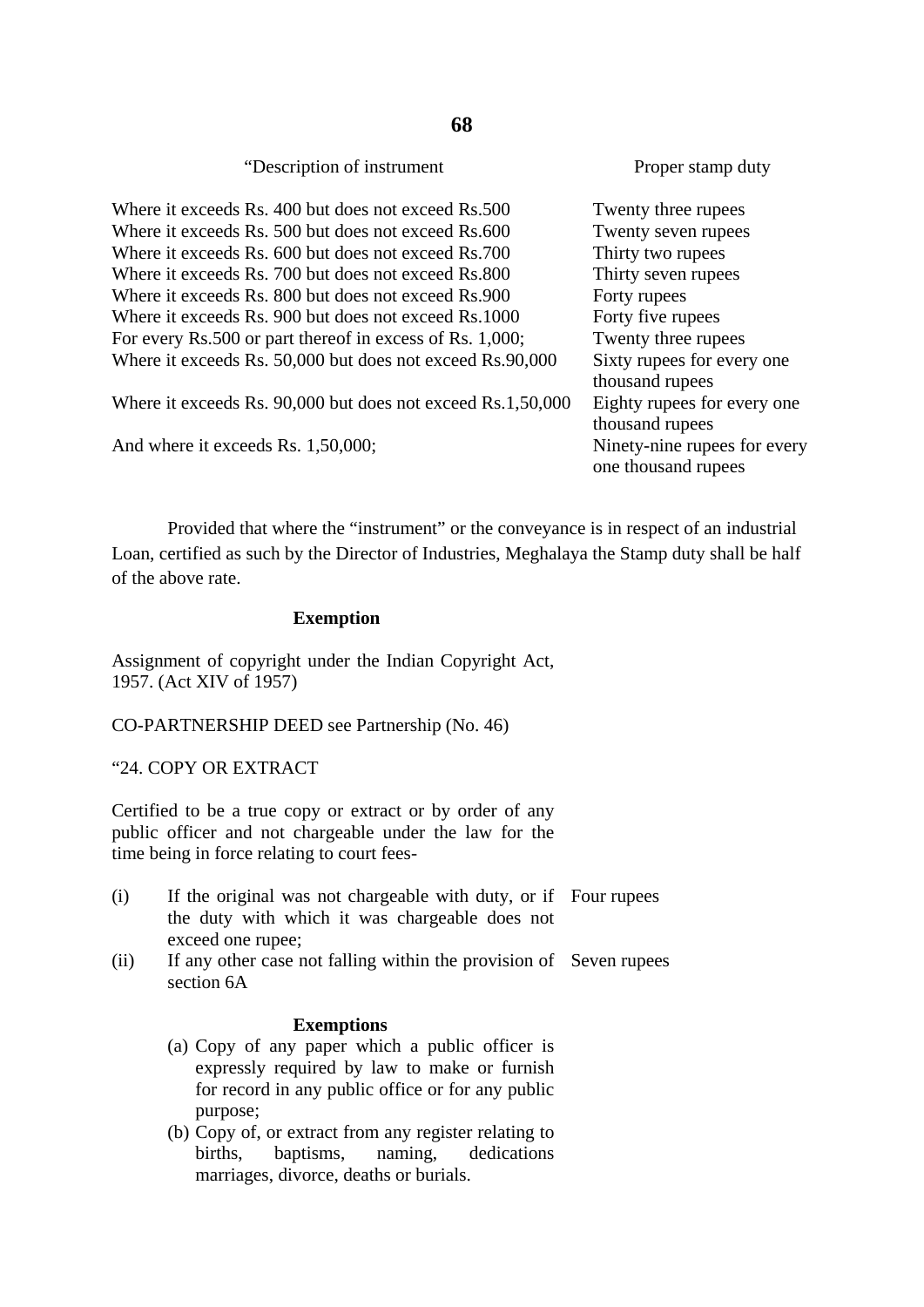| "Description of instrument                                                                                                                                                                                                                                                                                                                                                                                                                                                                          | Proper stamp duty                                               |
|-----------------------------------------------------------------------------------------------------------------------------------------------------------------------------------------------------------------------------------------------------------------------------------------------------------------------------------------------------------------------------------------------------------------------------------------------------------------------------------------------------|-----------------------------------------------------------------|
| 25 COUNTERPART OR DUPLICATE of any instrument,<br>chargeable with duty and in respect of which the proper<br>duty has been paid-                                                                                                                                                                                                                                                                                                                                                                    |                                                                 |
| (a) If the duty with which the original instrument is<br>chargeable does not exceed two rupees;<br>(b) In any other case not falling within the provisions of<br>section 6A                                                                                                                                                                                                                                                                                                                         | The same duty as is payable on<br>the original.<br>Seven rupees |
| Counterpart of any lease granted to a cultivator when<br>such lease is exempted from duty.                                                                                                                                                                                                                                                                                                                                                                                                          |                                                                 |
| <b>26 CUSTOM-BOND-</b>                                                                                                                                                                                                                                                                                                                                                                                                                                                                              |                                                                 |
| (a) Where the amount does not exceed Rs.1,000                                                                                                                                                                                                                                                                                                                                                                                                                                                       | The same amount as bond (No.<br>15) for such amount             |
| (b) In any other case                                                                                                                                                                                                                                                                                                                                                                                                                                                                               | Forty rupees                                                    |
| 28 DELIVERY ORDER IN RESPECT OF GOODS that is<br>to say, any instrument entitling any person therein named,<br>or his assigns or the holder thereof, to the delivery of any<br>goods lying in any dock or port or in any warehouse in<br>which goods are stored or deposited on rent or hire, or<br>upon any wharf, such instrument being signed by or behalf<br>of the owner of such goods upon the sale or transfer of the<br>property therein, when such goods exceed in value twenty<br>rupees. | Two rupees                                                      |
| <b>DEPOSIT OF TITLE DEEDS</b>                                                                                                                                                                                                                                                                                                                                                                                                                                                                       |                                                                 |
| See agreement relating to Deposit of Title deeds, pawn or<br>Pledge $(No. 6)$ .                                                                                                                                                                                                                                                                                                                                                                                                                     |                                                                 |
| DISSOLUTION OF PARTNERSHIP See partnership (No.<br>46)                                                                                                                                                                                                                                                                                                                                                                                                                                              |                                                                 |
| "9. DIVORCE-Instrument of, that is to say, any instrument Twenty rupees<br>by which any person effects the dissolution of his<br>marriage.                                                                                                                                                                                                                                                                                                                                                          |                                                                 |
| DOWER-Instrument of, see settlement (No. 58)                                                                                                                                                                                                                                                                                                                                                                                                                                                        |                                                                 |

DUPLICATE-see counterpart (No. 25)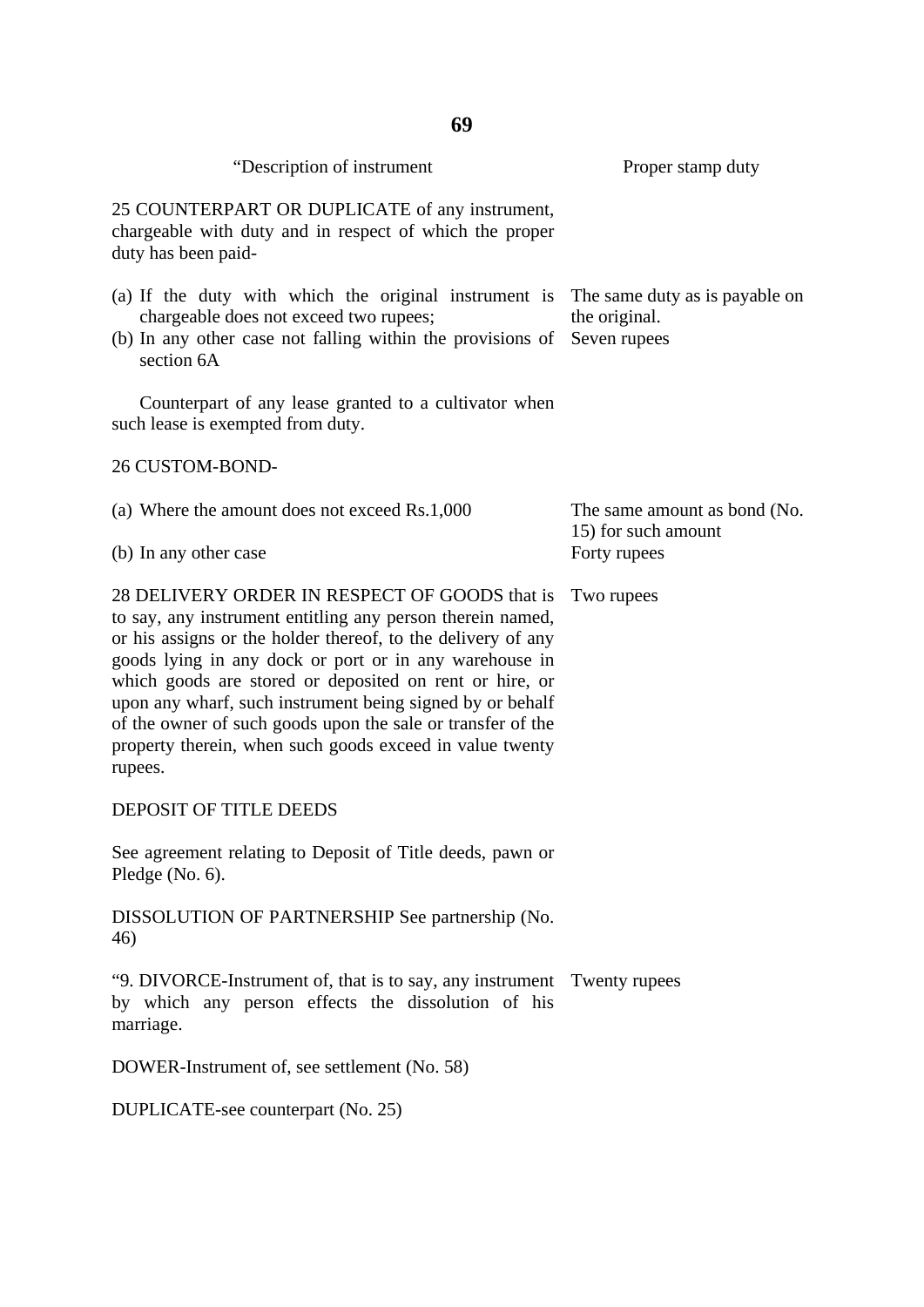| "Description of instrument                                                                                                                                   | Proper stamp duty                                                                                                                                                                                                                                                                                                  |
|--------------------------------------------------------------------------------------------------------------------------------------------------------------|--------------------------------------------------------------------------------------------------------------------------------------------------------------------------------------------------------------------------------------------------------------------------------------------------------------------|
| "31. EXCHANGE OF PROPERTY-Instrument of.                                                                                                                     | The same duty as conveyance<br>$(No.23)$ for a consideration<br>equal to the value of the<br>property of greatest value as set<br>forth in such instrument.                                                                                                                                                        |
| EXTRACT-See copy (No. 24)                                                                                                                                    |                                                                                                                                                                                                                                                                                                                    |
| "FURTHER CHARGE-INSTRUMENT of, that is to say,<br>any instrument imposing a further charge on mortgaged<br>property-                                         |                                                                                                                                                                                                                                                                                                                    |
| (a) When the original mortgage is one of the description<br>referred to in clause (a) of Article No.40 (that is, with<br>possession).                        | The same duty as a conveyance<br>$(No.23)$ for a consideration<br>equal to the amount of the<br>further charge secured by such<br>instrument.                                                                                                                                                                      |
| (b) When such mortgage is one of the description referred<br>to in clause (b) of Article No. 40 (that is, without<br>possession):-                           |                                                                                                                                                                                                                                                                                                                    |
| If at the time of execution of the instrument of<br>(i)<br>further charge possession of the property is given<br>or agreed to be given under such instrument | The same duty as a conveyance<br>$(No.23)$ for a consideration<br>equal to the total amount of the<br>total amount of the charge<br>(including)<br>original<br>the<br>further<br>mortgage<br>and<br>any<br>charge already made), less the<br>duty already paid on such<br>original mortgage and further<br>charge. |
| If possession is not so given<br>(ii)                                                                                                                        | The same duty as a Bond<br>$(No.15)$ for the amount of the<br>further charge secured by such<br>instrument.                                                                                                                                                                                                        |
| "33 GIFT-Instrument of not being a settlement (No. 58), or<br>will or Transfer (No. 62)                                                                      | The same duty as a conveyance<br>$(No.23)$ for a consideration<br>equal to the value of the<br>property as set forth in such<br>instrument.                                                                                                                                                                        |
| HIRING AGREEMENT- Or agreement for service, see<br>agreement (No.5)                                                                                          |                                                                                                                                                                                                                                                                                                                    |

"34. INDEMNITY BOND.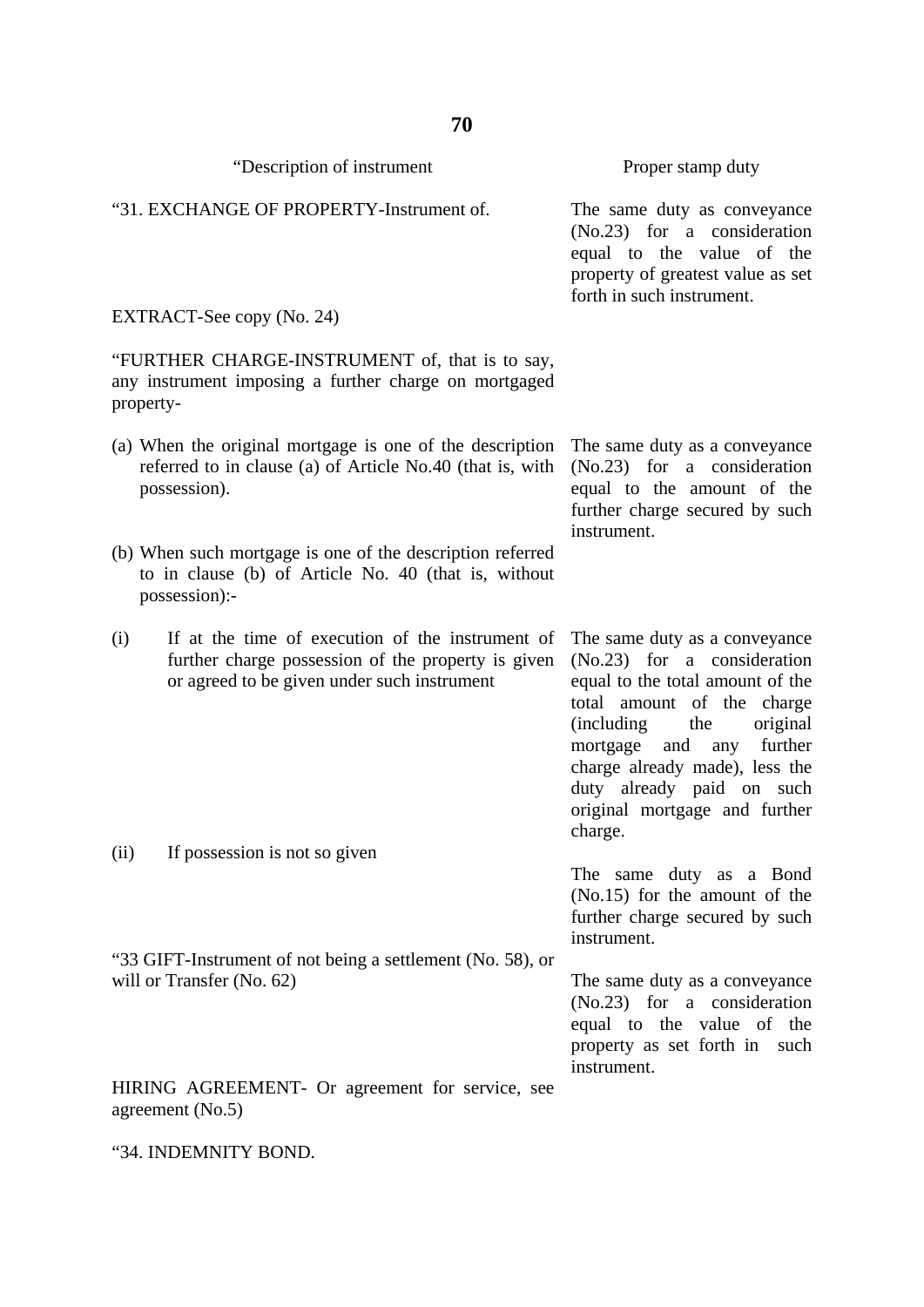|        | "Description of instrument                                                                                                                                                                    | Proper stamp duty                                                                                                                                                                                                                                                                                                          |  |  |
|--------|-----------------------------------------------------------------------------------------------------------------------------------------------------------------------------------------------|----------------------------------------------------------------------------------------------------------------------------------------------------------------------------------------------------------------------------------------------------------------------------------------------------------------------------|--|--|
| No. 22 | INSPECTORSHIP DEED; see composition-Deed                                                                                                                                                      | The same duty as a security Bond (No.<br>57) for the same amount.                                                                                                                                                                                                                                                          |  |  |
|        | "35. LEASE-including and under lease or sub-lease<br>and any agreement to let or sub-let:-                                                                                                    |                                                                                                                                                                                                                                                                                                                            |  |  |
| (i)    | (a) Whereby such lease the rent is fixed and no<br>premium is paid or delivered:-<br>Where the lease purports to be for a term of The same duty as a Bond (No. 15) for<br>less than one year; | whole<br>amount<br>the<br>payable<br><b>or</b><br>deliverable under such lease.                                                                                                                                                                                                                                            |  |  |
| (ii)   | Where the lease purports to be for a term of<br>not less than one year but not more than five<br>years;                                                                                       | The same duty as a Bond (No.15) for<br>the amount or value of the average<br>annual rent reserved.                                                                                                                                                                                                                         |  |  |
| (iii)  | Where the lease purports to be for a term<br>exceeding five years and not exceeding ten<br>years;                                                                                             | The same duty as a conveyance<br>(No.23) for a consideration equal to the<br>amount or value of the average annual<br>rent reserved                                                                                                                                                                                        |  |  |
| (iv)   | Where the lease purports to be for a term<br>exceeding ten years and not exceeding<br>twenty years;                                                                                           | The same duty as a conveyance<br>$(No.23)$ for a consideration equal to<br>twice the amount or value of the<br>average annual rent reserved.                                                                                                                                                                               |  |  |
| (v)    | Where the lease purports to be for a term<br>exceeding twenty years and not exceeding<br>thirty years;                                                                                        | duty as a conveyance<br>The same<br>$(No.23)$ for a consideration equal to<br>three times the amount or value of the<br>average annual rent reserved.                                                                                                                                                                      |  |  |
| (vi)   | Where the lease purports to be for a term<br>exceeding thirty years and not exceeding<br>one hundred years;                                                                                   | The same duty as a conveyance<br>(No.23) for a consideration equal to<br>four times the amount or value of the<br>average annual rent reserved.                                                                                                                                                                            |  |  |
| (vii)  | Where the lease purports to be for a term<br>hundred<br>exceeding<br>one<br>years<br><b>or</b><br>in<br>perpetuity;                                                                           | duty as a conveyance<br>same<br>The<br>$(No.23)$ for a consideration equal in the<br>case of a lease granted solely for<br>agricultural purpose to one-tent and in<br>any other case to one sixth of the whole<br>amount of rents which would be paid<br>or delivered in respect of the first fifty<br>years of the lease. |  |  |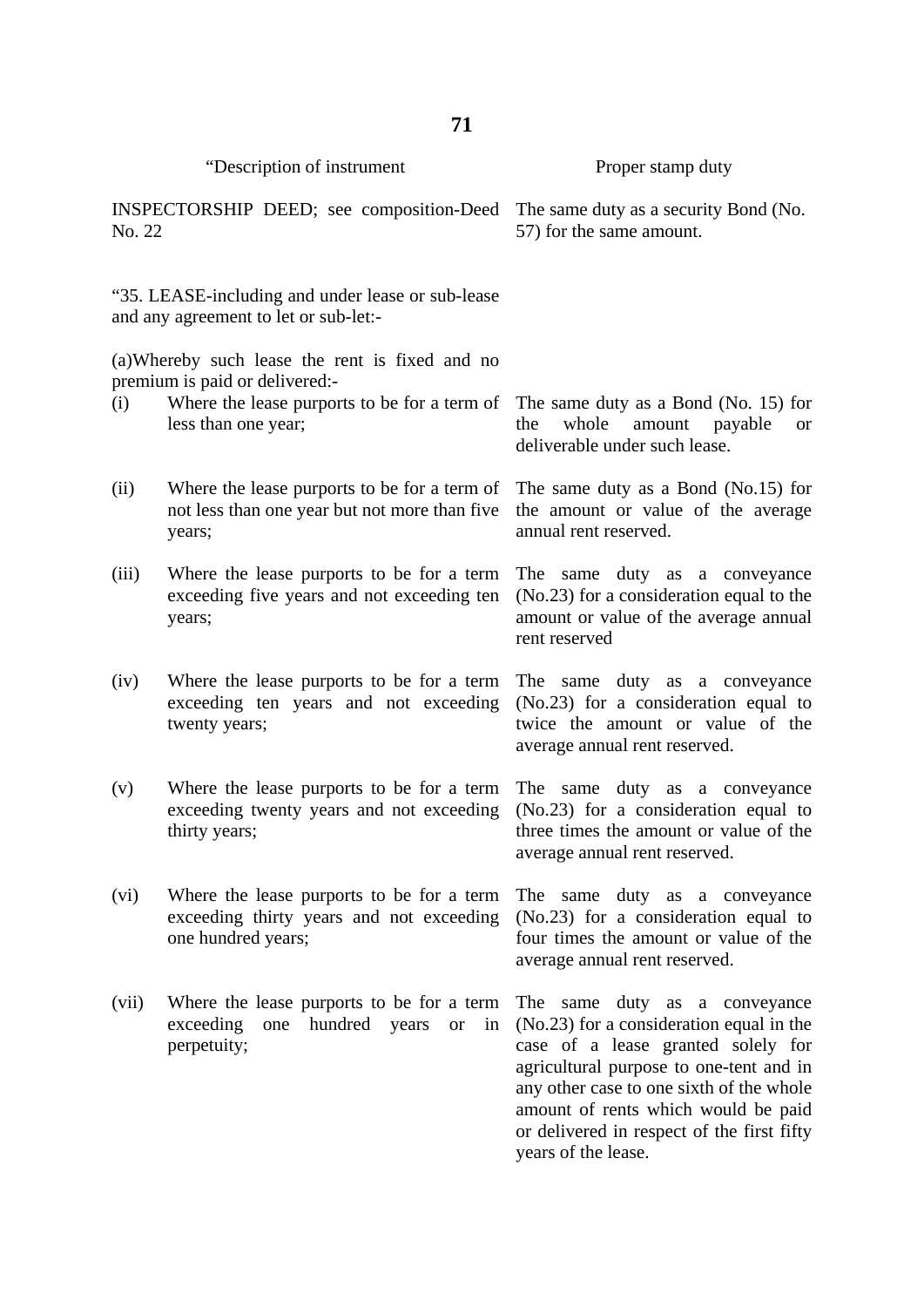| be for any definite term;                                                                                        | consideration equal to three times the amount<br>or value of the average annual rent which<br>would be paid or delivered for the first ten<br>years if the lease continued so long.                                                                                                                                                               |
|------------------------------------------------------------------------------------------------------------------|---------------------------------------------------------------------------------------------------------------------------------------------------------------------------------------------------------------------------------------------------------------------------------------------------------------------------------------------------|
| (b) Where the lease is granted for a fine or<br>premium, or for money advanced and where<br>no rent is reserved; | The same duty as a conveyance (No.23) for a<br>consideration equal to the amount or value of<br>such line premium or advance as set forth in<br>the lease.                                                                                                                                                                                        |
| (c) Where the lease is granted for a fine or<br>premium, or for money advanced in<br>additions to rent reserved; | The same duty as a conveyance (No.23) for a<br>consideration equal to the amount or value of<br>such line premium or advance as set forth in<br>the lease in addition to the duty which would<br>have been payable such lease, if no fine or<br>premium or advance had been paid or<br>delivered:<br>Provided that, in any case when an agreement |

to lease is stamped with the advoalorem stamp required for a lease, and a lease in pursuance of such agreement is subsequent executed the duty on such lease shall not exceed one rupee and fifty five paise.

 Lease, executed in the case of cultivator and for the purpose of cultivation (including a lease of trees for the production of food or drinking), without payment or delivery of any fine or premium when a definite term is expressed and such term does not exceed one year, or when the average annual rent received does not exceed one hundred rupees.

In this exemption a lease for the purpose of cultivation shall include a lease of lands for cultivation together with a home stand or tank.

#### Proper stamp duty

The same duty as a conveyance (No.23) for a consideration equal to three times the amount or value of the average annual rent which would be paid or delivered for the first ten

"Description of instrument

(viii) Where the lease does not purport to

## **Exemption**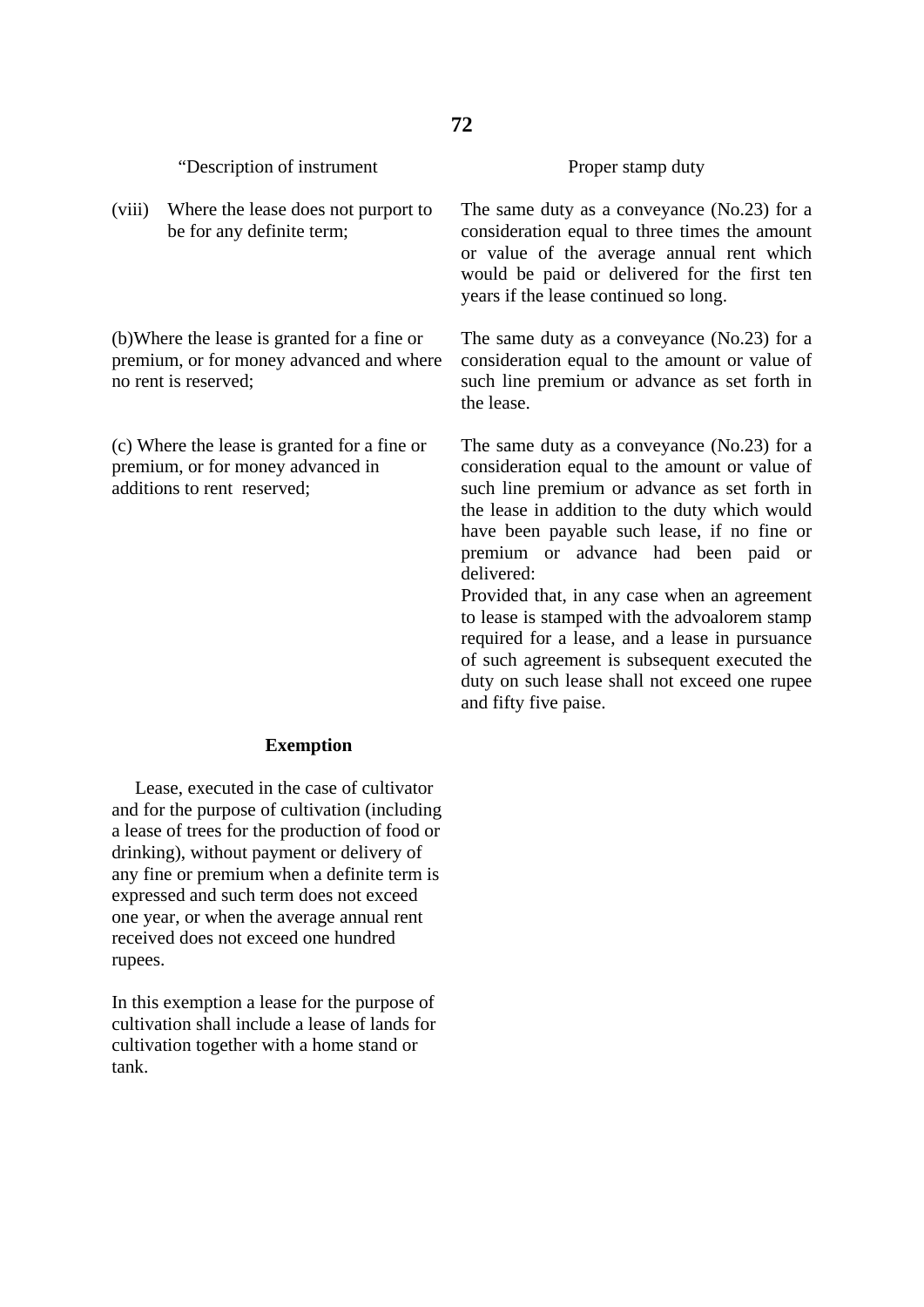| Explanation:- When a lease under takes to Two rupees<br>any recurring charge, such<br>pay<br>as<br>Government revenue, land lord's share of<br>cesses, or the owner's share of Municipal<br>rates or texes, which is by law recoverable<br>from the lessor, the amounts so agreed to be<br>paid by the lesse shall be deemed to be part<br>of the rent. |  |
|---------------------------------------------------------------------------------------------------------------------------------------------------------------------------------------------------------------------------------------------------------------------------------------------------------------------------------------------------------|--|
| LETTER OF ALLOTMENT OF<br>"36.<br>SHARES; in any company or proposed<br>company or in respect of any loan to be<br>raised by any company or proposed<br>company.                                                                                                                                                                                        |  |
| See also CERTIFICATE OR OTHER<br>DOCUMENT (No.19).                                                                                                                                                                                                                                                                                                      |  |
| "38.LETTER OF LICENSE, that is to say Forty rupees<br>any agreement between a debtor and his<br>creditors that the letter shall, for a specified<br>time suspend their claims and allow the<br>debtor to carry on business at his own<br>discretion.                                                                                                    |  |
| "39.MEMORANDUM OF ASSOCIATION<br>OF A COMPANY-                                                                                                                                                                                                                                                                                                          |  |
| (a) If accompanied by articles of association One hundred nineteen rupees (Act I of 1956)<br>under section 26 of the Companies Act,<br>1956                                                                                                                                                                                                             |  |
| $(h)$ If not an accompanied                                                                                                                                                                                                                                                                                                                             |  |

- (b) If not so accompanied
	- (i) Where the normal share capital Two hundred ninety eight rupees. does not exceed one lakh of rupees (ii) Where the nominal share capital Four hundred ninety five rupees
	- exceeds one lakh of rupees

## **Exemption**

Memorandum of any association not formed for profit and registered under Section 25 of the Companies Act, 1956

"Description of instrument

(Act. I of 1956)

Proper stamp duty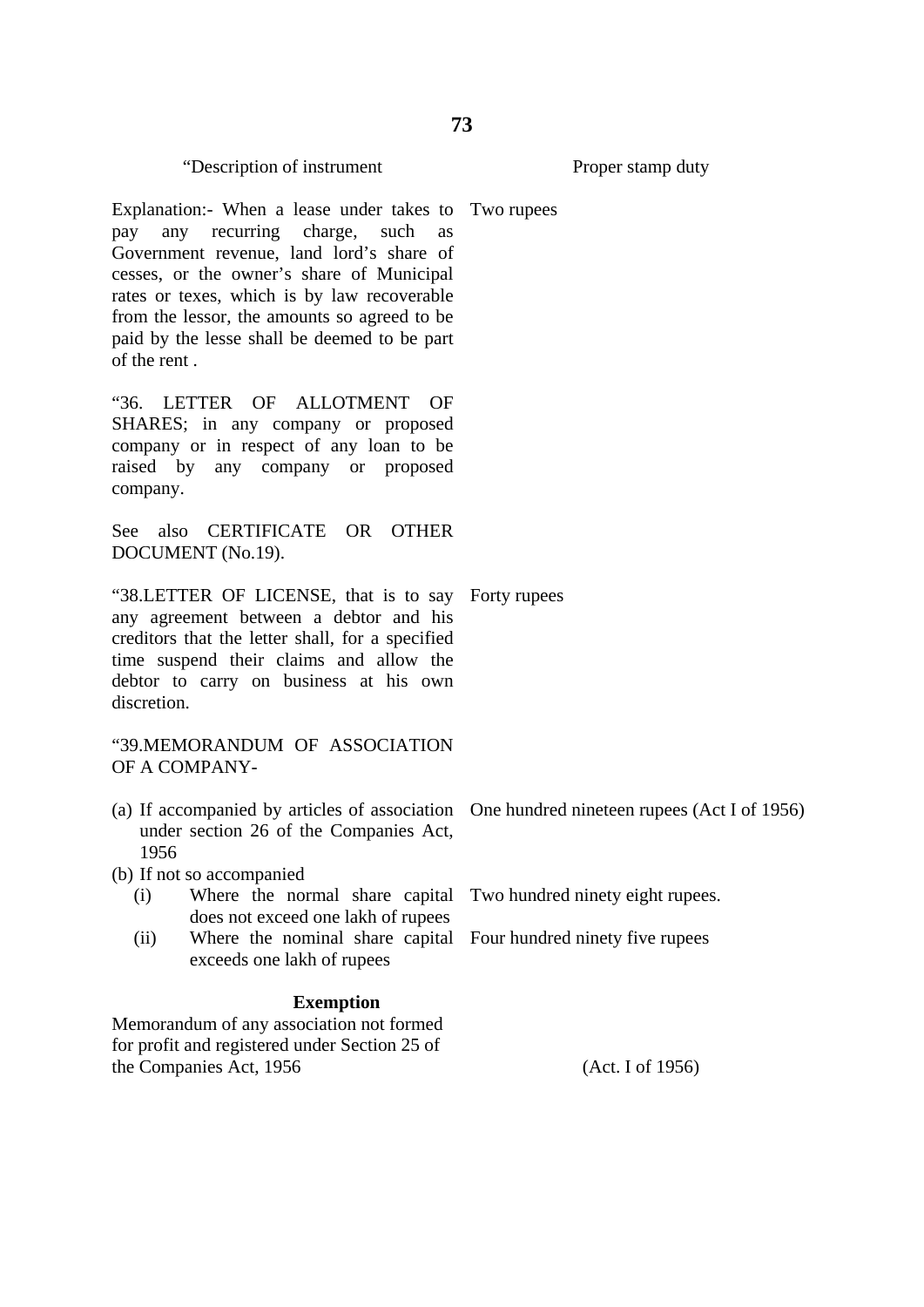Proper stamp duty

"40. MORTGAGE-DEED not being an Agreement relating to Deposit of Title Deeds, Pawn or pledge (No. 6) Bottomry Bond (No.16), Mortgage of a Crop (No.41), Respondentia Bond (No.56) of Security Bond (No.57).

- (a) When possession of the property or any part of the property comprise in such deed is given by the mortgagor or agreed to be given;
- (b) When possession of the property or any part of the property comprise in such deed is not given by the mortgagor nor agreed to be given;

Explanation- A mortgagor who gives to the mortgagee a power of attorney to collect rents or a lease of the property mortgaged or a part thereof is deemed to give possession within the meaning of this article.

(c) (i)When a collateral or auxiliary or Four rupees additional or substituted security, or by way of further assurance for the above mentioned purpose where the principal or primary security is duly stamped for every sum secured not exceeding Rs.1,000 (ii)And for every Rs.1,000 or part thereof secured in excess of Rs. 1,000 Four rupees

## **Exemption**

- (1) Instrument executed by persons taking (Act XIX of 1883)advance under the Land Improvement Loans Act. 1883, or the Agriculturist's Loan Act, 1884.) or by their sureties as security for the repayment of such advance.
- (2) Letter of the hypothecation accompanying a bill of exchange.

The same duty as a conveyance (No.23) for a consideration equal to the amounts secured by such deed.

The same duty as a Bond (No.15) for the amount secured by such deed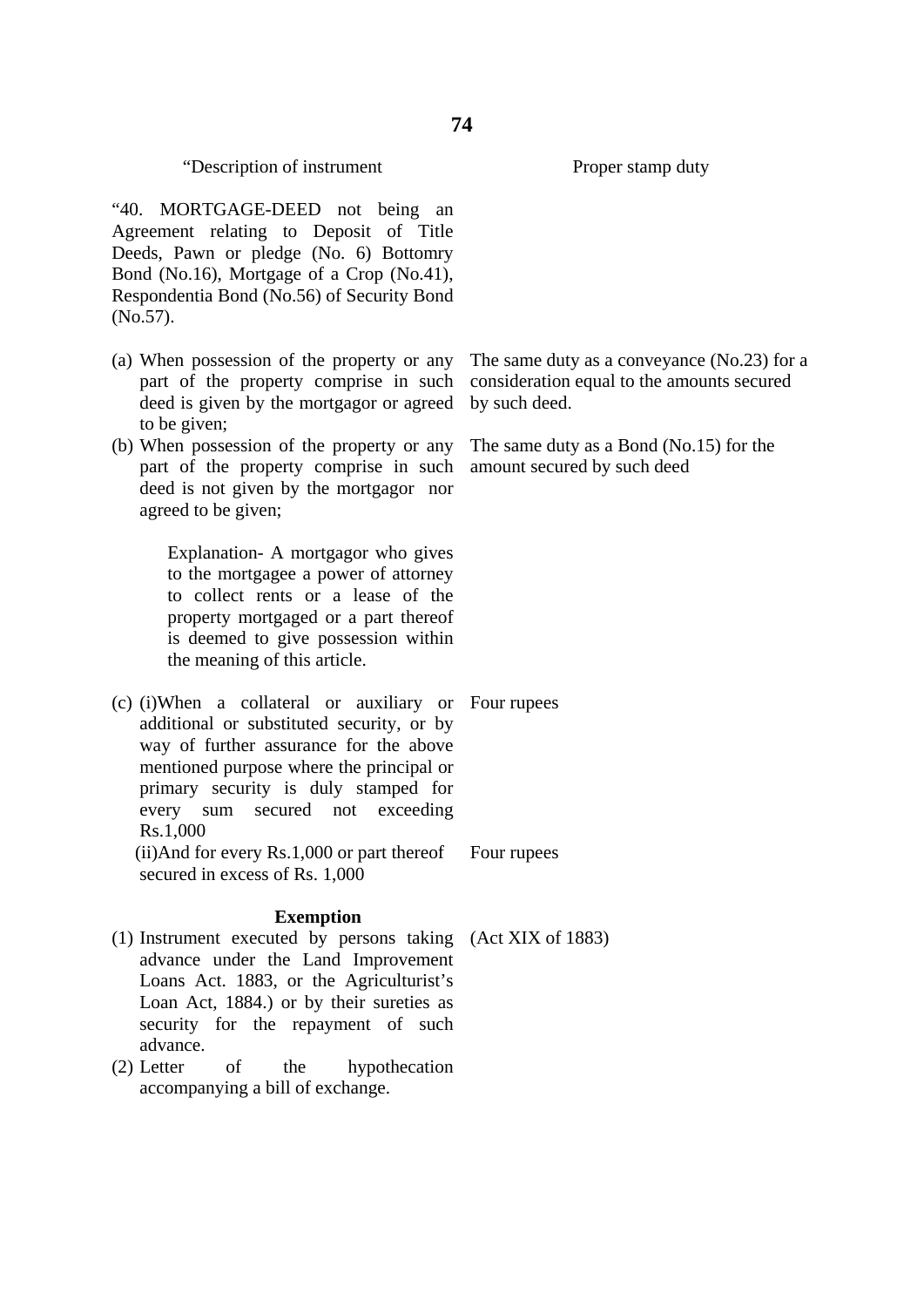"41. MORTGAGE OF CROP, in including any instrument evidencing an agreement to secure the repayment of a loan made upon any mortgage of a crop, whether the crop is or is not in existence at the time of the mortgage-

(a) When the loan is repayable not more than three months from the date of the instrument.

> For every sum secured not exceeding Two rupees Rs.200 and For every Rs.200 of part thereof Two rupees secured in excess of Rs.200

(b) When the loan is repayable more than three months, but not more than eighteen months from the date of instrument-

For every sum secured not exceeding Two rupees Rs.100 and For every Rs.100 or part thereof secured Two rupees in excess of Rs.100

#### **Exemption**

"42.NOTARIAL ACT, that is to say any Seven rupees instrument, endorsement, note, attestation, certificate or entry not being a protest (No.50) made or signed by a Notary Public in the execution of the duties of his office, or by the other person lawfully acting as a Notary Public.

See also protest of Bill or Note (No.50)

"43. NOTE OR MEMORANDUM, sent by a Broker or Agent to his principal intimating the purchase or sale on account of such principal-

- (a) Of any goods exceeding in value twenty rupees;
- (b) Of any stock or marketable security exceeding in value twenty rupees.

Two rupees for every Rs.5,000 or part thereof of the value of the stock or security subject to a maximum of forty rupees

Two rupees

Proper stamp duty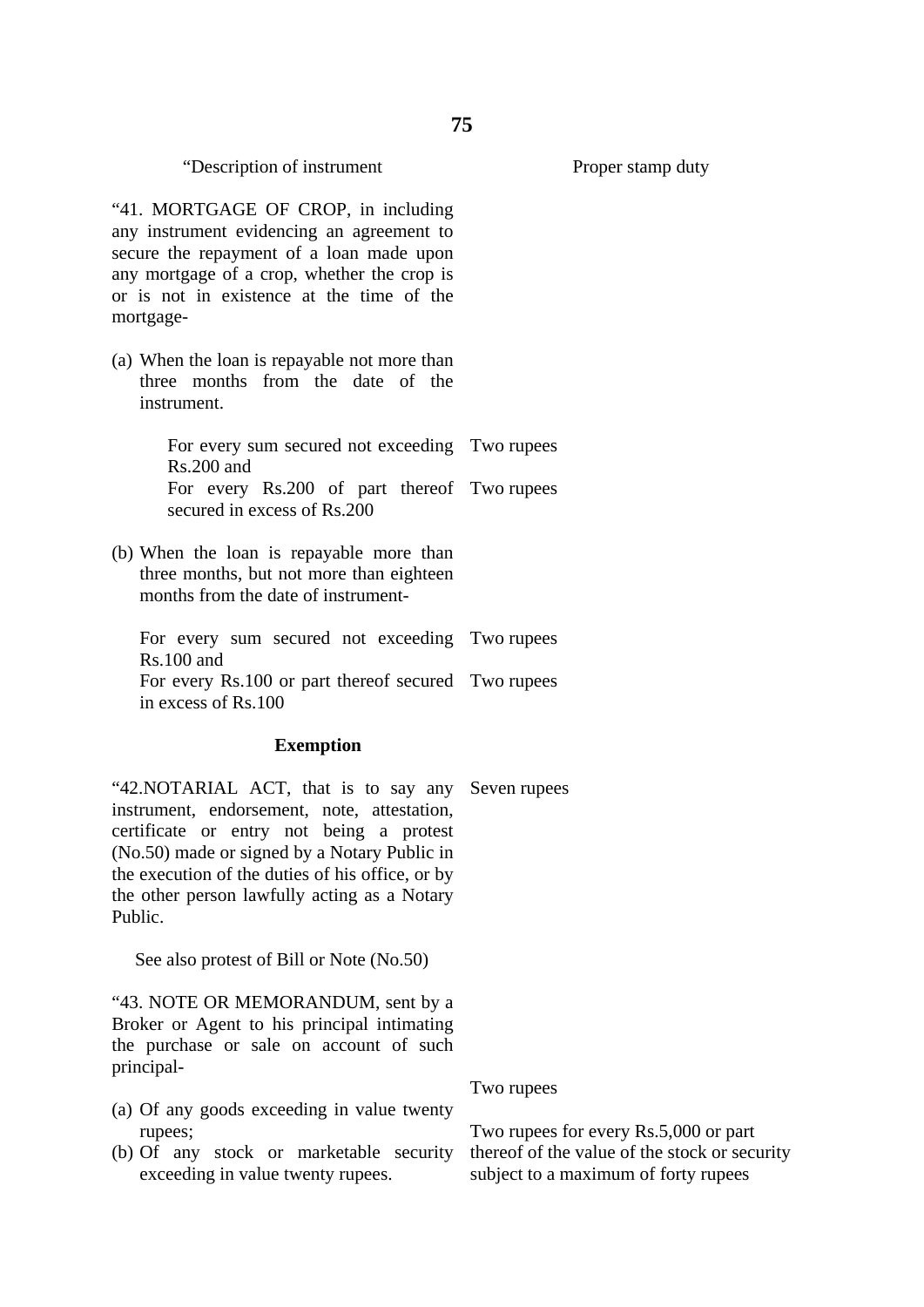Proper stamp duty

"44. NOTE OF PROTEST BY THE Four rupees MASTER OF A SHIP- See also protests by the master of ship (No.51).

 Order for the payment of money-See Bill Exchange (No.13).

by section  $2(15)$ ]

"45. PARTITION- Instrument of [as defined The same duty as a Bond (No.15) for the amount of the value of the separated shares or shares of the property.

> **N.B**- The largest share remaining after the property is partitioned or if there are two or more shares of equal value and not smaller than any of the other share than one of such equal (share) shall be deemed to be that from which the other shares are separated.

Provided always that-

- (a) When an instrument of partition containing an agreement to divide property in severally is executed and a partition is affected in pursuance of such agreement the duty chargeable upon the instrument affecting such partitions shall be reduced by the amount of duty paid in respect of first instrument but shall not be less than four rupees.
- (b) Where land is held on revenue settlement for a period not exceeding thirty years and paying the full assessment the value for the purpose of duty shall be calculated at not more than five times the annual revenue.
- (c) Where a final order for affecting a partition passed by any Revenue authority or any Civil Court or an award by an arbitrator directing a partition, is stamped with the stamp required for an instrument of partition and an instrument of partition in pursuance of such order or award is subsequently executed duty in such instrument shall not exceed four rupees.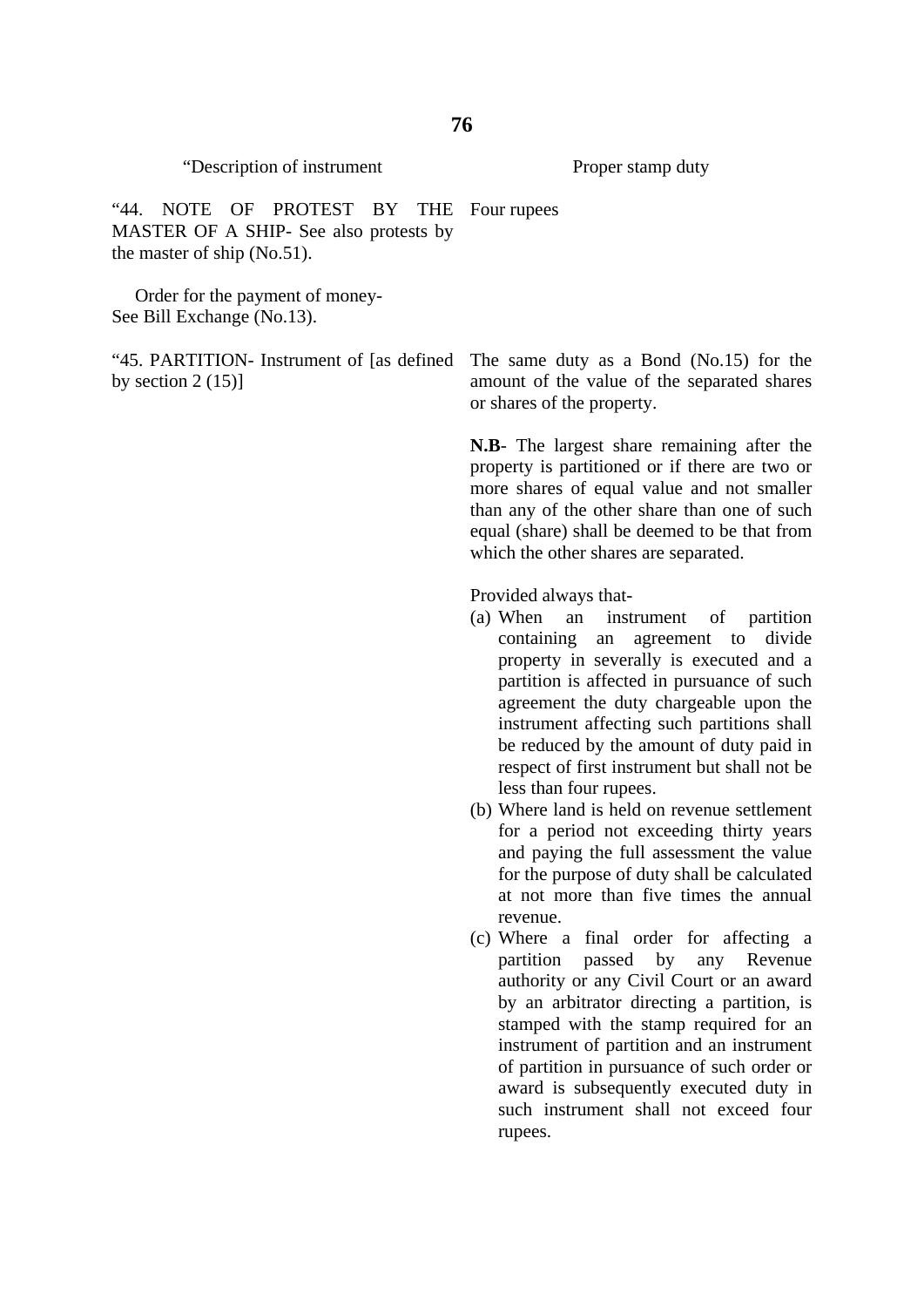| "Description of instrument                                                                                                                                                                                          | Proper stamp duty                                                            |  |  |  |
|---------------------------------------------------------------------------------------------------------------------------------------------------------------------------------------------------------------------|------------------------------------------------------------------------------|--|--|--|
| "46. PARTNERSHIP<br>A-Instrument of-                                                                                                                                                                                |                                                                              |  |  |  |
| (a) Where the capital of the partnership does The same duty as a Bond (No. 15)<br>not exceed Rs.1,000                                                                                                               |                                                                              |  |  |  |
| (b) In any other case                                                                                                                                                                                               | Eighty rupees                                                                |  |  |  |
| B.-Dissolution of-                                                                                                                                                                                                  | Forty rupees                                                                 |  |  |  |
| Pawn or pledge-See Agreement relating<br>to Deposit of Title-deeds pawn or pledge<br>(No.6)                                                                                                                         |                                                                              |  |  |  |
| "48. POWER OF ATTORNEY<br>(as defined by section $2(21)$ not being a<br>proxy-                                                                                                                                      |                                                                              |  |  |  |
| (a) When executed for the sole purpose of Four rupees<br>procuring the registration of one or more<br>documents in relation to a single<br>transaction or for admitting execution of<br>one or more such documents; |                                                                              |  |  |  |
| (b) When required in suits or proceedings Four rupees ACT XV of 1882<br>under the presidency small Cause Courts<br>Act, 1882.                                                                                       |                                                                              |  |  |  |
| (c) When authorising one person or more to<br>act in a single transaction other than the<br>case mentioned in clause (a);                                                                                           | Seven rupees                                                                 |  |  |  |
| (d) When authorising not more than five<br>persons to act jointly and severally in<br>more than one transaction or generally;                                                                                       | Thirty rupees                                                                |  |  |  |
| (e) When authorising more than five persons<br>but not more than ten persons to act<br>jointly and severally in more than one<br>transaction or generally;                                                          | Sixty rupees.                                                                |  |  |  |
| (f) When given for consideration<br>and<br>authorising the attorney to sell<br>any<br>immovable property;                                                                                                           | The same duty as a Conveyance (No.23) for<br>the amount of the consideration |  |  |  |
| (g) In any other case                                                                                                                                                                                               | Five rupees for each person authorised                                       |  |  |  |
| Evalenction for the number<br>$\alpha$ f thos                                                                                                                                                                       |                                                                              |  |  |  |

**Explanation**-for the purpose of these Article More persons than one when belonging to the same firm shall be deemed to be one person.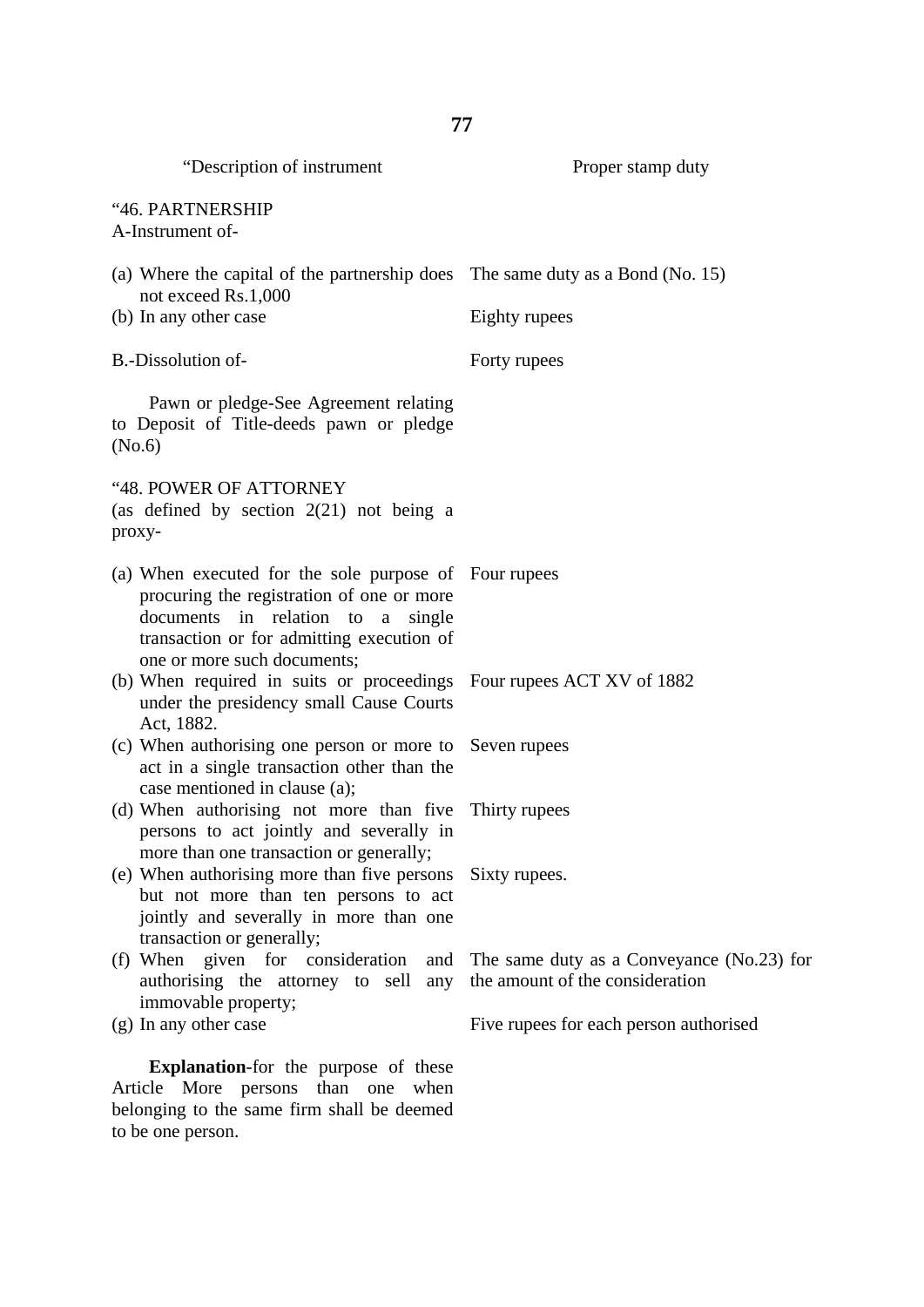N.B.-the term "Registration" includes every operation incidental to registration under the Indian Registration Act, 1908. (ACT XVI of 1908).

"50. PROTEST OF BILL OR NOTE, that is Seven rupees. to say, any declaration in writing made by a Notary public or other person lawfully acting as such, attesting the dishonour of a bill-ofexchange or promissory note.

"51. PROTEST BY THE MASTER OF A Seven rupees. SHIP, that is to say, any declaration of the particular of her voyage drawn up by him with a view to adjustment of losses or the calculation of averages and every declaration in writing made by him against the charters or consignees for not loading or unloading the ship, when such declaration is attested or certified by a Notary Public or other person lawfully acting as such.

See also Note of protest by the Master of a Ship (No. 44)

## "54. RECONVEYANCE OF MORTGAGED PROPERTY-

- (a) If the consideration for which the property was mortgaged does not exceed Rs.1,000
- (b) In any other case

"55.RELEASE, that is to say, any instrument (not being such a release as is provided for by section 23-A),where by a person renounces a claim upon another person or against specified property-

- (a) If the amount of value of the claim does not exceed Rs.1,000;
- (b) In any other case

"56. RESPONDENTIA BOND, that is to say, any instrument securing a loan on the cargo laden or to be laden on board a ship and making repayment contingent on the arrival of the cargo at the port of destination.

The same duty as conveyances (No. 23) for the amount of such consideration as set forth in the conveyance. Sixty rupees

The same duty as a Bond (No.15) for such or value as set forth in the release. Thirty rupees

The same duty as a Bond (No.15), for the amount of the loan secured.

Proper stamp duty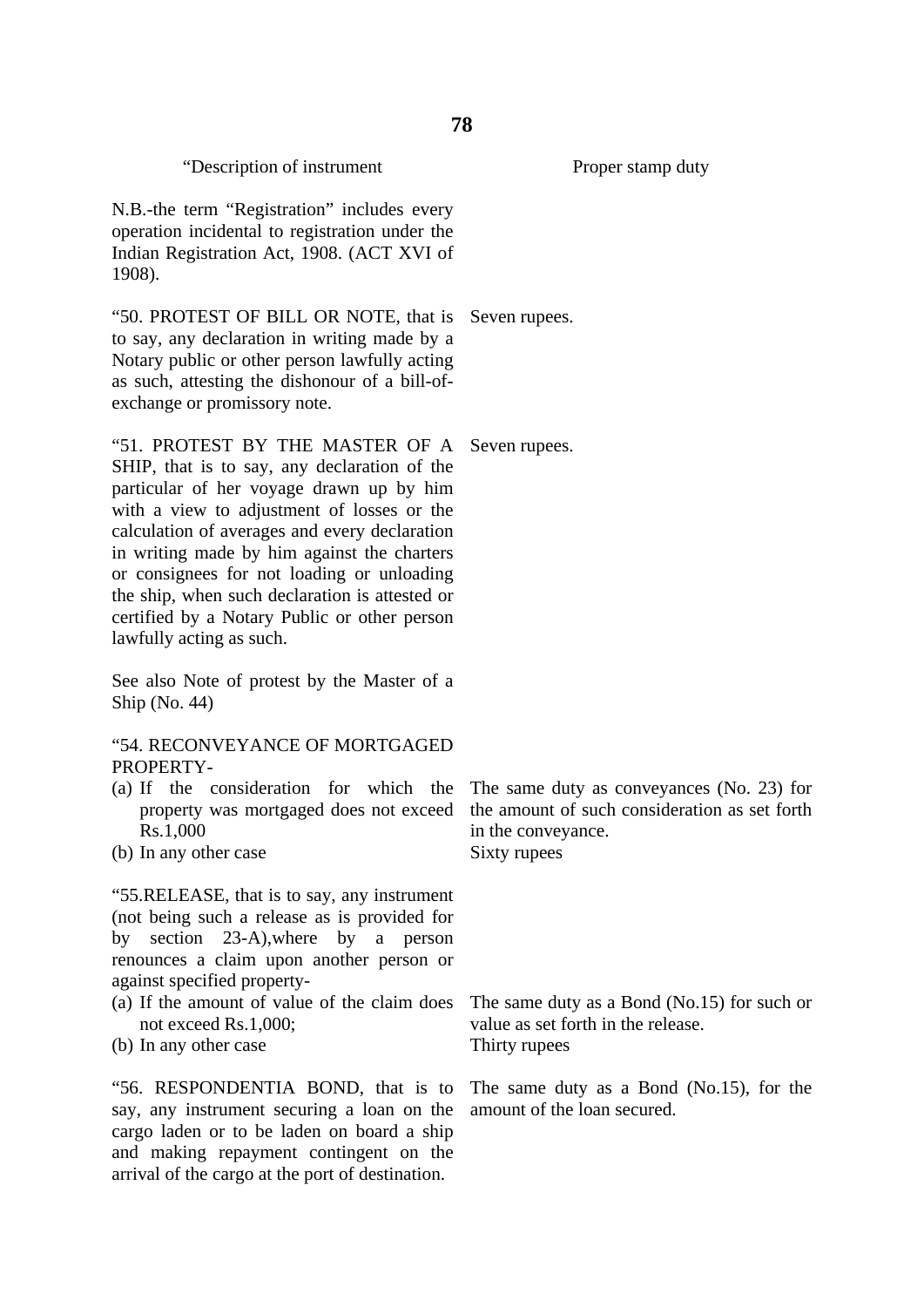#### REVOCATION OF ANY TRUST OR SETTLEMENT-See settlement (No.58), Trust (No.64)

"57. SECURITY BOND OR MORTGAGE DEED, executed by way of security for the due execution of an office, or to account for money or other property received by virtue thereof or executed by a secure the due performance of a contract-

(a) When the amount secured does not exceed The same duty as a Bond (No.15) for the Rs.1,000

amount secured. Thirty rupees

(b) In any other case

#### **Exemption**

Bond or other instrument, when executed-

- (a) By headman nominated under rules framed in accordance with the Bengal Irrigation Act, 1876, (Ben. Act III of 1876) section 99, for due performance of their duties under that Act;
- (b) By any person for the purpose of guaranteeing that the local income derived from private subscription to a charitable dispensary or hospital, or any other object of public utility, specified sum per mensem.
- (c) Under No.-3-A of the rules made by the Government of Bombay in Council under section 70 of the Bombay Irrigation Act, 1879; (Bom. Act VII of 1879)
- (d) Executed by persons taking advances under the Land Improvement Loans Act, 1883, (Act XIX of 1883) or the Agriculturist's Loans Act, 1884, (Act XII of 1884) or by their sureties, as sureties, as securities for the repayment of such advance;
- (e) Executed by officers of Government or their sureties to secure the due execution of an Office or the due accounting for money or other property received by virtue thereof;

Proper stamp duty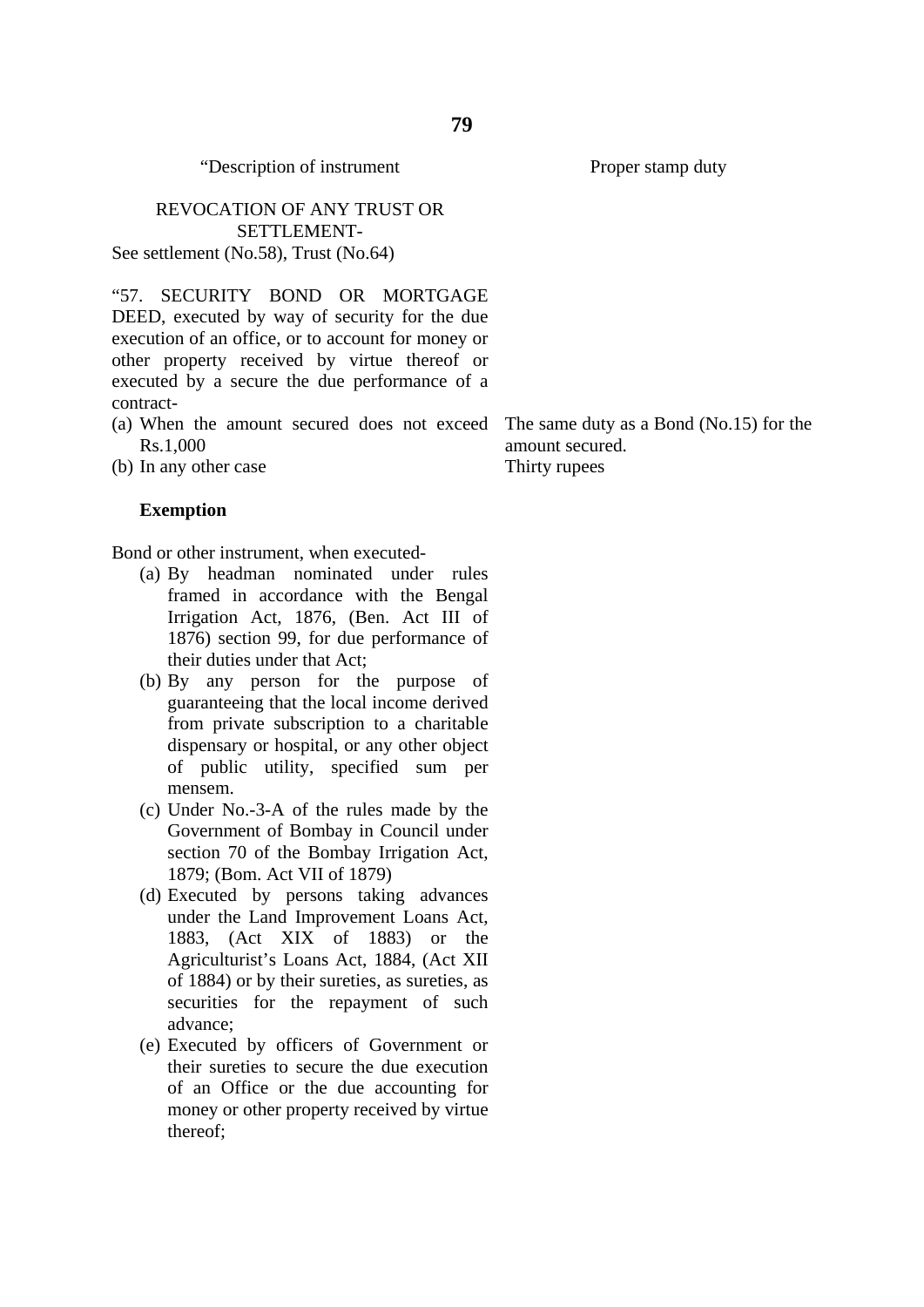#### "58 SETTLEMENT-

A-Instrument of (including a deed of power)

#### **Exemptions**

- a) Deed of power executed on the occasion of a marriage between Muhammadans.
- b) Hindus, that is to say, any settlement of immovable property executed by a Budhist in Burma for a religious purpose in which no value has been specified and on which a duty of Rs.10 has been paid.

B-revocation of-

See also TRUST (No.64)

"59-SHARE WARRANTS to bearer issued under the One—and-a –half time the duty Company Act, 1956, (Act I of 1956)

## **Exemptions**

Share warrant when issued by a Company in pursuance of the Companies Act, 1956, (Act I of 1956.) section 114, to have effect only upon payment, as composition for duty, to the collector of stamp revenue of—

- (a) One-and-a-half per centum of the Whole subscribed capital of the company, or
- (b) If any of the company which has paid the said duty or composition in full, subsequently issues an addition to its subscribed capital one-and-a-half per centum of the additional capital so issued.

Proper stamp duty

The same duty as a conveyance (No.23) for a sum equal to the amount or value of the property settled as set forth in such settlement;

Provided that, where an agreement to settle is stamped with the stamp required for an instrument of settlement, and on instrument of settlement in pursuance of such agreement is subsequently executed, the duty on such instrument shall not exceed three rupees.

The same duty as a conveyance (No.23) for a sum equal to the amount or value of the property concerned, as set for in the instrument of revocation, but not exceeding forty rupees.

payable on conveyance (No.23) for a consideration equal to the nominal amount of the shares specified in the warrant.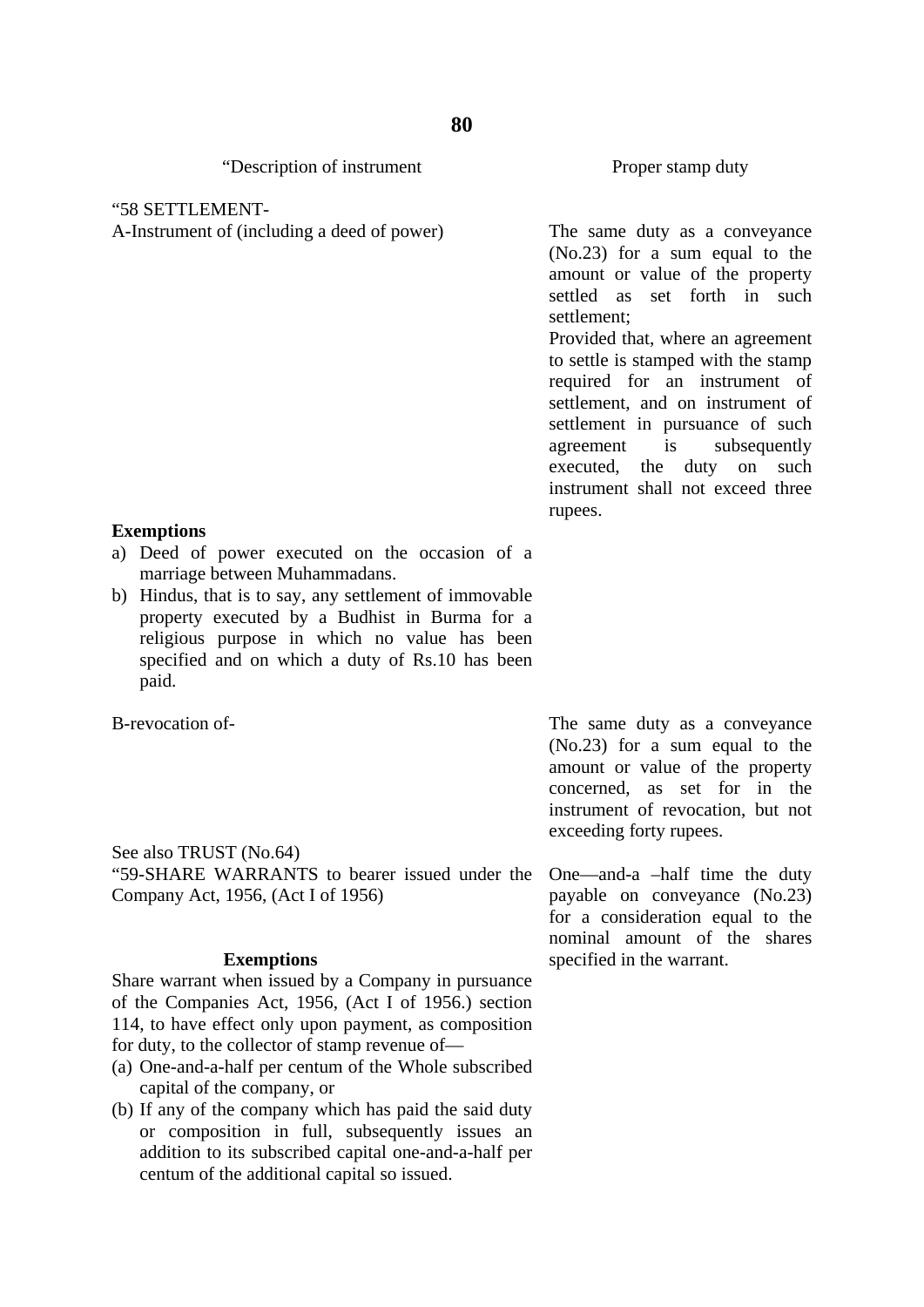| 81                                                                                                                                                                                                                                                                                                                                                          |                                                                                                                                                                             |  |  |  |  |  |  |
|-------------------------------------------------------------------------------------------------------------------------------------------------------------------------------------------------------------------------------------------------------------------------------------------------------------------------------------------------------------|-----------------------------------------------------------------------------------------------------------------------------------------------------------------------------|--|--|--|--|--|--|
| "Description of instrument                                                                                                                                                                                                                                                                                                                                  | Proper stamp duty                                                                                                                                                           |  |  |  |  |  |  |
| "60-SHIPPING ORDER for or relating to the<br>conveyance of goods on board of any vessel.                                                                                                                                                                                                                                                                    | Two rupees                                                                                                                                                                  |  |  |  |  |  |  |
| "61-SURRENDER OF LEASE-<br>(a) When the duty with which the lease is<br>chargeable, does not exceed seven rupees<br>and fifty paise.<br>(b) In any other case                                                                                                                                                                                               | The duty with which<br>such<br>lease<br><b>1S</b><br>chargeable.<br>Thirty rupees.                                                                                          |  |  |  |  |  |  |
| <b>Exemptions</b><br>Surrender of lease, when such lease is<br>exempted from duty.                                                                                                                                                                                                                                                                          |                                                                                                                                                                             |  |  |  |  |  |  |
| "63-TRANSFER OF LEASE By way of<br>Assignment, and not by way of under lease.                                                                                                                                                                                                                                                                               | The same duty as a conveyance (No.23) for a<br>consideration equal to the amount of the<br>consideration for the transfer.                                                  |  |  |  |  |  |  |
| <b>Exemptions</b><br>Transfer of any lease exempt from duty.                                                                                                                                                                                                                                                                                                |                                                                                                                                                                             |  |  |  |  |  |  |
| "64-TRUST-<br>A-declaration of or concerning, any property<br>when made by any writing not being a will.                                                                                                                                                                                                                                                    | The same duty as a Bond (No.15) for a sum<br>equal to the amount or value of the property<br>concerned, as set forth in the instrument but<br>not exceeding fifty rupees.   |  |  |  |  |  |  |
| B-Revocation of or concerning property<br>when made by any document other than a<br>will.                                                                                                                                                                                                                                                                   | The same duty as a Bond $(No.15)$ for a sum<br>equal to the amount or value of the property<br>concerned, as set forth in the instrument but<br>not exceeding fifty rupees. |  |  |  |  |  |  |
| See also Settlement (No.58) Valuation-See<br>Appraisement (No.8)                                                                                                                                                                                                                                                                                            |                                                                                                                                                                             |  |  |  |  |  |  |
| "65 Warrant for goods, that is to say, any<br>instrument evidencing the title of any person<br>therein named, or his assigns, or the holder<br>thereof, to the property in any goods lying in<br>or upon any dock, warehouse or wharf, such<br>instrument being signed or certified by or on<br>behalf of the person in whose custody such<br>goods may be. | Three rupees                                                                                                                                                                |  |  |  |  |  |  |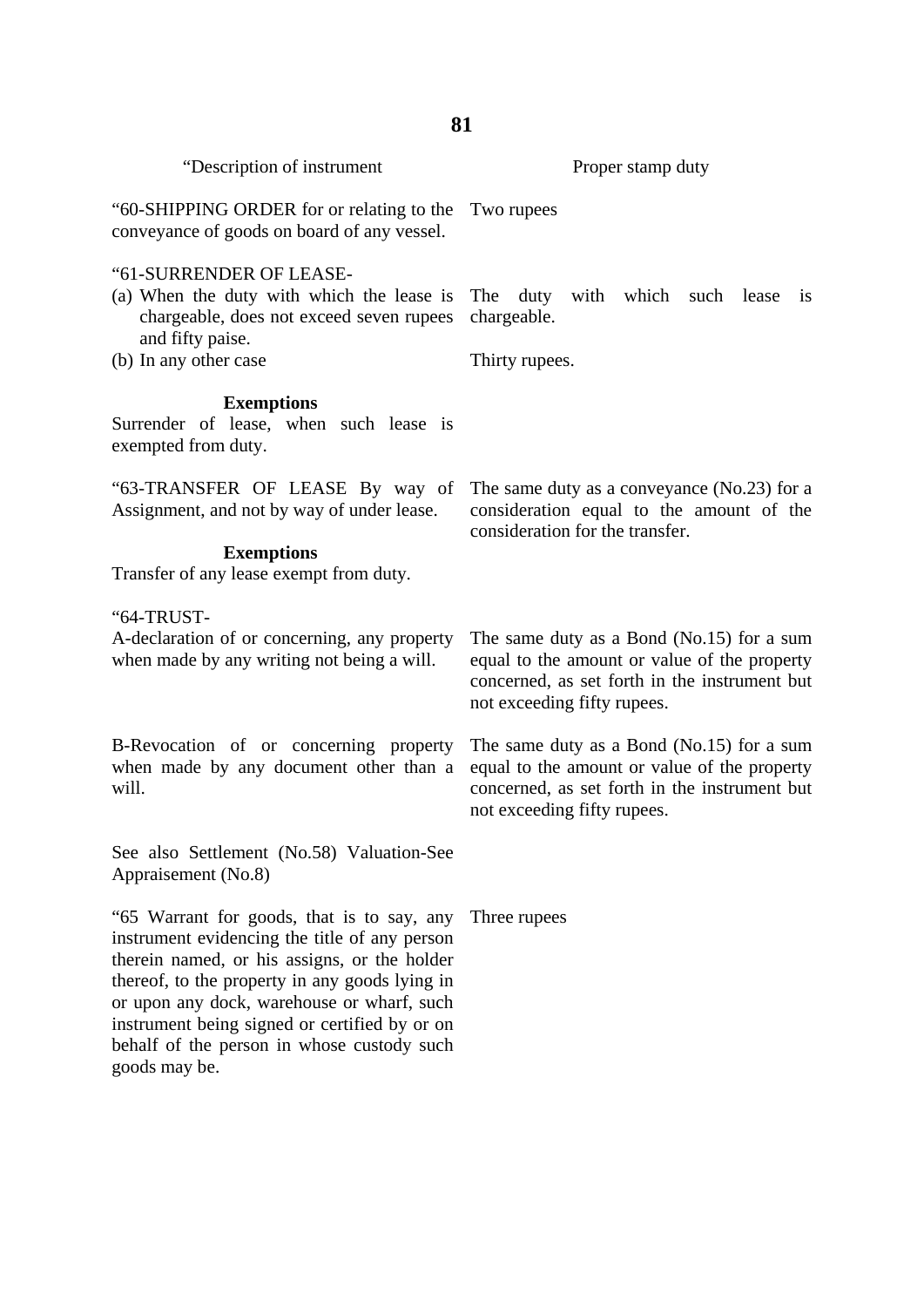# MEGHALAYA ACT 6 OF 1993 THE MEGHALAYA STATE COUNCIL FOR TECHNICAL EDUCATION ACT, 1993

(As passed by the Meghalaya Legislative Assembly)

Received the assent of the Governor on the  $28<sup>th</sup>$  May, 1993

(Published in the Gazette of Meghalaya, Extra-ordinary issue,

dated  $31<sup>st</sup>$  May, 1993)

An

#### Act

To provide for the establishment of a State Council for Technical education for the promotion of technical at polytechnic level and for matters connected therewith.

Be it enacted by the Legislature of the State Meghalaya in the Forty-fourth Year of the Republic of India as follows:-

| Short title extent and | 1              | (1) This Act may be called the Meghalaya State      |
|------------------------|----------------|-----------------------------------------------------|
| Commencement           |                | Council for Technical education Act, 1993           |
|                        |                | (2) It shall be deemed to have come into force on   |
|                        |                | the $10th$ June, 1992                               |
| Definitions            | $\overline{2}$ | In this Act, unless the context otherwise           |
|                        |                | requires-                                           |
|                        |                | (a) "Act means the Meghalaya State Council for      |
|                        |                | Technical Education Act, 1993.                      |
|                        |                | (b) "Council" means the Council for Technical       |
|                        |                | Education established under section 3;              |
|                        |                | (c) "Chairman" means the Chairman of the Council;   |
|                        |                | (d) "Committee" means a committee appointed under   |
|                        |                | section II;                                         |
|                        |                | (e) "member" means a member of the Council;         |
|                        |                | (f) "polytechnic" means an institution where a      |
|                        |                | diploma course of study in engineering or           |
|                        |                | technical subject is provided;                      |
|                        |                | (g) "prescribed" means prescribed by rules or       |
|                        |                | regulations, as the case may be;                    |
|                        |                | (h) "recognised" means recognised by the Council;   |
|                        |                | (i) "regulations" means the regulations made by the |
|                        |                | Council Under this Act;                             |
|                        |                | (i) "rules" means the rules made by the State       |
|                        |                | Government under this Act;                          |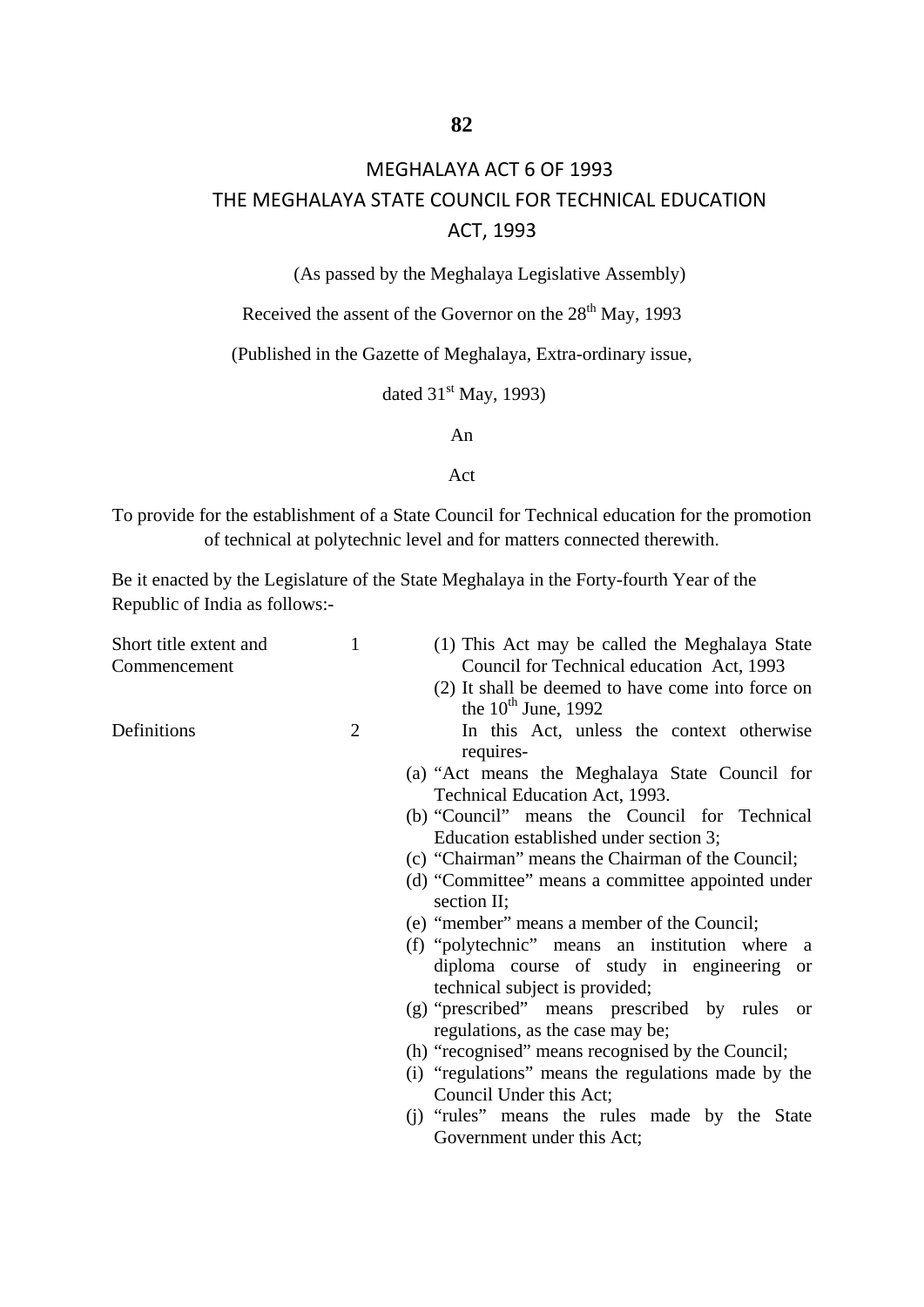- (k) "Secretary" means a Secretary of the Council appointed under sub-section (3) and includes a Member-Secretary referred to in sub-section (4) of section 5;
- (l) "Section" means a section of the Act; and
- (m)"State Government" means the Government of the State of Meghalaya.

3. (1) The State Government may, by notification in the Official Gazette, establish with effect from the date to be specified in the notification Council for Technical Education to be called the Meghalaya State Council for Technical Education

 (2) The Council shall be a body corporate having perpetual succession and a common seal and shall by the said name sue and be sued

4. On the establishment of the Council (in this section referred to as the Meghalaya Council)-

(a) The State Council for Technical Education of Assam (hereinafter referred to as the Assam Council) shall cease to have jurisdiction in relation to polytechnic located in Meghalaya.

(b)Any reference to the Assam Council in any contract of instruments shall be construed as a reference to the Meghalaya Council.

- (c) Subject to the provisions of this Act, any polytechnic recognised by or affiliated to the Assam Council immediately before the establishment of the Meghalaya Council shall be deemed to be a polytechnic recognised by or, as the case may be affiliated to the Meghalaya Council;
- (d) Any certificate, diploma or academic distinction awarded by the Assam Council or any competent authority immediately before the establishment of the Meghalaya Council shall be deemed to have been awarded under the provisions of this Act; and
- (e) Any rule, regulation or order made prior to the commencement of this Act by any competent authority in relations polytechnic or the course of study therein shall be deemed to have been made under the corresponding provisions of this Act.

Establishment of a Council

Consequence of establishment of the Council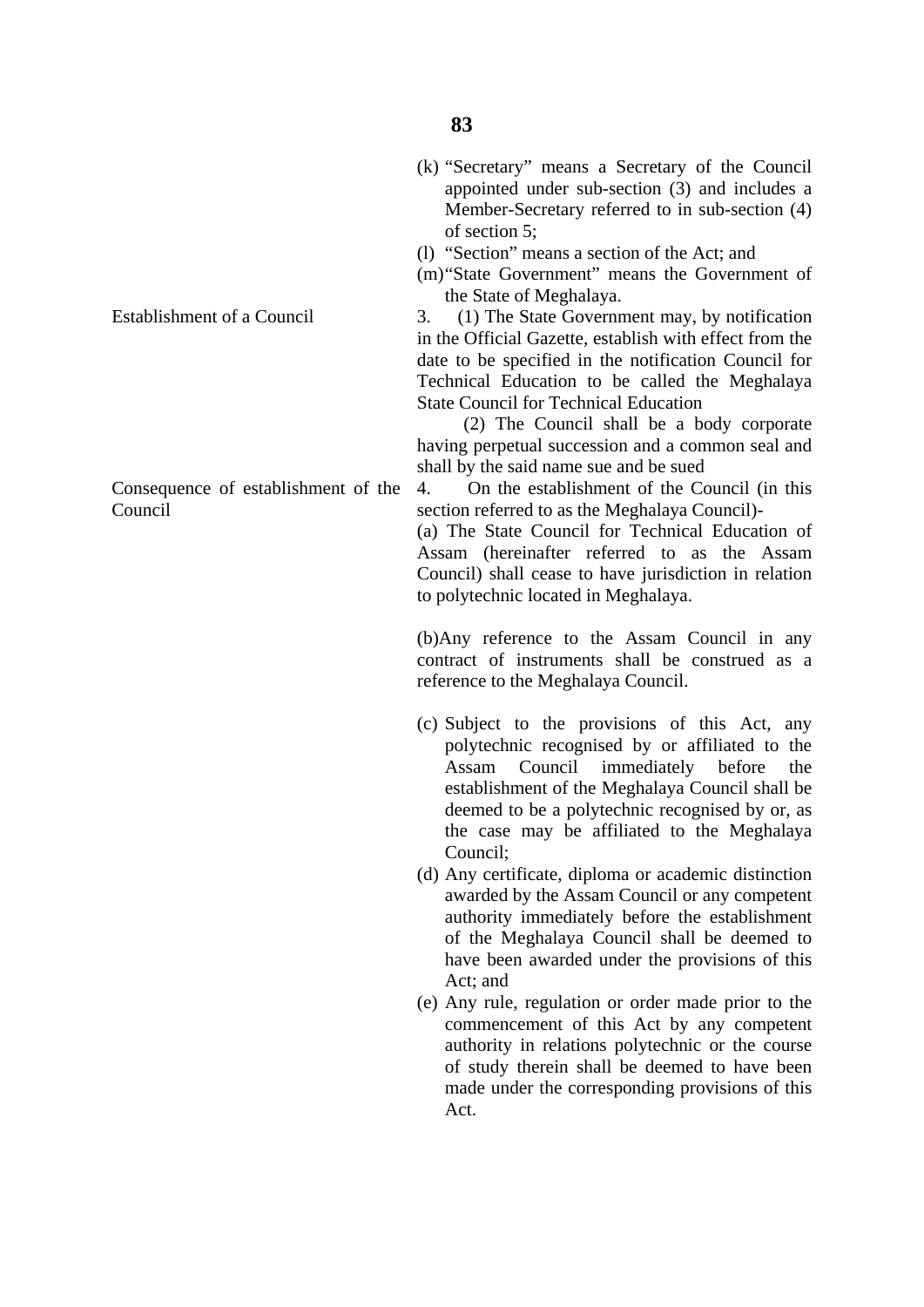Composition of the Council 5. (1) The Council shall consist of the following members namely:-

- (a) A chairman to be appointed by the State Government
- (b) one member of the Meghalaya State Legislative Assembly to be nominated by the Speaker;
- (c) Commissioner & Secretary to the Government of Meghalaya, Education department or his nominee;
- (d) Commissioner & Secretary to the Government of Meghalaya, Finance department or his nominee;
- (e) Secretary to the Government of Meghalaya P.W.D Shillong;
- (f) the Director of Public Instruction, Meghalaya;
- (g) the Director of Technical Education or when there is no Director, the Additional Director of Technical Education;
- (h) the Director of Industries, Meghalaya;
- (i) the Commissioner of Labour, Meghalaya;
- (j) not more than two representatives to be nominated from recognised Polytechnics by the State Government;
- (k) a representative of the Central Government to be nominated by that Government.
- (l) a representative of the all India Council for Technical Education;
- (m)The Principal, Technical Teachers Training Institute, Eastern Region, Calcutta.
- (n) two non-official persons to be appointed by the State Government from amongst those who are conversent with technical education of whom one should be a lady: and
- (o) two representative, one each from the public sector undertakings and the other from the private sector undertakings to be nominated by the State Government

(2) The State Government may, if it considers it necessary also appoint one of the members to be the Vice-Chairman of the Council.

(3) The State Government may appoint a person to be a Secretary of the Council and on such appointment the person shall become also a member.

(4) Where a Secretary is not appointed, the Director of Technical Education or, when there is no Director, the Additional Director of Technical Education, shall be the Member-Secretary of the Council and shall exercise all the powers and duties of a Secretary.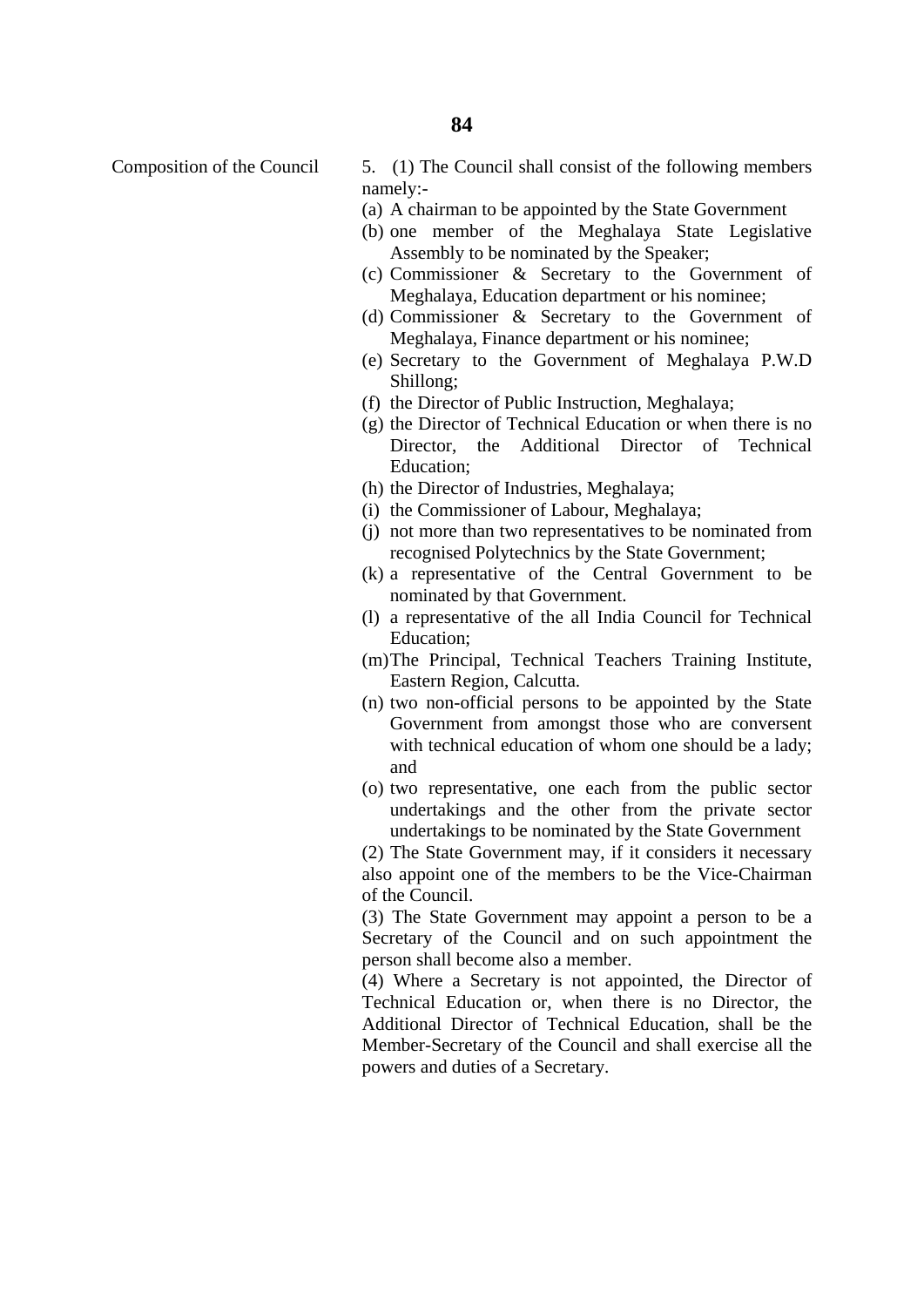Term of office of a member Resignation of member Power of the Government to reconstitute the Council or terminate membership Occurrence of a vacancy Act and proceedings of the Council 6. (1) The term of office of a member other than an ex-office member shall be three years from the date of appointment or for any shorter period as may be specified in the appointment by the State Government: Provided that until the Council is re-constituted from time to time a member shall continue to hold office after expiry of his term: Provided, further, that membership of an ex-office member shall cease if he ceases to hold the office by virtue of which he became such a member. (2)A member who absents himself from any three consecutive meetings of the Council shall be deemed to have relinquished his membership with effect from the date following the date such a third meeting ends. 7. Any member other than an-officio member may resign his membership at any time by tendering his resignation in writing to the Secretary and such member shall be deemed to have relinquished his office an acceptance of his resignation by the State Government. 8. Nothing in this Act shall derogate the power of the State Government to- (a) dissolve or reconstitute the Council at any time; (b) terminate the membership of any member for reasons to be recorded in writing; and (c) Re-appoint the same person as member from time to time. 9. Any vacancy occurring in the Council shall be led up as soon as may be by appointment of another person and such person shall hold office for the remainder of the term of the person in whose place he has been appointed. 10. No. Act or proceedings of the Council shall be invalid merely by reasons of any-

- (a) vacancy or defect in the constitution thereof; or
- (b) defect in the election, nomination or appointment of any member; or
- (c) Irregularity in the procedure of dealing with any matter but not affecting its merit.

not to be invalid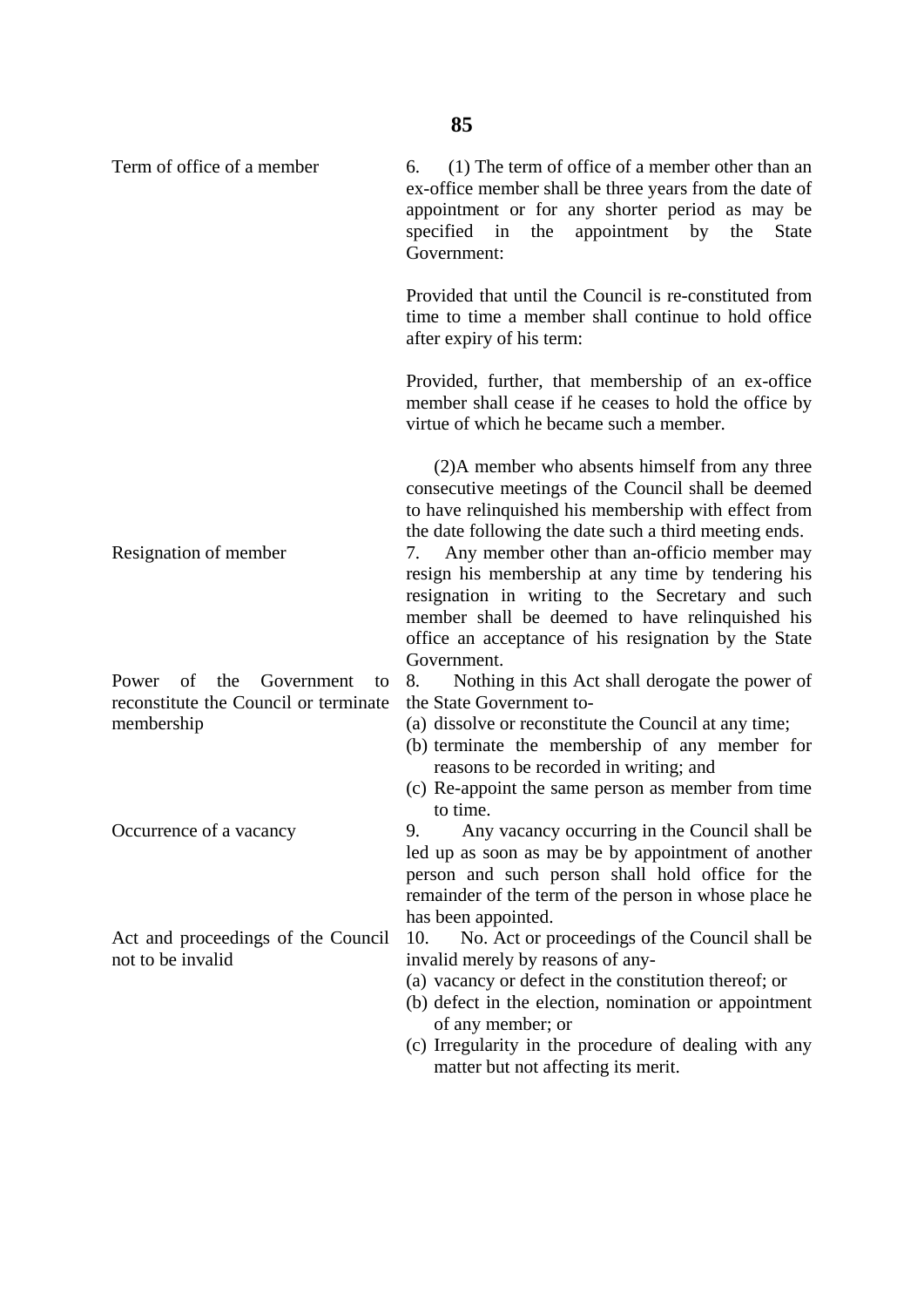Appointment of committees.

Power and functions of the Council

11. (1) The Council may appoint an Academic Committee, an Executive Committee and a Standing Committee which shall function under

the direction and control of the Council, for the efficient discharge of its duties and performance of its functions under this Act.

(2)The Committees shall consist of such number of members and carry out such functions and duties as may be regulations be prescribed.

- 12. Subject to the provisions of this Act, the powers and functions of the Council shall be:-
- (a) To recognise or grant affiliation to polytechnics in the State;
- (b) To prescribe the syllabus, course of study and examinations and the institutional facilities to be provided in a polytechnic;
- (c) To prescribe the educational and other qualifications of the members of the staff of a polytechnic;
- (d) To prescribe the educational and other qualifications of a student and the terms and conditions for his admission to a polytechnic;
- (e) To conduct examination of students recognised polytechnics and to lay down be permitted to sit in an examination;

Provided that the Council may authorise a polytechnic to conduct examinations of its own students according to such standards and conditions as it may prescribe;

- (f) To publish the results of examinations and to grants certificates and diploma to the students who have passed the examinations;
- (g) To advise the State Government on all matters relating to technical education for meeting as far as practicable the need of the State;
- (h) To co-ordinate and maintain the standard of technical education in polytechnic;
- (i) To institute and award fellowship, including scholarship and studentship and to award prizes and distinction certificates;
- (j) To co-operate with the All India Council for Technical Education or its branches and other similar organisations for the purpose of effecting as far as possible uniformity of standards in the polytechnics in the State;
- (k) To give direction and guidance to a polytechnic and to make inspections
- (l) To create posts for the purpose of the Council and appoint persons thereto;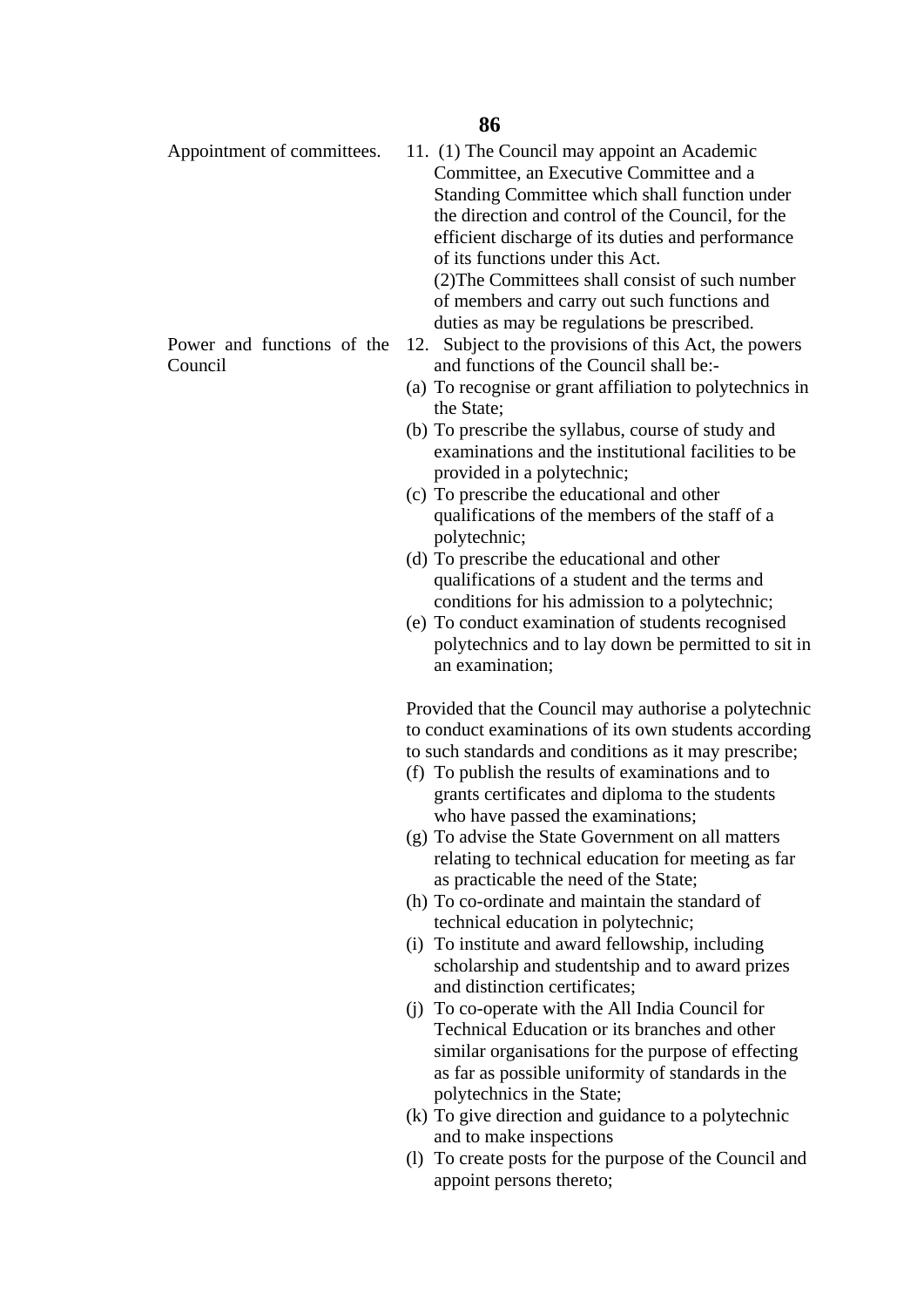|                                          | Provided that creation of posts equivalent to those in<br>Group 'A' of the State Government and appointment<br>of persons thereof shall be made with prior approval<br>of the Government;<br>(m) With prior approval of the State Government to<br>borrow money on its own security for purposes                                                                                                                                                                                                                                                                                                                                                                                                                       |
|------------------------------------------|------------------------------------------------------------------------------------------------------------------------------------------------------------------------------------------------------------------------------------------------------------------------------------------------------------------------------------------------------------------------------------------------------------------------------------------------------------------------------------------------------------------------------------------------------------------------------------------------------------------------------------------------------------------------------------------------------------------------|
| Affiliation of polytechnic               | under this Act.<br>13. (1) A polytechnic satisfying the conditions and<br>standards as may be prescribed may be affiliated<br>to the Council on terms and conditions as may by<br>regulations be prescribed.                                                                                                                                                                                                                                                                                                                                                                                                                                                                                                           |
| <b>Application of Polytechnic</b>        | (2) An affiliation may be suspended or cancelled if<br>in the opinion of the Council the polytechnic has<br>failed to comply with the conditions or directions<br>given by the Council or to maintain the standards<br>required of it under this Act:<br>Provided that before any affiliation is cancelled<br>the Council shall give an opportunity to the<br>authority managing the polytechnic to state its<br>case.                                                                                                                                                                                                                                                                                                 |
| Powers and functions of the<br>Chairman  | 14. (1) The Chairman shall have the power to take all<br>actions necessary for implementing the decisions<br>of the Council.<br>(2) Subject to the general control of the Council<br>the Chairman may pass such order as he may<br>consider necessary on the decisions of the<br>Committees.<br>(3) Where any action which normally requires<br>prior approval of the Council to be taken urgently,<br>the Chairman may take such action as<br>he<br>considers it necessary and shall apprise the<br>Council of the matter and of the action so taken as<br>soon as may be and the Council may approve or<br>modify it.<br>(4) The Chairman shall preside over meetings of<br>the Council and convocations held by it: |
| Powers and functions of the<br>Secretary | Provided that in any meeting when the Chairman<br>is absent and there is no Vice-Chairman to preside<br>over it the meeting shall be presided over by a<br>member chosen from amongst those present in the<br>meeting.<br>15. The Secretary shall, subject to the control and<br>direction of the Chairman, be the Chief Executive<br>of the Council and his powers and functions shall<br>as may by regulations be prescribed.                                                                                                                                                                                                                                                                                        |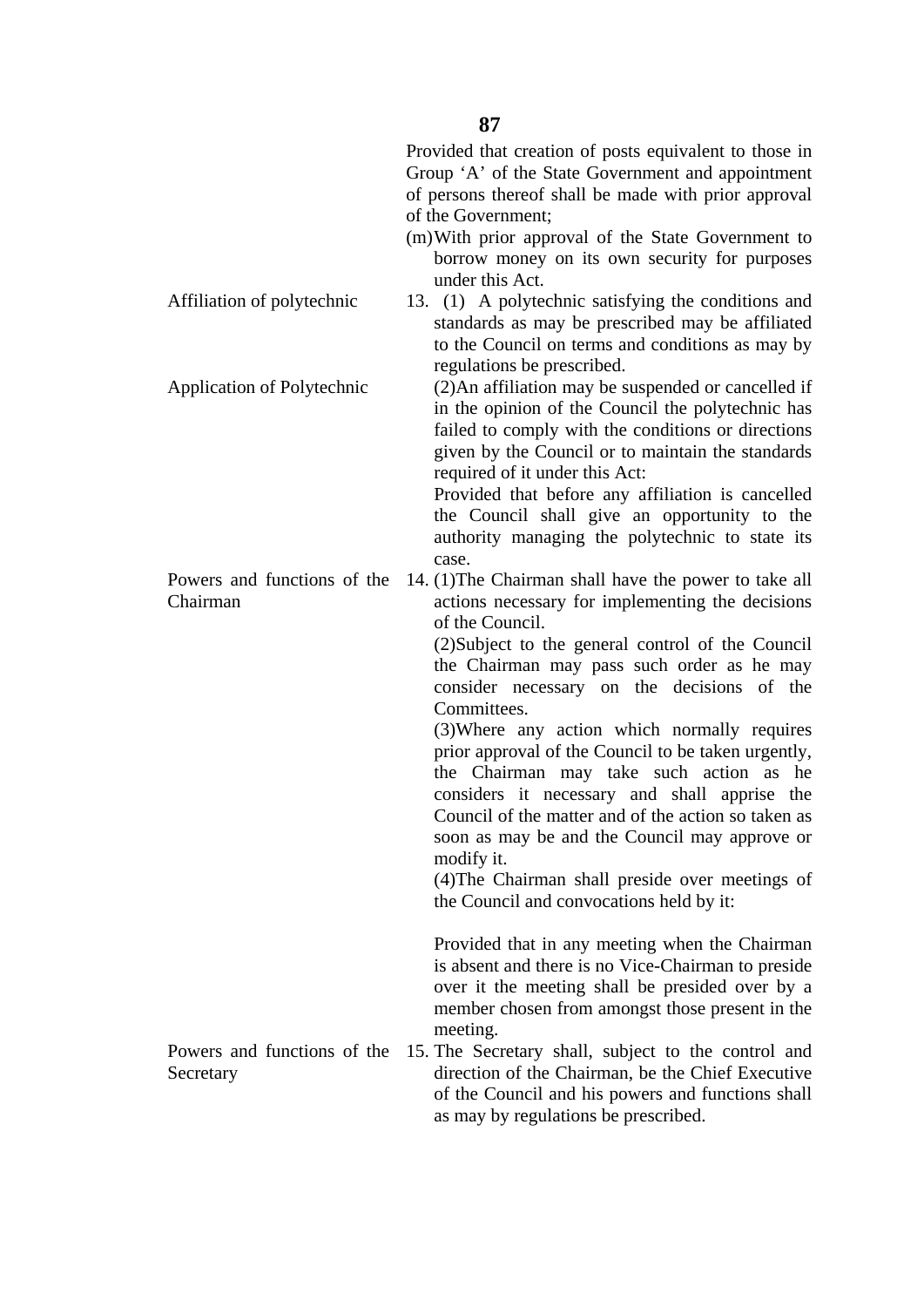| 88                                    |                                                                                                                                                                                                                                                                                                                                                                                 |  |  |  |
|---------------------------------------|---------------------------------------------------------------------------------------------------------------------------------------------------------------------------------------------------------------------------------------------------------------------------------------------------------------------------------------------------------------------------------|--|--|--|
| Conditions of Service of<br>employees | 16. The conditions of service including condition<br>relating to provident fund, insurance and other<br>retirement or terminal benefits of the employees<br>of the Council, shall be as may by rules be<br>prescribed.                                                                                                                                                          |  |  |  |
| Fund of Council                       | 17. (1) The Council shall have its own fund into<br>which all money received shall be credited and<br>necessary expenditure met from.<br>(2) The fund shall be kept in a nationalised Bank<br>as the Council may decide and shall be operated in                                                                                                                                |  |  |  |
| <b>Annual Report</b>                  | such manner as may by regulations be prescribed.<br>18. The Annual report of the Council shall be<br>prepared and placed before the Council for<br>consideration at its annual general meeting and<br>after consideration the Council shall submit the<br>report together with its comments to the State<br>Government.                                                         |  |  |  |
| <b>Annual Accounts</b>                | 19. The Annual accounts of the Council shall be<br>prepared and audited by the Examiner of Local<br>Accounts of the State Government and audited<br>accounts along with the auditor's report shall be<br>placed before the Council for consideration and<br>after consideration the Council shall submit the<br>accounts together with its comments to the State<br>Government. |  |  |  |
| Directions by the State<br>Government | 20. The State Government may issue directions to the<br>Council, including directions modifying any of its<br>actions or decisions which in the opinion to the<br>State Government is not consistent with the<br>provisions of this Act, and the Council shall act<br>according to such directions:                                                                             |  |  |  |
| Inspection                            | Provided that a direction modifying the action or<br>decision of the Council may be issued only after<br>giving the Council and opportunity to state its<br>case.<br>21. The State Government may cause an inspection of                                                                                                                                                        |  |  |  |
|                                       | the Council or of any recognised polytechnic to be<br>conducted by its officers to ensure that the<br>Council or the polytechnic, as the case may be,<br>functions in accordance with the provisions of this<br>Act and the officers shall be afforded<br>all<br>reasonable facilities for the conduct of the<br>inspection.                                                    |  |  |  |
| Appeals                               | 22. (1) Any person aggrieved by an order of the<br>Chairman of any officer of the Council or any<br>Committee may, within thirty days from the date<br>of receipt of the order, appeal to the Council and<br>the Council shall pass such orders as it deems fit.                                                                                                                |  |  |  |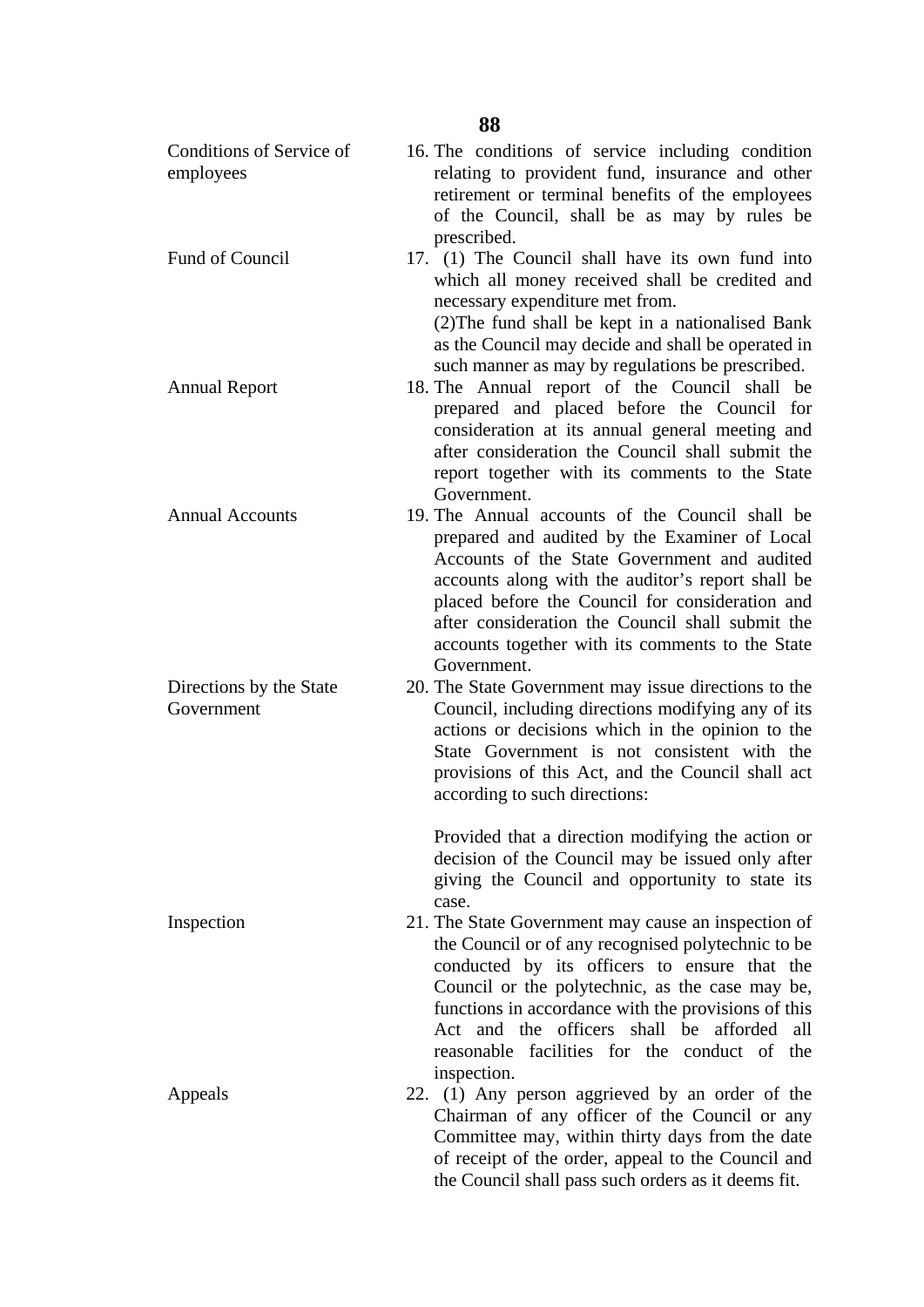|                              | (3) Any person aggrieved by an order of the<br>Council may, within thirty days from the<br>date of receipt of the order, appeal to the<br>State Government and the State Government<br>shall pass such orders as it considers just and<br>proper and the orders shall be final and<br>binding                                                                                                                                                                                                                                                                                                                                                                                                                                                                                                                                                          |
|------------------------------|--------------------------------------------------------------------------------------------------------------------------------------------------------------------------------------------------------------------------------------------------------------------------------------------------------------------------------------------------------------------------------------------------------------------------------------------------------------------------------------------------------------------------------------------------------------------------------------------------------------------------------------------------------------------------------------------------------------------------------------------------------------------------------------------------------------------------------------------------------|
| Power to remove difficulties | 23. If any difficulty arises in giving effect to any of<br>the provisions of this Act including provisions<br>relating to the constitution of the Council and its<br>functions, the State Government may pass such<br>orders not inconsistent with the purposes of this<br>Act as may appear to it to be necessary or<br>expedient for removing the difficulty and such                                                                                                                                                                                                                                                                                                                                                                                                                                                                                |
| Power to make rules          | orders may be made to have a respective effect.<br>24. (1) The State Government may, by notification<br>in the Official Gazette, make rules to carry out<br>the purposes of this Act.<br>(2) Without prejudice to the generality of the<br>foregoing power such rule may provide for the<br>following matters namely:-<br>(a) The salary or honorarium and allowance<br>payable the Chairman, Vice-Chairman and other<br>members.<br>(b) Any other powers and functions which the<br>Chairman of Vice-Chairman may exercise.<br>(c) The salary, allowance and conditions of<br>service of the Secretary;<br>(d) The manner of preparation and the time<br>within which the annual report and the annual<br>audited accounts of the Council shall<br>be<br>submitted to the State Government; and<br>(e) Any other matter that is to be provided for by |
| Power to make regulations    | rules<br>25. (1) The Council may, with previous approval of<br>the State Government, make regulations not<br>inconsistent with the provisions of this Act or<br>the rules.<br>(2) Without prejudice to the generality of the<br>foregoing powers such regulations may provide<br>for the following matters, namely:-<br>(a) The procedure for holding meetings, including<br>the determination of quorum for any sitting of<br>the Council or of the Committees;<br>(b) The conditions required for affiliation a<br>polytechnic;<br>(c) Standard to be maintained by a recognised<br>polytechnic;                                                                                                                                                                                                                                                     |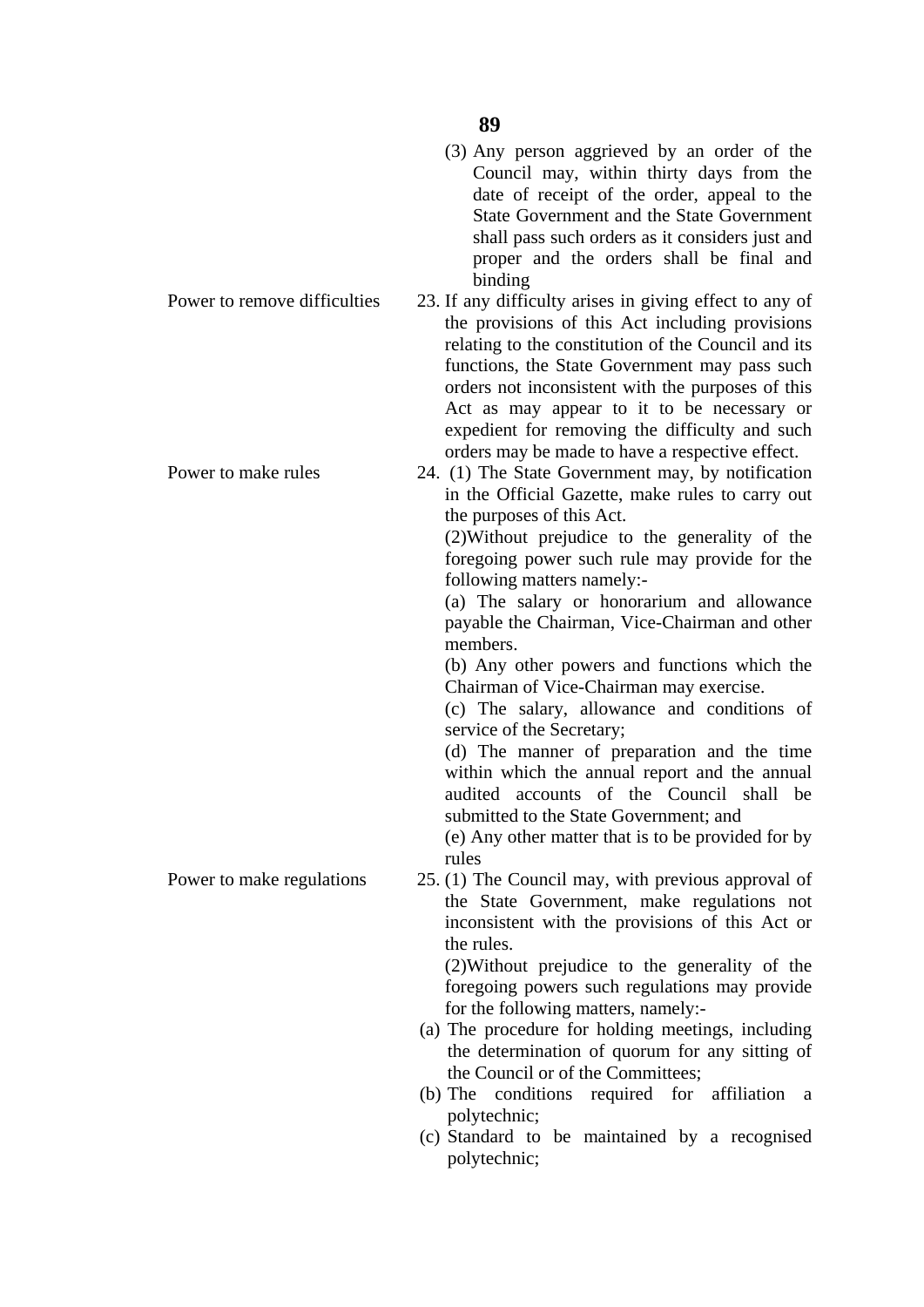- (d) The courses of study or instruction, to be provided and the examinations to be conducted by polytechnics;
- (e) The award of diplomas, certificates and other academic distinctions and the conditions thereof;
- (f) The fees payable for appearing at any examination conducted by the Council;
- (g) The conditions for award of fellowship, scholarship or studentship;
- (h) The conduct of examinations, appointment of examiners or supervisors and the fees payable to them;
- (i) The composition, duties and functions of the Committees;
- (j) The powers and functions of the Secretary;
- (k) The salary, allowance and other conditions of service of the employees of the Council;
- (l) The manner of operation of the fund and Bank account of the Council; and
- (m)Any other matter which is required to be provided for by regulations.
	- (3)The regulations made shall be published in the Official Gazette.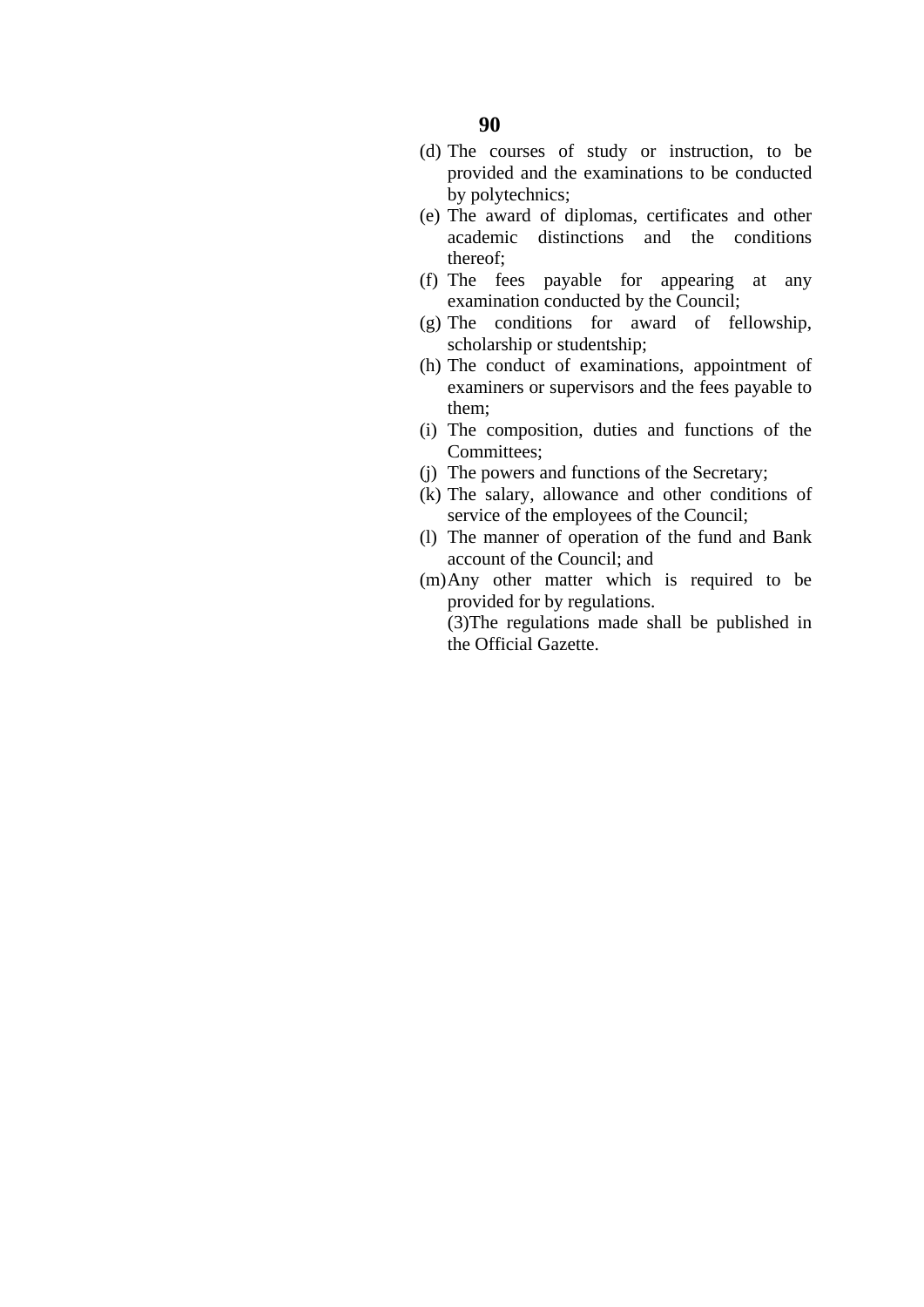## MEGHALAYA ACT 7 OF 1993

# THE MEGHALAYA STATE HOUSING BOARD (AMENDMENT) ACT, 1993

(As passed by the Meghalaya Legislative Assembly)

Received the assent of the Governor on the  $28<sup>th</sup>$  May, 1993

(Published in the Gazette of Meghalaya, Extra-ordinary issue,

dated  $31<sup>st</sup>$  May, 1993)

An

#### Act

## Further to amend the Meghalaya State Housing Board

Act, 1986.

Be it enacted by the Legislature of the State Meghalaya in the Forty-fourth Year of the Republic of India as follows:-

| Short title and<br>commencement                        | $\mathbf{1}$   | (1) This Act may be called the Meghalaya State Housing<br>Board (Amendment) Act, 1993<br>(2) It shall come into force at once                                                                                                                                                                     |
|--------------------------------------------------------|----------------|---------------------------------------------------------------------------------------------------------------------------------------------------------------------------------------------------------------------------------------------------------------------------------------------------|
| Amendment of section 2<br>of Act 6 of 1986             | $\overline{2}$ | In section 2 of the Meghalaya State Housing Board Act,<br>1986 (hereinafter referred to as the principal Act), for clause<br>(d), the following shall be substituted, namely:-<br>"(d)" "Chairman" and "Vice-Chairman"<br>the<br>mean                                                             |
| Amendment of section<br>4(1)                           | 3              | Chairman and Vice-Chairman of the Board",<br>In sub-section $(1)$ of section 4 of the principal Act-<br>(i) for the words "a Chairman" the words "a Chairman and a<br>Vice-Chairman" shall be substituted;<br>(ii)in clause (f), for the ward "Three", the words "seven"<br>shall be substituted. |
| Amendment of section<br>$4(2)$ , 5, 6(1), 7, 44 and 53 | $\overline{4}$ | In sub-section $(2)$ of section 4, section 5, sub section $(1)$ of<br>section 6, section 7, section 44 and clause (c) of section 53<br>of the principal Act, for the words "Chairman", wherever<br>they occurs, the words "the Chairman, the Vice-Chairman"<br>shall be substituted.              |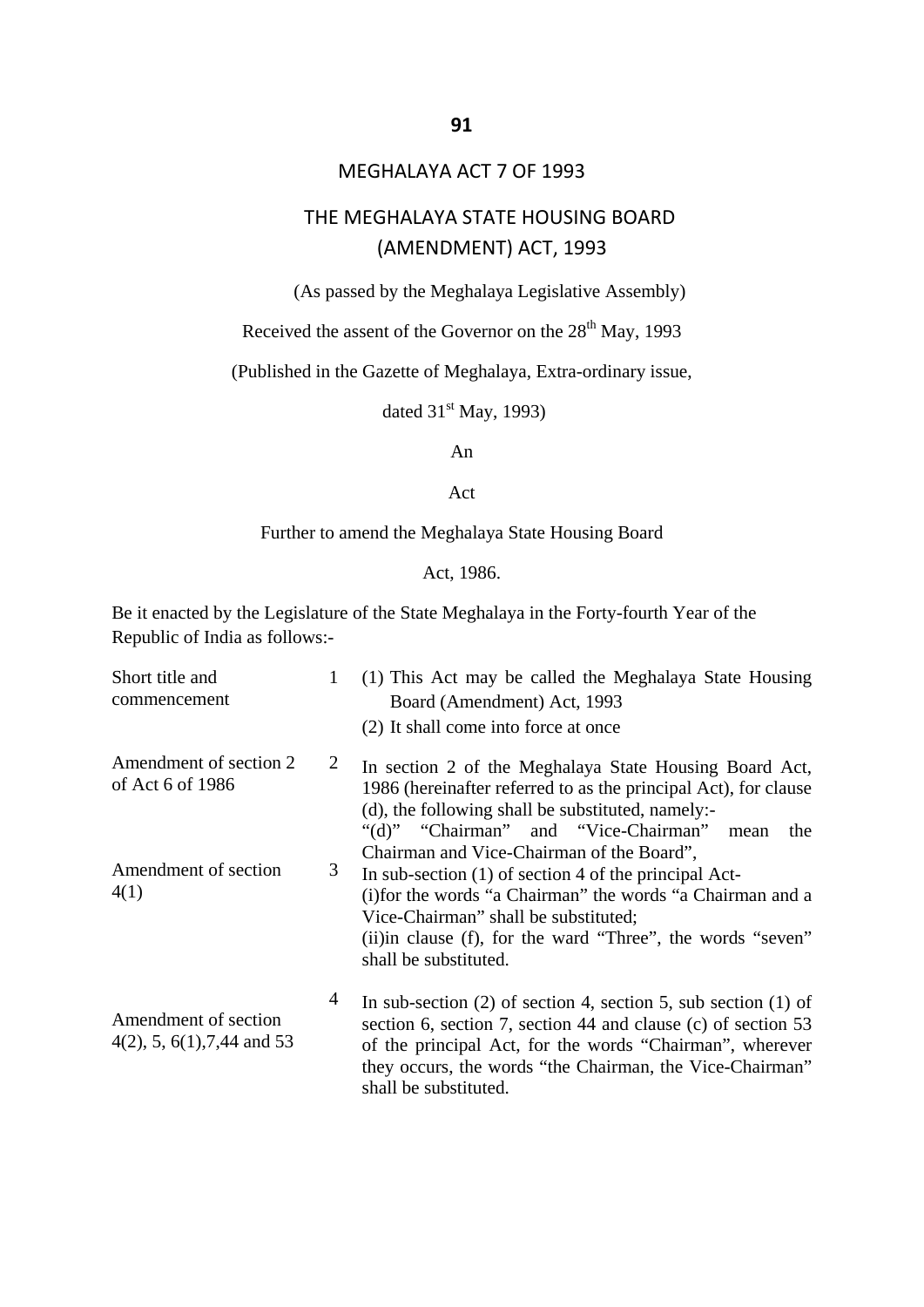- Amendment of section 6(2), 11(3) and 52 5
- Amendment of section 11(2), 17(1) and 19 6
- Amendment of section 11(3) 7
- Amendment of section 38(2) 8
- In sub-section (2) of section 6, clause (a) of sub-section (3) of section 11 and clause (a) of sub-section (2) of section 52 of the principal Act, for the words "the Chairman" wherever they occur the words "the Chairman" and the Vice-Chairman" shall be substituted.
- In sub-section (2) of section 11, sub-section (1) of section 17 and section 19 of the principal Act, for the words "the Chairman", the words "the Chairman or in his absence, the Vice-Chairman" shall be substituted.
	- In clause (b) of sub-section (3) of section 11 of the principal Act for the words "the Chairman and in his absence" the words "the Chairman and in his absence by the Vice-Chairman and in case both are absent", shall be substituted.
	- For sub-section (2) of section 38 of the principal Act, the following shall be substituted, namely:-

"2 All debentures issued by the Board shall be signed jointly by-

- (a) The Chairman or, in his absence, the Vice-Chairman; and
- (b) Housing Commissioner"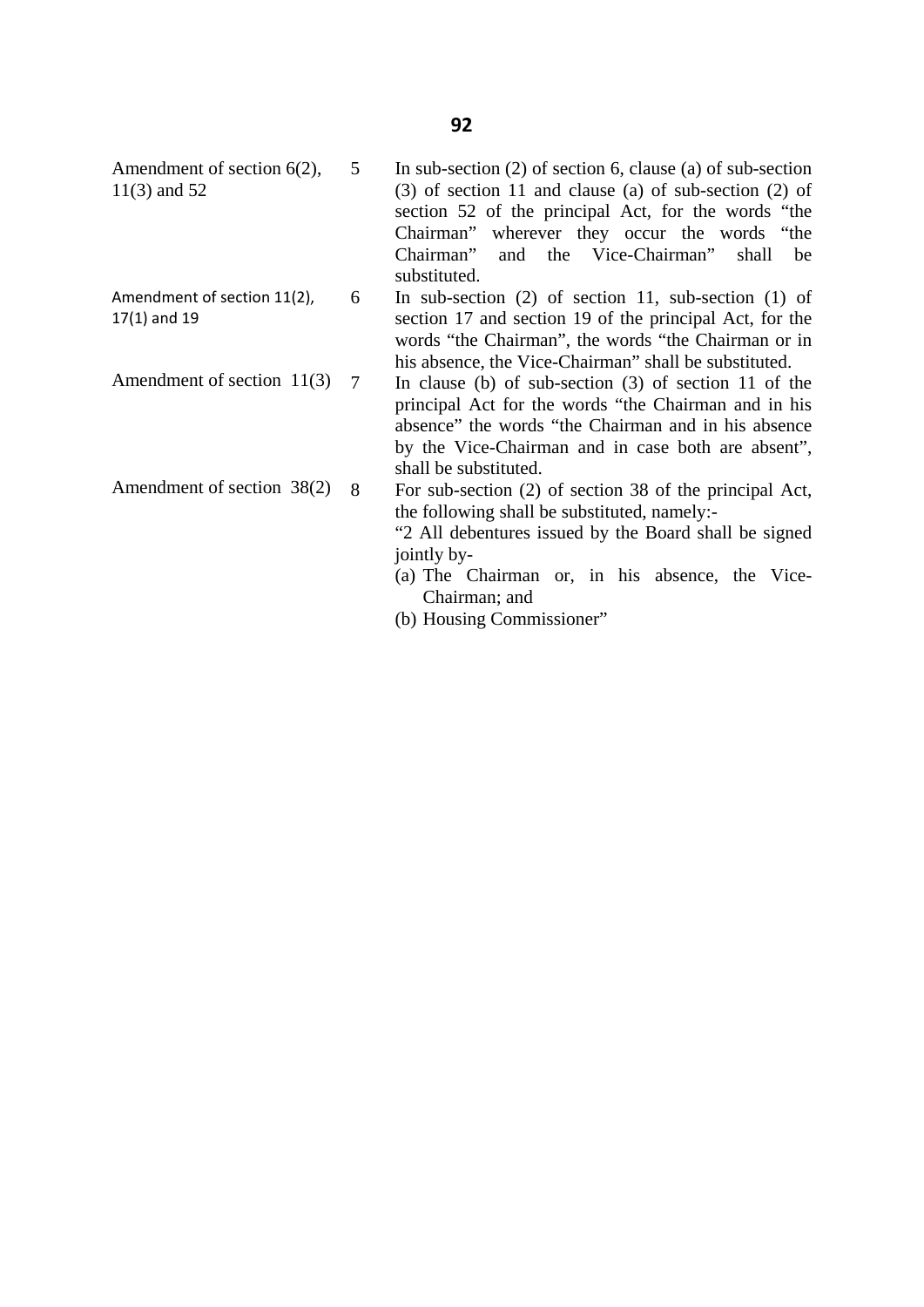## MEGHALAYA ACT 8 OF 1993

# THE MEGHALAYA AMUSEMENT AND BETTING TAX (AMENDMENT) ACT, 1993

(As passed by the Meghalaya Legislative Assembly)

Received the assent of the Governor on the 10<sup>th</sup> June, 1993

(Published in the Gazette of Meghalaya, Extra-ordinary issue,

dated  $11<sup>th</sup>$  June, 1993)

An

#### Act

#### Further to amend the Meghalaya Amusement and Betting Tax

Act (Assam Act VI of 1939 as adapted by Meghalaya.

Be it enacted by the Legislature of the State Meghalaya in the Forty-fourth Year of the Republic of India as follows:-

| Short title and<br>commencement               | 1 | (1) This Act may be called the Meghalaya Amusement<br>and Betting (Amendment) Act, 1993<br>(2) It shall come into force at once                                                                                                                                                                                                                                                                                                                                                                                                                                                                                                                                                                                                                                   |
|-----------------------------------------------|---|-------------------------------------------------------------------------------------------------------------------------------------------------------------------------------------------------------------------------------------------------------------------------------------------------------------------------------------------------------------------------------------------------------------------------------------------------------------------------------------------------------------------------------------------------------------------------------------------------------------------------------------------------------------------------------------------------------------------------------------------------------------------|
| Insertion of new section in<br>Act VI of 1939 | 2 | After section 3B of the Meghalaya Amusement and<br>Betting Tax Act (Assam Act VI of 1939 as adapted and<br>amended by Meghalaya) the following shall be<br>inserted, namely:-<br>"3c. Tax for providing Cable T.V. entertainment,-<br>There shall from the date this Act comes into force, be<br>charged and levied a tax at the rate of rupees two<br>thousand per month or part thereof for providing Cable<br>T.V entertainment to customers and the tax shall be<br>payable by a person who so provides such<br>entertainment.<br>"Explanation- Cable T.V. entertainment' means the<br>entertainment by television pictures transmitted<br>by means of a Cable by the proprietor of the disc<br>or any device receiving such pictures through<br>Satellites". |
|                                               |   |                                                                                                                                                                                                                                                                                                                                                                                                                                                                                                                                                                                                                                                                                                                                                                   |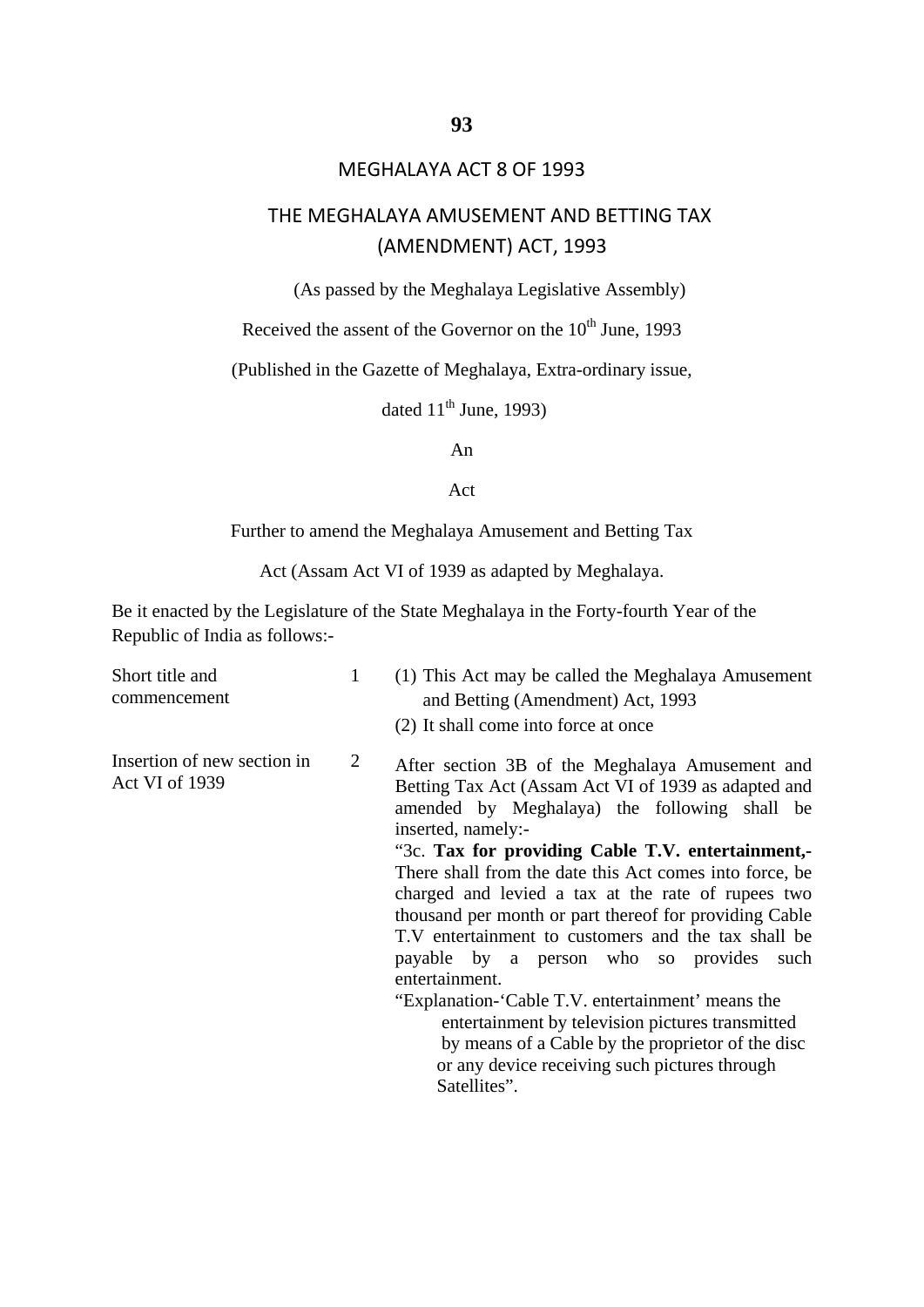## MEGHALAYA ACT 9 OF 1993

## THE MEGHALAYA APPROPRIATION (No.III) ACT, 1993

(As passed by the Meghalaya Legislative Assembly)

Received the assent of the Governor on the 23<sup>rd</sup> December, 1993

(Published in the Gazette of Meghalaya, Extra-ordinary issue,

Dated  $23^{\text{rd}}$  December, 1993)

An

#### Act

To authorise payment and appropriation of certain further sums from and out of the Consolidated Fund of Meghalaya for the services of the financial year 1993-94

Be it enacted by the Legislature of the State Meghalaya in the Forty-fourth Year of the Republic of India as follows:-

Short title Withdrawal of Rs.14,26,14,379 from and out of the Consolidated Fund of Meghalaya for the financial year 1993-94 Appropriation 1 2 3 (1) This Act may be called the Meghalaya Appropriation (No.III) Act, 1993 From and out of the Consolidated Fund of Meghalaya there may be paid and applied sums not exceeding those specified in column (3) of the Schedule amounting in the aggregate to the sum of rupees fourteen crores, twenty six lakhs, fourteen thousand, three hundred seventy-nine towards defraying the several charges which come in the course of payment during the financial year 1993-94 in respect of the services specified in column (2) of the Schedule. The sums authorised to be withdrawn from and out of the Consolidated Fund of Meghalaya by this Act, shall be appropriated for the services and purposes expressed

in the Schedule in relation to the said year.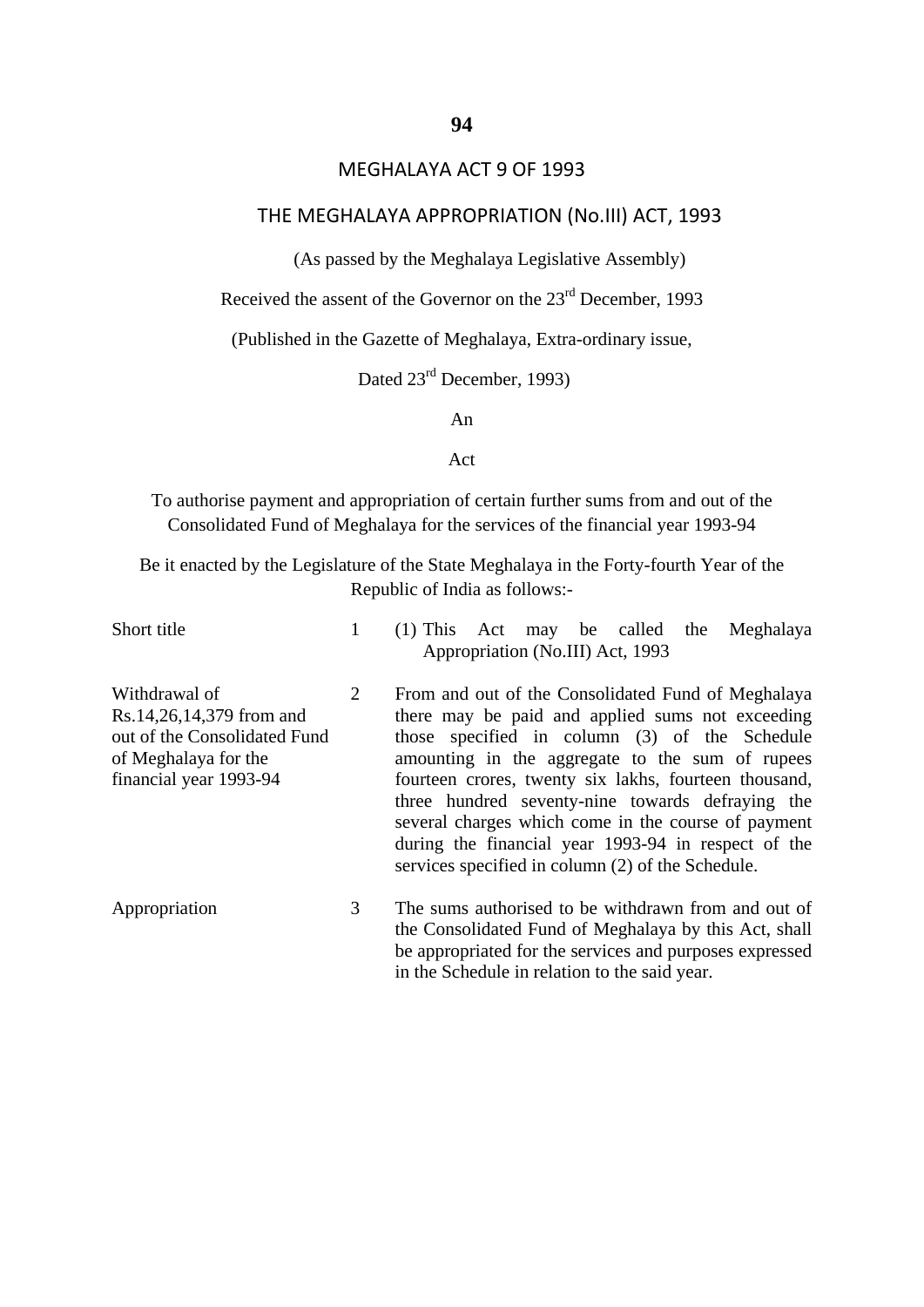# SCHEDULE

| (1)                  | (2)                                                      |         |           | (3)                |           |  |
|----------------------|----------------------------------------------------------|---------|-----------|--------------------|-----------|--|
| Grant No.            | Services and Purposes                                    |         |           | Sums not exceeding |           |  |
|                      | (Major Heads)                                            |         |           |                    |           |  |
|                      |                                                          |         | Voted by  | Charged on         | Total     |  |
|                      |                                                          |         | The       | the Consolidated   |           |  |
|                      |                                                          |         | Assembly  | Fund               |           |  |
|                      |                                                          |         | Rs.       | Rs.                | $\rm Rs$  |  |
|                      | 2011-Parliamentary/State/union                           | Revenue |           | 45,000             | 45,000    |  |
|                      | Territory legislatures                                   |         |           |                    |           |  |
| 1.                   | 2058-Stationery and Printing                             |         |           |                    |           |  |
|                      | 4058-Capital Outlay on<br><b>Stationery and Printing</b> | Capital |           |                    |           |  |
| 2012-Governor<br>2.  |                                                          | Revenue |           |                    |           |  |
|                      | 2013-Council of Ministers                                |         |           |                    |           |  |
| 3.                   | 2070-Other Administrative<br>Services etc                | Revenue | 1,50,000  |                    | 1,50,000  |  |
| 4.                   | 2014-Administrative of                                   | Revenue | 44,000    |                    | 44,000    |  |
|                      | Justice                                                  |         |           |                    |           |  |
| 2015-Elections<br>5. |                                                          | Revenue | 37,00,000 |                    | 37,00,000 |  |
|                      | 2029-Land Revenue                                        |         |           |                    |           |  |
|                      | 2245-Relief on Account of Natural                        |         |           |                    |           |  |
|                      | Calamities                                               |         |           |                    |           |  |
|                      | 2250-Other Social Services                               | Revenue |           |                    |           |  |
|                      | 3475-Other general Economic                              |         |           |                    |           |  |
|                      | Services                                                 |         |           |                    |           |  |
| 6.                   | 6225-Loans for welfare of                                |         |           |                    |           |  |
|                      | <b>Scheduled Castes, Scheduled</b>                       |         |           |                    |           |  |
|                      | Tribes and other Backward                                |         |           |                    |           |  |
|                      | Classes                                                  |         |           |                    |           |  |
|                      | 6250-Loans for other Social                              |         |           |                    |           |  |
|                      | <b>Services</b>                                          | Capital |           |                    |           |  |
|                      | 6401-Loans for Crop Husbandry                            |         |           |                    |           |  |
| 7.                   | 2030-stamps and Registration                             | Revenue |           |                    |           |  |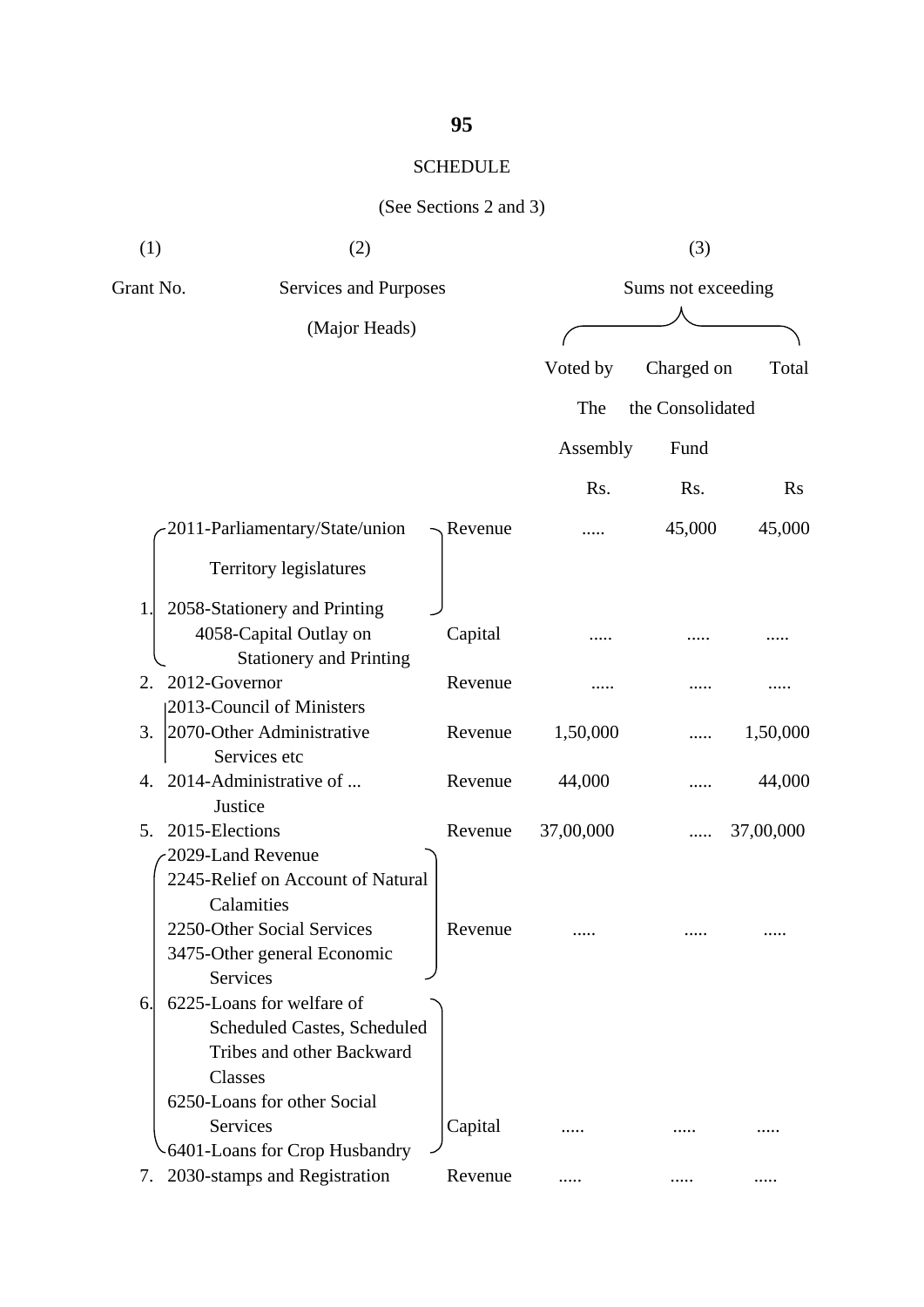| (1)       | (2)                                                                                                                                                                                          |         |             | (3)                |             |
|-----------|----------------------------------------------------------------------------------------------------------------------------------------------------------------------------------------------|---------|-------------|--------------------|-------------|
| Grant No. | Services and Purposes                                                                                                                                                                        |         |             | Sums not exceeding |             |
|           | (Major Heads)                                                                                                                                                                                |         |             |                    |             |
|           |                                                                                                                                                                                              |         | Voted by    | Charged on         | Total       |
|           |                                                                                                                                                                                              |         | The         | the Consolidated   |             |
|           |                                                                                                                                                                                              |         | Assembly    | Fund               |             |
|           |                                                                                                                                                                                              |         | Rs.         | Rs.                | $\rm Rs$    |
| 8.        | 2039-State Excise<br>2040-Sales Tax                                                                                                                                                          | Revenue |             |                    |             |
| 9.        | 2045-Other Taxes and Duties on<br><b>Commodities and Services</b>                                                                                                                            | Revenue |             |                    |             |
|           | 2041-Taxes on Vehicles<br>2070-Administrative Services-<br><b>Purchase and Maintenance</b><br>of Transport                                                                                   | Revenue |             |                    |             |
|           | 10. 3055-Road Transport<br>5055-Capital Outlay on Road<br>Transport                                                                                                                          | Capital |             |                    |             |
|           | 2015-Other Taxes and Duties on<br><b>Commodities and Services</b><br>11. 2501-Special programmes for<br><b>Rural Development</b><br>2801-Power<br>2810-Non-Conventional sources<br>of Energy | Revenue | 40,00,000   |                    | 40,00,000   |
|           | 6801-Loans for Power Projects                                                                                                                                                                | Capital | 1,37,00,000 |                    | 1,37,00,000 |
|           | 12. 2047-Other Fiscal Services                                                                                                                                                               | Revenue |             |                    |             |
|           | -2052-Secretariat-General-Services-<br>2251- Secretariat-Social-Services<br>13. 3451- Secretariat-Economic-<br>Services                                                                      | Revenue | 5,53,000    |                    | 5,53,000    |
|           | 5275-Capital Outlay another<br><b>Communication Services</b>                                                                                                                                 | Capital |             |                    |             |
|           | 14. 2053-District Administration                                                                                                                                                             | Revenue | 11,11,907   |                    | 11,11,907   |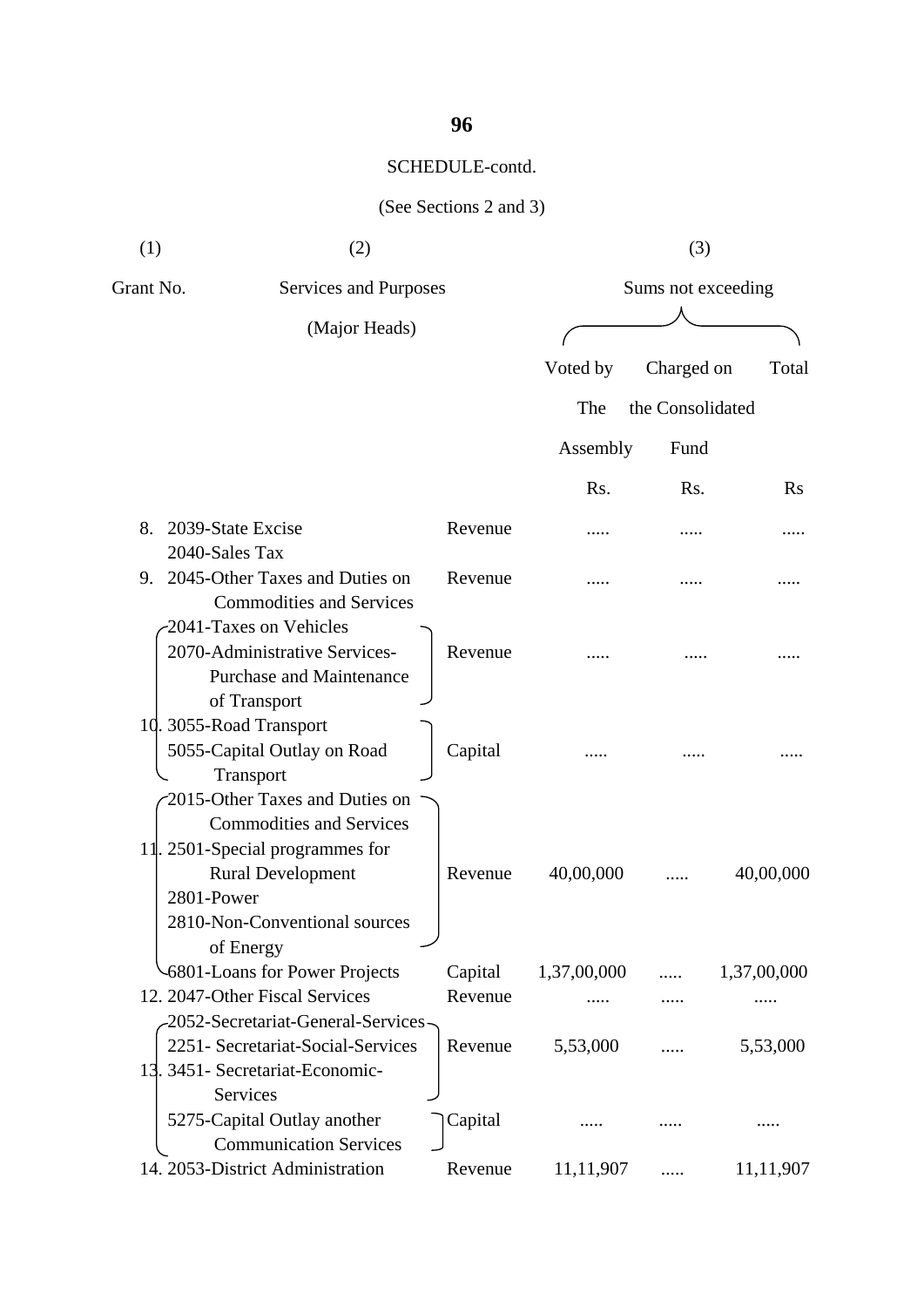**97**

| (1)           | (2)                                                                                                                        |                    |             | (3)                |                      |
|---------------|----------------------------------------------------------------------------------------------------------------------------|--------------------|-------------|--------------------|----------------------|
| Grant No.     | Services and Purposes                                                                                                      |                    |             | Sums not exceeding |                      |
|               | (Major Heads)                                                                                                              |                    |             |                    |                      |
|               |                                                                                                                            |                    | Voted by    | Charged on         | Total                |
|               |                                                                                                                            |                    | The         | the Consolidated   |                      |
|               |                                                                                                                            |                    | Assembly    | Fund               |                      |
|               |                                                                                                                            |                    | Rs.         | Rs.                | $\rm Rs$             |
| 2055-Police   | 15. 2054-Treasury and Accounts<br>Administration                                                                           | Revenue            | 4,20,000    |                    | 4,20,000             |
| 2216-Housing  | 2070-Other administrative<br>Services etc<br>16. 4059-Capital Outlay on Public                                             | Revenue            | 1,50,00,000 |                    | 1,95,000 1,51,95,000 |
| 17.2056-Jails | Works<br>4216-Capital Outlay on Housing<br>$\dddotsc$<br>4059-Capital Outlay on Public                                     | Capital<br>Revenue | 42,63,000   |                    | 42,63,000            |
|               | Works<br>2058-Stationery and Printing<br>4058-Capital Outlay on                                                            | Revenue            |             |                    |                      |
| 18.           | <b>Stationery and Printing</b><br>4216-Capital Outlay on Housing<br>-2052-Secretariat General Services<br>2059-Publi Works | Capital            |             |                    |                      |
| 2216-Housing  | 2203-Technical Education<br>19. 2204-Sports, and Youth Services<br>2205-Art and Culture                                    | Revenue            |             |                    |                      |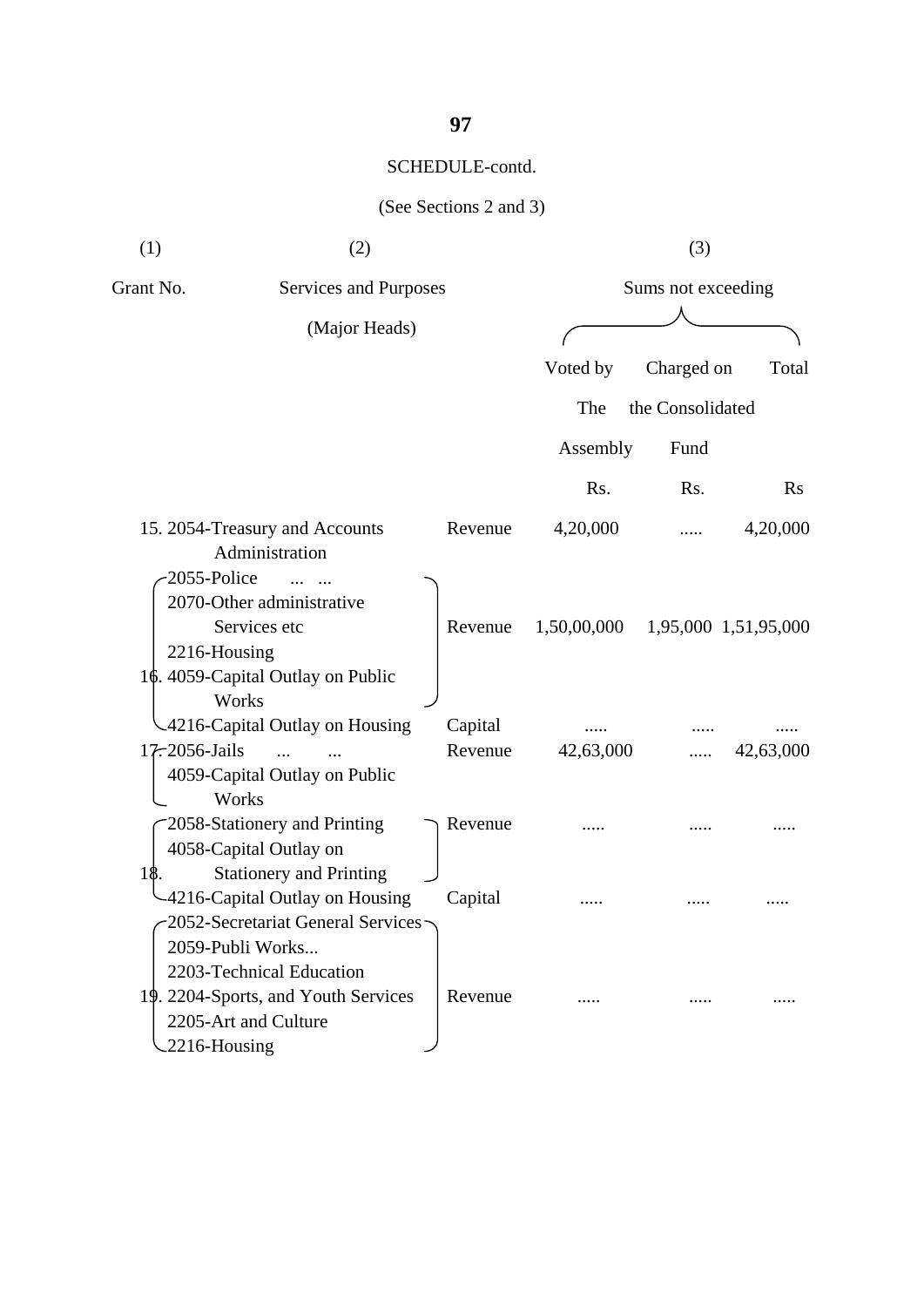| (1)       | (2)                                                                                                                                     |         |                    | (3)              |          |  |
|-----------|-----------------------------------------------------------------------------------------------------------------------------------------|---------|--------------------|------------------|----------|--|
| Grant No. | Services and Purposes                                                                                                                   |         | Sums not exceeding |                  |          |  |
|           | (Major Heads)                                                                                                                           |         |                    |                  |          |  |
|           |                                                                                                                                         |         | Voted by           | Charged on       | Total    |  |
|           |                                                                                                                                         |         | The                | the Consolidated |          |  |
|           |                                                                                                                                         |         | Assembly           | Fund             |          |  |
|           |                                                                                                                                         |         | Rs.                | Rs.              | Rs       |  |
|           | 4059-Capital Outlay on Public                                                                                                           |         |                    |                  |          |  |
|           | Works                                                                                                                                   |         |                    |                  |          |  |
| 19        | 4202-Capital Outlay on Education,                                                                                                       |         |                    |                  |          |  |
|           | Art & Culture<br>4210-Capital Outlay on Medical<br>and Public Health<br>4216-capital Outlay on Housing<br>4403-Capital Outlay on Animal | Capital | 8,00,000           |                  | 8,00,000 |  |
|           | Husbandry<br>4404-Capital Outlay on Dairy<br>Development                                                                                |         |                    |                  |          |  |
|           | 2070-Other Administrative                                                                                                               | Revenue |                    |                  |          |  |
|           | Services etc<br>20. 4059-Capital Outlay on Public<br>Works                                                                              | Capital |                    |                  |          |  |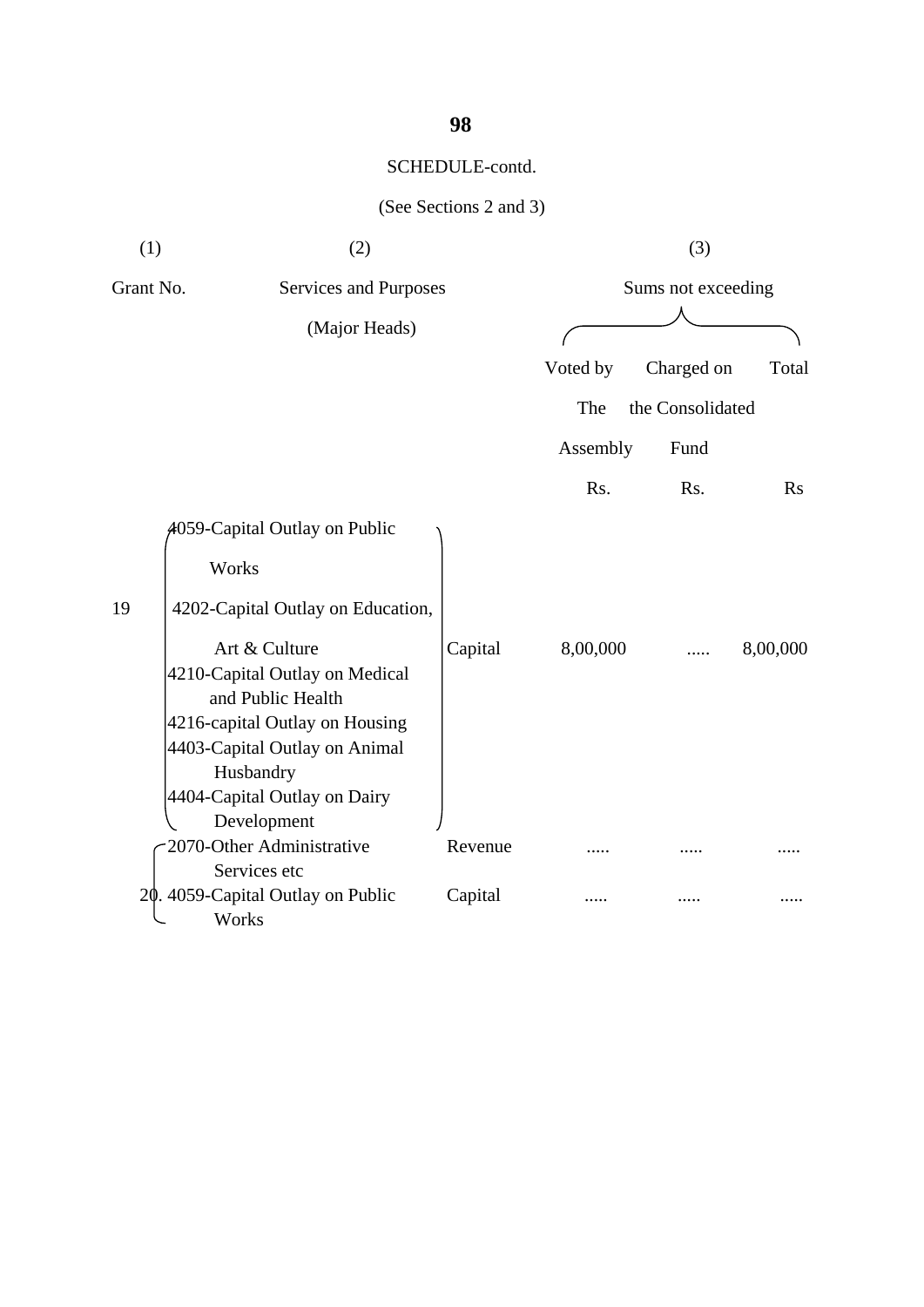| (1)                   | (2)                                                                                                                                                                                                                                                                                                                                                                                                   |                    |                    | (3)              |                     |  |
|-----------------------|-------------------------------------------------------------------------------------------------------------------------------------------------------------------------------------------------------------------------------------------------------------------------------------------------------------------------------------------------------------------------------------------------------|--------------------|--------------------|------------------|---------------------|--|
| Grant No.             | Services and Purposes                                                                                                                                                                                                                                                                                                                                                                                 |                    | Sums not exceeding |                  |                     |  |
|                       | (Major Heads)                                                                                                                                                                                                                                                                                                                                                                                         |                    |                    |                  |                     |  |
|                       |                                                                                                                                                                                                                                                                                                                                                                                                       |                    | Voted by           | Charged on       | Total               |  |
|                       |                                                                                                                                                                                                                                                                                                                                                                                                       |                    | The                | the Consolidated |                     |  |
|                       |                                                                                                                                                                                                                                                                                                                                                                                                       |                    | Assembly           | Fund             |                     |  |
|                       |                                                                                                                                                                                                                                                                                                                                                                                                       |                    | Rs.                | Rs.              | $\rm Rs$            |  |
| 21.<br>2236-Nutrition | 2075-Miscellaneous General<br>Services<br>2202-General Education<br>2203-Technical Education<br>2204-Sports and Youth Services<br>2205-Art and Culture<br>3425-Other Scientific Research<br>3454-Census, Surveys and Statistics<br>4202-Capital Outlay on Education<br>Art & Culture<br>4204-Capital Outlay on Education,<br>Sports, Arts and Culture<br>6202-Loans for Education, Art and<br>Culture | Revenue<br>Capital | 4,77,63,000        | .                | 4,77,63,000         |  |
| -2216-Housing         | 2070-Other Administrative<br>Service etc                                                                                                                                                                                                                                                                                                                                                              | Revenue            | 20,921             |                  | 20,921              |  |
|                       | 23. 2070- Other Administrative                                                                                                                                                                                                                                                                                                                                                                        | Revenue            |                    |                  |                     |  |
|                       | Service<br>24. 2071-Pension and other<br><b>Retirement Benefits</b>                                                                                                                                                                                                                                                                                                                                   | Revenue            | 1,16,23,160        |                  | $\dots$ 1,16,23,160 |  |
|                       | 2070-Other Administrative<br>Services etc<br>25. 2075-Miscellaneous General<br>Services                                                                                                                                                                                                                                                                                                               | Revenue            |                    |                  |                     |  |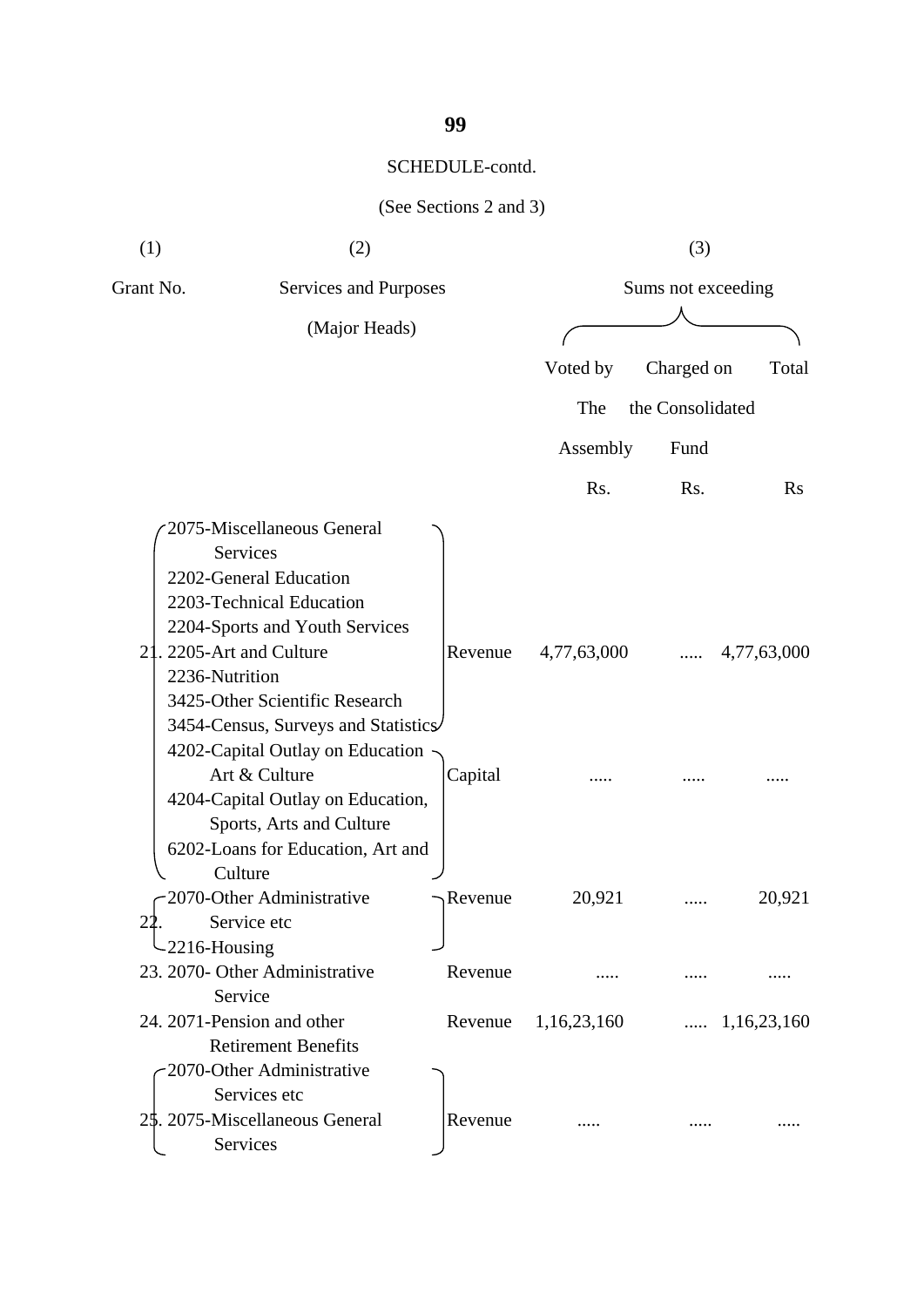## SCHEDULE-contd.

| (1)              | (2)                                                                                                 |                    |                    | (3)              |               |
|------------------|-----------------------------------------------------------------------------------------------------|--------------------|--------------------|------------------|---------------|
| Grant No.        | Services and Purposes                                                                               |                    | Sums not exceeding |                  |               |
|                  | (Major Heads)                                                                                       |                    |                    |                  |               |
|                  |                                                                                                     |                    | Voted by           | Charged on       | Total         |
|                  |                                                                                                     |                    | The                | the Consolidated |               |
|                  |                                                                                                     |                    | Assembly           | Fund             |               |
|                  |                                                                                                     |                    | Rs.                | Rs.              | $\rm Rs$      |
|                  | 2210-Medical and Public Health                                                                      |                    |                    |                  |               |
|                  | 2211-Family Welfare                                                                                 | Revenue            | 23,47,500          |                  | 23,47,500     |
|                  | 26. 4210-Capital Outlay on Medical<br>and Public Health<br>4211-Capital Outlay on Family<br>Welfare | Capital            |                    |                  |               |
|                  | 2215-Water Supply and Sanitation<br>2216-Housing<br>27. 4215-Capital Outlay on Water                | Revenue            |                    |                  |               |
| $-2216$ -Housing | Supply and Sanitation<br>4216- Capital Outlay on Housing                                            | Capital<br>Revenue |                    |                  |               |
|                  | 28. 4216- Capital Outlay on Housing<br>-6216-Loan for Housing<br>-2217-Urban Development            | Capital<br>Revenue |                    |                  |               |
| 29.              | 4216- Capital Outlay on Housing<br>4217- Capital Outlay on Urban<br>Development                     | Capital            |                    |                  |               |
|                  | 30. 2220-Information and Publicity                                                                  | Revenue            | .                  |                  |               |
|                  | 31. 2230-Labour and Employment                                                                      | Revenue            | 4,30,000           |                  | 4,30,000      |
| 32.              | -3456-Civil Supplies<br>4408-Capital Outlay on Food<br>Storage and Warehousing                      | Revenue<br>Capital | 1,70,000           |                  | 1,70,000<br>. |
|                  | 2235-Social Security and Welfare                                                                    | Revenue            |                    |                  |               |
|                  | 33. 6235-Loans for Social Security and<br>Welfare                                                   | Capital            |                    |                  |               |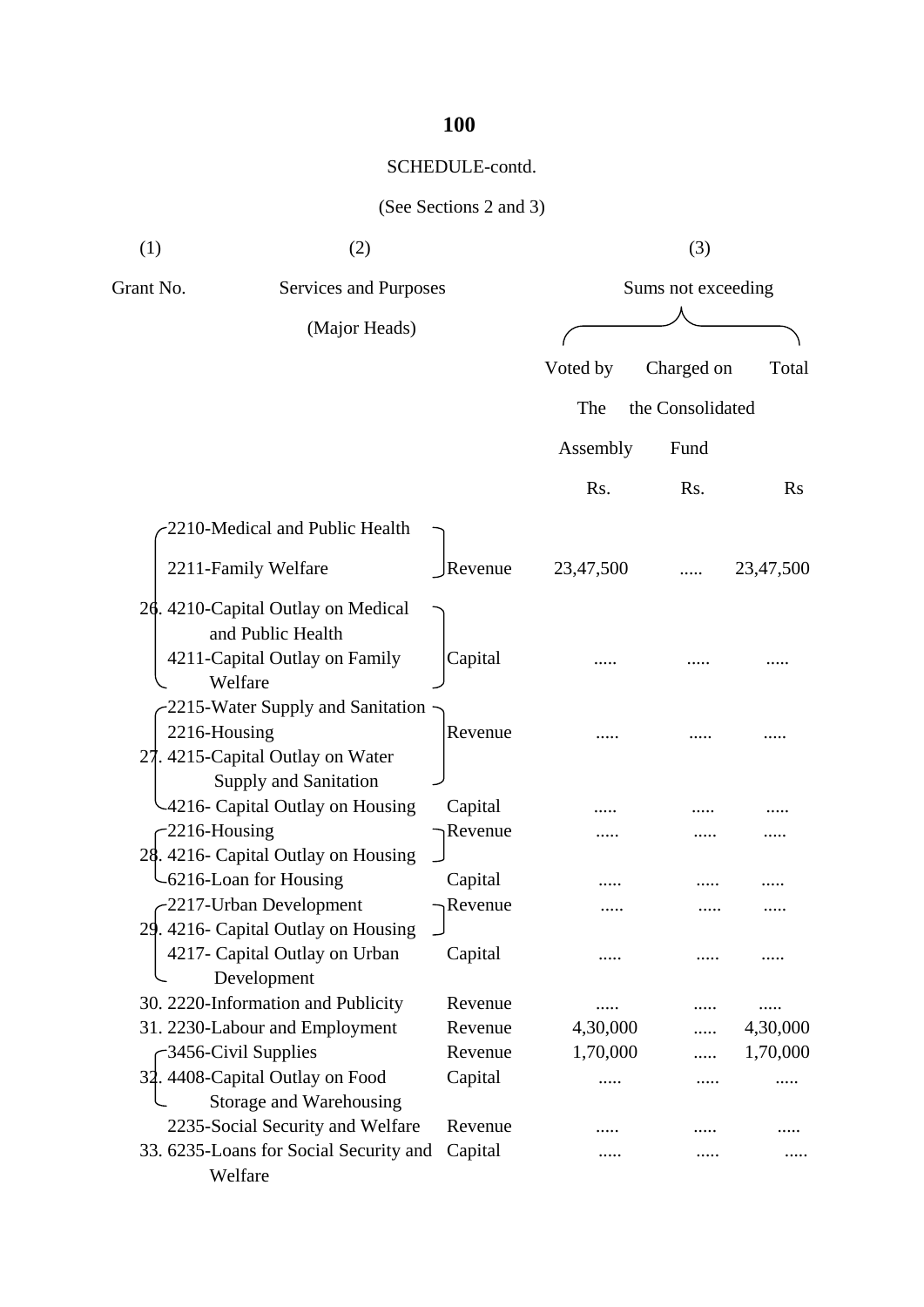| (See Sections 2 and 3) |  |
|------------------------|--|
|                        |  |

| (1)                | (2)                                                    |                   |                   | (3)                |           |
|--------------------|--------------------------------------------------------|-------------------|-------------------|--------------------|-----------|
| Grant No.          | Services and Purposes                                  |                   |                   | Sums not exceeding |           |
|                    | (Major Heads)                                          |                   |                   |                    |           |
|                    |                                                        |                   | Voted by          | Charged on         | Total     |
|                    |                                                        |                   | The               | the Consolidated   |           |
|                    |                                                        |                   |                   |                    |           |
|                    |                                                        |                   | Assembly          | Fund               |           |
|                    |                                                        |                   | Rs.               | Rs.                | $\rm Rs$  |
|                    | 2225-Welfare of S.C.S<br>S.T.S and                     |                   |                   |                    |           |
|                    | <b>Other Backward Classes</b>                          |                   |                   |                    |           |
|                    | 2235-Social Security and Welfare                       | Revenue           |                   |                    |           |
| 34. 2236-Nutrition |                                                        |                   |                   |                    |           |
|                    | 4059-Capital Outlay on Public Works                    |                   |                   |                    |           |
|                    | 4235- Capital Outlay on Social Security<br>and Welfare | Capital           |                   |                    |           |
|                    | 35. 2235- Social Security and Welfare                  | Revenue           |                   |                    |           |
|                    | -2075-Miscellaneous General Services                   |                   |                   |                    |           |
|                    | 36.2235- Social Security and Welfare                   | Revenue 11,98,500 |                   |                    | 11,98,500 |
|                    | 37. 2250-Other Social Services                         | Revenue           |                   |                    |           |
|                    | 38. 3451-Secretariat-Economic Services                 | Revenue           |                   |                    |           |
| 2425-Co-operation  |                                                        | Revenue           |                   |                    |           |
|                    | 4425-Capital Outlay on Co-operation                    |                   |                   |                    |           |
|                    | 39 4405-Capital Outlay on Other                        | Capital           |                   |                    |           |
|                    | <b>Agricultural Programmes</b>                         |                   |                   |                    |           |
|                    | 6425-Loans for Co-operation                            |                   |                   |                    |           |
|                    | 2552-North Eastern Areas                               |                   | Revenue 23,00,000 | $\cdots$           | 23,00,000 |
|                    | (Special Areas Programme)                              |                   |                   |                    |           |
|                    | 40 4552-Capital Outlay on North Eastern                | Capital           | .                 |                    |           |
| Areas              |                                                        |                   |                   |                    |           |
|                    | 41. 3454-Census, Surveys and Statistics                | Revenue           |                   |                    |           |
| $-2216$ -Housing   |                                                        |                   |                   |                    |           |
| 42.                | 3475-Other General Economic<br>Services                | Revenue           | 1,00,937          | .                  | 1,00,937  |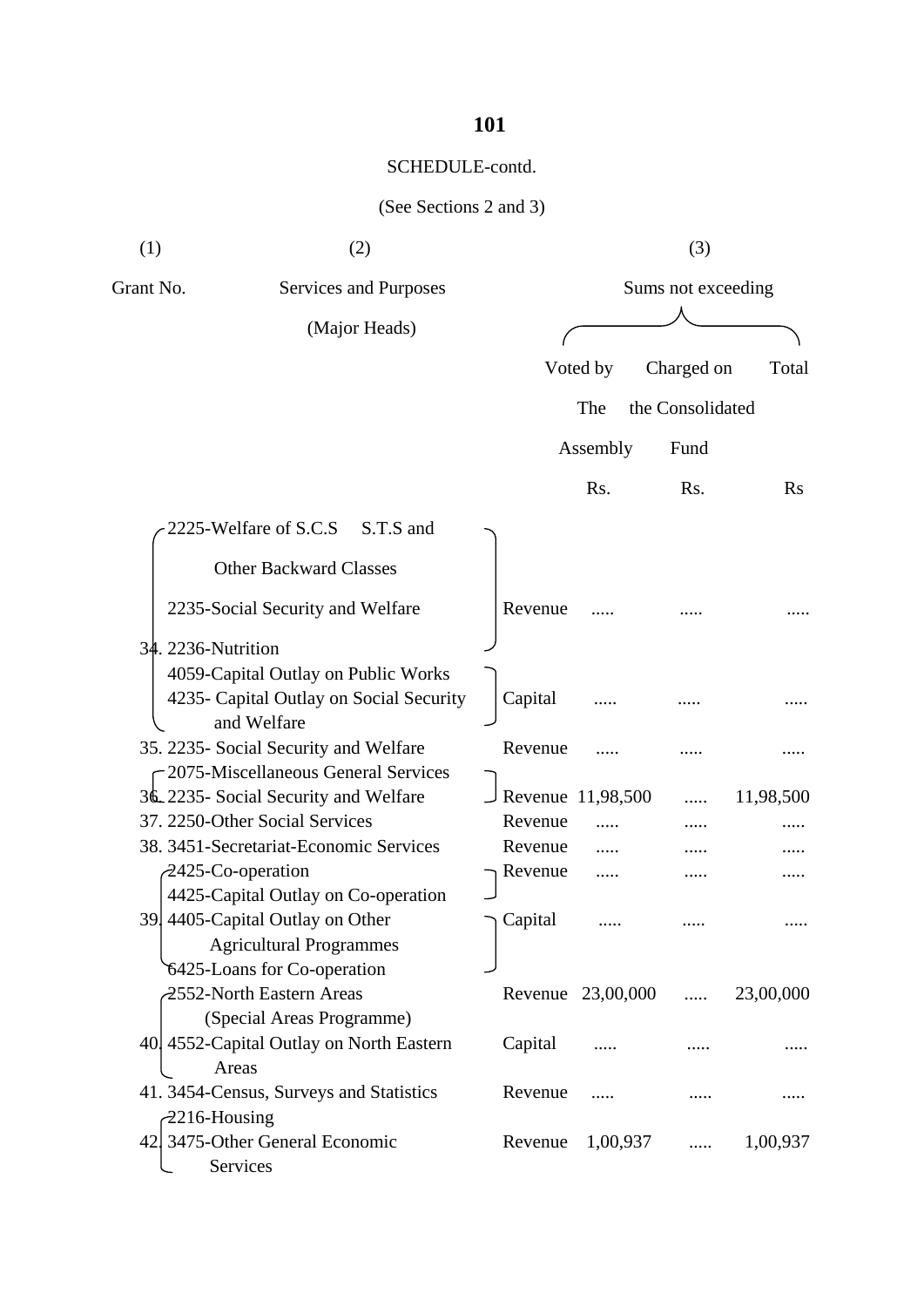# SCHEDULE-contd.

| (1)       | (2)                                                       |                     | (3)                |       |
|-----------|-----------------------------------------------------------|---------------------|--------------------|-------|
| Grant No. | Services and Purposes                                     |                     | Sums not exceeding |       |
|           | (Major Heads)                                             |                     |                    |       |
|           |                                                           | Voted by            | Charged on         | Total |
|           |                                                           | The                 | the Consolidated   |       |
|           |                                                           | Assembly            | Fund               |       |
|           |                                                           | Rs.                 | Rs.                | Rs    |
|           | 2216-Housing                                              |                     |                    |       |
|           | 2401-Crop Husbandry                                       |                     |                    |       |
|           | 2408-Food Storage and Warehousing                         |                     |                    |       |
|           | 2415-Agricultural Research and                            | Revenue             |                    |       |
|           | Education                                                 |                     |                    |       |
|           | 2435-Other Agricultural Programme                         |                     |                    |       |
|           | 2702-Minor Irrigation                                     |                     |                    |       |
|           | 43. 4216-Capital Outlay on Housing                        |                     |                    |       |
|           | 4401-Capital Outlay on Crop Husbandry                     |                     |                    |       |
|           | 4416-Investment in Agricultural Financial<br>Institutions | Capital             |                    |       |
|           | 4702-Capital Outlay on Minor Irrigation                   |                     |                    |       |
|           | 6401-Loans for Crop Husbandry                             |                     |                    |       |
|           | 2791-Medium Irrigation-II-Works Under                     |                     |                    |       |
|           | <b>Embankment and Drainage Wing</b>                       |                     |                    |       |
|           | PWD. Medium Irrigation Projects                           | Revenue             |                    |       |
|           | 44. 2711-Flood Control                                    |                     |                    |       |
|           | 4701-Capital Outlay on Medium                             | Capital<br>$\cdots$ |                    |       |
|           | Irrigation                                                |                     |                    |       |
|           | 4711- Capital Outlay on Flood                             |                     |                    |       |
|           | <b>Control Projects</b>                                   |                     |                    |       |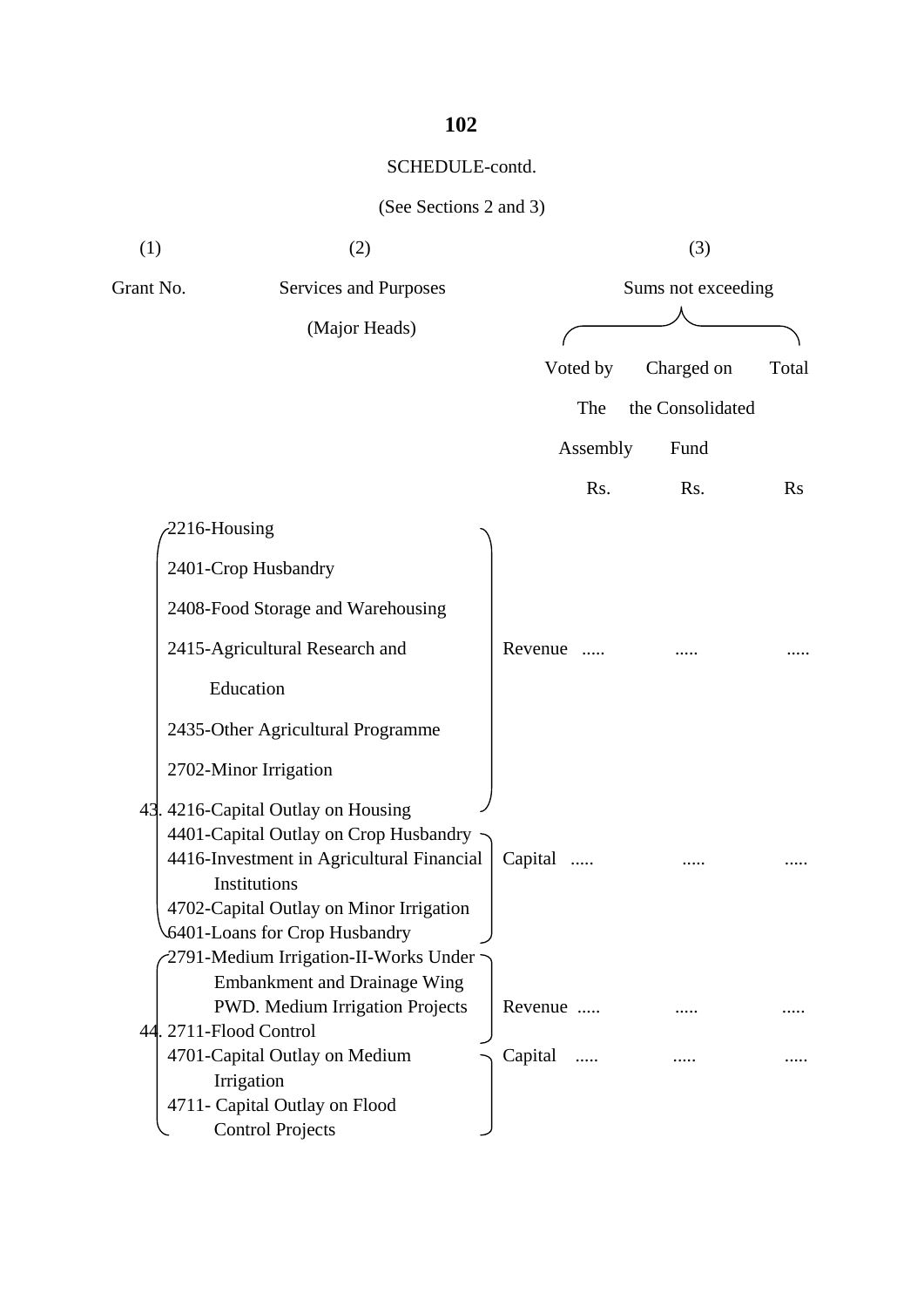# SCHEDULE-contd.

| (1)              | (2)                                                                                 |                  |          | (3)                |          |
|------------------|-------------------------------------------------------------------------------------|------------------|----------|--------------------|----------|
| Grant No.        | Services and Purposes                                                               |                  |          | Sums not exceeding |          |
|                  | (Major Heads)                                                                       |                  |          |                    |          |
|                  |                                                                                     |                  | Voted by | Charged on         | Total    |
|                  |                                                                                     |                  | The      | the Consolidated   |          |
|                  |                                                                                     |                  | Assembly | Fund               |          |
|                  |                                                                                     |                  | Rs.      | Rs.                | Rs       |
| $-2216$ -Housing |                                                                                     |                  |          |                    |          |
|                  | 45. 2402-Soil and Water Conservation<br>2415-Agricultural Research and<br>Education | Revenue          | 7,50,000 |                    | 7,50,000 |
|                  | 46. 2501-Special Programmes for<br><b>Rural Development</b>                         | Revenue          |          |                    |          |
| $-2216$ -Housing |                                                                                     |                  |          |                    |          |
|                  | 2403-Animal Husbandry<br>2415-Agricultural Research and<br>Education                | Revenue          |          |                    |          |
|                  | 47. 4059-Capital Outlay on Public<br>Works                                          | Capital          |          |                    |          |
|                  | 4403- Capital Outlay on Animal<br>Husbandry<br>G403-Loans for Animal Husbandry -    |                  |          |                    |          |
| $-2216$ -Housing |                                                                                     |                  |          |                    |          |
|                  | 48. 2404-Dairy Development                                                          |                  |          |                    |          |
|                  | 2415-Agricultural Research and<br>Education                                         | Revenue          |          |                    |          |
| $-2216$ -Housing |                                                                                     |                  |          |                    |          |
| 2405-Fisheries   |                                                                                     |                  |          |                    |          |
|                  | 49. 2415- Agricultural Research and<br>Education                                    | Revenue          |          |                    |          |
|                  | 4216-Capital Outlay on Housing<br>4405-Capital Outlay on Fisheries                  | $\angle$ Capital | .        | .                  |          |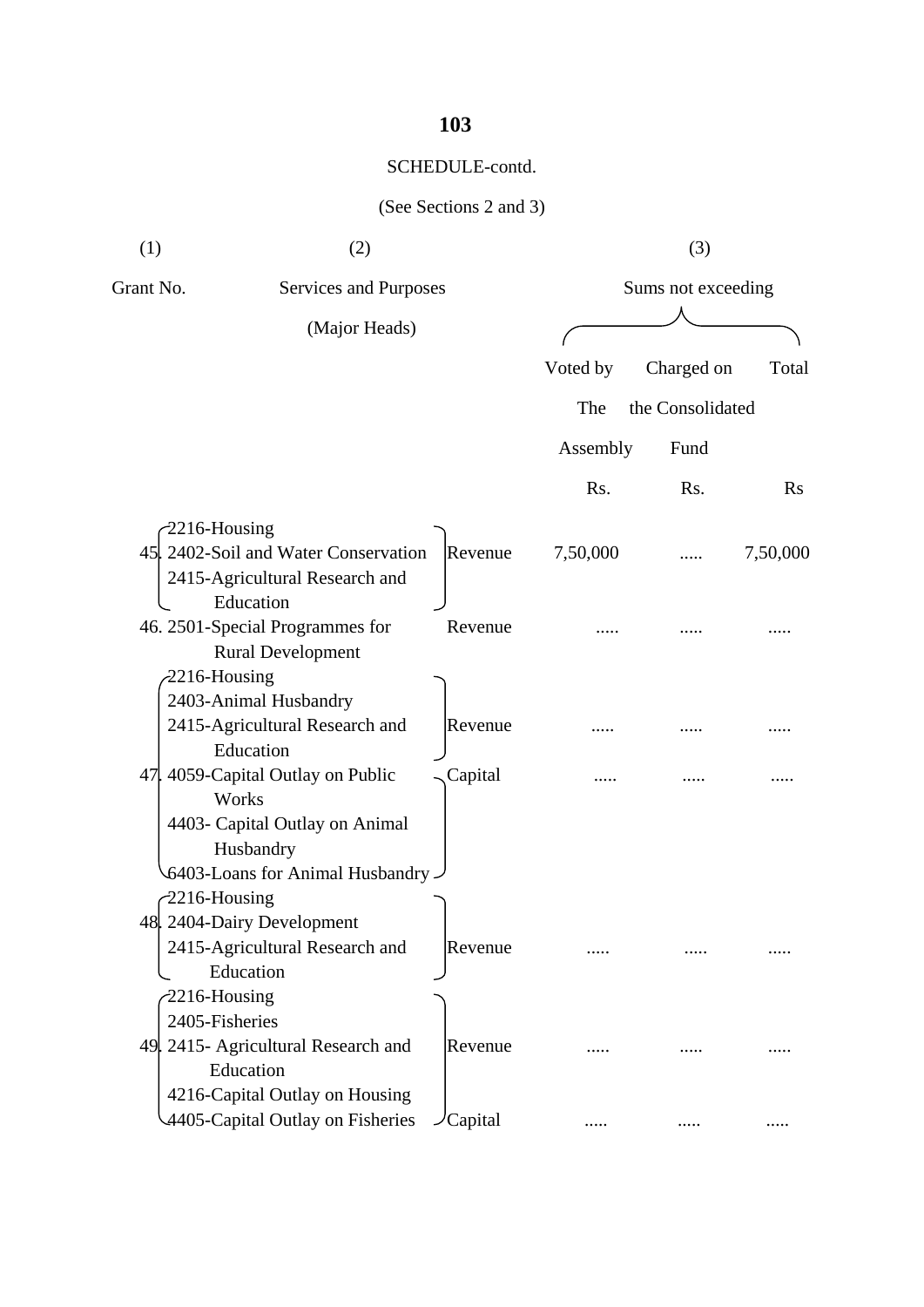# SCHEDULE-contd.

| (1)                                      | (2)                                                                                                                                                                   |         |             | (3)                |             |
|------------------------------------------|-----------------------------------------------------------------------------------------------------------------------------------------------------------------------|---------|-------------|--------------------|-------------|
| Grant No.                                | Services and Purposes                                                                                                                                                 |         |             | Sums not exceeding |             |
|                                          | (Major Heads)                                                                                                                                                         |         |             |                    |             |
|                                          |                                                                                                                                                                       |         | Voted by    | Charged on         | Total       |
|                                          |                                                                                                                                                                       |         | The         | the Consolidated   |             |
|                                          |                                                                                                                                                                       |         | Assembly    | Fund               |             |
|                                          |                                                                                                                                                                       |         | Rs.         | Rs.                | $\rm Rs$    |
|                                          | 2406-Forestry and Wild Life                                                                                                                                           |         |             |                    |             |
|                                          | 50. 2415-Agricultural Research and<br>Education                                                                                                                       | Revenue |             |                    |             |
|                                          | 4406-Capital Outlay on Forest and<br>Wild Life                                                                                                                        | Capital |             |                    |             |
| $-2216$ -Housing<br>2236-Nutrition<br>51 | 2401-Crop Husbandry<br>2501-Special Programmes for<br><b>Rural Development</b><br>2505-Rural Employment<br>2515-Other Rural Development<br>Programmes                 | Revenue | 1,60,00,000 |                    | 1,60,00,000 |
|                                          | 4216-Capital Outlay on Housing<br>4515-Capital Outlay on Rural<br>Development<br>6515-Loans for other Rural<br><b>Development Programmes</b>                          | Capital |             |                    |             |
| 2852-Industries                          |                                                                                                                                                                       | Revenue | 4,31,500    |                    | 4,31,500    |
|                                          | 4854-Capital Outlay on Cement<br>and Non-metallic Mineral<br>52. 4885-Capital Outlay on Industries<br>and Minerals<br>6885-Loans for other Industries<br>and Minerals | Capital |             |                    |             |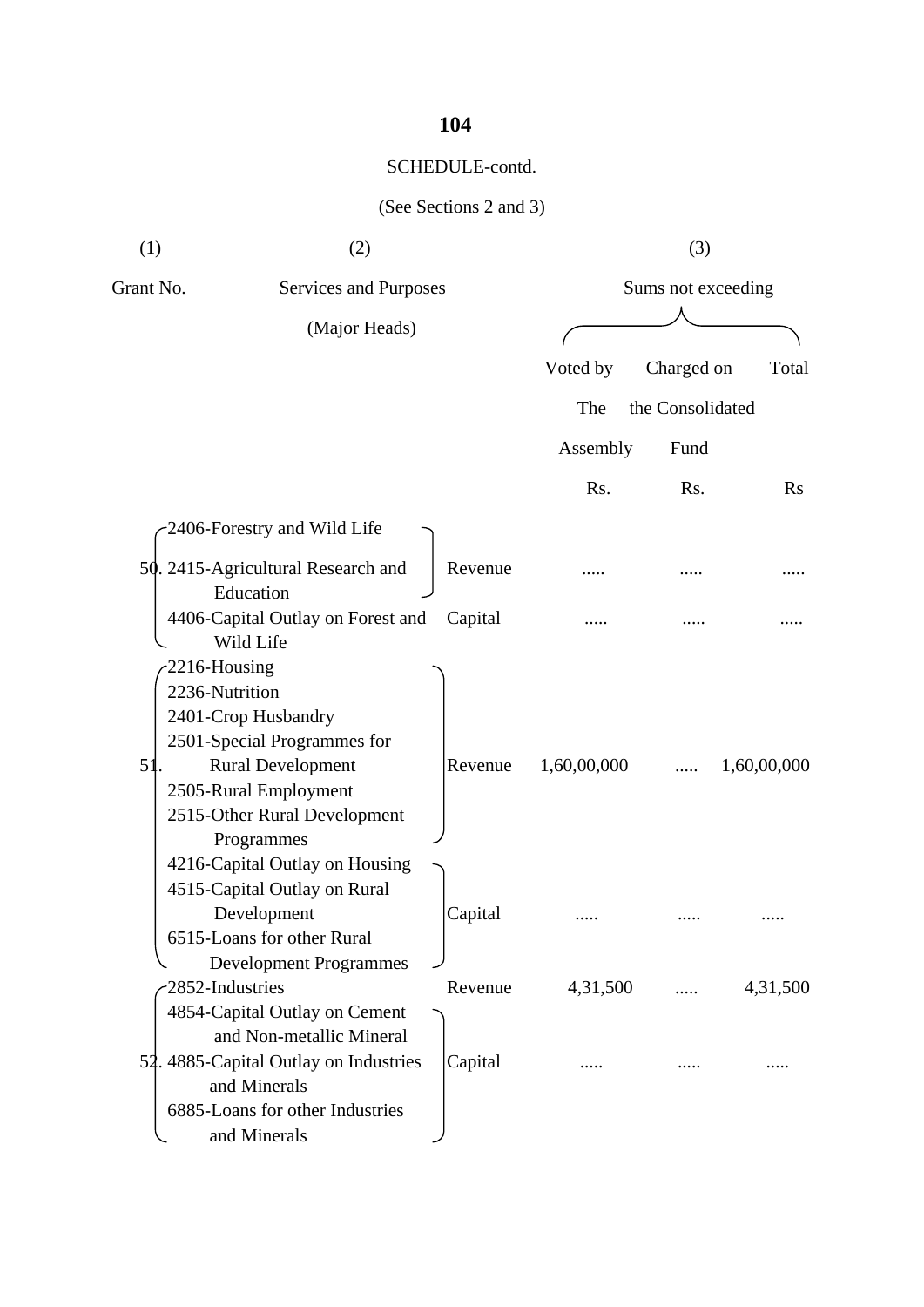# SCHEDULE-contd.

| (1)       | (2)                                                                                                          |         |             | (3)                |                     |
|-----------|--------------------------------------------------------------------------------------------------------------|---------|-------------|--------------------|---------------------|
| Grant No. | Services and Purposes                                                                                        |         |             | Sums not exceeding |                     |
|           | (Major Heads)                                                                                                |         |             |                    |                     |
|           |                                                                                                              |         | Voted by    | Charged on         | Total               |
|           |                                                                                                              |         | The         | the Consolidated   |                     |
|           |                                                                                                              |         | Assembly    | Fund               |                     |
|           |                                                                                                              |         | Rs.         | Rs.                | $\rm Rs$            |
|           | $-2851$ -Village and Small Industries $\gamma$ Revenue<br>2216-Housing                                       |         |             |                    |                     |
|           | 53. 4851-Capital Outlay on Village<br>and Small Industries<br>6851-Loans for Village and Small<br>Industries | Capital |             |                    |                     |
|           | 2851-Village and Small Industries Revenue<br>2216-Housing<br>54. 4216-Capital Outlay on Housing              |         |             |                    |                     |
|           | 4851- Capital Outlay on Village<br>and Small Industries<br>6851-Loans for Village and Small<br>Industries    | Capital |             |                    |                     |
|           | 2853-Non-Ferrous Mining and<br>Metallurgical Industries<br>55.4216-Capital Outlay on Housing                 | Revenue | 1,30,08,000 |                    | 1,30,08,000         |
|           | 4853-Capital Outlay on Mining and<br>Metallurgical Industries                                                | Capital |             |                    |                     |
|           | 56. 3054-Road and Bridges                                                                                    | Revenue |             |                    |                     |
|           | 5054-Capital Outlay on Road and<br><b>Bridges</b>                                                            | Capital |             |                    | 22,88,954 22,88,954 |
|           | -3452-Tourism                                                                                                | Revenue |             |                    |                     |
|           | 57. 4059-Capital Outlay on Public<br>Works                                                                   |         |             |                    |                     |
|           | 5452-Capital Outlay on Tourism -                                                                             | Capital | 2,00,000    |                    | 2,00,000            |
|           | 58. 3606-Aid Materials and<br>Equipments                                                                     | Revenue |             |                    |                     |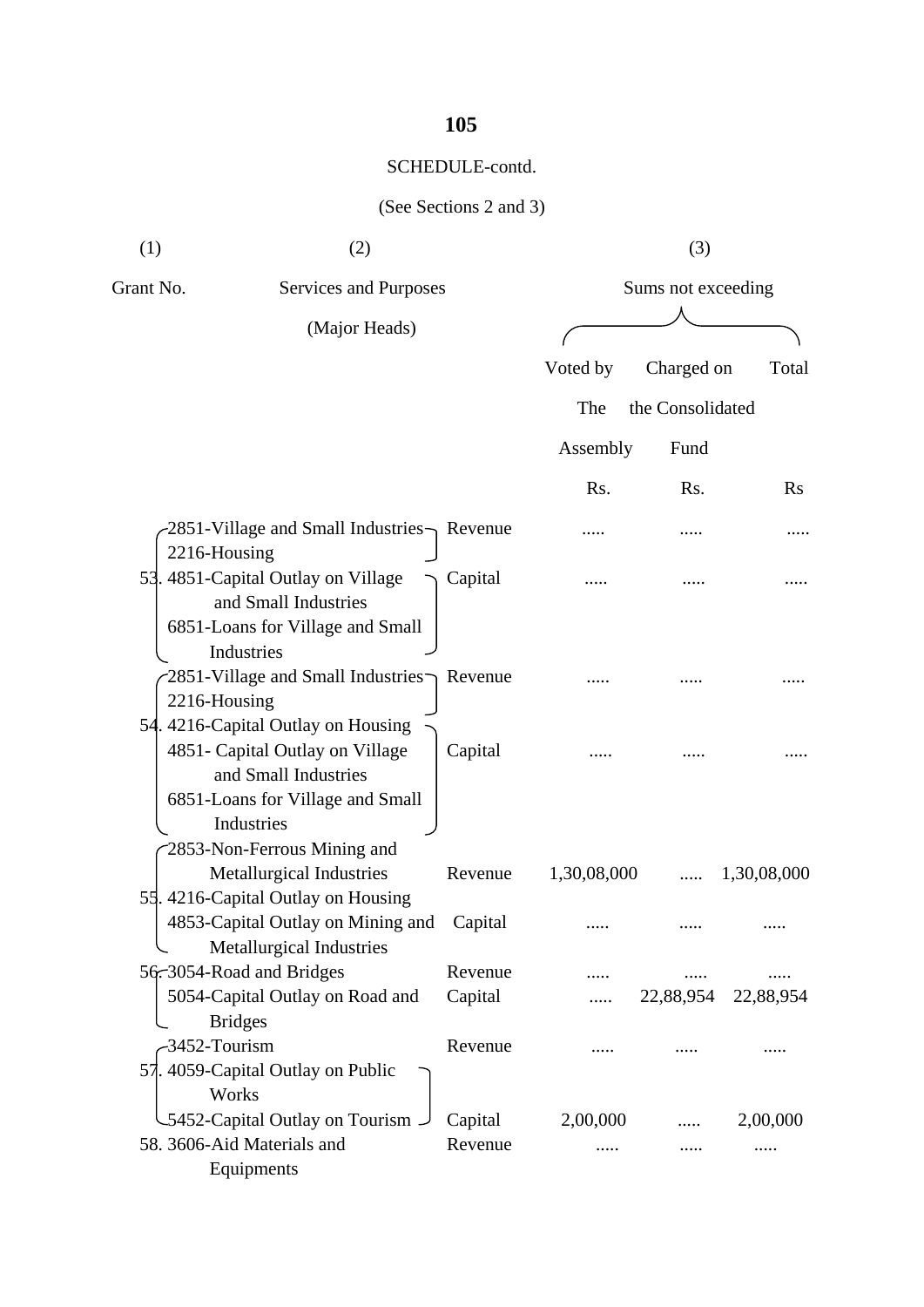# SCHEDULE-contd.

| (1)       | (2)                                                                     |         |              | (3)                         |       |
|-----------|-------------------------------------------------------------------------|---------|--------------|-----------------------------|-------|
| Grant No. | Services and Purposes                                                   |         |              | Sums not exceeding          |       |
|           | (Major Heads)                                                           |         |              |                             |       |
|           |                                                                         |         | Voted by     | Charged on                  | Total |
|           |                                                                         |         | The          | the Consolidated            |       |
|           |                                                                         |         | Assembly     | Fund                        |       |
|           |                                                                         |         | Rs.          | Rs.                         | Rs    |
|           | 59. 5465-Investment in General<br>Financial and Trading<br>Institutions | Capital | .            |                             |       |
|           | 60.7610-Loans to government<br>Servants etc                             | Capital | .            |                             |       |
|           | 61.7615-Miscellaneous Loans                                             | Capital |              |                             |       |
|           | 62.7810-Inter-state settlement                                          | Capital |              |                             |       |
|           | 63. 7999-Appropriation to<br><b>Contingency Fund</b>                    | Capital |              |                             |       |
|           | 2048-Appropriation for reduction<br>of avoidance of debt                | Revenue | .            | .                           | .     |
|           | 2049-Interest payment                                                   | Revenue |              |                             |       |
|           | 2051-Public Service Commission                                          | Revenue |              |                             |       |
|           | 6003-Internal Debt of the State<br>Government                           | Capital |              |                             |       |
|           | 6004-Loans and Advances from<br>the Central Government                  | Capital | .            |                             | .     |
|           | Total                                                                   | .       | 13,99,84,488 | 26, 29, 891 14, 26, 14, 379 |       |